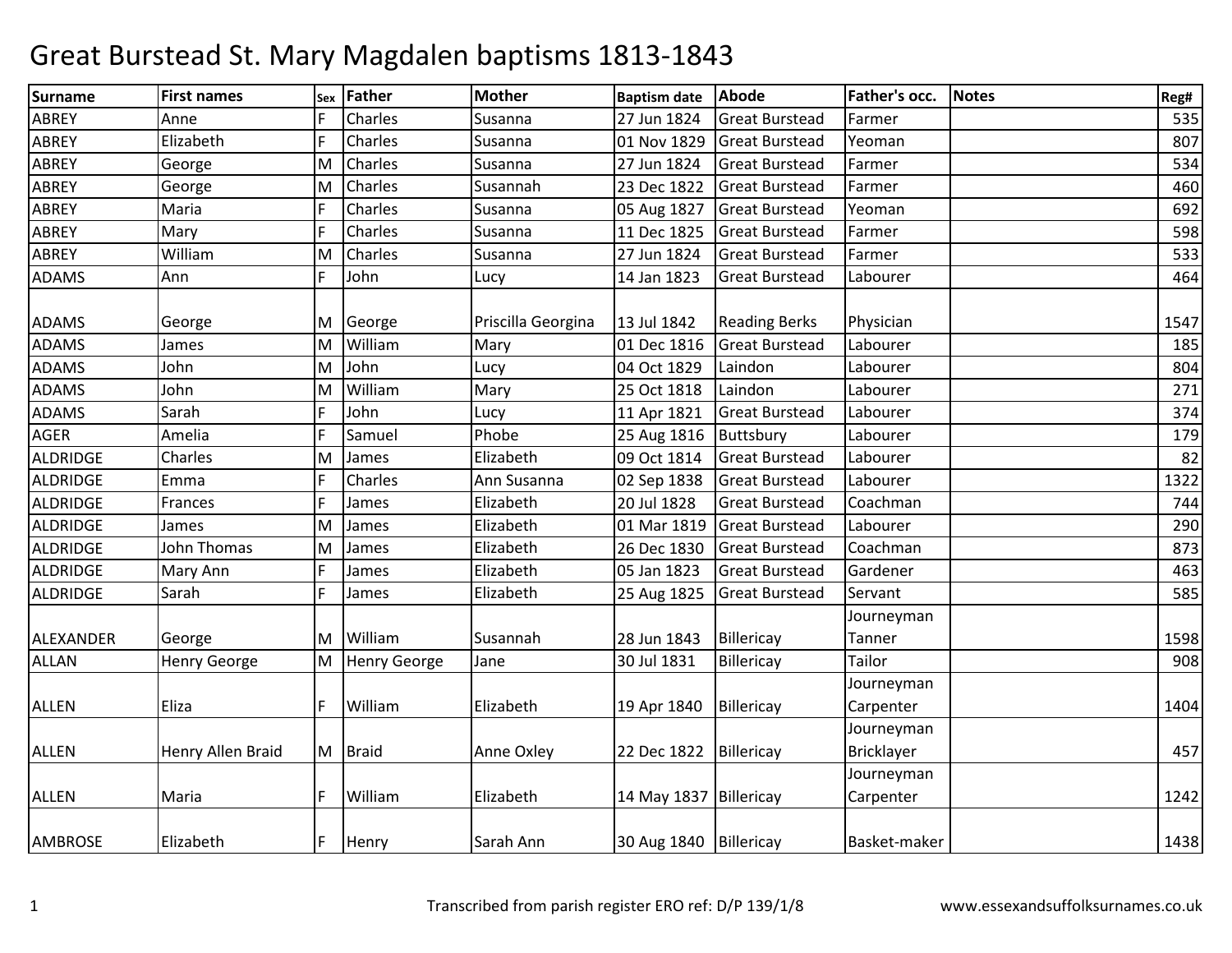| Surname          | <b>First names</b>    |    | sex Father     | <b>Mother</b> | <b>Baptism date</b> | Abode                 | Father's occ.     | <b>Notes</b>              | Reg#           |
|------------------|-----------------------|----|----------------|---------------|---------------------|-----------------------|-------------------|---------------------------|----------------|
| <b>ANDREWS</b>   | Eliza Ann             |    |                | Lucy          | 06 Dec 1840         | Billericay            |                   | Single woman              | 1455           |
| <b>ARGENT</b>    | Caroline              | F  | Thommas        | Mary          | 25 Sep 1826         | Laindon               | Labourer          |                           | 646            |
| <b>ARGENT</b>    | Eliza                 | E  | William        | Rebecca       | 30 Apr 1820         | <b>Great Burstead</b> | Labourer          |                           | 331            |
| <b>ARGENT</b>    | Emily                 |    | James          | Mary          | 30 Jan 1820         | Laindon               | Labourer          |                           | 319            |
| <b>ARGENT</b>    | Emma                  | IF | William        | Rebecca       | 28 Jan 1827         | <b>Great Burstead</b> | Labourer          |                           | 664            |
| <b>ARGENT</b>    | George                | M  | William        | Rebecca       | 09 May 1824         | <b>Great Burstead</b> | Labourer          |                           | 520            |
| ARGENT           | Mary Ann              |    | Wiliam         | Rebekah       | 31 Jul 1815         | <b>Great Burstead</b> | Labourer          |                           | 126            |
| <b>ARGENT</b>    | Sarah                 | IF | William        | Rebecca       | 21 Feb 1830         | <b>Great Burstead</b> | Labourer          |                           | 825            |
| <b>ARGENT</b>    | Susannah              | E  | William        | Rebekah       | 06 Apr 1822         | <b>Great Burstead</b> | Labourer          |                           | 416            |
| ARGENT           | <b>Thomas</b>         | M  | William        | Rebekah       | 22 Mar 1818         | <b>Great Burstead</b> | Labourer          |                           | 246            |
| <b>ATTRIDGE</b>  | Arthur                | M  | Joseph         | Susanna       | 15 Feb 1828         | <b>Great Burstead</b> | Labourer          |                           | 723            |
| <b>ATTRIDGE</b>  | Charles Richard       | M  | Joseph         | Susanna       | 04 Jun 1843         | <b>Great Burstead</b> | Labourer          |                           | 1594           |
| <b>ATTRIDGE</b>  | George                | M  | Joseph         | Susanna       | 04 May 1834         | <b>Great Burstead</b> | Labourer          |                           | 1065           |
| <b>ATTRIDGE</b>  | James                 | M  | Joseph         | Susanna       | 30 Apr 1837         | <b>Great Burstead</b> | Labourer          |                           | 1239           |
| <b>ATTRIDGE</b>  | John                  | M  | Joseph         | Susanna       | 05 May 1839         | <b>Great Burstead</b> | Labourer          |                           | 1354           |
| <b>ATTRIDGE</b>  | Joseph                | M  | Joseph         | Susanna       | 01 Aug 1830         | <b>Great Burstead</b> | Labourer          |                           | 851            |
| <b>AYLETT</b>    | James                 | M  | William        | Hannah        | 30 May 1819         | Great Burstead        | Labourer          |                           | 297            |
|                  |                       |    |                |               |                     |                       | Single            |                           |                |
| <b>AYLETT</b>    | John                  | M  |                | Phobe         | 22 Aug 1828         | <b>Great Burstead</b> | Woman             |                           | 752            |
| <b>AYLETT</b>    | Thomas                | M  | Thomas         | Hannah        | 20 Jun 1813         | <b>Great Burstead</b> | Labourer          |                           | 30             |
| <b>AYLETT</b>    | William               | M  | William        | Hannah        | 02 Jun 1816         | <b>Great Burstead</b> | Labourer          |                           | 164            |
| <b>BAFSON</b>    | Hannah                | F  | James Willis   | Susanna       | 26 Dec 1837         | Billericay            | Plumber           |                           | 1279           |
| <b>BAFSON</b>    | William               | M  | James Willis   | Susanna       | 26 Dec 1835         | Billericay            | Plumber           |                           | 1152           |
| <b>BAKER</b>     | Ann                   |    | Samuel         | Mary          | 18 Jan 1817         | <b>Great Burstead</b> | Labourer          |                           | 234            |
|                  |                       |    |                |               |                     |                       | <b>Travelling</b> |                           |                |
|                  |                       |    |                |               |                     |                       | Earthen-ware      |                           |                |
| <b>BAKER</b>     | Charles               | M  | <b>Charles</b> | Deborah       | 31 Dec 1837         | <b>Great Burstead</b> | Dealer            |                           | 1280           |
|                  |                       |    |                |               |                     |                       |                   | Illegitmate. Under        |                |
| <b>BAKER</b>     | George                | M  |                | Ann           | 13 Jan 1813         | <b>Great Burstead</b> |                   | occupation it says Pauper | $\overline{2}$ |
| <b>BAKER</b>     | John                  | M  | John           | Mary          | 25 Mar 1827         | <b>Great Burstead</b> | Labourer          |                           | 671            |
| <b>BALLARD</b>   | Lydia                 | F  | John           | Ann           | 20 Apr 1814         | <b>Great Burstead</b> | Publican          |                           | 61             |
| <b>BALLARD</b>   | Martha                | F  | John           | Ann           | 18 Feb 1816         | <b>Great Burstead</b> | Publican          |                           | 147            |
| <b>BANNISTER</b> | <b>Edward Richard</b> | M  |                | Anne          | 26 Mar 1843         | Billericay            |                   | Single woman              | 1584           |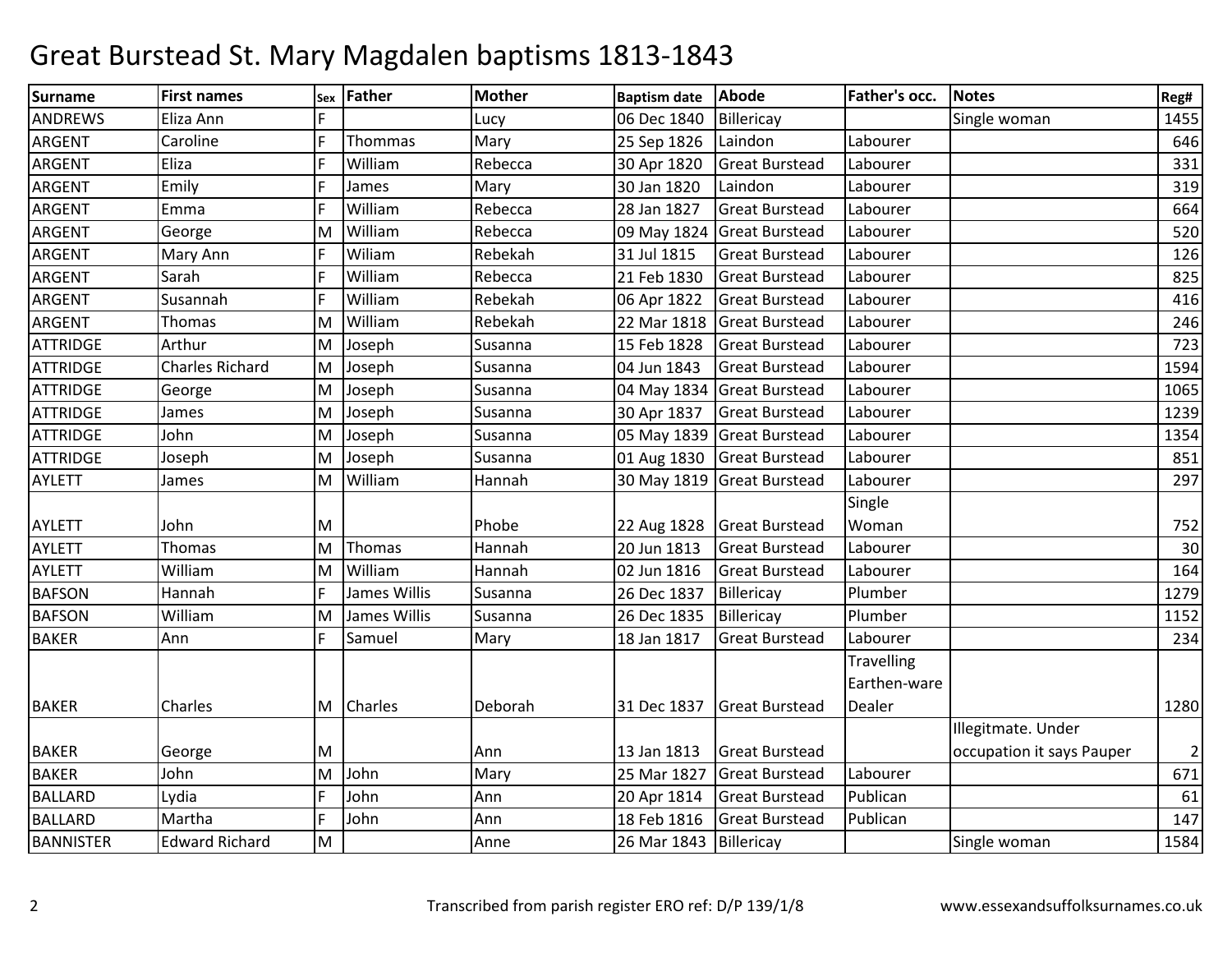| <b>Surname</b>   | <b>First names</b>    | Sex | Father       | <b>Mother</b>         | <b>Baptism date</b> | Abode                 | Father's occ.      | <b>Notes</b> | Reg# |
|------------------|-----------------------|-----|--------------|-----------------------|---------------------|-----------------------|--------------------|--------------|------|
| <b>BANNISTER</b> | Emma Hatch            |     |              | Mary Anne             | 22 Nov 1835         | Billericay            |                    | Single woman | 1150 |
| <b>BAREFOOT</b>  | Jane                  | F   | Thomas       | Jane                  | 23 Jun 1822         | <b>Great Burstead</b> | Labourer           |              | 427  |
| <b>BARNARD</b>   | Mary                  | F   | Joseph       | Mary Anne             | 28 Mar 1843         | <b>Great Burstead</b> | Yeoman             |              | 1585 |
| <b>BARNES</b>    | Hannah                | F   | Jacob        | Sarah                 | 09 Jan 1842         | <b>Great Burstead</b> | Labourer           |              | 1506 |
| <b>BARNES</b>    | James                 | M   | John         | Mary                  | 09 Oct 1826         | <b>Great Burstead</b> | Labourer           |              | 648  |
| <b>BARNES</b>    | John                  | M   | Henry        | Mary                  | 29 Aug 1840         | Billericay            | Labourer           |              | 1436 |
| <b>BARNES</b>    | Martha                | F   | John         | Mary                  | 05 Dec 1824         | <b>Great Burstead</b> | Labourer           |              | 552  |
| <b>BARRELL</b>   | Elizabeth Milburn     | F   | John         | Elizabeth             | 27 Sep 1838         | Billericay            | Shop-keeper        |              | 1324 |
| <b>BARRELL</b>   | Henry John            | M   | John         | Elizabeth             | 25 Mar 1832         | <b>Great Burstead</b> | Labourer           |              | 946  |
| <b>BARRELL</b>   | John James            | M   | John         | Elizabeth             | 14 Dec 1836         | Billericay            | Shop-keeper        |              | 1209 |
| <b>BARRELL</b>   | Sarah                 | F   | John         | Elizabeth             | 25 Mar 1832         | <b>Great Burstead</b> | Labourer           |              | 947  |
| <b>BARRETT</b>   | Eleanor               | F   | Thomas       | <b>Eleanor Harvey</b> | 23 Apr 1831         | Billericay            | <b>Watch Maker</b> |              | 895  |
| <b>BARRETT</b>   | Emma Adelaide         | F   | Thomas       | <b>Eleanor Harvey</b> | 07 Mar 1841         | Billericay            | <b>Watch Maker</b> |              | 1470 |
| <b>BARRETT</b>   | Thomas Firmin         | M   | Thomas       | <b>Eleanor Harvey</b> | 25 Oct 1833         | Billericay            | <b>Watch Maker</b> |              | 1028 |
| <b>BARS</b>      | Ellen                 | F   | Thomas       | Charlotte             | 25 Oct 1835         | <b>Great Burstead</b> | Bricklayer         |              | 1144 |
| <b>BARS</b>      | Thomas                | M   | Thomas       | Charlotte             | 11 Apr 1837         | Billericay            | <b>Bricklayer</b>  |              | 1236 |
| <b>BARS</b>      | Thomas William        | M   | Thomas       | Charlotte             | 14 Feb 1841         | Billericay            | <b>Bricklayer</b>  |              | 1461 |
| <b>BARS</b>      | <b>William Thomas</b> | M   | Thomas       | Charlotte             | 18 Aug 1839         | Billericay            | <b>Bricklayer</b>  |              | 1368 |
| <b>BASS</b>      | Ann                   | F   | James        | Mary                  | 08 Oct 1814         | <b>Great Burstead</b> | Labourer           |              | 80   |
| <b>BASS</b>      | Charles               | M   | John         | Sarah                 | 15 Jan 1815         | <b>Great Burstead</b> | Labourer           |              | 93   |
| <b>BASS</b>      | George                | M   | George       | Mary                  | 25 Jul 1813         | <b>Great Burstead</b> | Labourer           |              | 34   |
| <b>BASS</b>      | George                | M   | John         | Sarah                 | 07 Jan 1821         | <b>Great Burstead</b> | Labourer           |              | 364  |
| <b>BASS</b>      | Hannah                | F   | James        | Mary                  | 30 Apr 1820         | <b>Great Burstead</b> | Labourer           |              | 330  |
| <b>BASS</b>      | Henry                 | M   | James        | Mary                  | 01 Dec 1821         | <b>Great Burstead</b> | Bricklayer         |              | 395  |
| <b>BASS</b>      | Joseph                | M   | John         | Sarah                 | 10 Oct 1817         | <b>Great Burstead</b> | Labourer           |              | 224  |
| <b>BASS</b>      | Rebekah               | F   | James        | Mary                  | 18 Aug 1816         | <b>Great Burstead</b> | Labourer           |              | 177  |
| <b>BASS</b>      | Susan                 | F   | James        | Mary                  | 11 May 1817         | <b>Great Burstead</b> | Labourer           |              | 203  |
| <b>BASSOM</b>    | George Joseph         | M   | James Willis | Susanna               | 21 Jun 1840         | Billericay            | Plumber            |              | 1416 |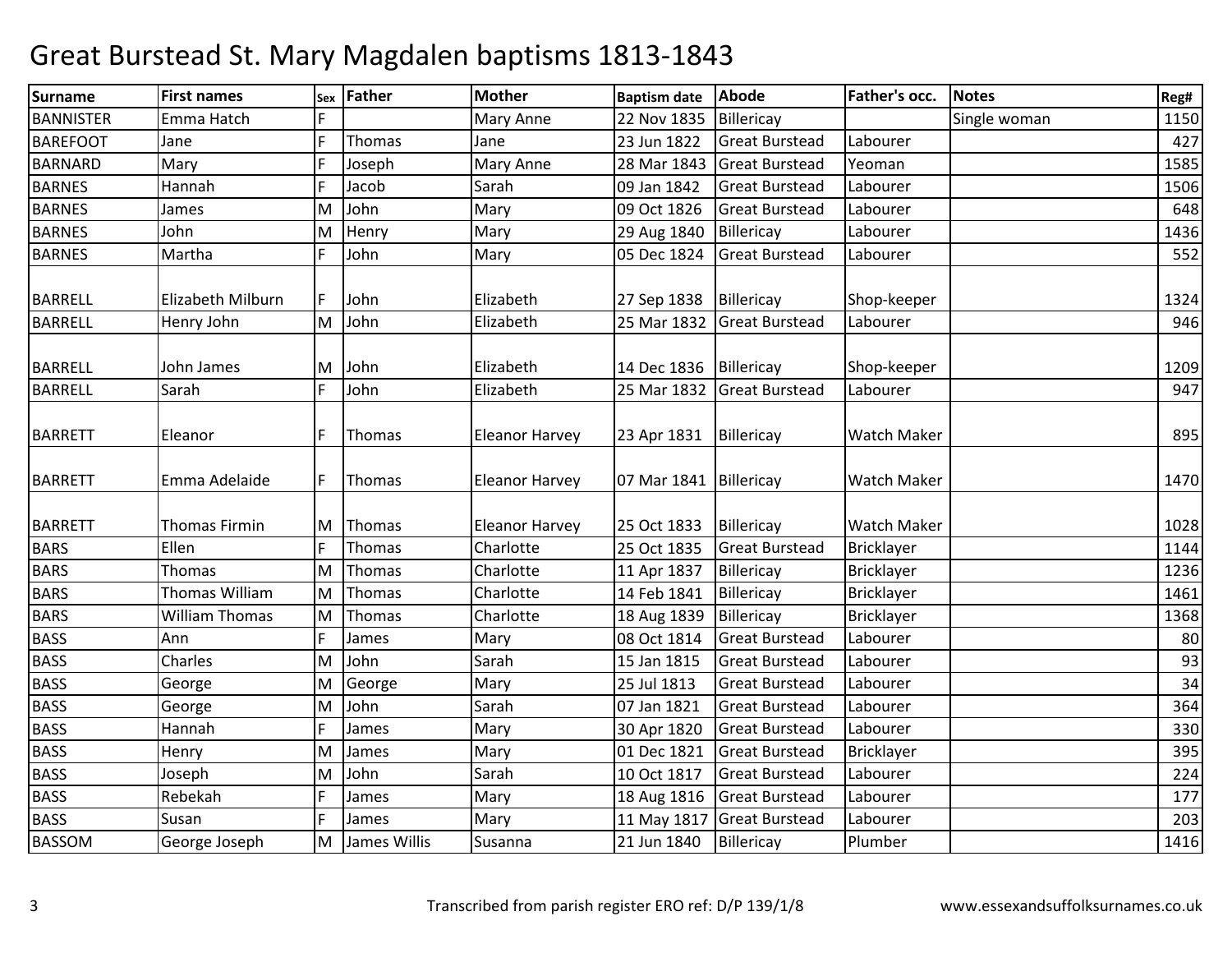| <b>Surname</b> | <b>First names</b> |   | sex Father     | <b>Mother</b> | <b>Baptism date</b>     | <b>Abode</b>          | Father's occ. | Notes | Reg# |
|----------------|--------------------|---|----------------|---------------|-------------------------|-----------------------|---------------|-------|------|
| <b>BASSOM</b>  | James              | M | James Willis   | Susanna       | 17 Nov 1833             | Billericay            | Painter       |       | 1035 |
| <b>BASSOM</b>  | Mary               | F | James Willis   | Susannah      | 30 Apr 1843             | Billericay            | Plumber       |       | 1590 |
| <b>BASSON</b>  | James Willis       | M | James          | Hannah        | 18 Nov 1830             | Billericay            | Painter       |       | 868  |
| <b>BATTLE</b>  | George             | M | John           | Elizabeth     | 22 Jan 1826             | Billericay            | Labourer      |       | 603  |
| <b>BAYFORD</b> | Ann                | F | Thomas         | Ann           | 14 Dec 1817             | <b>Great Burstead</b> | Labourer      |       | 230  |
| <b>BAYFORD</b> | Benjamin           | M | Thomas         | Jane          | 05 Nov 1814             | <b>Great Burstead</b> | Labourer      |       | 84   |
| <b>BAYFORD</b> | Eliza              | F | Richard        | Susannah      | 03 Jan 1819             | Laindon               | Labourer      |       | 283  |
| <b>BAYFORD</b> | Elizabeth          | F | Thomas         | Elizabeth     | 21 Dec 1839             | <b>Great Burstead</b> | Labourer      |       | 1388 |
| <b>BAYFORD</b> | Francis            | M | Simon          | Mary          | 11 Jan 1818             | <b>Great Burstead</b> | Labourer      |       | 233  |
| <b>BAYFORD</b> | George             | M | Thomas         | Elizabeth     | 05 Jan 1836             | <b>Great Burstead</b> | Labourer      |       | 1155 |
| <b>BAYFORD</b> | James              | M | Thomas         | Eizabeth      | 17 Mar 1834             | <b>Great Burstead</b> | Labourer      |       | 1058 |
| <b>BAYFORD</b> | Mary Ann           | F | Thomas         | Elizabeth     | 04 Dec 1841             | <b>Great Burstead</b> | Labourer      |       | 1500 |
| <b>BAYFORD</b> | Rebecca            | F | Thomas         | Jane          | 25 Aug 1825             | <b>Great Burstead</b> | Labourer      |       | 586  |
| <b>BAYFORD</b> | Sarah Ann          | F | William        | Sarah         | 17 Jan 1814             | <b>Great Burstead</b> | Labourer      |       | 52   |
| <b>BAYFORD</b> | Stephen            | M | James          | Elizabeth     | 13 Aug 1815             | Laindon               | Labourer      |       | 128  |
| <b>BAYFORD</b> | Stephen            | M | Thomas         | Elizabeth     | 15 Feb 1838             | <b>Great Burstead</b> | Labourer      |       | 1287 |
| <b>BAYFORD</b> | Thomas             | M | Thomas         | Elizabeth     | 20 Nov 1831             | <b>Great Burstead</b> | Labourer      |       | 928  |
| <b>BAYLES</b>  | Charles            | M | Charles        | Jane          | 22 May 1820             | Billericay            | Tanner        |       | 336  |
| <b>BAYLEY</b>  | Joseph             | M | <b>Charles</b> | Jane          | 24 May 1815 Billericay  |                       | Tanner        |       | 114  |
|                |                    |   |                |               |                         |                       | Single        |       |      |
| <b>BAYLIS</b>  | Caroline           | F |                | Anne          | 18 Nov 1822             | Billericay            | Woman         |       | 451  |
| <b>BAYLIS</b>  | Eliza              | F | William        | Elizabeth     | 30 Jul 1837             | <b>Great Burstead</b> | Labourer      |       | 1260 |
| <b>BAYLIS</b>  | Elizabeth          | F | Charles        | Jane          | 12 Sep 1817             | Billericay            | Tanner        |       | 219  |
| <b>BAYLIS</b>  | Mary Anne          | F | Charles        | Martha        | 30 May 1824             | Billericay            | Labourer      |       | 526  |
| <b>BAYLIS</b>  | William            | M | William        | Elizaneth     | 08 Dec 1839             | Buttsbury             | Labourer      |       | 1386 |
| <b>BAYLISS</b> | Eizabeth           | F | <b>Charles</b> | Martha        | 02 Apr 1826             | Billericay            | Labourer      |       | 612  |
|                |                    |   |                |               |                         |                       | Single        |       |      |
| <b>BAYLISS</b> | John               | M |                | Mary Anne     | 05 Aug 1828   Buttsbury |                       | Woman         |       | 749  |
|                |                    |   |                |               |                         |                       | Gentleman's   |       |      |
| <b>BELCHER</b> | Anne               | F | Robert         | Eliza         | 25 Jan 1843             | <b>Great Burstead</b> | Servant       |       | 1566 |
|                |                    |   |                |               |                         |                       | Gentleman's   |       |      |
| <b>BELCHER</b> | Eliza              | F | Robert         | Eliza         | 22 Jul 1838             | <b>Great Burstead</b> | Servant       |       | 1314 |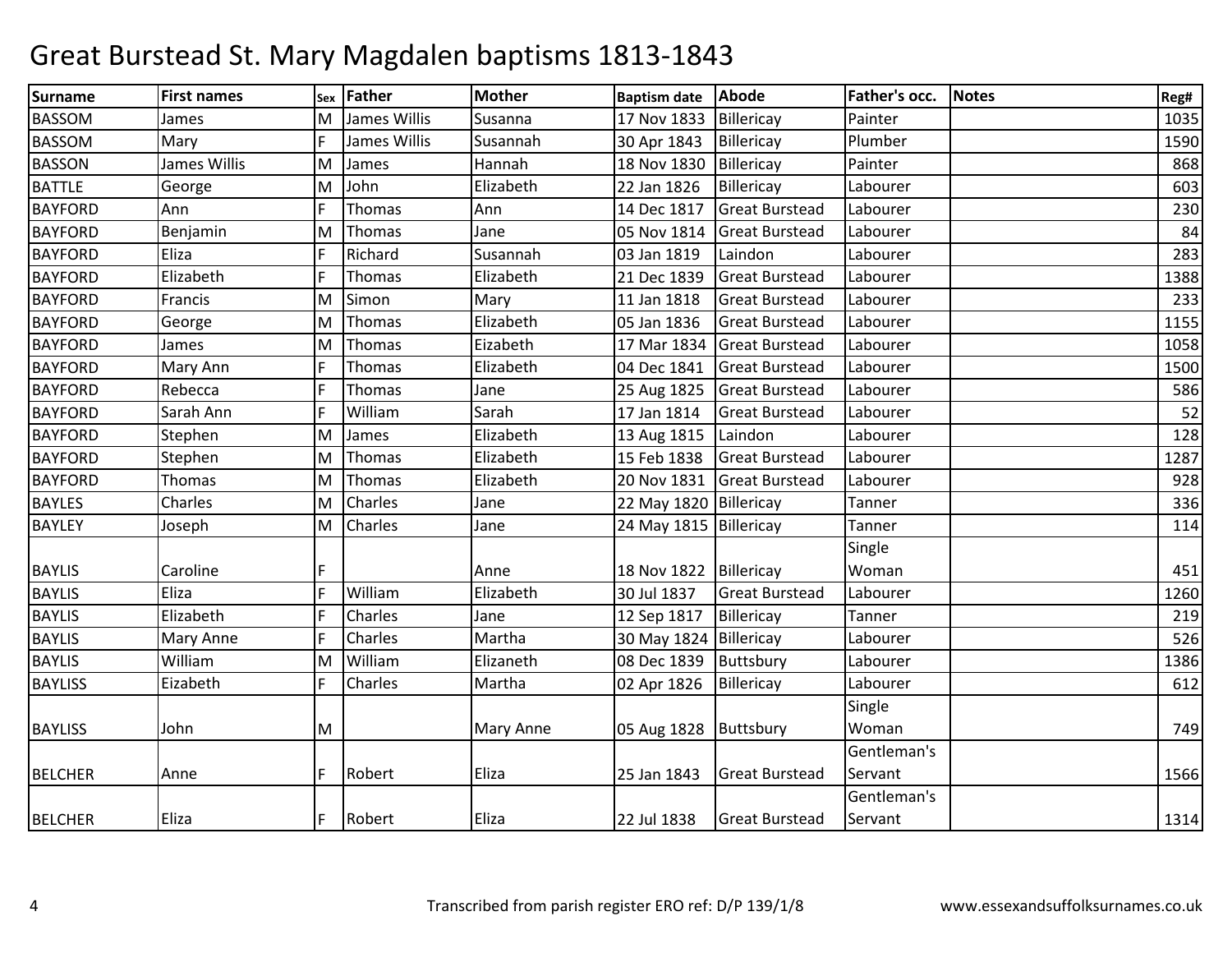| <b>Surname</b> | <b>First names</b> | Sex | Father      | Mother    | <b>Baptism date</b> | <b>Abode</b>          | Father's occ. | <b>Notes</b> | Reg# |
|----------------|--------------------|-----|-------------|-----------|---------------------|-----------------------|---------------|--------------|------|
|                |                    |     |             |           |                     |                       | Gentleman's   |              |      |
| <b>BELCHER</b> | George             |     | M Robert    | Eliza     | 07 Jul 1837         | <b>Great Burstead</b> | Servant       |              | 1259 |
|                |                    |     |             |           |                     |                       | Gentleman's   |              |      |
| <b>BELCHER</b> | James              |     | M Robert    | Elizabeth | 27 Sep 1840         | <b>Great Burstead</b> | Servant       |              | 1443 |
|                |                    |     |             |           |                     |                       | Gentleman's   |              |      |
| <b>BELCHER</b> | Susannah           |     | Robert      | Eliza     | 25 Jan 1843         | <b>Great Burstead</b> | Servant       |              | 1567 |
| <b>BELCHER</b> | William Henry      | ΙM  | William     | Mary      | 09 Jul 1829         | <b>Great Burstead</b> | Footman       |              | 793  |
| <b>BELL</b>    | Sarah Elizabeth    | IF  | James       | Sarah     | 18 Nov 1832         | Laindon               | Labourer      |              | 984  |
| <b>BELL</b>    | William            | M   | James       | Sarah     | 05 Apr 1835         | Laindon               | Labourer      |              | 1118 |
|                |                    |     |             |           |                     |                       |               |              |      |
|                |                    |     |             |           |                     | St Mary le Bone       |               |              |      |
| <b>BENHAM</b>  | <b>Emily Jane</b>  | IF  | John Thomas | Anne      | 26 Feb 1837         | Westminster           | <b>Baker</b>  |              | 1224 |
|                |                    |     |             |           |                     |                       |               |              |      |
|                |                    |     |             |           |                     | St Mary le Bone       |               |              |      |
| <b>BENHAM</b>  | Sarah Susannah     |     | John Thomas | Anne      | 26 Feb 1837         | Westminster           | <b>Baker</b>  |              | 1223 |
| <b>BLOSS</b>   | Eliza              |     | Thomas      | Susanna   | 28 Dec 1826         | <b>Great Burstead</b> | Labourer      |              | 660  |
| <b>BLOSS</b>   | Emma               |     | Thomas      | Susanna   | 01 Mar 1828         | <b>Great Burstead</b> | Labourer      |              | 725  |
| <b>BOWER</b>   | Alfred             | M   | Samuel      | Frances   | 26 Sep 1815         | Billericay            | Yeoman        |              | 133  |
| <b>BOWERS</b>  | James              | M   | William     | Fanny     | 30 Jun 1816         | <b>Great Burstead</b> | Labourer      |              | 167  |
| <b>BOWERS</b>  | Jemima             |     | William     | Fanny     | 06 Jun 1813         | <b>Great Burstead</b> | Labourer      |              | 26   |
| <b>BOWERS</b>  | Maria Mary         |     | Samuel      | Frances   | 04 Nov 1813         | Billericay            | Yeoman        |              | 43   |
| <b>BOWERS</b>  | Sarah              |     | William     | Fanny     | 10 Feb 1815         | <b>Great Burstead</b> | Labourer      |              | 98   |
|                |                    |     |             |           |                     |                       | Single        |              |      |
| <b>BOWLER</b>  | Charles John       | M   |             | Harriett  | 21 Sep 1820         | Billericay            | Woman         |              | 352  |
| <b>BRADY</b>   | William            | M   | John        | Esther    | 23 Jun 1822         | <b>Great Burstead</b> | Labourer      |              | 428  |
|                |                    |     |             |           |                     |                       | Single        |              |      |
| <b>BRAID</b>   | Caroline Henwood   | F   |             | Anne      | 25 Aug 1828         | <b>Great Burstead</b> | Woman         |              | 755  |
| <b>BRAID</b>   | George             | M   | Benjamin    | Elizabeth | 23 Apr 1826         | <b>Great Burstead</b> | Labourer      |              | 617  |
| <b>BRAID</b>   | Hugh               | M   | Benjamin    | Elizabeth | 07 Feb 1836         | <b>Great Burstead</b> | Labourer      |              | 1159 |
| <b>BRAID</b>   | Isabella Ann       |     | Benjamin    | Ann       | 06 Aug 1820         | <b>Great Burstead</b> | Labourer      |              | 347  |
|                |                    |     |             |           |                     | Burstead              |               |              |      |
| <b>BRAID</b>   | James              | M   | Benjamin    | Elizabeth | 22 Dec 1822         | Common                | Labourer      |              | 458  |
| <b>BRAID</b>   | John               | M   | Benjamin    | Elizabeth | 21 Oct 1832         | <b>Great Burstead</b> | Labourer      |              | 980  |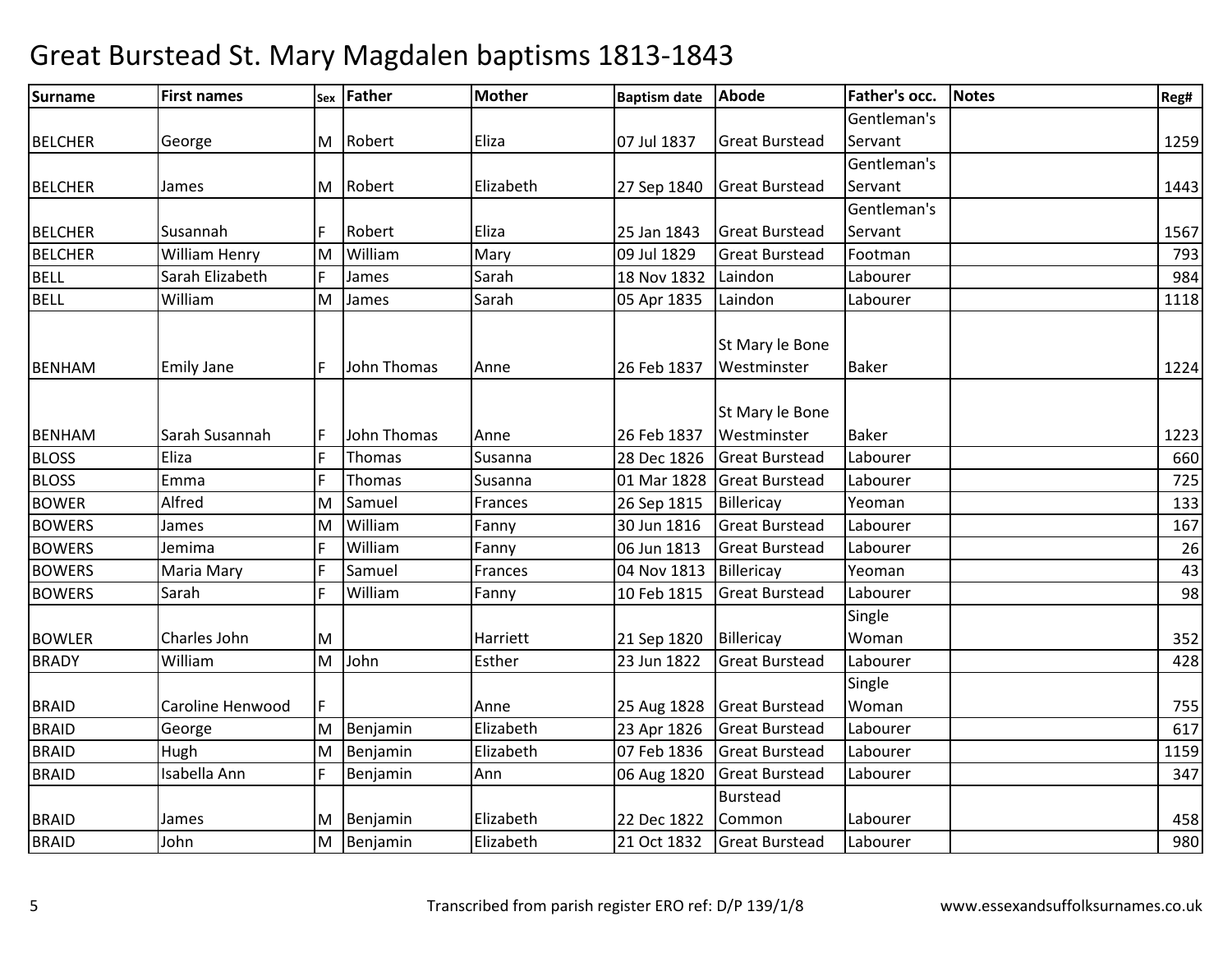| <b>Surname</b>   | <b>First names</b>      |   | sex Father     | <b>Mother</b> | <b>Baptism date</b>    | <b>Abode</b>          | Father's occ.  | <b>Notes</b> | Reg# |
|------------------|-------------------------|---|----------------|---------------|------------------------|-----------------------|----------------|--------------|------|
| <b>BRAID</b>     | Sarah                   | F | Benjamin       | Elizabeth     | 05 Apr 1829            | <b>Great Burstead</b> | Labourer       |              | 777  |
|                  |                         |   |                |               |                        |                       | Single         |              |      |
| <b>BRAND</b>     | Maria                   | F |                | Charlotte     | 19 Sep 1826            | Southend              | Woman          |              | 645  |
| <b>BRAZIER</b>   | Rachael                 | F | Adam           | Elizabeth     | 05 Feb 1823            | <b>Stock</b>          | Labourer       |              | 469  |
| <b>BRETT</b>     | Emma                    | F |                | Agnes         | 13 Jan 1839            | Buttsbury             |                | Single woman | 1338 |
| <b>BRIDGE</b>    | Charlotte Hannah        | F | Benjamin       | Mary Ann      | 07 Jan 1838            | <b>Great Burstead</b> | Labourer       |              | 1281 |
| <b>BRIDGE</b>    | <b>Charlotte Susan</b>  | F | George         | Ann           | 22 Dec 1822            | <b>Tye Common</b>     | Labourer       |              | 459  |
| <b>BRIDGE</b>    | <b>Ebenezer Charles</b> | M | Benjamin       | Mary Ann      | 27 Dec 1835            | <b>Great Burstead</b> | Labourer       |              | 1153 |
| <b>BRIDGE</b>    | John Henry              | M | John           | Mary          | 22 Apr 1823            | Mountnessing          | Servant        |              | 483  |
| <b>BRIGHT</b>    | Caroline                | F | James          | Elizabeth     | 12 May 1839            | <b>Great Burstead</b> | Bricklayer     |              | 1356 |
| <b>BRIGHT</b>    | Frederic                | M | James          | Elizabeth     | 28 Mar 1841            | Billericay            | Bricklayer     |              | 1474 |
| <b>BRIGHT</b>    | Sarah Ann               | F | Thomas         | Eizabeth      | 19 Aug 1827            | Billericay            | Farrier        |              | 694  |
| <b>BROWN</b>     | Emma                    | F | James          | Mary          | 21 May 1843            | <b>Great Burstead</b> | Labourer       |              | 1593 |
| <b>BROWN</b>     | George                  | M | George         | Sarah         | 29 Sep 1833            | <b>Great Burstead</b> | Jobber         |              | 1024 |
|                  |                         |   |                |               |                        |                       | <b>Stage</b>   |              |      |
| <b>BROWNE</b>    | Eliza                   | F | Edward         | Elizabeth     | 15 Jul 1832            | Billericay            | Coachman       |              | 968  |
|                  |                         |   |                |               |                        |                       | <b>Stage</b>   |              |      |
| <b>BROWNE</b>    | George                  |   | M Edward       | Elizabeth     | 13 May 1830 Billericay |                       | Coachman       |              | 842  |
|                  |                         |   |                |               |                        |                       | <b>Stage</b>   |              |      |
| <b>BROWNE</b>    | Harriet Elizabeth       | F | Edward         | Elizabeth     | 25 Mar 1830            | Billericay            | Coachman       |              | 830  |
|                  |                         |   |                |               |                        |                       | Colonel in the |              |      |
| <b>BRUCE</b>     | <b>Herbert</b>          |   | M Charles      | Charlotte     | 03 Jun 1826            | <b>Great Burstead</b> | Army           |              | 626  |
|                  |                         |   |                |               |                        |                       | Colonel in the |              |      |
| <b>BRUCE</b>     | Malcolm                 | M | <b>Charles</b> | Charotte      | 25 Mar 1827            | <b>Great Burstead</b> | Army           |              | 670  |
| <b>BUCKENHAM</b> | William                 | M | Charles        | Hannah        | 29 Mar 1830            | Laindon               | Yeoman         |              | 834  |
| <b>BULL</b>      | John                    | M | Joseph         | Hannah        | 09 Jan 1814            | <b>Great Burstead</b> | Labourer       |              | 51   |
| <b>BULL</b>      | Joseph                  | M | Joseph         | Hannah        | 14 Jan 1816            | Billericay            | Labourer       |              | 144  |
|                  |                         |   |                |               |                        |                       |                |              |      |
|                  |                         |   |                |               |                        |                       | Journeyman     |              |      |
| <b>BULL</b>      | Sarah Anne              | F | Abraham        | Phoebe        | 26 Sep 1835            | <b>Great Burstead</b> | Wheelwright    |              | 1140 |
| <b>BUNDUCK</b>   | George                  | M | John           | Rachel        | 15 Dec 1833            | <b>Great Burstead</b> | Labourer       |              | 1039 |
| <b>BUNDUCK</b>   | Henry                   | M | John           | Rachel        | 06 Mar 1836            | <b>Great Burstead</b> | Labourer       |              | 1164 |
| <b>BUNDUCK</b>   | John Anthony            | M | John           | Rachel        | 07 Sep 1824            | <b>Great Burstead</b> | Labourer       |              | 545  |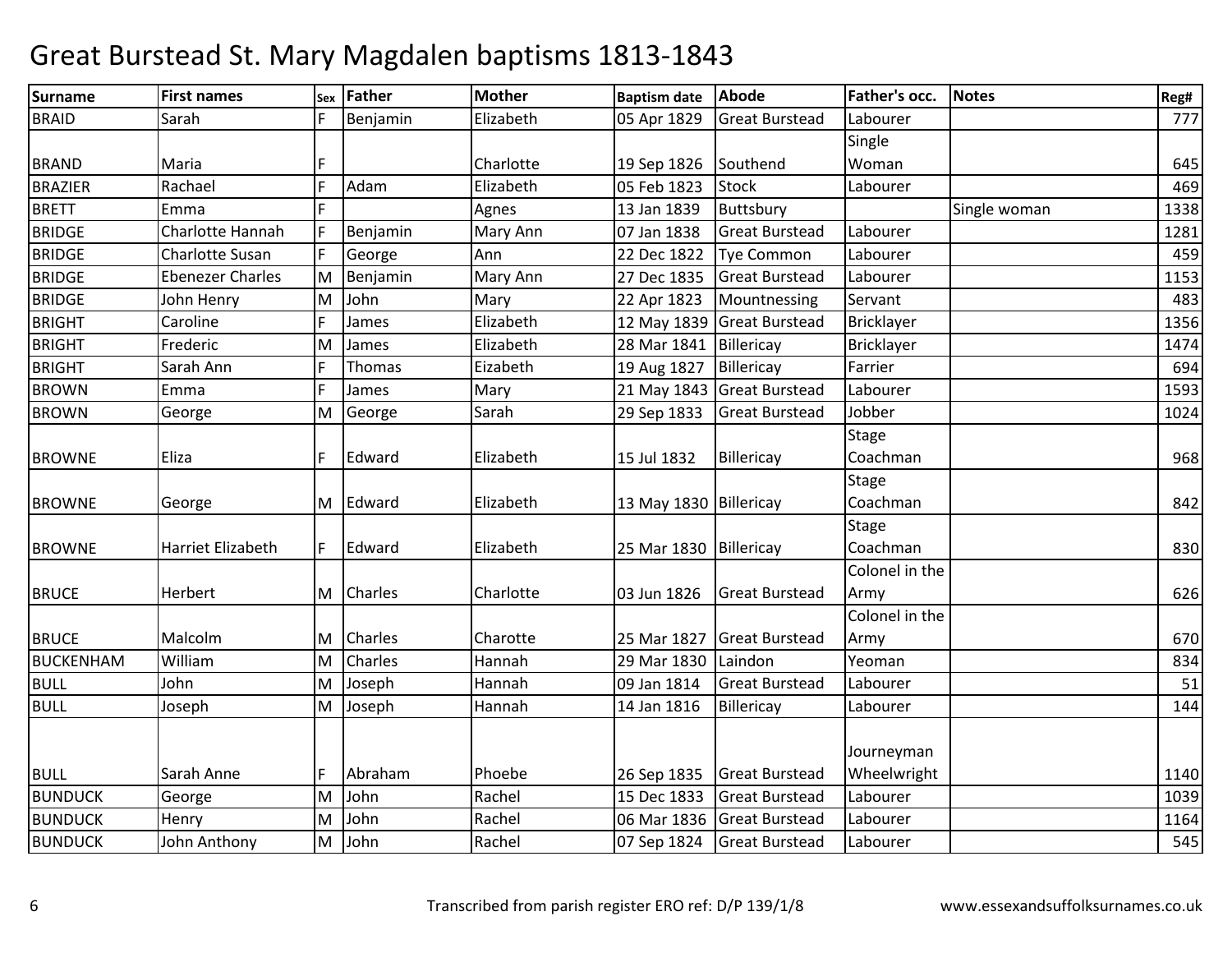| <b>Surname</b>    | <b>First names</b>   | Sex | <b>Father</b> | <b>Mother</b> | <b>Baptism date</b>      | Abode                      | Father's occ. | <b>Notes</b> | Reg# |
|-------------------|----------------------|-----|---------------|---------------|--------------------------|----------------------------|---------------|--------------|------|
| <b>BUNDUCK</b>    | Joseph               | м   | John          | Rachel        | 28 Apr 1839              | <b>Great Burstead</b>      | Labourer      |              | 1352 |
| <b>BUNDUCK</b>    | Richard              | M   | John          | Rachel        | 22 Mar 1829              | <b>Great Burstead</b>      | Labourer      |              | 776  |
| <b>BUNDUCK</b>    | Ruth                 |     | John          | Rachel        | 22 May 1831              | <b>Great Burstead</b>      | Labourer      |              | 900  |
| <b>BUNDUCK</b>    | Sarah                |     | John          | Rachel        | 30 Jan 1842              | <b>Great Burstead</b>      | Labourer      |              | 1511 |
| <b>BUNDUCK</b>    | Thomas               | M   | John          | Rachel        | 11 Jun 1826              | <b>Great Burstead</b>      | Labourer      |              | 628  |
| <b>BUNDUCK</b>    | William              | ΙM  | John          | Rachel        | 16 Sep 1827              | <b>Great Burstead</b>      | Labourer      |              | 700  |
| <b>BURDER</b>     | Mary                 |     | Thomas        | Susannah      | 23 Nov 1817              | Billericay                 | Shoe-maker    |              | 227  |
| <b>BURGESS</b>    | Sophia               |     | George        | Jemima        | 05 Jan 1831              | Billericay                 | Collar maker  |              | 881  |
|                   |                      |     |               |               |                          |                            | School        |              |      |
| <b>BURNINGHAM</b> | Ellen                |     | John          | Susanna       | 01 Dec 1819              | Billericay                 | Master        |              | 315  |
|                   |                      |     |               |               |                          |                            | School        |              |      |
| <b>BURNINGHAM</b> | <b>Harriot Sarah</b> |     | John          | Susanna       | 18 Sep 1814              | Billericay                 | Master        |              | 78   |
|                   |                      |     |               |               |                          |                            | School        |              |      |
| <b>BURNINGHAM</b> | John                 | M   | John          | Susanna       | 08 Mar 1818   Billericay |                            | Master        |              | 244  |
|                   |                      |     |               |               |                          |                            | School        |              |      |
| <b>BURNINGHAM</b> | John Samuel          | M   | John          | Susanna       | 30 Jun 1822              | Billericay                 | Master        |              | 429  |
| <b>BURRELL</b>    | Charlotte            |     | John          | Charlotte     | 14 Mar 1841              | <b>Great Burstead</b>      | Labourer      |              | 1471 |
|                   |                      |     |               |               |                          |                            | Licensed      |              |      |
| <b>BURRELL</b>    | Emma                 |     | Thomas        | Ann Mary      | 27 Mar 1831              | Billericay                 | Victualler    |              | 891  |
| <b>BURRELL</b>    | Henry                | M   | Henry John    | Charlotte     | 30 Jun 1842              | <b>Great Burstead</b>      | Labourer      |              | 1545 |
|                   |                      |     |               |               |                          |                            | Single        |              |      |
| <b>BURRELL</b>    | John Collins         | M   |               | Elizabeth     | 02 Apr 1823              | Billericay                 | Woman         |              | 518  |
| <b>BURRELL</b>    | Lucv                 | F.  |               | Sarah         |                          | 12 May 1839 Great Burstead |               | Single woman | 1358 |
| <b>BURRELL</b>    | Stephen John         | M   |               | Sarah         | 15 Aug 1841              | <b>Great Burstead</b>      |               | Single woman | 1486 |
| <b>BURRELL</b>    | Susan                |     | John          | Charlotte     | 12 Jun 1842              | <b>Great Burstead</b>      | Labourer      |              | 1541 |
|                   |                      |     |               |               |                          |                            | Licensed      |              |      |
| <b>BURRELL</b>    | Thomas               | M   | Thomas        | Ann Mary      | 05 Nov 1827              | Billericay                 | Victualler    |              | 712  |
| <b>BURRELLS</b>   | George               | M   |               | Mira          | 24 Dec 1833              | <b>Great Burstead</b>      |               | Single woman | 1043 |
| <b>BURTON</b>     | Emma Harriet         | F   |               | Harriet       | 02 Jan 1843              | <b>Great Burstead</b>      |               | Single woman | 1564 |
| <b>BUSH</b>       | George               | M   |               | Elizabeth     | 01 Mar 1842              | Billericay                 |               | Single woman | 1562 |
| <b>BUSH</b>       | <b>Thomas Platt</b>  | M   |               | Hannah        | 28 Sep 1837              | Billericay                 |               | Single woman | 1270 |
| <b>BUTCHER</b>    | Henry                | M   | Thomas        | Susan         | 22 Feb 1829              | Billericay                 | Drayman       |              | 771  |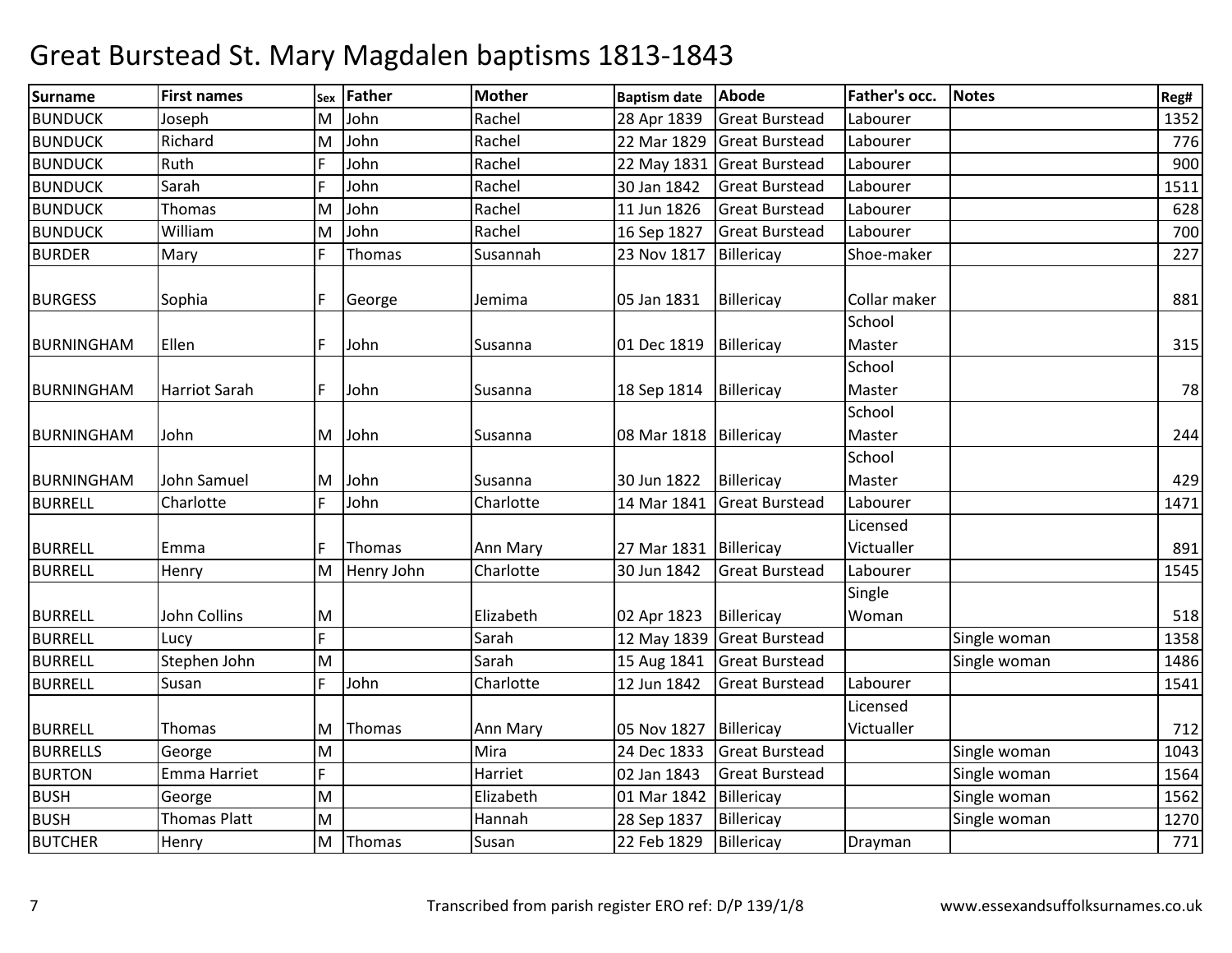| Surname          | <b>First names</b>    | Sex | Father   | <b>Mother</b>         | <b>Baptism date</b> | Abode                 | Father's occ. | <b>Notes</b>           | Reg# |
|------------------|-----------------------|-----|----------|-----------------------|---------------------|-----------------------|---------------|------------------------|------|
| <b>BUTCHER</b>   | Thomas                | M   | Thomas   | Susannah              | 03 Mar 1822         | <b>Great Burstead</b> | Labourer      |                        | 409  |
| <b>BUXTON</b>    | Waltereen             | M   |          | Harriet               | 03 Oct 1839         | <b>Great Burstead</b> |               | Single woman           | 1374 |
| <b>BYFORD</b>    | Ann                   |     | William  | Ann                   | 02 Jun 1827         | Billericay            | Labourer      |                        | 680  |
| <b>BYFORD</b>    | Caroline              | E   | William  | Anne                  | 26 Dec 1824         | Billericay            | Labourer      |                        | 554  |
| <b>BYFORD</b>    | <b>Wiliam Francis</b> | M   | William  | Anne                  | 28 Feb 1824         | Billericay            | Labourer      |                        | 513  |
| <b>BYFORD</b>    | William               | M   | William  | Ann                   | 24 Oct 1819         | Billericay            | Labourer      |                        | 311  |
|                  |                       |     |          |                       |                     |                       |               | Born a month after the |      |
| <b>CALCRAFT</b>  | Mary Ann              |     | John     | Mary Ann              | 14 Feb 1841         | <b>Great Burstead</b> | Labourer      | <b>Father's Death</b>  | 1460 |
| <b>CALCRAFT</b>  | Samuel                | M   | John     | Mary                  | 14 May 1832         | Billericay            | Labourer      |                        | 957  |
| <b>CALCRAFT</b>  | Sarah                 |     | John     | Mary                  | 08 Mar 1835         | <b>Great Burstead</b> | Labourer      |                        | 1109 |
| <b>CARPENTER</b> | Ann                   |     | Jeremiah | Elizabeth             | 23 Jun 1817         | <b>Great Burstead</b> | Labourer      |                        | 207  |
| <b>CARPENTER</b> | Susanna               | E   | Jeremiah | Elizabeth             | 25 Sep 1814         | <b>Great Burstead</b> | Labourer      |                        | 79   |
| <b>CARPENTER</b> | William               | M   | Jeremiah | Elizabeth             | 27 Oct 1821         | <b>Great Burstead</b> | Labourer      |                        | 389  |
| <b>CARR</b>      | Emma                  | IF  | George   | Lucy                  | 22 May 1831         | Billericay            | Silk Weaver   |                        | 901  |
| <b>CARR</b>      | John                  | M   | George   | Lucy                  | 06 Oct 1833         | <b>Great Burstead</b> | Weaver        |                        | 1025 |
| <b>CARTER</b>    | Cornelius             | M   | William  | Elizabeth Mary        | 20 Aug 1840         | Billericay            | Surgeon       |                        | 1435 |
| <b>CARTER</b>    | <b>Edward Hunt</b>    | M   | William  | <b>Elizabeth Mary</b> | 22 Sep 1839         | Billericay            | Surgeon       |                        | 1371 |
| <b>CARTER</b>    | Elizabeth             | E   | William  | Elizabeth Mary        | 23 Sep 1834         | Billericay            | Surgeon       |                        | 1080 |
| <b>CARTER</b>    | <b>Emily Jane</b>     | E   | William  | Elizabeth Mary        | 09 Feb 1838         | Billericay            | Surgeon       |                        | 1283 |
| <b>CARTER</b>    | Frederick             | M   | William  | Elizabeth Mary        | 14 Sep 1841         | Billericay            | Surgeon       |                        | 1491 |
| <b>CARTER</b>    | Georgina              |     | William  | Elizabeth Mary        | 15 Feb 1837         | Billericay            | Surgeon       |                        | 1218 |
| <b>CARTER</b>    | Mary Ann              | F   | William  | Elizabeth Mary        | 18 Sep 1832         | Billericay            | Surgeon       |                        | 979  |
| <b>CARTER</b>    | William Henry         | M   | William  | Elizabeth Mary        | 10 Aug 1833         | Billericay            | Surgeon       |                        | 1019 |
|                  |                       |     |          |                       |                     |                       |               |                        |      |
| <b>CATON</b>     | Sarah Anne            | F   | Joseph   | Ellen                 | 14 Apr 1833         | Billericay            | Wheelwright   |                        | 1001 |
| <b>CATON</b>     | William John          | İМ  | John     | Elizabeth             | 22 Sep 1839         | Billericay            | Cordwainer    |                        | 1372 |
| <b>CATT</b>      | Christopher           | M   | William  | Mary Anne             | 28 Aug 1831         | Billericay            | Blacksmith    |                        | 915  |
| <b>CHALLIS</b>   | George                | M   | John     | Elizabeth             | 26 Feb 1815         | Billericay            | Labourer      |                        | 100  |
| <b>CHANDLER</b>  | Caroline              | E   | William  | Susan                 | 25 Mar 1822         | <b>Great Burstead</b> | Labourer      |                        | 414  |
| <b>CHANDLER</b>  | Elizabeth             | E   | John     | Anne                  | 16 Jun 1833         | <b>Great Burstead</b> | Labourer      |                        | 1007 |
| <b>CHANDLER</b>  | Emma                  | F   | John     | Anne                  | 01 Jan 1837         | <b>Great Burstead</b> | Labourer      |                        | 1211 |
| CHANDLER         | George                | M   | William  | Susan                 | 21 Sep 1824         | <b>Great Burstead</b> | Labourer      |                        | 546  |
| <b>CHANDLER</b>  | Hannah                | E   | John     | Anne                  | 05 Dec 1822         | Billericay            | Labourer      |                        | 452  |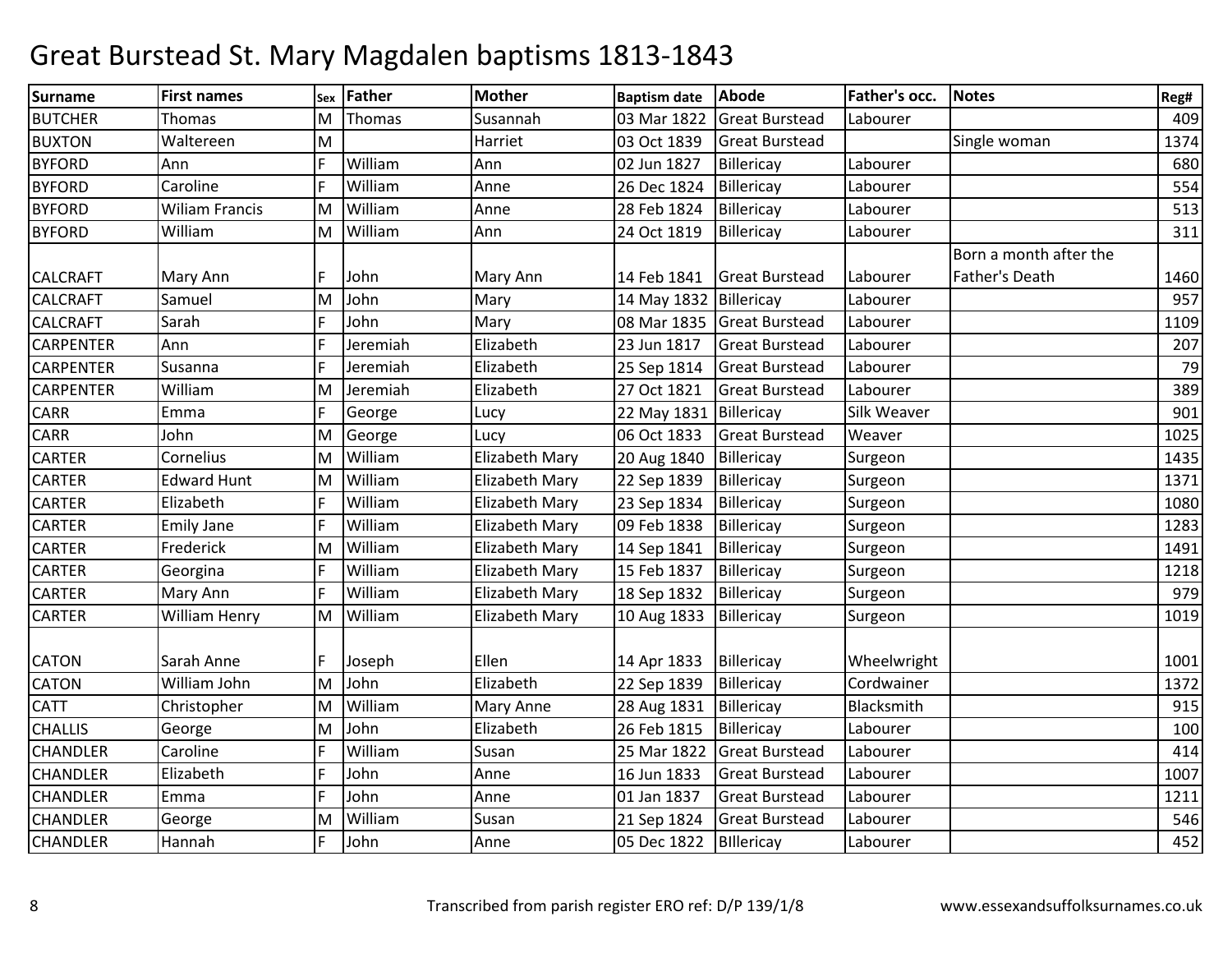| <b>Surname</b>  | <b>First names</b>    | Sex | <b>Father</b>        | <b>Mother</b> | <b>Baptism date</b>      | Abode                      | Father's occ. | <b>Notes</b> | Reg# |
|-----------------|-----------------------|-----|----------------------|---------------|--------------------------|----------------------------|---------------|--------------|------|
| CHANDLER        | Henry                 | M   | John                 | Anne          | 05 Apr 1835              | <b>Great Burstead</b>      | Labourer      |              | 1117 |
| <b>CHANDLER</b> | James                 | M   | John                 | Anne          | 08 Apr 1827              | <b>Great Burstead</b>      | Labourer      |              | 674  |
| <b>CHANDLER</b> | John                  | M   | John                 | Ann           | 17 Sep 1820              | Billericay                 | Labourer      |              | 351  |
| <b>CHANDLER</b> | Mary                  |     | John                 | Anne          | 15 Feb 1825              | Buttsbury                  | Labourer      |              | 560  |
| CHANDLER        | Philip                | M   | John                 | Anne          | 23 Feb 1830              | <b>Great Burstead</b>      | Labourer      |              | 826  |
| <b>CHANDLER</b> | Robert                | M   | John                 | Ann           | 26 Dec 1815              | Billericay                 | Labourer      |              | 138  |
| <b>CHANDLER</b> | Sarah                 |     | John                 | Ann           | 23 Aug 1818              | <b>Great Burstead</b>      | Labourer      |              | 263  |
|                 |                       |     |                      |               |                          |                            | Clerk in      |              |      |
| <b>CHAPMAN</b>  | Mary Georgina         |     | James                | Frances       | 06 Jul 1836              | <b>Great Burstead</b>      | Orders        |              | 1189 |
| <b>CHAPMAN</b>  | <b>Thomas William</b> | M   |                      | Mary          | 25 Aug 1829              | <b>Great Burstead</b>      |               | Single Woman | 800  |
| <b>CHEEK</b>    | <b>Martin Edward</b>  | M   | Martin               | Susannah      | 30 Jan 1842              | <b>Great Burstead</b>      | Groom         |              | 1510 |
| CHOAT           | Eliza                 |     | Jonathan             | Sarah         |                          | 11 May 1828 Great Burstead | Labourer      |              | 736  |
|                 |                       |     |                      |               |                          |                            | School        |              |      |
| <b>CLARK</b>    | Caroline              |     | Thomas               | Mary Ann      | 04 Mar 1821              | Billericay                 | Master        |              | 369  |
| <b>CLARK</b>    | Charles William       | M   | John                 | Lydia         | 07 Mar 1819   Billericay |                            | Land Surveyor |              | 292  |
| <b>CLARK</b>    | Charlotte             |     | Richard              | Hannah        | 08 May 1842 Billericay   |                            | Carter        |              | 1531 |
| <b>CLARK</b>    | Edmund                | M   | Edmund               | Mary          | 11 Aug 1816              | Billericay                 | Gardener      |              | 175  |
| <b>CLARK</b>    | Eleanor               |     | John                 | Lydia         | 17 Jun 1821              | Billericay                 | Land Surveyor |              | 379  |
| <b>CLARK</b>    | Ellen                 |     | <b>William James</b> | Sarah         | 09 Sep 1832              | <b>Great Burstead</b>      | Wheelwright   |              | 976  |
| <b>CLARK</b>    | Emily                 |     | James                | Sarah         | 12 Oct 1823              | <b>Great Burstead</b>      | Wheelwright   |              | 503  |
| <b>CLARK</b>    | Emma                  |     | William James        | Sarah         | 01 Jul 1827              | <b>Great Burstead</b>      | Wheelwright   |              | 688  |
| <b>CLARK</b>    | Frederick             | M   | <b>William James</b> | Sarah         | 16 Feb 1825              | <b>Great Burstead</b>      | Wheelwright   |              | 561  |
| <b>CLARK</b>    | George                | ΙM  | <b>William James</b> | Sarah         | 05 Jul 1829              | <b>Great Burstead</b>      | Wheelwright   |              | 790  |
| <b>CLARK</b>    | Mary Ann              |     | Edmond               | Mary Ann      | 08 Feb 1818              | Billericay                 | Carpenter     |              | 239  |
| <b>CLARK</b>    | Mary Ann              |     | Edward               | Mary          |                          | 29 May 1818 Great Burstead | Labourer      |              | 255  |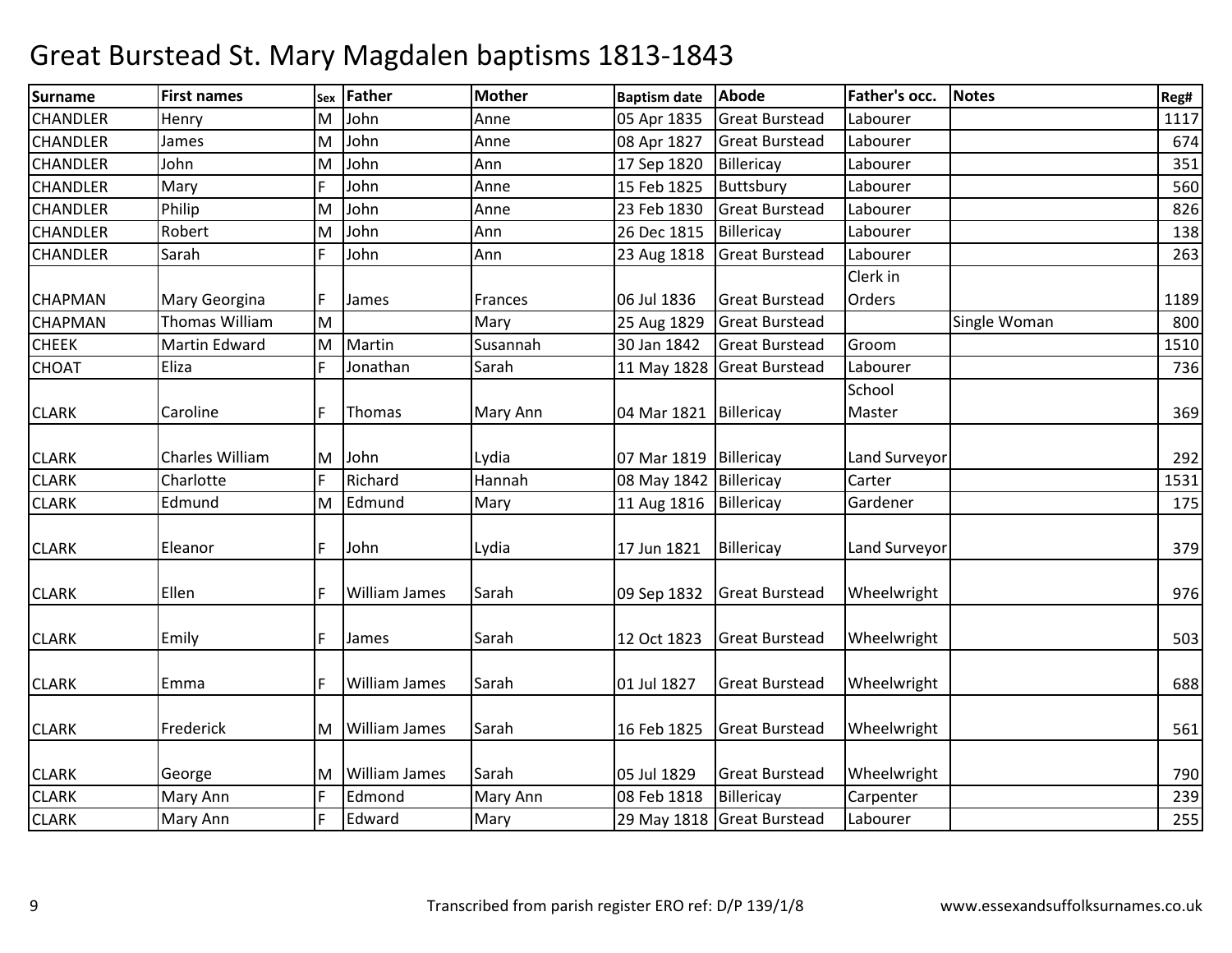| <b>Surname</b>   | <b>First names</b>   |   | sex Father           | <b>Mother</b> | <b>Baptism date</b>    | Abode                 | Father's occ.         | Notes | Reg# |
|------------------|----------------------|---|----------------------|---------------|------------------------|-----------------------|-----------------------|-------|------|
|                  |                      |   |                      |               |                        |                       |                       |       |      |
| <b>CLARK</b>     | <b>Mary Anne</b>     |   | <b>William James</b> | Sarah         | 26 Nov 1837            | <b>Great Burstead</b> | Wheelwright           |       | 1276 |
| <b>CLARK</b>     | Sarah                | F | Joseph               | Sarah         | 20 Jan 1839            | Stratford             | Blacksmith            |       | 1339 |
| <b>CLARK</b>     | Sarah Anne           | F | James                | Charlotte     | 16 Oct 1836            | <b>Great Burstead</b> | Labourer              |       | 1205 |
| <b>CLARK</b>     | Sarah Anne           | F | <b>William James</b> | Sarah         | 19 Oct 1834            | <b>Great Burstead</b> | Wheelwright           |       | 1084 |
|                  |                      |   |                      |               |                        |                       | School                |       |      |
| <b>CLARK</b>     | William              |   | M Thomas             | Mary Ann      | 28 Feb 1819            | Billericay            | Master                |       | 289  |
| <b>CLARK</b>     | <b>William James</b> | M | <b>William James</b> | Sarah         | 20 Dec 1821            | <b>Great Burstead</b> | Wheelwright           |       | 399  |
| <b>CLARKE</b>    | Ann                  | F | John                 | Lydia         | 06 Feb 1814            | Billericay            | Land Surveyor         |       | 53   |
|                  |                      |   |                      |               |                        |                       | Journeyman<br>Talllow |       |      |
| <b>CLARKE</b>    | Eliza Charlotte      | F | George               | Charlotte     | 29 Jan 1843            | Billericay            | Chandler              |       | 1570 |
| <b>CLARKE</b>    | Emma                 | F | John                 | Lydia         | 12 Sep 1816            | Billericay            | Labourer              |       | 180  |
|                  |                      |   |                      |               |                        |                       | Journeyman<br>Talllow |       |      |
| <b>CLARKE</b>    | Lucy Anna            | F | George               | Charlotte     | 12 Sep 1841            | Billericay            | Chandler              |       | 1490 |
| <b>CLAXTON</b>   | Eliza                | F | James                | Jane          | 25 Jan 1817            | <b>Great Burstead</b> | Labourer              |       | 236  |
| <b>CLAYDON</b>   | George               | M | Thomas               | Hannah        | 06 Feb 1823            | Billericay            | Labourer              |       | 470  |
| <b>CLAYDON</b>   | Richard              | M | Thomas               | Hannah        | 26 May 1827            | Billericay            | Coal Carter           |       | 679  |
| <b>CLAYDON</b>   | <b>Thomas</b>        | M | Thomas               | Hannah        | 03 Sep 1820            | Billericay            | <b>Bricklayer</b>     |       | 349  |
| <b>CLEMENTS</b>  | John                 | M | Thomas               | Charlotte     | 11 Feb 1838            | Billericay            | Labourer              |       | 1284 |
| <b>COCKERELL</b> | James                | M | James                | Phobe Anne    | 08 Feb 1829            | Billericay            | Farrier               |       | 768  |
| <b>COCKERELL</b> | Rosanna Anne         | F | James                | Phobe Anne    | 08 Feb 1829            | Billericay            | Farrier               |       | 767  |
| <b>COCKERELL</b> | Susannah Elizabeth   | F | James                | Phoebe Ann    | 01 May 1831 Billericay |                       | Smith                 |       | 897  |
| <b>COCKERELL</b> | William              | M | Charles              | Isabella      | 22 Jul 1838            | Billericay            | Hairdresser           |       | 1316 |
| <b>COCKRELL</b>  | Sarah                | F | James                | Hannah        | 20 Mar 1813            | Billericay            | Blacksmith            |       | 13   |
|                  |                      |   |                      |               |                        |                       | Single                |       |      |
| <b>COLE</b>      | Elizabeth            | F |                      | Qmaia         | 18 Oct 1822            | <b>Great Burstead</b> | Woman                 |       | 445  |
| <b>COLE</b>      | Frances              | F | Joseph               | Mary          | 24 Apr 1823            | Billericay            | <b>Butcher</b>        |       | 485  |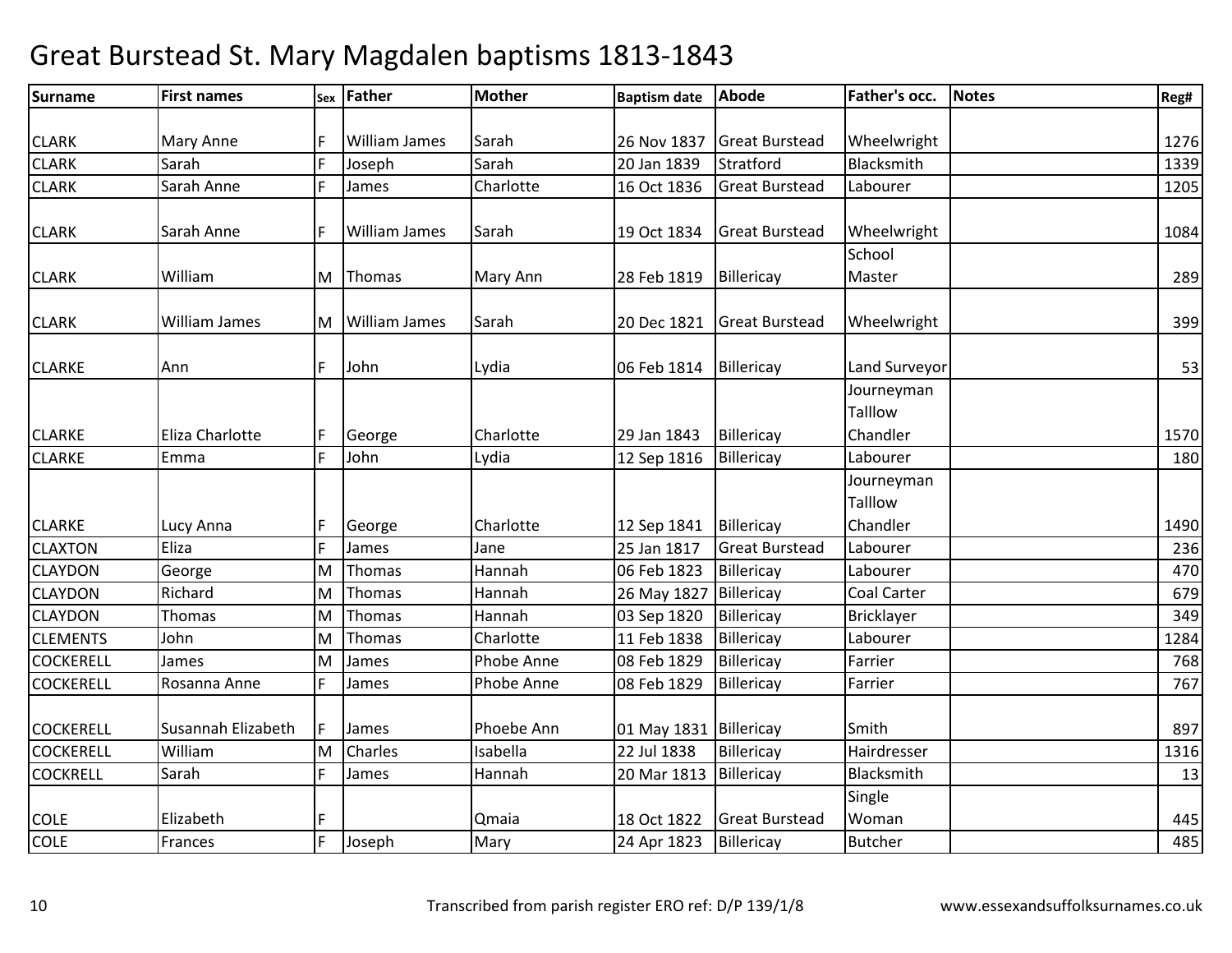| Surname        | <b>First names</b>      | Sex | Father  | <b>Mother</b> | <b>Baptism date</b> | Abode                      | Father's occ.  | <b>Notes</b> | Reg# |
|----------------|-------------------------|-----|---------|---------------|---------------------|----------------------------|----------------|--------------|------|
| <b>COLE</b>    | Henry                   | M   | William | Elizabeth     | 23 Jul 1840         | <b>Great Burstead</b>      | Farmer         |              | 1430 |
|                |                         |     |         |               |                     |                            |                |              |      |
| <b>COLE</b>    | Joseph                  | M   | Joseph  | Mary          | 11 Feb 1827         | Billericay                 | Pork Butcher   |              | 665  |
| <b>COLE</b>    | Mary Elizabeth          | F   | William | Elizabeth     | 16 Apr 1842         | <b>Great Burstead</b>      | Farmer         |              | 1524 |
| <b>COLE</b>    | <b>Robert Swinborne</b> | M   | Joseph  | Mary          | 28 Jan 1821         | Billericay                 | <b>Butcher</b> |              | 368  |
| COLE           | William                 | M   | William | Elizabeth     | 22 Oct 1837         | <b>Great Burstead</b>      | Farmer         |              | 1274 |
| <b>COLEMAN</b> | Absalom                 | M   | John    | Martha        | 12 Aug 1832         | <b>Great Burstead</b>      | Labourer       |              | 972  |
|                |                         |     |         |               |                     |                            | Jobbing        |              |      |
| <b>COLEMAN</b> | Alfred M                | M   | James   | Jane          |                     | 10 May 1829 Great Burstead | Carpenter      |              | 779  |
| COLEMAN        | Amram                   | M   | George  | Frances       | 08 Oct 1837         | <b>Great Burstead</b>      | Labourer       |              | 1271 |
| COLEMAN        | Ann                     |     | James   | Jane          |                     | 14 May 1815 Great Burstead | Carpenter      |              | 111  |
| COLEMAN        | Benjamin John           | M   | John    | Martha        | 31 Jul 1825         | <b>Great Burstead</b>      | Labourer       |              | 581  |
| <b>COLEMAN</b> | Caroline                | E   | John    | Martha        | 09 Jul 1820         | <b>Great Burstead</b>      | Labourer       |              | 343  |
| <b>COLEMAN</b> | Charles                 | M   | Charles | Frances       | 17 Apr 1831         | <b>Great Burstead</b>      | Labourer       |              | 894  |
| COLEMAN        | Charles                 | M   | James   | Jane          | 22 Apr 1816         | <b>Great Burstead</b>      | Carpenter      |              | 161  |
| COLEMAN        | Charlotte               |     | George  | Frances       | 29 Aug 1835         | <b>Great Burstead</b>      | Labourer       |              | 1135 |
| <b>COLEMAN</b> | Elizabeth               |     | John    | Martha        | 06 Jul 1823         | <b>Great Burstead</b>      | Labourer       |              | 491  |
| <b>COLEMAN</b> | Frances                 | F   | George  | Frances       | 23 Nov 1823         | <b>Great Burstead</b>      | Labourer       |              | 507  |
| <b>COLEMAN</b> | George Henry            | M   | George  | Frances       | 01 Jun 1817         | <b>Great Burstead</b>      | Labourer       |              | 204  |
| <b>COLEMAN</b> | <b>Henry Richard</b>    | M   | James   | Jane          | 08 May 1825         | <b>Great Burstead</b>      | Carpenter      |              | 574  |
|                |                         |     |         |               |                     |                            | Jobbing        |              |      |
| <b>COLEMAN</b> | Herbert                 | M   | James   | Jane          | 31 Jul 1831         | <b>Great Burstead</b>      | Carpenter      |              | 909  |
| <b>COLEMAN</b> | James                   | M   | George  | Frances       | 13 May 1827         | <b>Great Burstead</b>      | Labourer       |              | 677  |
| <b>COLEMAN</b> | James                   | M   | James   | Jane          | 22 Apr 1816         | <b>Great Burstead</b>      | Carpenter      |              | 160  |
| <b>COLEMAN</b> | Jane                    | E   | John    | Martha        | 28 Mar 1830         | <b>Great Burstead</b>      | Labourer       |              | 831  |
| <b>COLEMAN</b> | John                    | M   | John    | Martha        | 01 Nov 1818         | <b>Great Burstead</b>      | Labourer       |              | 273  |
| COLEMAN        | John                    | M   | Joseph  | Mary          | 31 Aug 1817         | Billericay                 | <b>Butcher</b> |              | 217  |
| COLEMAN        | Louisa                  | F   | George  | Frances       | 03 Mar 1822         | <b>Great Burstead</b>      | Labourer       |              | 410  |
| <b>COLEMAN</b> | Maria                   | F   | George  | Frances       | 01 Mar 1829         | <b>Great Burstead</b>      | Labourer       |              | 774  |
|                |                         |     |         |               |                     |                            | Jobbing        |              |      |
| <b>COLEMAN</b> | Maria                   | F   | James   | Jane          | 17 Jun 1827         | <b>Great Burstead</b>      | Carpenter      |              | 684  |
| <b>COLEMAN</b> | Mark Edward             | M   | George  | Frances       | 28 Nov 1819         | <b>Great Burstead</b>      | Labourer       |              | 313  |
| <b>COLEMAN</b> | Martha                  |     | John    | Martha        | 02 Dec 1827         | <b>Great Burstead</b>      | Labourer       |              | 717  |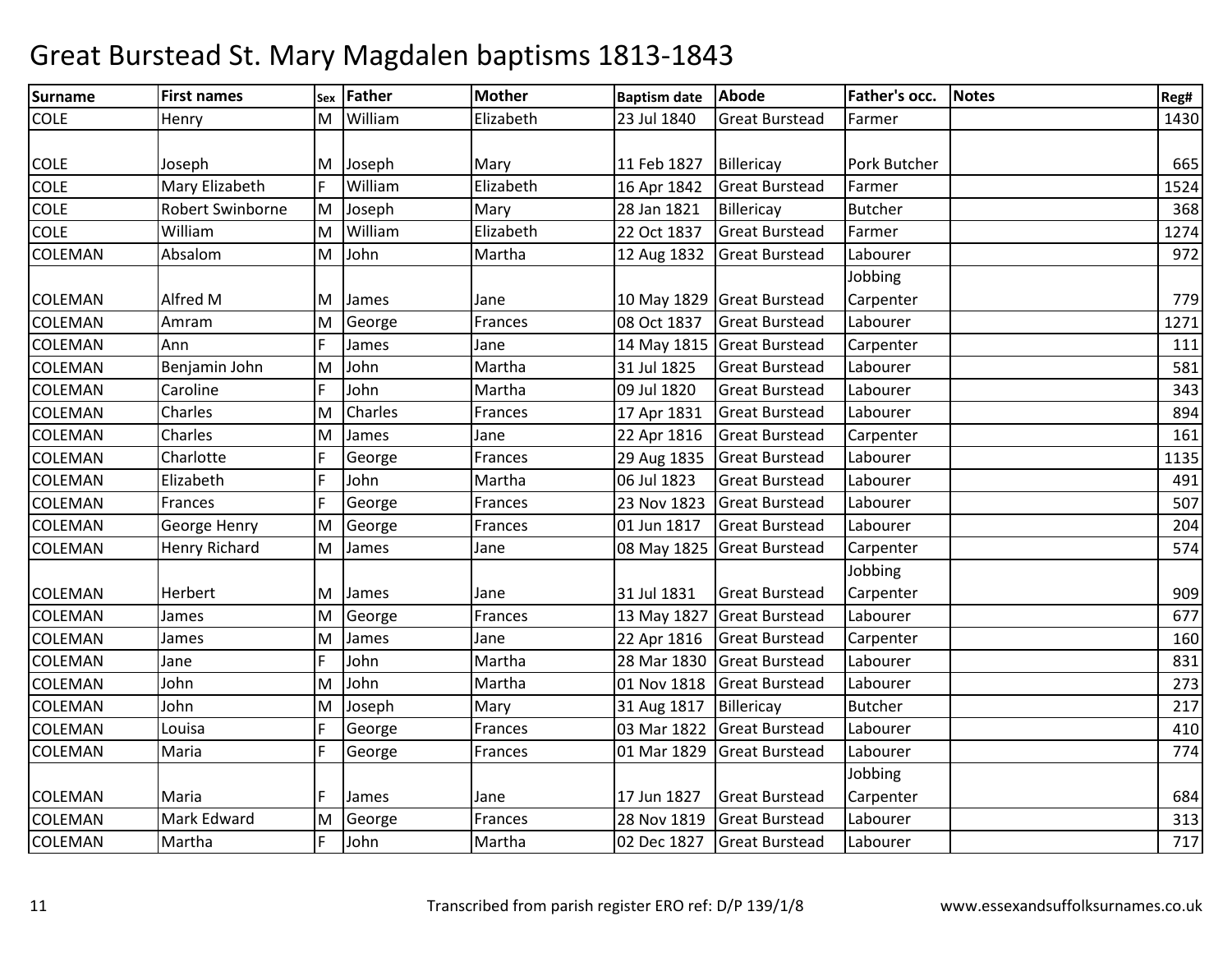| Surname        | <b>First names</b> | Sex | <b>Father</b> | <b>Mother</b> | <b>Baptism date</b>      | Abode                      | Father's occ. | <b>Notes</b> | Reg# |
|----------------|--------------------|-----|---------------|---------------|--------------------------|----------------------------|---------------|--------------|------|
| COLEMAN        | Mary               |     | James         | Jane          | 18 Mar 1821              | <b>Great Burstead</b>      | Labourer      |              | 371  |
| <b>COLEMAN</b> | Moses              | lM. | George        | Frances       | 30 Aug 1840              | <b>Great Burstead</b>      | Labourer      |              | 1437 |
| <b>COLEMAN</b> | Robert             | M   | John          | Martha        | 22 Jan 1837              | <b>Great Burstead</b>      | Labourer      |              | 1217 |
| <b>COLEMAN</b> | Sarah              |     | James         | Jane          | 28 Jun 1818              | <b>Great Burstead</b>      | Labourer      |              | 258  |
| <b>COLEMAN</b> | Thomas             | M   | John          | Martha        | 19 Oct 1834              | <b>Great Burstead</b>      | Labourer      |              | 1085 |
| COLEMAN        | William            | M   | George        | Frances       | 24 Jun 1825              | <b>Great Burstead</b>      | Labourer      |              | 578  |
| COLEMAN        | William            | M   | James         | Jane          | 06 Jul 1823              | <b>Great Burstead</b>      | Carpenter     |              | 492  |
| <b>COLLARD</b> | Charles            | M   | Isaiah        | Maria         | 02 Jun 1822              | Billericay                 | Labourer      |              | 423  |
| <b>COLLARD</b> | David              | M   | Isaiah        | Maria         | 08 Jul 1838              | <b>Great Burstead</b>      | Labourer      |              | 1311 |
| <b>COLLARD</b> | Ellen              | IF  | Isaiah        | Maria         | 08 May 1831              | <b>Great Burstead</b>      | Labourer      |              | 898  |
| <b>COLLARD</b> | George             | M   | Isaiah        | Maria         | 28 May 1820 Billericay   |                            | Labourer      |              | 338  |
| COLLARD        | Hannah             |     | Isaiah        | Maria         | 06 Oct 1833              | <b>Great Burstead</b>      | Labourer      |              | 1026 |
| COLLARD        | James              | lм  | Isaiah        | Maria         | 04 Nov 1827              | <b>Great Burstead</b>      | Labourer      |              | 709  |
| <b>COLLARD</b> | William            | M   | Isaiah        | Maria         |                          | 22 May 1825 Great Burstead | Labourer      |              | 577  |
|                |                    |     |               |               |                          |                            | Journeyman    |              |      |
| <b>COLLINS</b> | Alfred             | M   | George        | Lydia         | 12 Oct 1834              | Billericay                 | <b>Baker</b>  |              | 1083 |
| <b>COLLINS</b> | Benjamin           | M   | Willliam      | Susanna       | 13 Apr 1821              | <b>Great Burstead</b>      | Labourer      |              | 376  |
| <b>COLLINS</b> | Emma Susannah      |     | John          | Eliza         | 26 Feb 1843              | <b>Great Burstead</b>      | Labourer      |              | 1577 |
| <b>COLLINS</b> | Fanny Elizabeth    | IF  | John          | Eliza         | 18 Oct 1840              | <b>Great Burstead</b>      | Labourer      |              | 1447 |
| <b>COLLINS</b> | Francis            | M   | William       | Sarah         | 16 Dec 1833              | <b>Great Burstead</b>      | Labourer      |              | 1040 |
| <b>COLLINS</b> | George             | M   | George        | Lydia         | 05 Dec 1825              | Billericay                 | <b>Baker</b>  |              | 597  |
| <b>COLLINS</b> | James              | M   | William       | Susanna       | 18 Jan 1827              | <b>Great Burstead</b>      | Labourer      |              | 661  |
| <b>COLLINS</b> | John               | M   | William       | Susannah      | 20 Dec 1818              | <b>Great Burstead</b>      | Labourer      |              | 282  |
|                |                    |     |               |               |                          |                            | Journeyman    |              |      |
| <b>COLLINS</b> | Robert             |     | M George      | Lydia         | 20 Jul 1828              | Billericay                 | <b>Baker</b>  |              | 743  |
|                |                    |     |               |               |                          |                            | Journeyman    |              |      |
| <b>COLLINS</b> | Sarah              |     | George        | Lydia         | 13 Mar 1831   Billericay |                            | <b>Baker</b>  |              | 887  |
| <b>COLLINS</b> | Susannah           |     | William       | Susannah      | 05 Apr 1815              | <b>Great Burstead</b>      | Labourer      |              | 102  |
| <b>COLLINS</b> | <b>Thomas</b>      |     | George        | Lydia         | 21 Nov 1826              | Billericay                 | <b>Baker</b>  |              | 655  |
| <b>COLLINS</b> | Thomas             | M   | William       | Susanna       | 12 Apr 1824              | <b>Great Burstead</b>      | Labourer      |              | 519  |
|                |                    |     |               |               |                          |                            | Journeyman    |              |      |
| <b>COLLINS</b> | William            |     | M George      | Lydia         | 21 May 1837   Billericay |                            | <b>Baker</b>  |              | 1243 |
| <b>COLLINS</b> | William            | M   | William       | Sarah         | 04 Jun 1831              | <b>Great Burstead</b>      | Labourer      |              | 903  |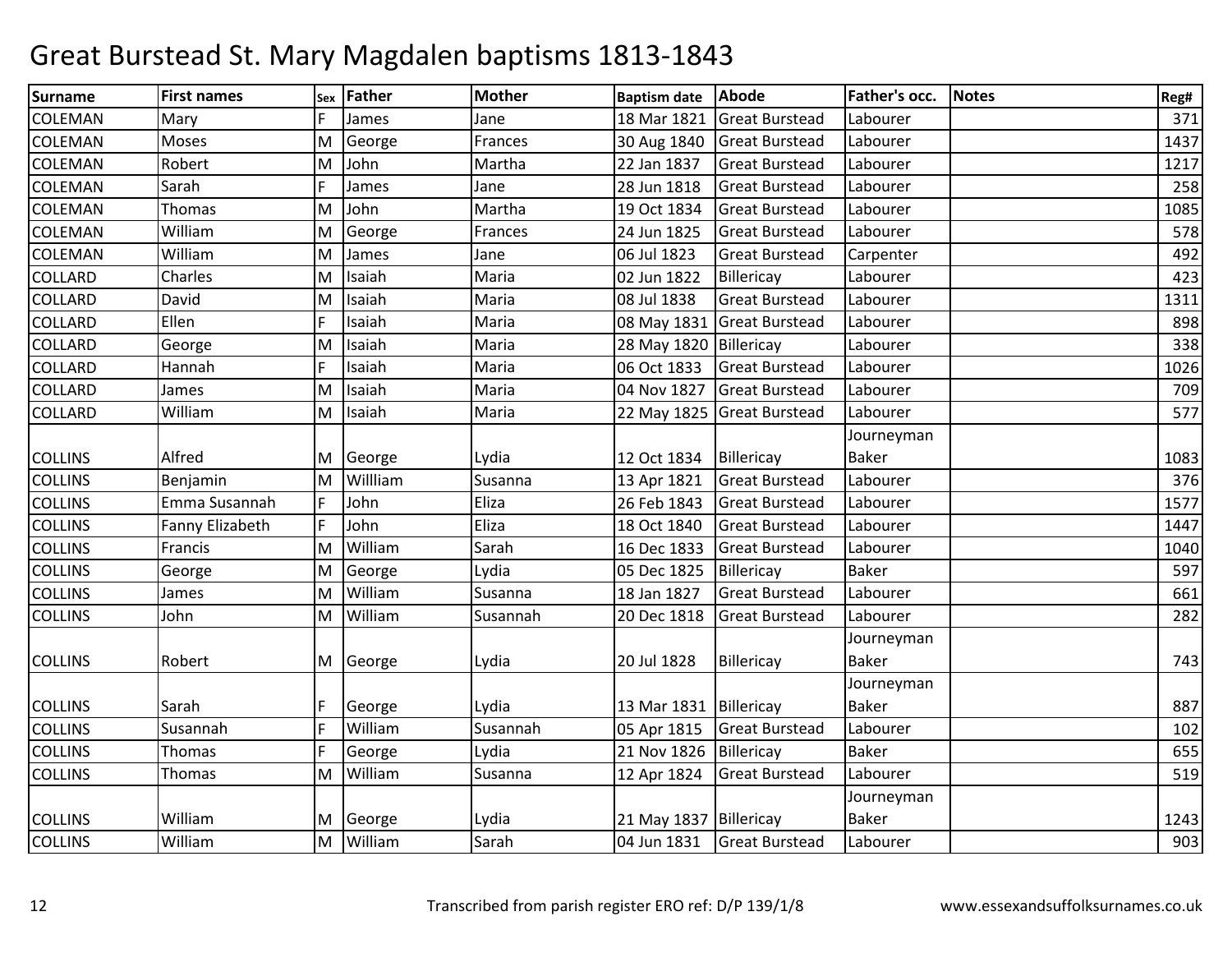| <b>Surname</b> | <b>First names</b> | Sex | Father   | <b>Mother</b> | <b>Baptism date</b>      | Abode                       | Father's occ. | <b>Notes</b> | Reg# |
|----------------|--------------------|-----|----------|---------------|--------------------------|-----------------------------|---------------|--------------|------|
| <b>COLLIS</b>  | Joseph             | M   | Thomas   | Maryanne      | 21 Mar 1830              | Billericay                  | Ironmonger    |              | 829  |
| <b>COLMAN</b>  | <b>Mary Anne</b>   | F   | George   | Frances       | 30 Jun 1833              | <b>Great Burstead</b>       | Labourer      |              | 1012 |
| COOCH          | Ann                | F   | Peter    | Mary          | 01 Dec 1816              | Billericay                  | Labourer      |              | 186  |
| <b>COOCH</b>   | Caroline           | F   | Peter    | Mary          | 05 May 1823              | Billericay                  | Labourer      |              | 486  |
| <b>COOCH</b>   | Henry              | M   | Peter    | Mary          | 21 May 1815 Laindon      |                             | Labourer      |              | 113  |
| COOCH          | Phobe              | E   | Peter    | Mary          | 26 Sep 1819              | <b>Great Burstead</b>       | Labourer      |              | 308  |
| <b>COOPER</b>  | George             | M   | William  | Marta         | 05 Jul 1840              | <b>Great Burstead</b>       | Labourer      |              | 1425 |
| <b>COOPER</b>  | Lois               | F   | Isaac    | Mary          | 01 Jan 1837              | <b>Great Burstead</b>       | Farmer        |              | 1212 |
| <b>COOPER</b>  | Sarah              | F   | William  | Martha        | 19 Jun 1842              | Buttsbury                   | Labourer      |              | 1544 |
|                |                    |     |          |               |                          |                             |               |              |      |
| <b>COOTE</b>   | Alfred             |     | M Mark   | Sarah         | 28 Aug 1831              | Billericay                  | Shop-keeper   |              | 913  |
| <b>COOTE</b>   | John               |     | M Mark   | Sarah         | 11 Sep 1825              | Billericay                  | Shop-keeper   |              | 589  |
|                |                    |     |          |               |                          |                             |               |              |      |
| <b>COOTE</b>   | Joseph             |     | M Mark   | Sarah         | 28 Aug 1831              | Billericay                  | Shop-keeper   |              | 914  |
| <b>COOTE</b>   | Susan              | F   | Mark     | Sarah         | 11 Mar 1823 Billericay   |                             | Shop-keeper   |              | 476  |
| <b>COOTE</b>   | William            |     | M Mark   | Sarah         | 01 Aug 1831   Billericay |                             | Shop-keeper   |              | 910  |
| <b>COPSEY</b>  | Thomas             | M   | John     | Susannah      | 09 Apr 1815              | <b>Great Burstead</b>       | Labourer      |              | 103  |
| <b>CORBETT</b> | Charles            | M   | William  | Louisa        | 09 Feb 1817              | Billericay                  | Publican      |              | 196  |
| <b>CORBETT</b> | Clara Sophia       | F   | William  | Louisa        | 10 May 1818 Billericay   |                             | Inn Holder    |              | 254  |
| <b>COTTER</b>  | Mary               | F   | Richard  | Ann           | 11 Oct 1818              | Billericay                  | Mariner       |              | 268  |
| <b>COTTIER</b> | Eliza Lucy         | F   |          | Emma Louisa   | 07 Jun 1840              | Billericay                  |               | Single woman | 1413 |
|                |                    |     |          |               |                          |                             | French        |              |      |
| <b>COTTIER</b> | Matilda Esther     | F   | Adolphus | Elizabeth     |                          | 12 May 1822 Harpenden Herts | Teacher       |              | 421  |
| <b>COTTON</b>  | Hannah             | F   | John     | Mary          | 26 Feb 1837              | Ramsden Heath               | Labourer      |              | 1222 |
| <b>COWLING</b> | Elizabeth          | F   | John     | Elizabeth     | 16 Oct 1815              | <b>Great Burstead</b>       | Labourer      |              | 134  |
| COX            | Caroline           | F   | George   | Rachel        | 15 Jul 1832              | <b>Great Burstead</b>       | Labourer      |              | 966  |
|                |                    |     |          |               |                          |                             | Journeyman    |              |      |
| COX            | David              | м   | James    | Hannah        | 06 May 1833   Billericay |                             | Carpenter     |              | 1003 |
| COX            | Eliza              | F   | George   | Hannah        |                          | 04 Jun 1826 Great Burstead  | Labourer      |              | 624  |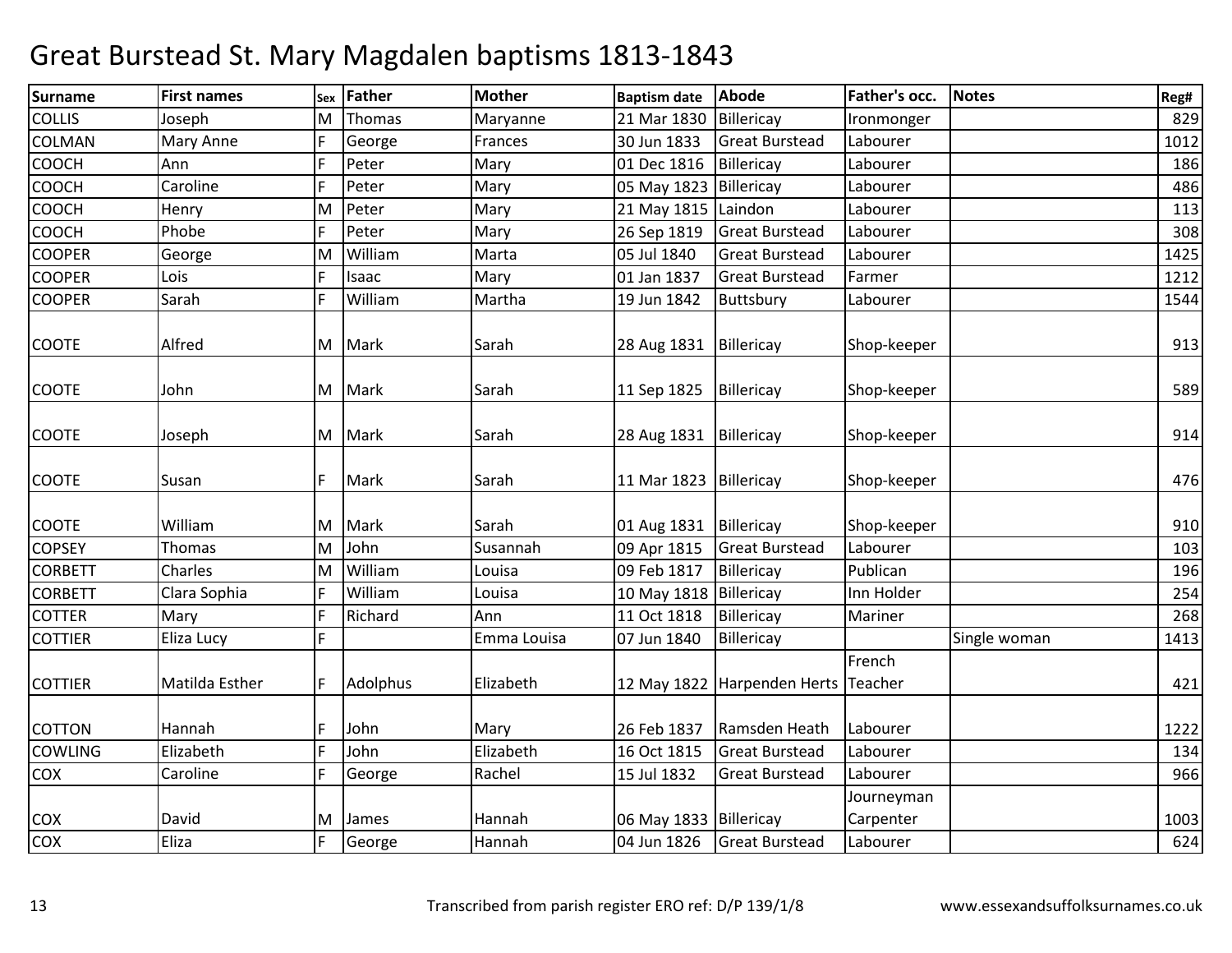| <b>Surname</b>   | <b>First names</b>    | Sex | Father                    | <b>Mother</b> | <b>Baptism date</b>      | Abode                 | Father's occ. | <b>Notes</b> | Reg# |
|------------------|-----------------------|-----|---------------------------|---------------|--------------------------|-----------------------|---------------|--------------|------|
| COX              | Eliza                 |     | George                    | Rachel        | 17 Sep 1837              | <b>Great Burstead</b> | Labourer      |              | 1269 |
|                  |                       |     |                           |               |                          |                       | Journeyman    |              |      |
| COX              | <b>Elizabeth Anne</b> | F   | James                     | Harriet       | 19 Nov 1826              | Billericay            | Carpenter     |              | 652  |
| <b>COX</b>       | Ellen                 | F   | George                    | Hannah        | 18 Jul 1824              | <b>Great Burstead</b> | Labourer      |              | 539  |
|                  |                       |     |                           |               |                          |                       | Journeyman    |              |      |
| <b>COX</b>       | Frances Emma          |     | James                     | Harriet       | 03 Oct 1841              | <b>Great Burstead</b> | Carpenter     |              | 1496 |
| <b>COX</b>       | George                |     | M George                  | Rachel        | 02 Aug 1829              | <b>Great Burstead</b> | Labourer      |              | 795  |
|                  |                       |     |                           |               |                          |                       | Journeyman    |              |      |
| COX              | George                |     | M James                   | Harriet       | 22 May 1824 Billericay   |                       | Carpenter     |              | 522  |
| COX              | George                | M   |                           | Abigail       | 22 Jul 1838              | Billericay            |               | Single woman | 1317 |
| COX              | James                 | M   | James                     | Harriett      | 24 Sep 1820              | Billericay            | Carpenter     |              | 353  |
|                  |                       |     |                           |               |                          |                       | Journeyman    |              |      |
| <b>COX</b>       | John Alfred           |     | M James                   | Harriet       | 15 Dec 1828              | Billericay            | Carpenter     |              | 765  |
|                  |                       |     |                           |               |                          |                       | Journeyman    |              |      |
| <b>COX</b>       | Josiah                |     | M James                   | Harriet       | 31 Jan 1836              | Billericay            | Carpenter     |              | 1156 |
| COX              | Josiah                |     | M Josiah                  | Ann           | 08 Oct 1837              | <b>Great Burstead</b> | Labourer      |              | 1272 |
|                  |                       |     |                           |               |                          |                       | Journeyman    |              |      |
| <b>COX</b>       | Julia                 |     | James                     | Harriet       | 09 May 1831   Billericay |                       | Carpenter     |              | 899  |
| COX              | Louisa                | F   | George                    | Rachel        | 12 Jul 1835              | <b>Great Burstead</b> | Labourer      |              | 1132 |
| COX              | Mary Ann              | F   | Thomas                    | Sarah         | 04 Jan 1835              | <b>Great Burstead</b> | Farmer        |              | 1097 |
|                  |                       |     |                           |               |                          |                       |               |              |      |
| <b>COX</b>       | <b>Mary Anne</b>      |     | Henry Flowerday Mary Anne |               | 16 Sep 1827              | <b>Great Burstead</b> | Farmer        |              | 699  |
| COX              | Mary Anne             | E   | James                     | Susannah      | 23 Dec 1838              | <b>Great Burstead</b> | Labourer      |              | 1336 |
| COX              | Sarah                 | F   | George                    | Rachel        | 22 Jan 1826              | <b>Great Burstead</b> | Labourer      |              | 604  |
| COX              | <b>Thomas</b>         | M   | Thomas                    | Sarah         | 04 Jan 1835              | <b>Great Burstead</b> | Farmer        |              | 1098 |
| <b>COX</b>       | William               | M   | George                    | Rachel        | 13 Mar 1842              | <b>Great Burstead</b> | Labourer      |              | 1518 |
| <b>COXHEAD</b>   | <b>Thomas</b>         | M   | John                      | Amelia        | 18 Dec 1814              | Billericay            | Gardener      |              | 89   |
|                  |                       |     |                           |               |                          |                       |               |              |      |
| <b>CRACKNELL</b> | George                |     | M John                    | Mary Anne     | 25 Nov 1838              | Billericay            | Horse Keeper  |              | 1332 |
| <b>CREASEY</b>   | Ellen Phoebe          | F   | Benjamin                  | Phoebe        | 02 Feb 1840              | <b>Great Burstead</b> | Labourer      |              | 1394 |
| <b>CREASEY</b>   | Emma                  | F   | Benjamin                  | Elizabeth     | 21 Jun 1840              | <b>Great Burstead</b> | Labourer      |              | 1418 |
| <b>CREASEY</b>   | John                  |     | M Benjamin                | Phoebe        | 30 Jul 1837              | <b>Great Burstead</b> | Labourer      |              | 1261 |
| <b>CRESSELL</b>  | Ann                   | F   | William                   | Ann           | 29 May 1814 Billericay   |                       | Labourer      |              | 67   |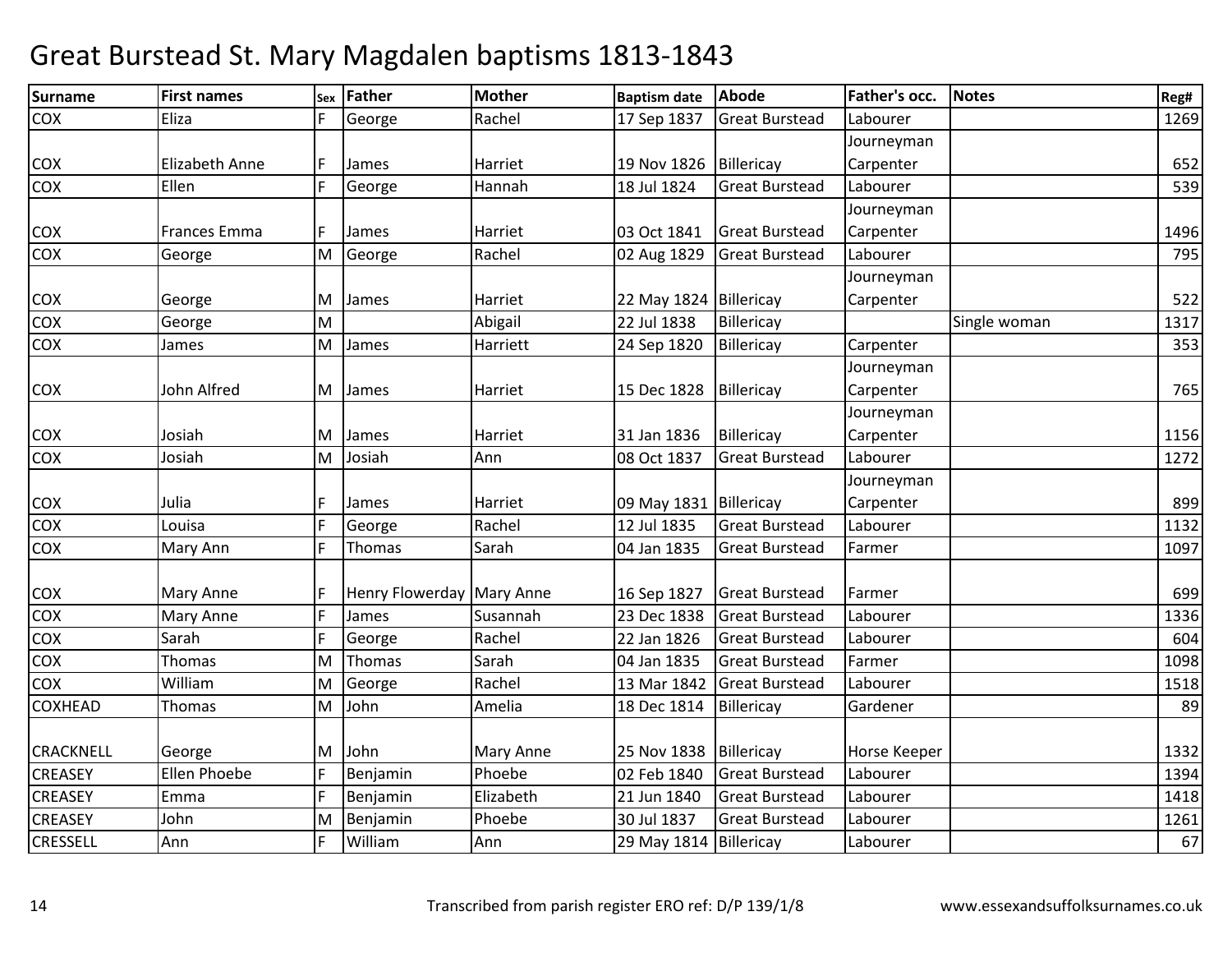| <b>Surname</b> | <b>First names</b>    |     | sex Father          | <b>Mother</b>  | <b>Baptism date</b> | <b>Abode</b>               | Father's occ. | <b>Notes</b> | Reg# |
|----------------|-----------------------|-----|---------------------|----------------|---------------------|----------------------------|---------------|--------------|------|
|                |                       |     |                     |                |                     |                            |               |              |      |
| CRESSELL       | William Ambrose       | M   | William Ambrose Ann |                | 02 Jun 1816         | Buttsbury                  | Labourer      |              | 165  |
| <b>CRESSEY</b> | Benjamin              | M   | William             | Hannah         | 28 Jun 1815         | Laindon                    | Labourer      |              | 119  |
| <b>CRICKS</b>  | Jeffrey               | M   |                     | Elizabeth      | 21 Jul 1833         | <b>Great Burstead</b>      |               | Single woman | 1015 |
| <b>CRICKS</b>  | Sarah Elizabeth       | F   |                     | Elizabeth      | 06 Sep 1835         | <b>Great Burstead</b>      |               | Single woman | 1136 |
|                |                       |     |                     |                |                     |                            | Jobbing       |              |      |
| <b>CRISP</b>   | Alfred                | M   | John                | Anne           | 15 Apr 1838         | Billericay                 | Carpenter     |              | 1300 |
|                |                       |     |                     |                |                     |                            | Jobbing       |              |      |
| <b>CRISP</b>   | Matilda               |     | John                | Anne           | 28 Jul 1840         | Billericay                 | Carpenter     |              | 1431 |
| <b>CROSS</b>   | Emma Susan            | E   | Charles             | Sarah          | 22 Jul 1826         | Billericay                 | Shoe-maker    |              | 690  |
| <b>CROSS</b>   | James                 | M   | William             | Sarah          | 24 Mar 1813         | <b>Great Burstead</b>      | Yeoman        |              | 16   |
| <b>CROSS</b>   | John                  | M   | William             | Sarah          | 24 Mar 1813         | <b>Great Burstead</b>      | Yeoman        |              | 15   |
| <b>CROSS</b>   | <b>Walter James</b>   | M   | Thomas              | Mercy          | 10 Aug 1813         | Billericay                 | Gardener      |              | 37   |
| <b>CRUSH</b>   | Isabella Mary         | E   | James               | Elizabeth      | 24 Oct 1813         | Billericay                 | Publican      |              | 41   |
| <b>CRUSH</b>   | John                  | M   | James               | Elizabeth Mary | 18 Aug 1822         | <b>Great Burstead</b>      | Labourer      |              | 440  |
| <b>CURRY</b>   | <b>Edward Ridgley</b> | M   | Edward              | Susannah       | 02 Mar 1833         | Plaistow                   | Carpenter     |              | 993  |
| <b>CURTIS</b>  | Alfred                | M   | William             | Lucy           | 20 Nov 1814         | Billericay                 | Bricklayer    |              | 88   |
|                |                       |     |                     |                |                     |                            | Licensed      |              |      |
| <b>CURTIS</b>  | Catherine             |     | Thomas              | Sarah Maria    | 08 Apr 1832         | Billericay                 | Victualler    |              | 951  |
| <b>CURTIS</b>  | Charlotte             | F   | Stephen             | Charlotte      | 14 May 1837         | <b>Great Burstead</b>      | Hay-binder    |              | 1241 |
|                |                       |     |                     |                |                     |                            |               |              |      |
|                |                       |     |                     |                |                     |                            | Journeyman    |              |      |
| <b>CURTIS</b>  | Charlotte             |     | William             | Elizabeth      |                     | 01 Aug 1836 Great Burstead | Wheelwright   |              | 1199 |
| <b>CURTIS</b>  | David William         | M   | Stephen             | Charlotte      | 20 Sep 1840         | <b>Great Burstead</b>      | Thresher      |              | 1440 |
|                |                       |     |                     |                |                     |                            | Journeyman    |              |      |
| <b>CURTIS</b>  | Edward                | M   | Samuel              | Elizabeth      | 23 Jun 1833         | <b>Great Burstead</b>      | Bricklayer    |              | 1009 |
|                |                       |     |                     |                |                     |                            | Licensed      |              |      |
| <b>CURTIS</b>  | Ellen                 | F   | Thomas              | Sarah Maria    | 19 Aug 1824         | Billericay                 | Victualler    |              | 542  |
|                |                       |     |                     |                |                     |                            |               |              |      |
|                |                       |     |                     |                |                     |                            | Journeyman    |              |      |
| <b>CURTIS</b>  | Ellen                 |     | William             | Elizabeth      |                     | 27 May 1838 Great Burstead | Wheelwright   |              | 1305 |
| <b>CURTIS</b>  | Emma                  | l F | Charles             | Sarah          | 07 Mar 1817         | Billericay                 | Bricklayer    |              | 199  |
| <b>CURTIS</b>  | Emma                  | F   | Stephen             | Charlotte      | 08 Mar 1835         | <b>Great Burstead</b>      | Thatcher      |              | 1110 |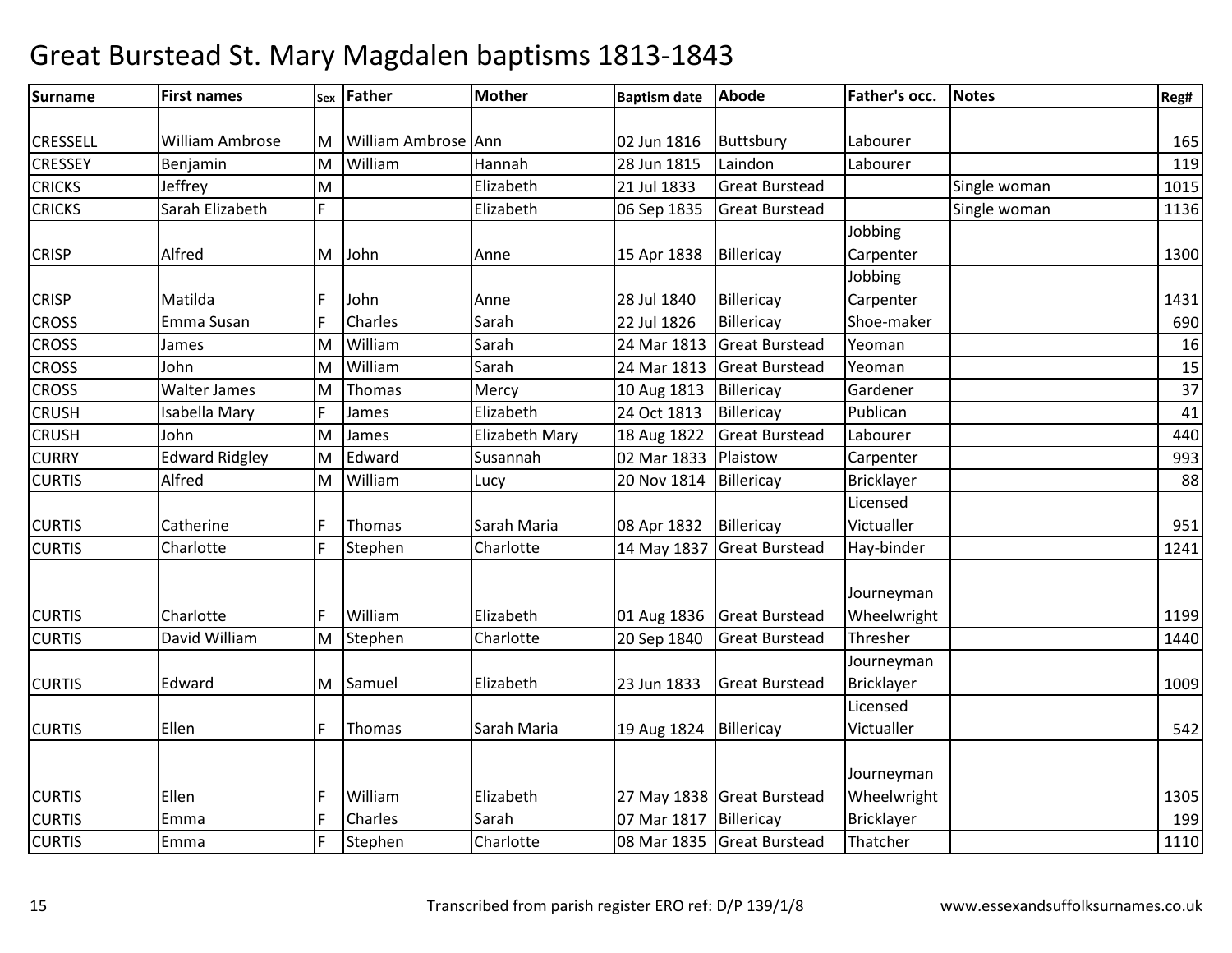| <b>Surname</b> | <b>First names</b> |    | sex Father | <b>Mother</b> | <b>Baptism date</b> | <b>Abode</b>          | Father's occ.     | <b>Notes</b> | Reg# |
|----------------|--------------------|----|------------|---------------|---------------------|-----------------------|-------------------|--------------|------|
|                |                    |    |            |               |                     |                       | Licensed          |              |      |
| <b>CURTIS</b>  | Emma               | F  | Thomas     | Sarah Maria   | 07 Apr 1830         | Billericay            | Victualler        |              | 837  |
|                |                    |    |            |               |                     |                       |                   |              |      |
|                |                    |    |            |               |                     |                       | Journeyman        |              |      |
| <b>CURTIS</b>  | Emma               |    | William    | Elizabeth     | 07 Feb 1835         | <b>Great Burstead</b> | Wheelwright       |              | 1105 |
| <b>CURTIS</b>  | George             | lм | Samuel     | Elizabeth     | 22 Apr 1827         | <b>Great Burstead</b> | Labourer          |              | 675  |
| <b>CURTIS</b>  | George             | Iм | Stephen    | Charlotte     | 24 Oct 1830         | <b>Great Burstead</b> | Thatcher          |              | 865  |
| <b>CURTIS</b>  | George             | M  | William    | Lucy          | 14 Jul 1816         | Billericay            | <b>Bricklayer</b> |              | 171  |
|                |                    |    |            |               |                     |                       | Journeyman        |              |      |
| <b>CURTIS</b>  | Henry              | M  | Samuel     | Elizabeth     | 20 Jun 1829         | <b>Great Burstead</b> | <b>Bricklayer</b> |              | 787  |
| <b>CURTIS</b>  | Henry              | lм | Stephen    | Charlotte     | 03 Jun 1832         | <b>Great Burstead</b> | Thatcher          |              | 959  |
| <b>CURTIS</b>  | James              | M  | Stephen    | Charlotte     | 17 Apr 1842         | <b>Great Burstead</b> | Thatcher          |              | 1525 |
| <b>CURTIS</b>  | John               | M  | John       | Elizabeth     | 08 Jan 1835         | Laindon               | Farmer            |              | 1100 |
| <b>CURTIS</b>  | John               | M  | Stephen    | Charlotte     | 25 Nov 1838         | <b>Great Burstead</b> | Hay-binder        |              | 1334 |
|                |                    |    |            |               |                     |                       |                   |              |      |
|                |                    |    |            |               |                     |                       | Journeyman        |              |      |
| <b>CURTIS</b>  | John               | M  | William    | Elizabeth     | 01 Aug 1836         | <b>Great Burstead</b> | Wheelwright       |              | 1198 |
|                |                    |    |            |               |                     |                       |                   |              |      |
|                |                    |    |            |               |                     |                       | Journeyman        |              |      |
| <b>CURTIS</b>  | Martha             | F  | William    | Elizabeth     | 01 Dec 1839         | <b>Great Burstead</b> | Wheelwright       |              | 1382 |
|                |                    |    |            |               |                     |                       | Licensed          |              |      |
| <b>CURTIS</b>  | Mary Anne          | F  | Thomas     | Sarah Maria   | 19 Jul 1826         | Billericay            | Victualler        |              | 635  |
|                |                    |    |            |               |                     |                       | Journeyman        |              |      |
| <b>CURTIS</b>  | <b>Mary Anne</b>   | F  | Thoms      | Mary Anne     | 21 Jan 1827         | Ramsden Crays         | Blacksmith        |              | 662  |
|                |                    |    |            |               |                     |                       | Licensed          |              |      |
| <b>CURTIS</b>  | Rose Anna          | E  | Thomas     | Sarah Maria   | 07 Apr 1830         | Billericay            | Victualler        |              | 836  |
|                |                    |    |            |               |                     |                       | Licensed          |              |      |
| <b>CURTIS</b>  | Sarah Anne         | E  | Thomas     | Sarah Maria   | 03 Jan 1823         | Billericay            | Victualler        |              | 462  |
|                |                    |    |            |               |                     |                       | Licensed          |              |      |
| <b>CURTIS</b>  | Thomas             | M  | Thomas     | Sarah Maria   | 08 Jan 1835         | Billericay            | Victualler        |              | 1099 |
|                |                    |    |            |               |                     |                       |                   |              |      |
|                |                    |    |            |               |                     |                       | Journeyman        |              |      |
| <b>CURTIS</b>  | William            | M  | William    | Elizabeth     | 07 Apr 1831         | <b>Great Burstead</b> | Wheelwright       |              | 893  |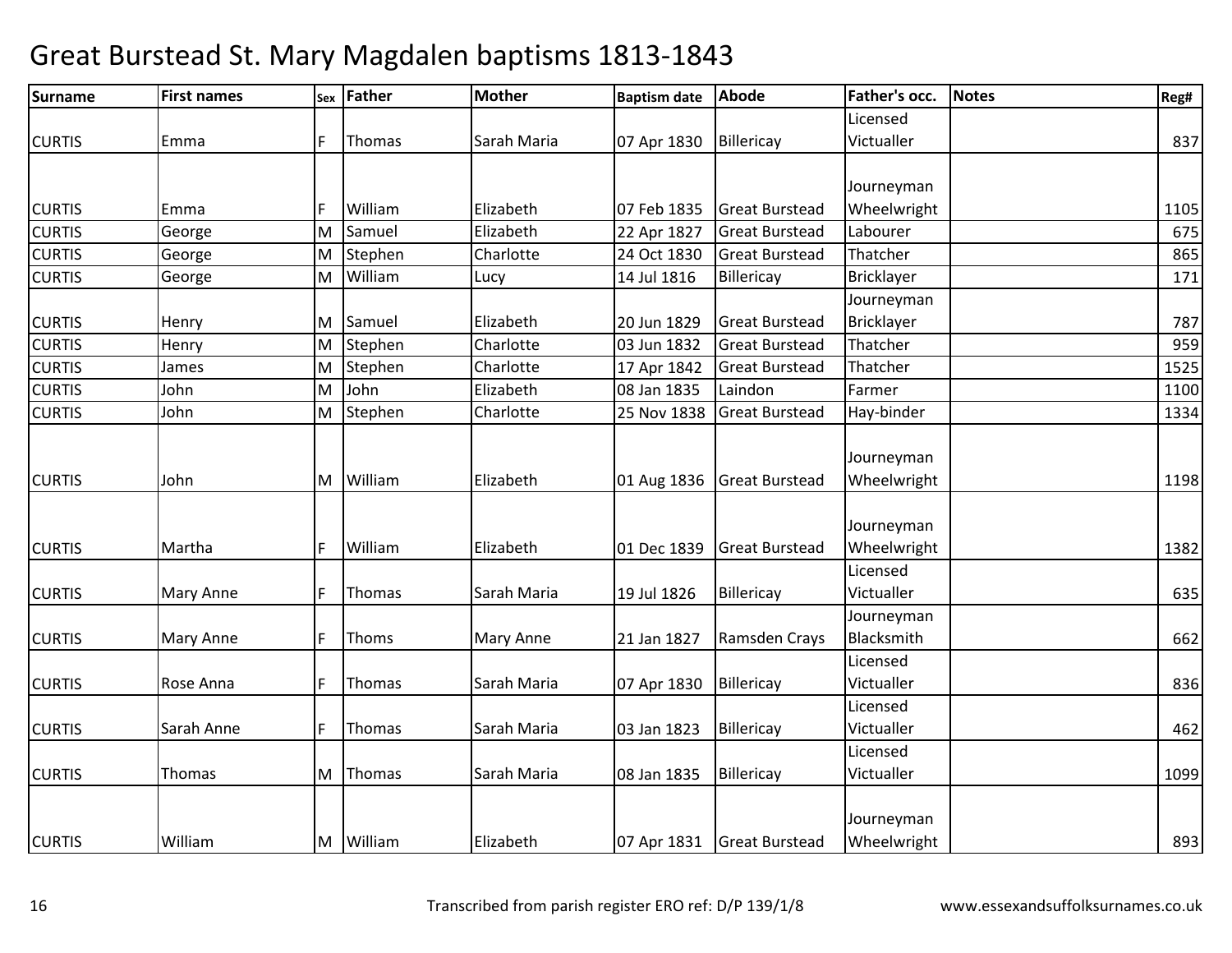| <b>Surname</b> | <b>First names</b>      |     | sex Father | <b>Mother</b> | <b>Baptism date</b> | Abode                 | Father's occ.        | <b>Notes</b>          | Reg# |
|----------------|-------------------------|-----|------------|---------------|---------------------|-----------------------|----------------------|-----------------------|------|
|                |                         |     |            |               |                     |                       |                      |                       |      |
|                |                         |     |            |               |                     |                       | Journeyman           |                       |      |
| <b>CURTIS</b>  | William                 | M   | William    | Elizabeth     | 25 Feb 1833         | <b>Great Burstead</b> | Wheelwright          |                       | 992  |
|                |                         |     |            |               |                     |                       | Single               |                       |      |
| <b>CUTTS</b>   | Daniel Nash             | M   |            | Elizabeth     | 05 Dec 1821         |                       | Woman                |                       | 396  |
|                |                         |     |            |               |                     |                       |                      |                       |      |
| <b>DANIELS</b> | Henry                   | M   | John       | Rebecca       | 16 Nov 1834         | Billericay            | <b>Horse Dresser</b> |                       | 1090 |
|                |                         |     |            |               |                     |                       |                      |                       |      |
| <b>DARBY</b>   | Elizabeth Mary          | F   | John Wade  | Maria         | 21 Jan 1839         | <b>Great Burstead</b> | <b>Game Keeper</b>   |                       | 1340 |
| <b>DAVAN</b>   | Elizabeth               | F   | John       | Elizabeth     | 09 Mar 1834         | Billericay            | Currier              |                       | 1057 |
| <b>DAVAN</b>   | Henry                   | M   | John       | Elizabeth     | 20 Mar 1836         | Billericay            | Currier              |                       | 1166 |
| <b>DAVAN</b>   | John                    | M   | John       | Elizabeth     | 15 Jul 1832         | Billericay            | Currier              |                       | 967  |
|                |                         |     |            |               |                     |                       | Cabinet              |                       |      |
| <b>DAVEY</b>   | Caroline Emma           | lF. | Robert     | Elizabeth     | 25 Feb 1823         | Billericay            | Maker                |                       | 472  |
|                |                         |     |            |               |                     |                       | Cabinet              |                       |      |
| <b>DAVEY</b>   | Joseph                  | M   | Robert     | Elizabeth     | 31 Jan 1817         | Billericay            | Maker                |                       | 195  |
| <b>DAVEY</b>   | Louisa                  | F   | Robert     | Elizabeth     | 07 May 1815         | Billericay            | <b>Broker</b>        |                       | 109  |
| <b>DAVEY</b>   | Louisa                  | F   | Robert     | Elizabeth     | 13 Feb 1814         | Billericay            | <b>Broker</b>        |                       | 54   |
| <b>DAVEY</b>   | William                 | M   | Robert     | Elizabeth     | 03 Oct 1819         | Billericay            | Upholsterer          |                       | 309  |
| <b>DAVIS</b>   | Ann                     | F   | Edward     | Ann           | 27 Nov 1816         | Billericay            | Labourer             |                       | 187  |
| <b>DAVIS</b>   | Caroline                | F   | Joseph     | Ann           | 03 Jul 1816         | <b>Great Burstead</b> | Soldier              |                       | 169  |
| <b>DAVIS</b>   | Mary Anne               | F   | Edward     | Diana         | 30 Jun 1822         | Billericay            | Labourer             | Bapt as Adult aged 16 | 430  |
|                |                         |     |            |               |                     |                       | Pensioner in         |                       |      |
| <b>DAVIS</b>   | Mary Anne               |     | Samuel     | Hannah        | 15 Apr 1842         | Billericay            | the Army             |                       | 1523 |
| <b>DAVIS</b>   | Susanna                 | F   | Joseph     | Ann           | 20 Apr 1814         | <b>Great Burstead</b> | Soldier              |                       | 60   |
|                |                         |     |            |               |                     |                       | Pensioner in         |                       |      |
| <b>DAVIS</b>   | Susanna                 | E   | Samuel     | Hannah        | 01 Jul 1840         | <b>Great Burstead</b> | the Army             |                       | 1422 |
| <b>DAVY</b>    | John                    | M   | Robert     | Elizabeth     | 30 Oct 1821         | Billericay            | Upholsterer          |                       | 391  |
| <b>DAWSON</b>  | William                 | M   | Robert     | Mary          | 16 May 1813         | Hornchurch            | Yeoman               | 26 years of age       | 25   |
| <b>DEAKES</b>  | Frederick               | M   | Edward     | Sarah         | 01 Jul 1827         | <b>Great Burstead</b> | Blacksmith           |                       | 686  |
| DELAMARE       | <b>Edward Henry</b>     | M   | John       | Mary          | 29 Oct 1818         | Billericay            | Solicitor            |                       | 272  |
| DELAMARE       | James Churchill         | M   | John       | Mary          | 05 May 1820         | <b>Great Burstead</b> | Solicitor            |                       | 333  |
| <b>DENNIS</b>  | <b>Charlotte French</b> | E   | John       | Charlotte     | 23 Aug 1824         | Billericay            | Hairdresser          |                       | 543  |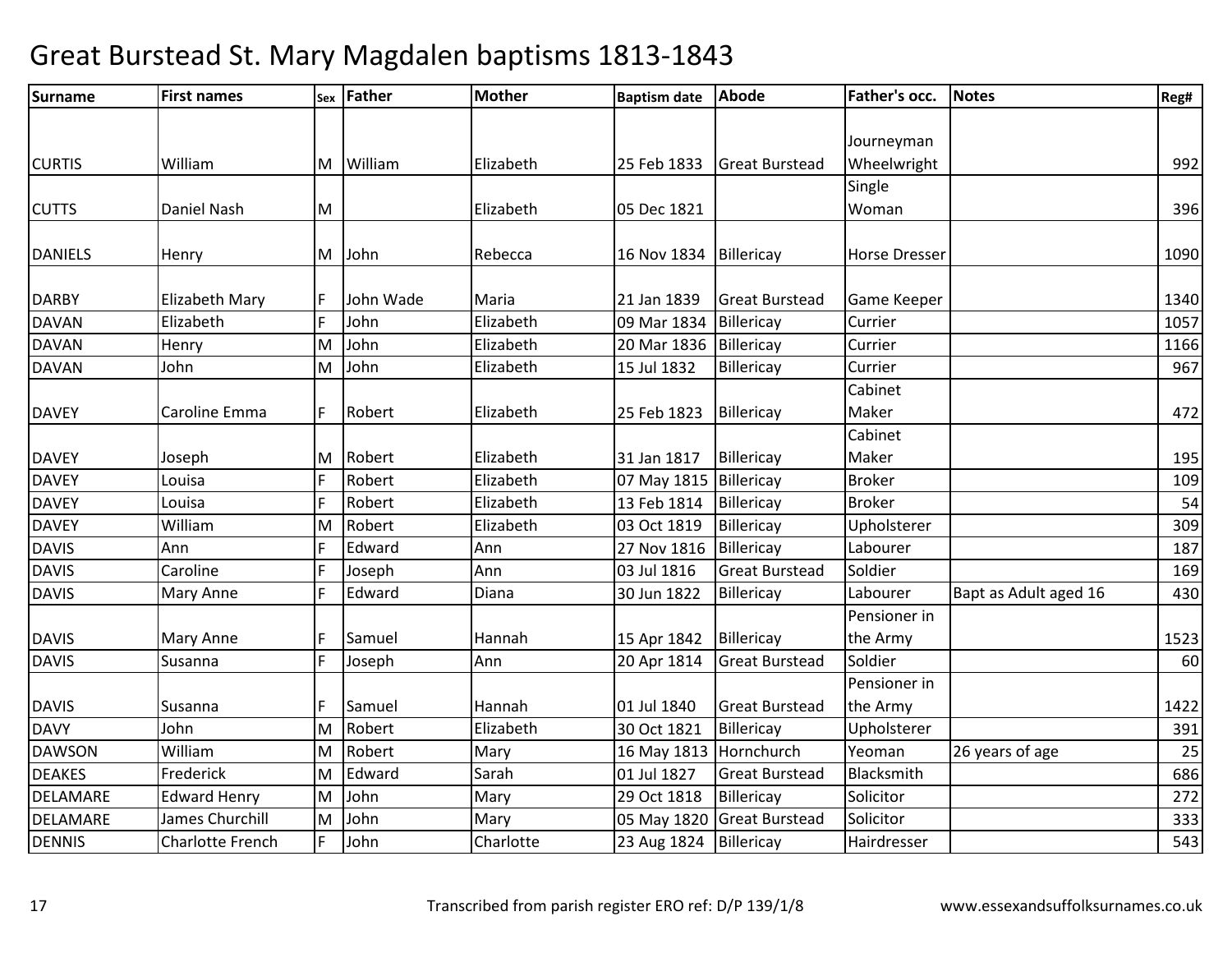| Surname                      | <b>First names</b>         |        | sex Father   | <b>Mother</b>         | <b>Baptism date</b>        | <b>Abode</b>                                   | Father's occ.                         | <b>Notes</b> | Reg#         |
|------------------------------|----------------------------|--------|--------------|-----------------------|----------------------------|------------------------------------------------|---------------------------------------|--------------|--------------|
| <b>DENNIS</b>                | Edward                     |        | M John       | Rebecca               | 18 Feb 1842                | Billericay                                     | Hairdresser                           |              | 1515         |
| <b>DENNIS</b>                | <b>Elizabeth Anne</b>      | F      | John         | Rebecca               | 16 Nov 1835                | Billericay                                     | Hairdresser                           |              | 1149         |
| <b>DENNIS</b>                | Elizabeth Rebecca          | F      | John         | Rebecca               | 15 Oct 1826                | Billericay                                     | Hairdresser                           |              | 649          |
| <b>DENNIS</b>                | George Palmer              |        | M John       | Rebecca               | 15 Nov 1840                | Billericay                                     | Hairdresser                           |              | 1450         |
| <b>DENNIS</b>                | <b>Henry George</b>        | M      | John         | Rebecca               | 06 Aug 1837                | Billericay                                     | Hairdresser                           |              | 1262         |
| <b>DENNIS</b>                | James Cheveley             | M      | James        | Harriet               | 09 Aug 1829                | Billericay                                     | <b>Butcher</b>                        |              | 796          |
| <b>DENNIS</b>                | John Palmer                | M      | John         | Rebecca               | 04 Dec 1830                | Billericay                                     | Hairdresser                           |              | 871          |
| <b>DENNIS</b>                | William Joslin             |        | M John       | Rebecca               | 27 May 1833                | Billericay                                     | Hairdresser                           |              | 1005         |
| <b>DENNIS</b>                | <b>William Moore</b>       |        | M John       | Rebecca               | 07 Mar 1828                | Billericay                                     | Hairdresser                           |              | 727          |
| <b>DISS</b>                  | Jame Joslin                | M      |              | Sarah                 | 24 Feb 1839                | <b>Great Burstead</b>                          |                                       | Single woman | 1343         |
| <b>DRAKE</b>                 | Charles                    |        | M Joseph     | Elizabeth             | 25 Sep 1842                | <b>Great Burstead</b>                          | Labourer                              |              | 1552         |
| <b>DRAKE</b>                 | Emma                       |        | Joseph       | Elizabeth             | 29 Nov 1840                | <b>Great Burstead</b>                          | Labourer                              |              | 1454         |
| <b>DRAKE</b>                 | George Willliam            |        | M Edward     | Sarah                 | 13 Feb 1825                | <b>Great Burstead</b>                          | Smith                                 |              | 559          |
| <b>DRAKE</b>                 | James                      |        | M Joseph     | Elizabeth             | 21 Jul 1839                | <b>Great Burstead</b>                          | Labourer                              |              | 1365         |
| <b>DRAKE</b>                 | Shadrack                   |        | M Edward     | Sarah                 | 14 Nov 1830                | <b>Great Burstead</b>                          | Blacksmith                            |              | 867          |
| <b>DRAKE</b>                 | William                    | M      | Joseph       | Elizabeth             | 09 Jul 1837                | <b>Great Burstead</b>                          | Labourer                              |              | 1258         |
| <b>DUCK</b>                  | Joseph                     |        | M Richard    | Sophia                | 04 Nov 1821                | Billericay                                     | Ostler                                |              | 392          |
| <b>EDE</b>                   | Ann Campbell               | F      | Denzil       | Mary                  | 08 Oct 1816                | Billericay                                     | Lieutenant in<br><b>Royal Marines</b> |              | 183          |
| <b>EDE</b>                   | Mary Elenora               | F      | Denzil       | Mary                  | 30 Jul 1814                | Billericay                                     | Lieutenant in<br>Royal Navy           |              | 74           |
| <b>EDWARDS</b>               | Caroline                   | E      | John         | Elizabeth             | 01 Nov 1813                | <b>Great Burstead</b>                          | Yeoman                                |              | 42           |
| <b>EDWARDS</b>               | Mary                       | E      | William      | Elizabeth             | 19 May 1835                | Lynn Norfolk                                   | Seaman R N                            |              | 1126         |
| <b>ELIS</b>                  | Ellen                      | F      | John         | Mary Ann              | 24 Jan 1843                | <b>Great Burstead</b>                          | Labourer                              |              | 1565         |
| <b>ELLIS</b>                 | Eliza                      | F      | John         | Mary                  | 19 Jul 1840                | <b>Great Burstead</b>                          | Labourer                              |              | 1428         |
| <b>ELLIS</b><br><b>ELLIS</b> | Elizabeth Mary Ann<br>Emma | F<br>F | John<br>John | Mary Ann<br>Mary Anne | 07 Jul 1833<br>26 Jul 1835 | <b>Great Burstead</b><br><b>Great Burstead</b> | Labourer<br>Labourer                  |              | 1014<br>1134 |
| <b>ELLIS</b>                 | George                     | M      | John         | Mary Anne             | 29 Oct 1837                | <b>Great Burstead</b>                          | Labourer                              |              | 1275         |
| <b>ELLIS</b>                 | William                    | M      | Thomas       | Mary                  | 01 Jan 1843                | <b>Great Burstead</b>                          | Labourer                              |              | 1563         |
| <b>ELVEN</b>                 | Eliza                      |        | Robert       | Sarah                 | 23 Jun 1816                | Billericay                                     | Labourer                              |              | 166          |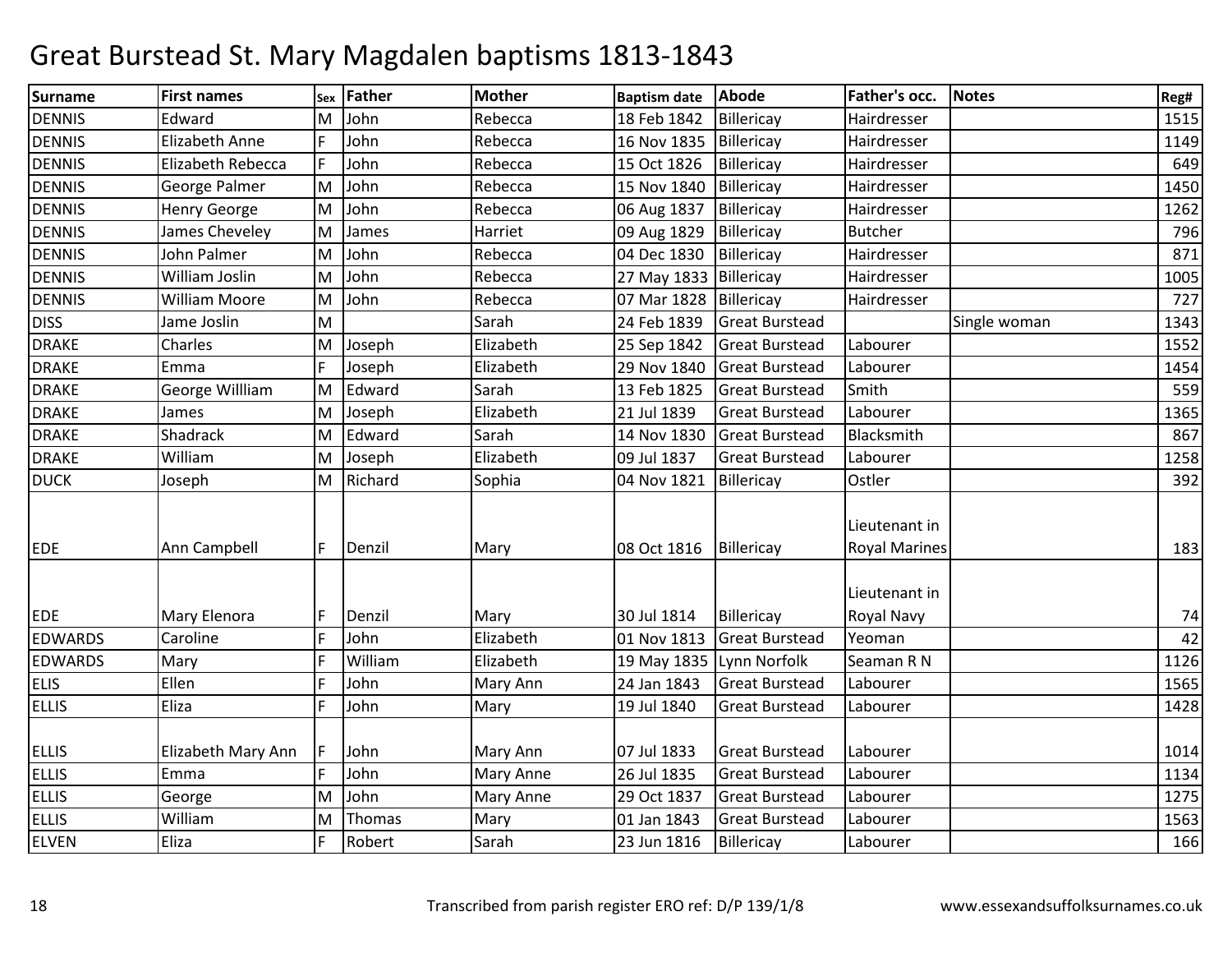| <b>Surname</b>  | <b>First names</b>    |   | sex Father | <b>Mother</b>    | <b>Baptism date</b> | <b>Abode</b>               | Father's occ. | <b>Notes</b> | Reg# |
|-----------------|-----------------------|---|------------|------------------|---------------------|----------------------------|---------------|--------------|------|
|                 |                       |   |            |                  |                     |                            |               |              |      |
| <b>ELVIN</b>    | Eliza                 |   | George     | Anne             | 08 Feb 1843         | Billericay                 | Horse Keeper  |              | 1573 |
| <b>ELVIN</b>    | George                | M | Robert     | Sarah            | 21 Nov 1813         | <b>Great Burstead</b>      | Labourer      |              | 46   |
| <b>ELVIN</b>    | Robert                | M | Robert     | Sarah            | 19 Sep 1819         | <b>Great Burstead</b>      | Labourer      |              | 307  |
|                 |                       |   |            |                  |                     |                            |               |              |      |
| <b>ELVIN</b>    | Sarah                 | F | George     | Joanne Catherine | 21 Feb 1832         | Billericay                 | Ostler        |              | 942  |
| <b>ELVIN</b>    | William               | M | John       | Elizabeth        | 15 Apr 1818         | Billericay                 | Labourer      |              | 250  |
| <b>ELVIN</b>    | William               | M |            | Eliza            | 18 Mar 1832         | <b>Great Burstead</b>      |               | Single woman | 945  |
| <b>EMBERSON</b> | Anne                  | F | John       | Eliza            | 31 Jan 1830         | <b>Great Burstead</b>      | Labourer      |              | 823  |
| <b>EMBERSON</b> | <b>Charles Robert</b> | M |            | Honor            | 30 Oct 1831         | <b>Great Burstead</b>      |               | Single woman | 926  |
| <b>EMBERSON</b> | Ellen                 | E | John       | Eliza            | 26 Sep 1841         | <b>Great Burstead</b>      | Labourer      |              | 1493 |
| <b>EMBERSON</b> | Emma                  | F | John       | Eliza            | 23 Feb 1834         | <b>Great Burstead</b>      | Labourer      |              | 1055 |
| <b>EMBERSON</b> | George                | M | John       | Eiza             | 05 Aug 1827         | <b>Great Burstead</b>      | Labourer      |              | 691  |
| <b>EMBERSON</b> | Henrietta             | F | John       | Eliza            | 14 Feb 1836         | <b>Great Burstead</b>      | Labourer      |              | 1161 |
| <b>EMBERSON</b> | James                 | M | John       | Mary             | 10 Sep 1815         | <b>Great Burstead</b>      | Labourer      |              | 130  |
|                 |                       |   |            |                  |                     |                            | Single        |              |      |
| <b>EMBERSON</b> | Matilda               | F |            | Elizabeth        | 21 Feb 1825         | <b>Great Burstead</b>      | Woman         |              | 562  |
| <b>EMBERSON</b> | Rachel                | F | William    | Mary             | 07 Mar 1813         | Billericay                 | Labourer      |              | 11   |
| <b>EMBERSON</b> | Sarah                 | M | John       | Eliza            | 11 Dec 1831         | <b>Great Burstead</b>      | Labourer      |              | 934  |
| <b>EMBERSON</b> | William               | M | John       | Eliza            | 08 Jul 1838         | <b>Great Burstead</b>      | Labourer      |              | 1312 |
| <b>ENGLISH</b>  | Anne                  | F |            | Susan            | 31 Dec 1835         | Billericay                 |               | Single woman | 1154 |
| <b>EVE</b>      | Ann                   | F | Thomas     | Mary             | 09 May 1819         | <b>Great Burstead</b>      | Labourer      |              | 295  |
| <b>EVERETT</b>  | George Henry          | M | Charles    | Eliza            | 06 Sep 1835         | <b>Great Burstead</b>      | Labourer      |              | 1139 |
| <b>EVERETT</b>  | James Alfred          | M | Charles    | Eliza            | 29 Jan 1843         | <b>Great Burstead</b>      | Labourer      |              | 1568 |
| <b>EVERETT</b>  | Josiah                | M | Charles    | Eliza            | 28 Oct 1838         | <b>Great Burstead</b>      | Labourer      |              | 1328 |
|                 |                       |   |            |                  |                     |                            | Single        |              |      |
| <b>EVERITT</b>  | Henry                 | M |            | Maria            |                     | 17 Aug 1816 Great Burstead | Woman         | Illegitmate  | 176  |
| <b>EVERITT</b>  | John                  | M | John       | Sarah            | 15 Apr 1842         | <b>Great Burstead</b>      | Labourer      |              | 1522 |
| <b>EVERITT</b>  | William               | M | John       | Sarah            |                     | 19 May 1843 Great Burstead | Labourer      |              | 1592 |
| <b>FARRER</b>   | Joseph                | M | John       | Jane             |                     | 01 May 1813 Great Burstead | Labourer      |              | 23   |
| <b>FELLOWS</b>  | <b>Thomas</b>         | M | Francis    | Ruth             | 29 Dec 1829         | Billericay                 | Silk Weaver   |              | 819  |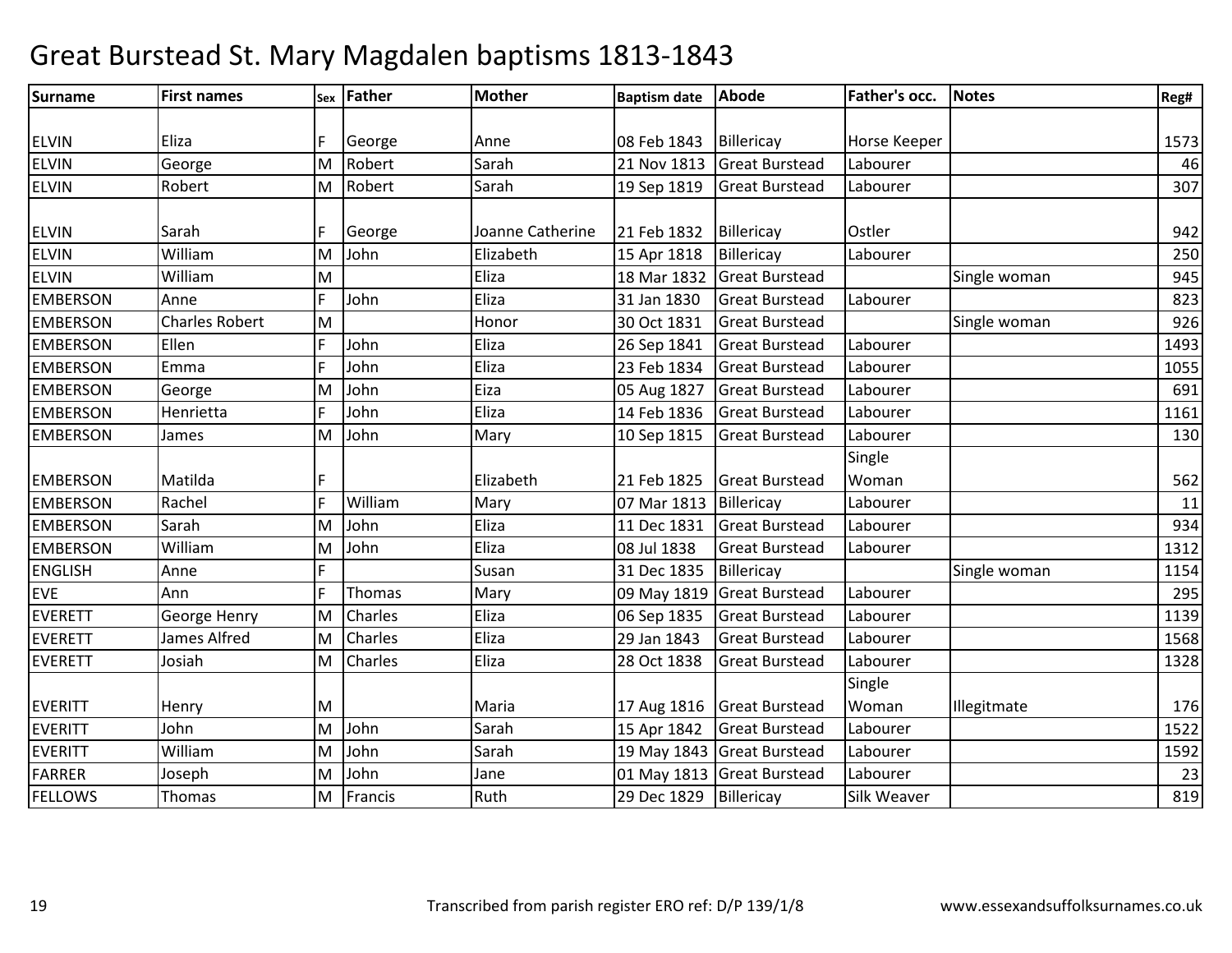| <b>Surname</b>  | <b>First names</b> |   | sex Father | <b>Mother</b> | <b>Baptism date</b> | <b>Abode</b>          | Father's occ.  | <b>Notes</b>                  | Reg# |
|-----------------|--------------------|---|------------|---------------|---------------------|-----------------------|----------------|-------------------------------|------|
|                 |                    |   |            |               |                     |                       |                | Buried the Mother of this     |      |
|                 |                    |   |            |               |                     |                       |                | child, Ann Field on this same |      |
| <b>FIELD</b>    | William            | M | Hezekiah   | Ann           | 27 Jun 1833         | Laindon               | Farmer         | day at Laindon                | 1011 |
| <b>FIELDING</b> | Sarah              | F | William    | Susannah      | 14 Jan 1815         | Billericay            | Salesman       |                               | 91   |
| <b>FINCH</b>    | Eliza Anne         | F | William    | Anne          | 05 Oct 1834         | Billericay            | <b>Butcher</b> |                               | 1081 |
| <b>FINCH</b>    | Emma               | E | William    | Ann           | 19 Sep 1830         | Billericay            | <b>Butcher</b> |                               | 863  |
| <b>FINCH</b>    | Lucy               | F | Wiliam     | Ann           | 26 Apr 1840         | Billericay            | Labourer       |                               | 1407 |
|                 |                    |   |            |               |                     |                       | Licensed       |                               |      |
| <b>FIRMAN</b>   | Isaac John         | M | William    | Nancy         | 14 Dec 1835         | <b>Great Burstead</b> | Dealer in Beer |                               | 1151 |
| <b>FISHER</b>   | Augustin           | M | Augustin   | Maria         | 14 Apr 1816         | Billericay            | Servant        |                               | 159  |
| <b>FLOYD</b>    | Charles            | M | James      | Martha        | 14 Dec 1817         | Billericay            | Carpenter      |                               | 229  |
| <b>FLOYD</b>    | Mary Ann           | F | James      | Martha        | 14 Apr 1820         | Billericay            | Labourer       |                               | 329  |
|                 |                    |   |            |               |                     |                       | Journeyman     |                               |      |
| <b>FOLLOWS</b>  | Maria Sustitia     | E | Francis    | Ruth          | 29 Jan 1832         | Billericay            | Silk Weaver    | Check                         | 938  |
| <b>FOSTER</b>   | Amelia             | F | James      | Ann           | 10 Jul 1816         | Ramsden Crays         | Labourer       |                               | 170  |
|                 |                    |   |            |               |                     |                       | Charcoal       |                               |      |
| <b>FRANCIS</b>  | Eliza              | E | Joseph     | Naomi         | 30 Apr 1838         | Buttsbury             | <b>Burner</b>  |                               | 1302 |
| <b>FROSTICK</b> | Eliza              | F | Thomas     | Margaret      | 20 Apr 1828         | Laindon               | Sweep          |                               | 732  |
| <b>FROSTICK</b> | Elizabeth          | F | Thomas     | Margaret      | 11 Jul 1824         | <b>Great Burstead</b> | Sweep          |                               | 538  |
|                 |                    |   |            |               |                     |                       | Chimney        |                               |      |
| <b>FROSTICK</b> | Henry              | M | Thomas     | Margaret      | 16 Jul 1820         | Buttsbury             | Sweeper        |                               | 344  |
|                 |                    |   |            |               |                     |                       | Chimney        |                               |      |
| <b>FROSTICK</b> | John               |   | M Thomas   | Margaret      | 05 Jan 1815         | <b>Great Burstead</b> | Sweeper        |                               | 90   |
|                 |                    |   |            |               |                     |                       | Chimney        |                               |      |
| <b>FROSTICK</b> | Margaret           | F | Thomas     | Margaret      | 14 Feb 1813         | Billericay            | Sweeper        |                               | 8    |
|                 |                    |   |            |               |                     |                       | Chimney        |                               |      |
| <b>FROSTICK</b> | Mary Anne          | F | Thomas     | Margaret      | 20 Apr 1823         | <b>Great Burstead</b> | Sweeper        |                               | 482  |
|                 |                    |   |            |               |                     |                       | Chimney        |                               |      |
| <b>FROSTICK</b> | Richard            | M | Thomas     | Margaret      | 10 Feb 1822         | <b>Great Burstead</b> | Sweeper        |                               | 405  |
| <b>FROSTICK</b> | Susan              | F | Thomas     | Margaret      | 19 Feb 1826         | Billericay            | Sweep          |                               | 608  |
|                 |                    |   |            |               |                     |                       | Chimney        |                               |      |
| <b>FROSTICK</b> | Thomas             | M | Thomas     | Margaret      | 13 Jun 1819         | Buttsbury             | Sweeper        |                               | 298  |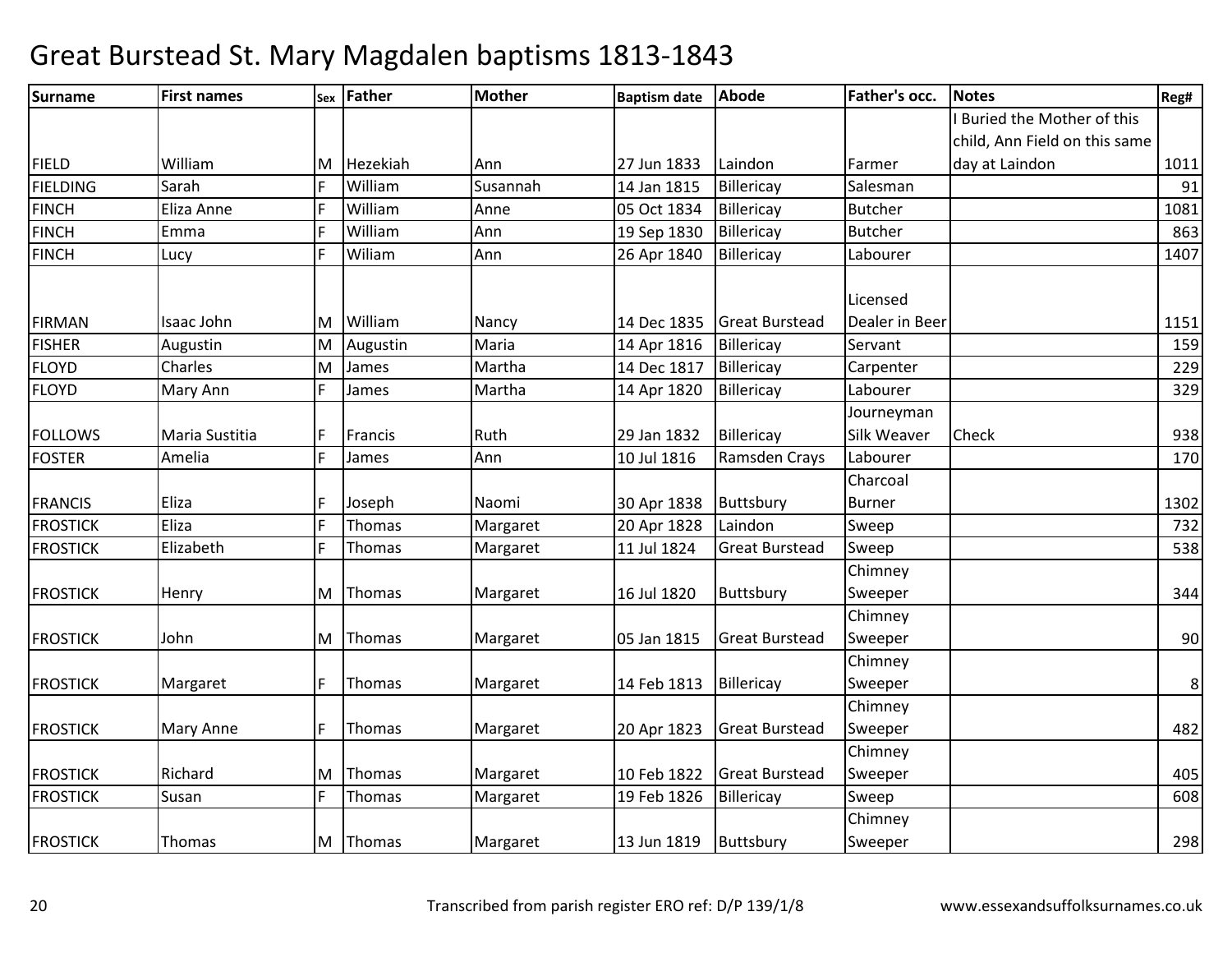| <b>Surname</b>  | <b>First names</b> |    | sex Father | <b>Mother</b> | <b>Baptism date</b>    | <b>Abode</b>          | Father's occ.       | <b>Notes</b> | Reg# |
|-----------------|--------------------|----|------------|---------------|------------------------|-----------------------|---------------------|--------------|------|
|                 |                    |    |            |               |                        |                       | Chimney             |              |      |
| <b>FROSTICK</b> | Thomas             | M  | Thomas     | Margaret      | 14 Feb 1813            | Billericay            | Sweeper             |              | 9    |
|                 |                    |    |            |               |                        |                       | Single              |              |      |
| <b>FULLER</b>   | Addington          | M  |            | Anne          | 16 Sep 1825            | <b>Great Burstead</b> | Woman               |              | 591  |
| <b>FULLER</b>   | George             | M  | Samuel     | Mary          | 18 Apr 1841            | Billericay            | Labourer            |              | 1477 |
|                 |                    |    |            |               |                        |                       |                     |              |      |
| <b>FULLER</b>   | George Alfred      | M  | John       | Mary          | 05 Aug 1817            | Billericay            | <b>Horse Dealer</b> |              | 212  |
|                 |                    |    |            |               |                        |                       | Single              |              |      |
| <b>FULLER</b>   | Mary Ann           | F  |            | Mary          | 02 May 1815 Billericay |                       | Woman               | Illegitmate  | 108  |
|                 |                    |    |            |               |                        |                       |                     |              |      |
| <b>FULLER</b>   | Rosetta            |    | John       | Mary          | 05 Aug 1817            | Billericay            | <b>Horse Dealer</b> |              | 213  |
| <b>FULLER</b>   | Samuel             | M  | Adam       | Mary          | 02 Jul 1815            | Billericay            | Labourer            |              | 121  |
| <b>FULLER</b>   | Samuel             | M  | Adam       | Mary          | 08 May 1814            | <b>Great Burstead</b> | Labourer            |              | 64   |
| <b>FULLER</b>   | Sarah              | F  | William    | Elizabeth     | 12 Feb 1843            | Billericay            | Labourer            |              | 1576 |
|                 |                    |    |            |               |                        |                       | Working             |              |      |
| <b>FULLER</b>   | William            | M  | William    | Elizabeth     | 01 Nov 1825            | Billericay            | Gardener            |              | 595  |
|                 |                    |    |            |               |                        |                       | Journeyman          |              |      |
| <b>GAGE</b>     | Eliza              | IF | James      | Eliza         | 28 Jul 1833            | <b>Great Burstead</b> | Silk Weaver         |              | 1017 |
|                 |                    |    |            |               |                        |                       | Journeyman          |              |      |
| <b>GAGE</b>     | Emma               |    | James      | Eliza         | 20 Mar 1842            | <b>Great Burstead</b> | Weaver              |              | 1519 |
|                 |                    |    |            |               |                        |                       | Journeyman          |              |      |
| <b>GAGE</b>     | William            | M  | James      | Eliza         | 27 Feb 1831            | Billericay            | Silk Weaver         |              | 883  |
|                 |                    |    |            |               |                        |                       |                     |              |      |
| <b>GAMBLE</b>   | James              | M  | James      | Ann           | 09 Nov 1824            | Billericay            | Horse Keeper        |              | 550  |
| <b>GAMBLE</b>   | Susan              | F  | James      | Anne          | 22 Oct 1826            | Billericay            | Horse Keeper        |              | 650  |
| <b>GARNISH</b>  | Eliza              | F  |            | Elizabeth     | 16 May 1841            | Mountnessing          |                     | Single woman | 1480 |
| <b>GARNISH</b>  | Elizabeth          | ١F | Thomas     | Elizabeth     | 25 Jun 1820            | Billericay            | Labourer            |              | 339  |
| <b>GARNISH</b>  | Emma               | E  | Thomas     | Elizabeth     | 26 Dec 1833            | <b>Great Burstead</b> | Labourer            |              | 1044 |
| <b>GARNISH</b>  | Francis            | M  | Thomas     | Eizabeth      | 14 Dec 1817            | Billericay            | Labourer            |              | 228  |
| <b>GARNISH</b>  | George             | M  | Thomas     | Elizabeth     | 16 Apr 1826            | Buttsbury             | Labourer            |              | 615  |
| <b>GARNISH</b>  | Joseph             | M  | Thomas     | Elizabeth     | 05 Jul 1829            | <b>Great Burstead</b> | Labourer            |              | 791  |
| <b>GARNISH</b>  | Mary Anne          | IF | Thomas     | Elizabeth     | 06 Mar 1831            | <b>Great Burstead</b> | Labourer            |              | 884  |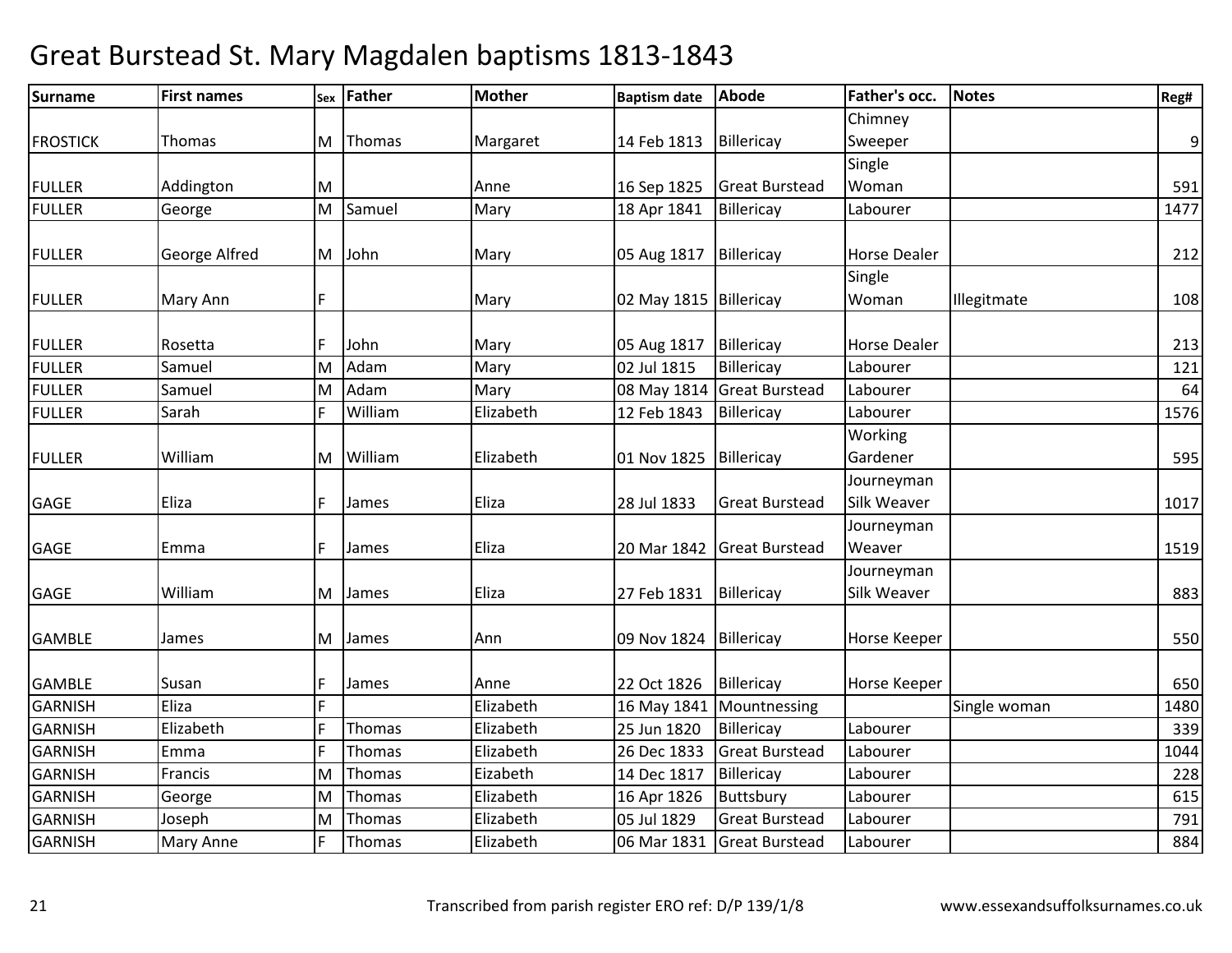| Surname        | <b>First names</b>    | <b>Sex</b> | <b>Father</b> | <b>Mother</b>  | <b>Baptism date</b>    | Abode                      | Father's occ.      | <b>Notes</b> | Reg# |
|----------------|-----------------------|------------|---------------|----------------|------------------------|----------------------------|--------------------|--------------|------|
| <b>GARNISH</b> | Sarah                 |            | Thomas        | Elizabeth      |                        | 29 May 1836 Great Burstead | Labourer           |              | 1180 |
| <b>GARNISH</b> | Thomas                | M          | Thomas        | Elizabeth      | 14 Mar 1813 Billericay |                            | Labourer           |              | 12   |
| <b>GARNISH</b> | William               | M          | Thomas        | Elizabeth      | 25 May 1823 Buttsbury  |                            | Labourer           |              | 488  |
|                |                       |            |               |                |                        |                            | <b>Bricklayers</b> |              |      |
| <b>GENTRY</b>  | Abraham               | M          | Abraham       | Sarah          | 28 Jun 1825            | Billericay                 | Labourer           |              | 580  |
| <b>GENTRY</b>  | Anne Keyes            |            | John          | Matilda        | 06 Mar 1835            | Billericay                 | Jobber             |              | 1108 |
| <b>GENTRY</b>  | <b>Charles Archer</b> | lм         | Thomas        | Martha         | 10 Apr 1842            | Billericay                 | Shoemaker          |              | 1521 |
| <b>GENTRY</b>  | Daniel                | M          | Daniel        | Sarah          | 20 Mar 1836            | <b>Great Burstead</b>      | Labourer           |              | 1167 |
| <b>GENTRY</b>  | Emily                 | F          | Thomas        | Martha         | 17 Mar 1833            | Billericay                 | Shoemaker          |              | 995  |
|                |                       |            |               |                |                        |                            | Journeyman         |              |      |
| <b>GENTRY</b>  | Frances Elizabeth     | F          | John          | Matilda        | 16 Feb 1833            | Billericay                 | Bricklayer         |              | 990  |
| <b>GENTRY</b>  | George                | M          | Abraham       | Sarah          | 01 Feb 1818            | Billericay                 | <b>Bricklayer</b>  |              | 237  |
|                |                       |            |               |                |                        |                            | <b>Bricklayers</b> |              |      |
| <b>GENTRY</b>  | George                |            | M Abraham     | Sarah          | 21 Mar 1823 Billericay |                            | Labourer           |              | 477  |
|                |                       |            |               |                |                        |                            | Journeyman         |              |      |
| <b>GENTRY</b>  | George                | M          | Thomas        | Louisa Mildred | 23 May 1841 Billericay |                            | Bricklayer         |              | 1481 |
|                |                       |            |               |                |                        |                            | <b>Bricklayers</b> |              |      |
| <b>GENTRY</b>  | George Keys           | M          | John          | Matilda        | 11 Jan 1831            | Billericay                 | Labourer           |              | 875  |
| <b>GENTRY</b>  | <b>George Thomas</b>  | M          | John          | Matilda        | 07 May 1837            | Billericay                 | <b>Bricklayer</b>  |              | 1240 |
| <b>GENTRY</b>  | Harriet               | F          | Daniel        | Sarah          | 15 Sep 1833            | <b>Great Burstead</b>      | Labourer           |              | 1022 |
| <b>GENTRY</b>  | John Henry            | M          | Thomas        | Martha         | 07 Nov 1830            | Billericay                 | Shoemaker          |              | 866  |
|                |                       |            |               |                |                        |                            | Journeyman         |              |      |
| <b>GENTRY</b>  | Louisa Mildred        |            | Thomas        | Louisa Mildred | 08 Jan 1837            | Billericay                 | <b>Bricklayer</b>  |              | 1214 |
| <b>GENTRY</b>  | Martha Willis         |            | Thomas        | Martha         | 31 Jul 1836            | Billericay                 | Shoemaker          |              | 1196 |
| <b>GENTRY</b>  | Mary Ann              | F          | Thomas        | Martha         | 13 Oct 1839            | Billericay                 | Shoemaker          |              | 1376 |
| <b>GENTRY</b>  | Sarah                 | F          | John          | Matilda        | 21 Jul 1839            | Billericay                 | <b>Bricklayer</b>  |              | 1366 |
|                |                       |            |               |                |                        |                            | Journeyman         |              |      |
| <b>GENTRY</b>  | Thomas                | M          | Thomas        | Louisa Mildred | 24 Mar 1839            | Billericay                 | Bricklayer         |              | 1348 |
| <b>GERMANY</b> | Martha Maria          | F          | Jeremiah      | Martha         | 07 Oct 1820            | Laindon                    | Labourer           |              | 355  |
| <b>GERMANY</b> | Thomas                | M          | John          | Margaret       | 03 Feb 1820            | <b>Great Burstead</b>      | Labourer           |              | 320  |
| <b>GERMON</b>  | Charlotte             | F          | John          | Margaret       | 04 Jun 1826            | <b>Great Burstead</b>      | Labourer           |              | 627  |
| <b>GERMON</b>  | Charlotte             |            | John          | Mary Anne      | 10 Aug 1834            | <b>Great Burstead</b>      | Labourer           |              | 1075 |
| <b>GERMON</b>  | Eliza                 | IF         | John          | Mary Ann       | 31 Jul 1836            | Laindon                    | Labourer           |              | 1197 |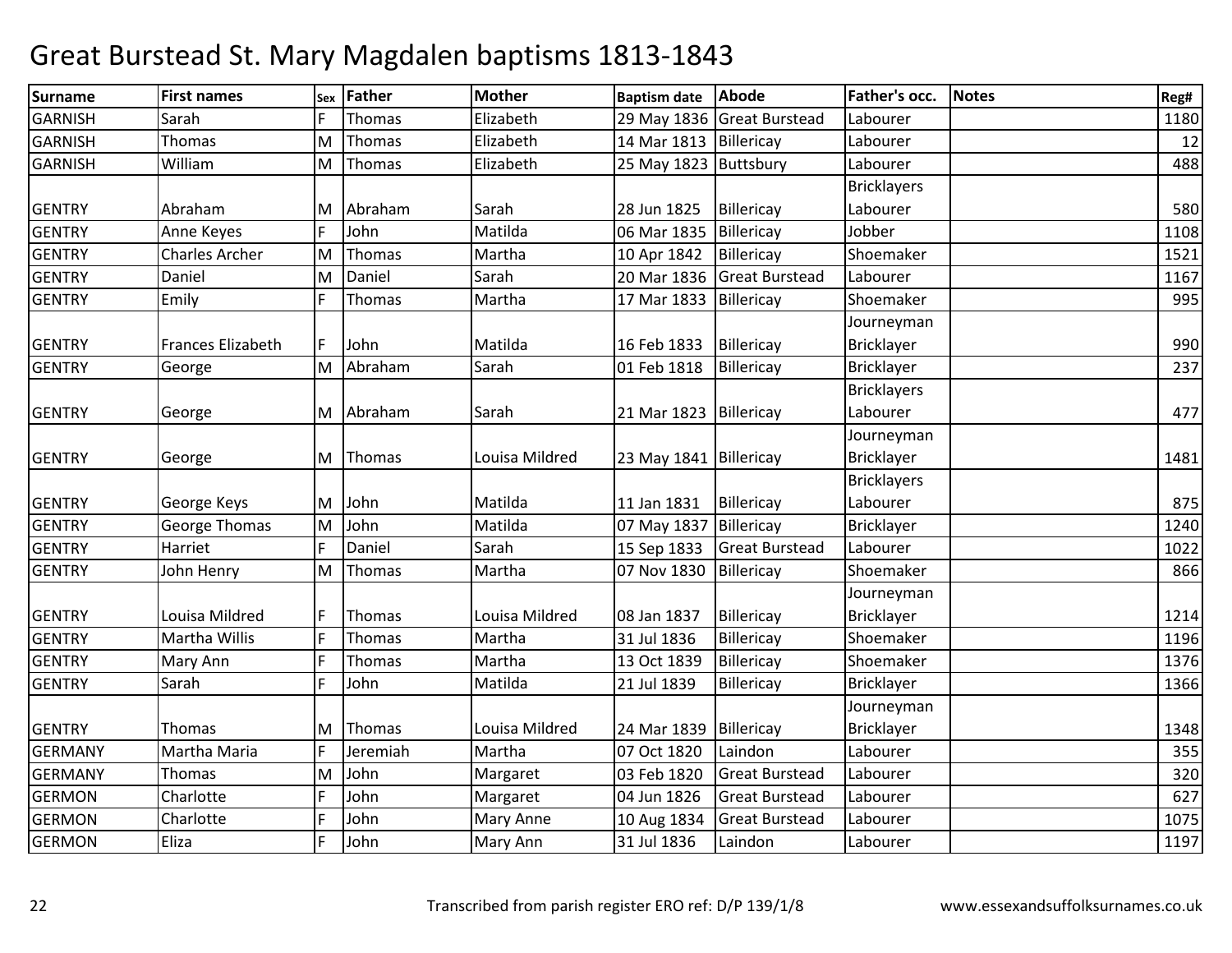| <b>Surname</b>   | <b>First names</b>       | Sex | <b>Father</b> | <b>Mother</b> | <b>Baptism date</b> | Abode                      | Father's occ. | <b>Notes</b> | Reg# |
|------------------|--------------------------|-----|---------------|---------------|---------------------|----------------------------|---------------|--------------|------|
| <b>GERMON</b>    | Louisa                   |     | John          | Margaret      | 23 Oct 1831         | <b>Great Burstead</b>      | Labourer      |              | 924  |
| <b>GERMON</b>    | Martha Maria             | E   | John          | Margaret      | 15 Feb 1824         | <b>Great Burstead</b>      | Labourer      |              | 512  |
| <b>GERMON</b>    | Mary                     | E   | John          | Margaret      | 12 Apr 1835         | <b>Great Burstead</b>      | Labourer      |              | 1120 |
| <b>GERMON</b>    | Mary Anne                |     | John          | Mary Anne     | 21 Oct 1832         | <b>Great Burstead</b>      | Labourer      |              | 981  |
| <b>GERMON</b>    | Zachariah                | M   | John          | Mary          | 02 Jun 1822         | <b>Great Burstead</b>      | Labourer      |              | 424  |
| <b>GIBLIN</b>    | George                   | M   | William       | Mahala        | 20 Jun 1819         | Billericay                 | Post Boy      |              | 300  |
| <b>GIBLIN</b>    | Mary Ann                 | E   | William       | Mahala        | 07 Oct 1821         | Billericay                 | Post Boy      |              | 386  |
| <b>GIBLIN</b>    | William                  | M   | William       |               | 22 Feb 1816         | Billericay                 | Post Driver   |              | 148  |
| <b>GIBLING</b>   | James                    | M   | William       | Mahala        | 07 Jun 1824         | Billericay                 | Postillion    |              | 530  |
| <b>GIBLING</b>   | Sarah                    | I۵  | William       | Mahala        | 04 Nov 1827         | Billericay                 | Postillion    |              | 708  |
| <b>GILBERT</b>   | Samuel James             | lΜ  | Samuel        | Mary          | 25 Dec 1839         | Billericay                 | Weaver        |              | 1389 |
| <b>GILBY</b>     | Alsey                    | E   | Joseph        | Isabella      | 12 May 1839         | <b>Great Burstead</b>      | Labourer      |              | 1357 |
| <b>GILBY</b>     | Joseph                   | M   | Joseph        | Isabella      | 09 Oct 1842         | <b>Great Burstead</b>      | Labourer      |              | 1553 |
|                  |                          |     |               |               |                     |                            | Single        |              |      |
| <b>GLASSCOCK</b> | <b>Mary Blatch</b>       | F   |               | Ann           | 20 Mar 1816         | Billericay                 | Woman         | Illegitmate  | 153  |
| <b>GLASSCOCK</b> | Sarah Blatch             | F   |               | Ann           | 30 Sep 1818         | Billericay                 | Servant       | Illegitmate  | 265  |
| <b>GLASSCOCK</b> | <b>Thomas</b>            | M   |               | Anne          | 25 Jul 1822         | Billericay                 | Servant       |              | 433  |
| <b>GOLDSMITH</b> | Eliza                    | E   | Lionel        | Margaret      | 28 Jun 1818         | <b>Great Burstead</b>      | Labourer      |              | 259  |
| <b>GOLDSMITH</b> | Harriet                  |     | Lionel        | Margaret      | 16 Dec 1821         | <b>Great Burstead</b>      | Labourer      |              | 398  |
| <b>GOSWELL</b>   | Louisa                   | IF  | Jeremiah      | Ann           | 22 Mar 1818         | <b>Great Burstead</b>      | Labourer      |              | 247  |
|                  |                          |     |               |               |                     |                            |               |              |      |
| <b>GOYMER</b>    | Elizabeth Ann            | F   | Abraham       | Elizabeth     |                     | 03 May 1818 Great Burstead | Shop-keeper   |              | 252  |
|                  |                          |     |               |               |                     |                            | Chimney       |              |      |
| <b>GREAVES</b>   | William                  | M   | William       | Mary Ann      | 29 Dec 1839         | <b>Great Burstead</b>      | Sweeper       |              | 1390 |
| <b>GREEN</b>     | James                    | M   | Isaac         | Hannah        | 28 Apr 1839         | <b>Great Burstead</b>      | Labourer      |              | 1353 |
| <b>GRIFFITHS</b> | Hannah                   | F   | James         | Hannah        | 12 Jun 1842         | <b>Great Burstead</b>      | Sawyer        |              | 1540 |
| <b>HADGELEY</b>  | John                     | M   | John          | Mary          | 13 Jun 1824         | <b>Great Burstead</b>      | Farmer        |              | 531  |
| <b>HADGELEY</b>  | <b>Mary Anne</b>         | ١F  | John          | Mary          | 13 Jun 1824         | <b>Great Burstead</b>      | Farmer        |              | 532  |
| <b>HALSTEAD</b>  | Sophia                   |     | Isaac         | Susan         | 25 Jun 1837         | <b>Great Burstead</b>      | Fishmonger    |              | 1255 |
| <b>HAMMOND</b>   | Eliza                    |     | Charles       | Lydia Booty   | 02 Aug 1840         | <b>Great Burstead</b>      | Labourer      |              | 1432 |
| <b>HAMMOND</b>   | <b>Elizabeth Frances</b> | F   | Thomas        | Eliza         | 09 Mar 1824         | Billericay                 | Blacksmith    |              | 515  |
| <b>HAND</b>      | <b>Frederick James</b>   | M   | John Staplis  | Mary          | 09 Oct 1814         | Billericay                 | Carpenter     |              | 83   |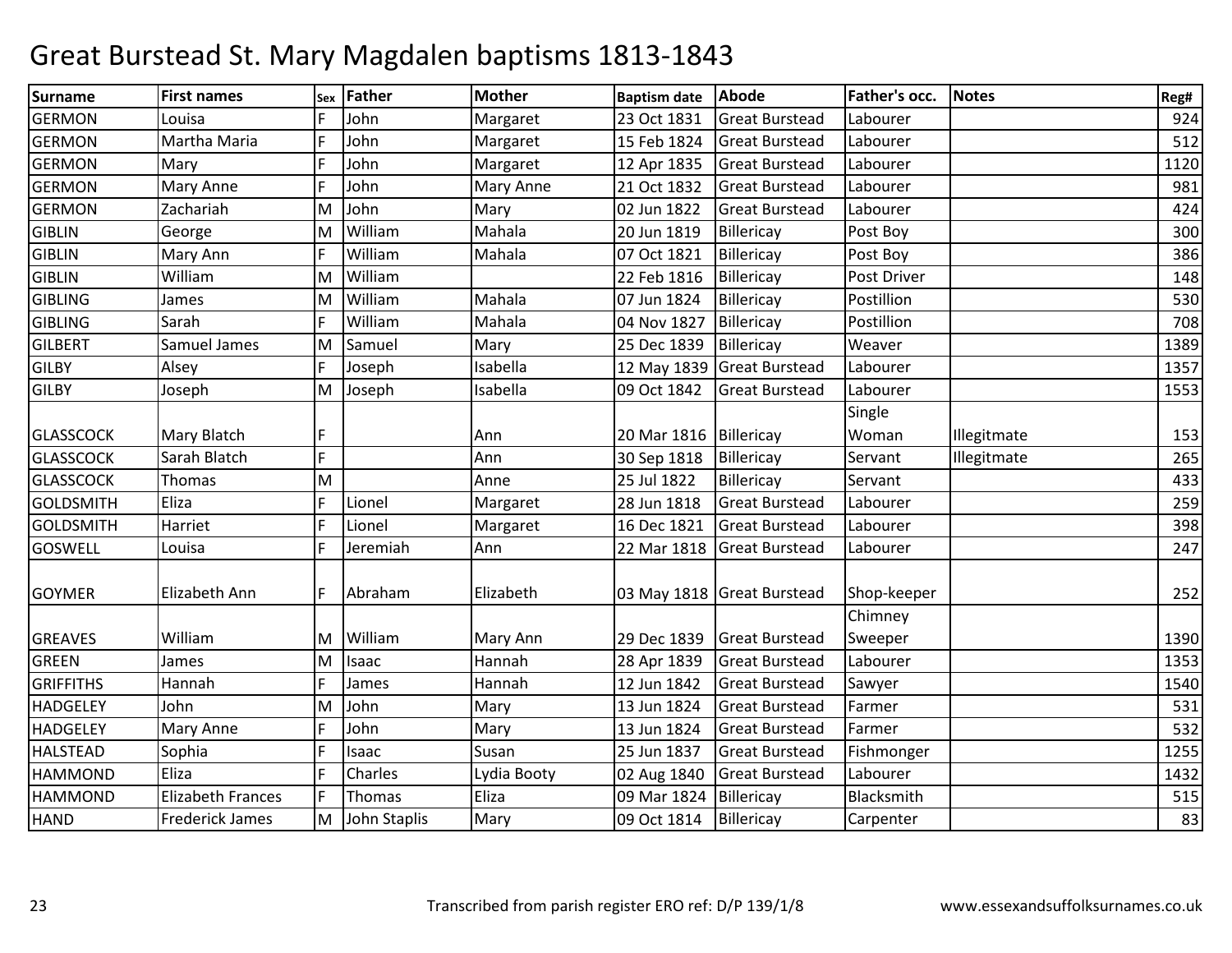| <b>Surname</b>  | <b>First names</b>   |    | sex Father            | <b>Mother</b>    | <b>Baptism date</b>    | <b>Abode</b>               | Father's occ.            | <b>Notes</b> | Reg# |
|-----------------|----------------------|----|-----------------------|------------------|------------------------|----------------------------|--------------------------|--------------|------|
|                 |                      |    |                       |                  |                        |                            | Gentleman's              |              |      |
| <b>HARMAN</b>   | Louisa Mary          | F  | James                 | Nancy            |                        | 01 Mar 1841 Great Burstead | Servant                  |              | 1467 |
|                 |                      |    |                       |                  |                        |                            |                          |              |      |
| <b>HARRIDGE</b> | <b>Alfred Fitch</b>  | M  | <b>Crisp Molyneux</b> | <b>Mary Anne</b> | 12 Apr 1835            | Billericay                 | Inn-keeper               |              | 1119 |
| <b>HARRIDGE</b> | Charles Witham       | M  | Crisp                 | Mary Anne        | 08 Aug 1830            | Billericay                 | Inn-keeper               |              | 854  |
| <b>HARRIDGE</b> | Crisp                | M  | Crisp                 | Mary Anne        | 18 Sep 1825            | Billericay                 | Inn-keeper               |              | 592  |
| <b>HARRIDGE</b> | <b>George Dennis</b> |    | <b>Crisp Molyneau</b> | Mary Anne        | 04 May 1828 Billericay |                            | Inn-keeper               |              | 734  |
| <b>HARRIDGE</b> | Henry                | M  | Crisp                 | Mary Ann         | 31 Jul 1823            | Billericay                 | Inn-keeper               |              | 494  |
| <b>HARRIDGE</b> | Thomas               | M  | Crisp                 | Mary Ann         | 02 Jan 1820            | Billericay                 | Inn Holder               |              | 316  |
| <b>HARRIS</b>   | Benjamin             | M  | John                  | Sarah            | 30 Jun 1816            | Laindon                    | Labourer                 |              | 168  |
| <b>HARRIS</b>   | Charles              | M  | Thomas                | Susannah         | 26 Aug 1827            | <b>Great Burstead</b>      | Labourer                 |              | 696  |
| <b>HARRIS</b>   | Edward               | M  | John                  | Sarah            | 09 Oct 1831            | <b>Great Burstead</b>      | Shoemaker                |              | 919  |
| <b>HARRIS</b>   | Elias                | M  | Thomas                | Susannah         | 03 Nov 1829            | <b>Great Burstead</b>      | Labourer                 |              | 808  |
| <b>HARRIS</b>   | Elizabeth            | F  | Thomas                | Susanna          | 10 May 1818            | <b>Great Burstead</b>      | Labourer                 |              | 253  |
| <b>HARRIS</b>   | George               | M  | John                  | Sarah            | 10 Mar 1822            | <b>Great Burstead</b>      | Shoe-maker               |              | 411  |
| <b>HARRIS</b>   | Isabella             |    | Thomas                | Susannah         | 19 Apr 1835            | <b>Great Burstead</b>      | Labourer                 |              | 1123 |
| <b>HARRIS</b>   | John                 | M  | John                  | Sarah            | 13 Feb 1820            | <b>Great Burstead</b>      | Servant                  |              | 321  |
| <b>HARRIS</b>   | Joseph               | M  | Benjamin              | Susan            | 14 Aug 1842            | <b>Great Burstead</b>      | Blacksmith               |              | 1549 |
| <b>HARRIS</b>   | Mary Ann             | F  | John                  | Sarah            | 20 May 1827            | <b>Great Burstead</b>      | Shoe-maker               |              | 678  |
| <b>HARRIS</b>   | Peter                | M  | Thomas                | Susannah         | 22 Feb 1834            | <b>Great Burstead</b>      | Labourer                 |              | 1054 |
| <b>HARRIS</b>   | Sabine               |    | John                  | Sarah            | 02 Jan 1825            | <b>Great Burstead</b>      | Shoe-maker               |              | 555  |
| <b>HARRIS</b>   | Sabine               | E  | John                  | Sarah            | 10 Jan 1819            | <b>Great Burstead</b>      | Labourer                 |              | 284  |
| <b>HARRIS</b>   | Sabine Susanna       |    | Benjamin              | Susanna          | 06 Dec 1840            | <b>Great Burstead</b>      | Journeyman<br>Blacksmith |              | 1456 |
| <b>HARRIS</b>   | Sarah                | F  | Thomas                | Susannah         | 11 Mar 1832            | <b>Great Burstead</b>      | Labourer                 |              | 944  |
| <b>HARRIS</b>   | Stephen              | M  | Thomas                | Susanna          | 26 Jun 1825            | <b>Great Burstead</b>      | Labourer                 |              | 579  |
| <b>HARRIS</b>   | Susanna              | ١F | Thomas                | Susanna          | 23 Mar 1823            | <b>Great Burstead</b>      | Labourer                 |              | 478  |
| <b>HARRIS</b>   | Thomas               | M  | Thomas                | Susannah         | 07 Oct 1821            | <b>Great Burstead</b>      | Labourer                 |              | 385  |
| <b>HARRIS</b>   | William              | M  | John                  | Sarah            | 07 Jun 1829            | <b>Great Burstead</b>      | Shoemaker                |              | 785  |
| <b>HARRIS</b>   | William              | M  | Thomas                | Susannah         | 26 Mar 1820            | <b>Great Burstead</b>      | Labourer                 |              | 327  |
| <b>HARROD</b>   | Amos                 | M  | Joseph                | Hannah           | 31 Oct 1822            | <b>Great Burstead</b>      | Labourer                 |              | 449  |
| <b>HARROD</b>   | Sarah                | F  | Joseph                | Hannah           | 13 Jan 1819            | Laindon                    | Labourer                 |              | 286  |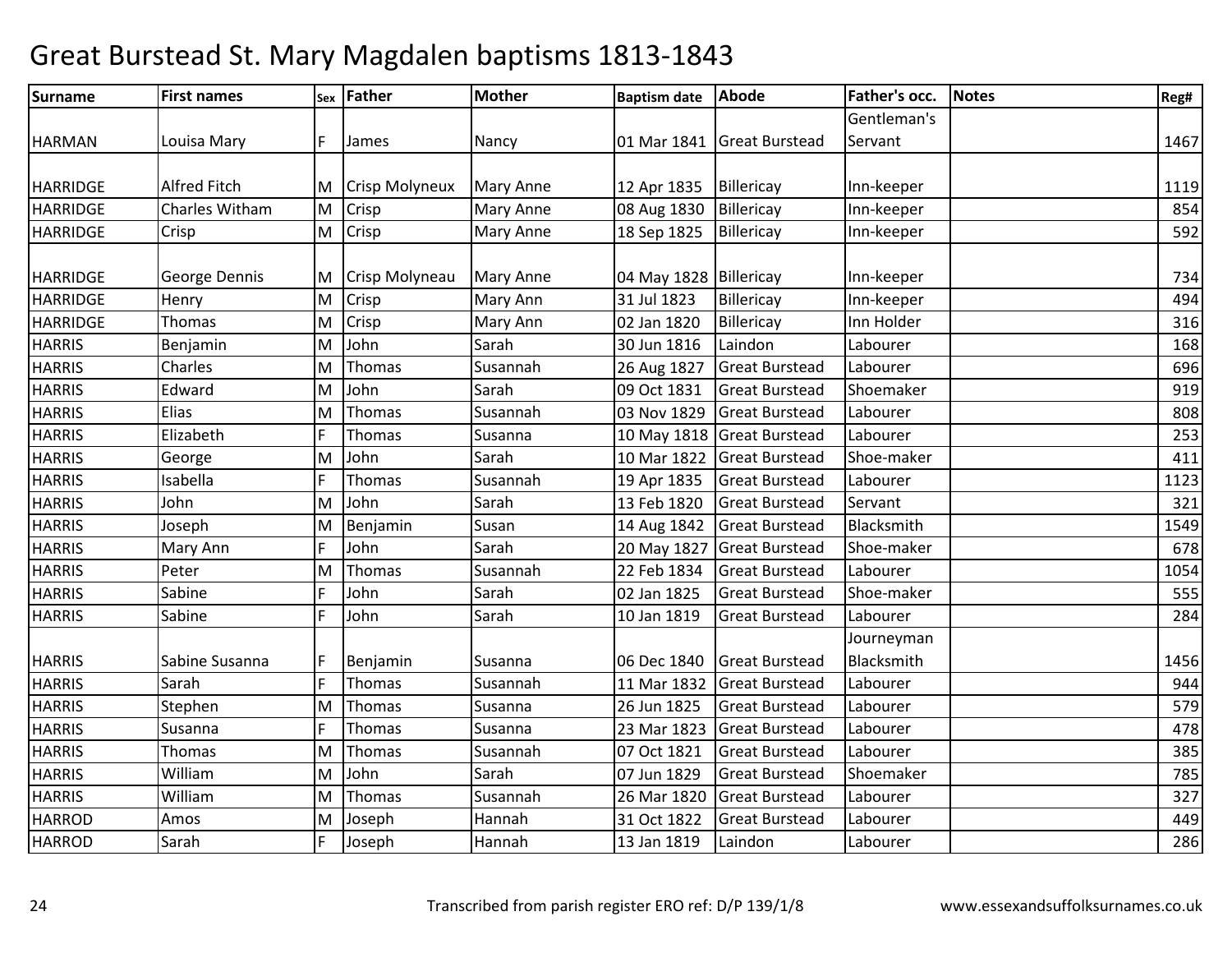| <b>Surname</b>  | <b>First names</b>  |   | sex Father | <b>Mother</b> | <b>Baptism date</b>      | Abode                      | Father's occ. | <b>Notes</b> | Reg# |
|-----------------|---------------------|---|------------|---------------|--------------------------|----------------------------|---------------|--------------|------|
|                 |                     |   |            |               |                          |                            | Single        |              |      |
| <b>HARROD</b>   | Sarah Ann           | F |            | Susan         |                          | 08 May 1815 Great Burstead | Woman         | Illegitmate  | 110  |
| <b>HART</b>     | Emma                | F | David      | Mary Ann      | 23 Jul 1838              | <b>Great Burstead</b>      | Labourer      |              | 1319 |
|                 |                     |   |            |               |                          |                            | Journeyman    |              |      |
| <b>HART</b>     | Henry               | M | Charles    | Sarah         | 19 Mar 1841 Billericay   |                            | Cooper        |              | 1472 |
| <b>HART</b>     | <b>Henry Thomas</b> | M | John       | Phobe         | 02 Feb 1823              | Laindon                    | Labourer      |              | 467  |
| <b>HART</b>     | John                | M | John       | Phobe         | 02 Feb 1823              | Laindon                    | Labourer      |              | 468  |
|                 |                     |   |            |               |                          |                            | Journeyman    |              |      |
| <b>HART</b>     | Sarah Anne          |   | Charles    | Sarah         | 15 May 1842   Billericay |                            | Cooper        |              | 1534 |
| <b>HARVEY</b>   | Ann                 | F | John       | Ann           | 19 Dec 1813              | <b>Great Burstead</b>      | Labourer      |              | 49   |
| <b>HARVEY</b>   | Emma                | F | John       | Sarah         | 27 Jan 1828              | <b>Great Burstead</b>      | Labourer      |              | 721  |
| <b>HARVEY</b>   | George              | M | John       | Mary Ann      | 05 Jul 1840              | <b>Great Burstead</b>      | Labourer      |              | 1426 |
| <b>HARVEY</b>   | George              | M | William    | Mary          | 11 Jun 1814              | <b>Great Burstead</b>      | Labourer      |              | 70   |
| <b>HARVEY</b>   | James               | M | John       | Sarah         | 04 Aug 1822              | <b>Great Burstead</b>      | Labourer      |              | 437  |
| <b>HARVEY</b>   | James               | M | Jonathan   | Mary          | 13 Feb 1818              | <b>Great Burstead</b>      | Labourer      |              | 240  |
| <b>HARVEY</b>   | John                | M | John       | Sarah         | 26 Jan 1817              | <b>Great Burstead</b>      | Labourer      |              | 194  |
| <b>HARVEY</b>   | John                | M | Jonathan   | Mary          | 22 Jan 1816              | <b>Great Burstead</b>      | Labourer      |              | 146  |
| <b>HARVEY</b>   | Jonathan            | M | John       | Sarah         | 16 Jan 1820              | <b>Great Burstead</b>      | Labourer      |              | 318  |
| <b>HARVEY</b>   | Jonathan            | M | Jonathan   | Mary          | 07 May 1814              | <b>Great Burstead</b>      | Labourer      |              | 62   |
| <b>HARVEY</b>   | Jonathan            | M |            | Eliza         | 23 Jun 1833              | <b>Great Burstead</b>      |               | Single woman | 1010 |
| <b>HARVEY</b>   | Joseph              | M | Jonathan   | Mary          | 13 Feb 1818              | <b>Great Burstead</b>      | Labourer      |              | 241  |
| <b>HARVEY</b>   | Kitty               | F | John       | Sarah         | 28 Mar 1830              | <b>Great Burstead</b>      | Labourer      |              | 832  |
| <b>HARVEY</b>   | Lucy                | F | John       | Lucy          | 29 Apr 1837              | <b>Great Burstead</b>      | Labourer      |              | 1237 |
| <b>HARVEY</b>   | Mary                | F | John       | Lucy          | 15 Sep 1839              | <b>Great Burstead</b>      | Labourer      |              | 1370 |
| <b>HARVEY</b>   | Mary Anne           |   | John       | Mary Anne     | 13 Feb 1842              | <b>Great Burstead</b>      | Labourer      |              | 1514 |
| <b>HARVEY</b>   | Phobe               | F | John       | Sarah         | 27 Feb 1825              | <b>Great Burstead</b>      | Labourer      |              | 563  |
| <b>HARVEY</b>   | Rachael             | F | William    | Mary          | 19 Aug 1816              | <b>Great Burstead</b>      | Labourer      |              | 178  |
| <b>HASLETON</b> | Ann Maria           |   | James      | Maria         | 31 Jan 1813              | <b>Great Burstead</b>      | Labourer      |              | 5    |
| <b>HASLETON</b> | Elizabeth           | F | James      | Maria         | 16 Jul 1815              | <b>Great Burstead</b>      | Labourer      |              | 125  |
| <b>HATCH</b>    | Eliza               | F | William    | Elizabeth     | 13 Jun 1813              | Billericay                 | Labourer      |              | 28   |
| <b>HATCH</b>    | Ellen               | F | William    | Elizabeth     | 31 Aug 1823              | Billericay                 | Gardener      |              | 497  |
| <b>HATCH</b>    | Emma                | F | William    | Elizabeth     | 01 Oct 1820              | Billericay                 | Carpenter     |              | 354  |
| <b>HATCH</b>    | Jane                | F | William    | Elizabeth     | 08 Apr 1818              | Billericay                 | Gardener      |              | 249  |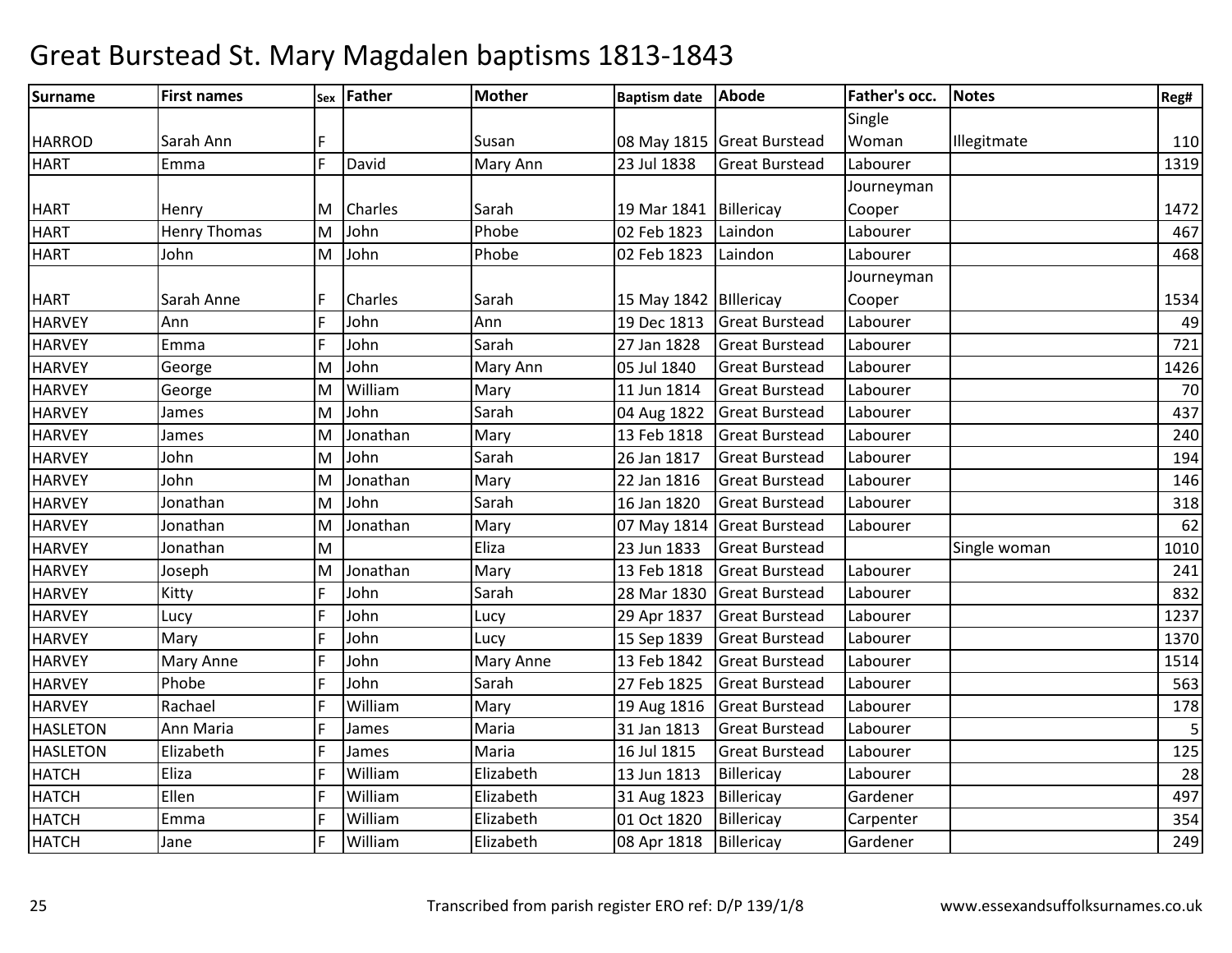| <b>Surname</b>   | <b>First names</b>    | Sex | Father                | <b>Mother</b> | <b>Baptism date</b>    | Abode                      | Father's occ.   | <b>Notes</b>  | Reg# |
|------------------|-----------------------|-----|-----------------------|---------------|------------------------|----------------------------|-----------------|---------------|------|
| <b>HATCH</b>     | Jane                  |     |                       | Jane          | 08 Jan 1837            | Billericay                 |                 | Single woman  | 1213 |
| <b>HATCH</b>     | Mary Ann              | F   | William               | Mary Ann      | 26 Sep 1841            | Billericay                 | Gardener        |               | 1494 |
| <b>HATCH</b>     | Sarah                 | F   | William               | Sarah         | 27 Apr 1831            | Billericay                 | Gardener        |               | 896  |
| <b>HATCH</b>     | Sarah Ann             | F   | William               | Mary Ann      | 20 Oct 1839            | Billericay                 | Gardener        |               | 1378 |
| <b>HATCH</b>     | <b>Thomas</b>         | M   | William               | Elizabeth     | 20 Nov 1825            | Billericay                 | Gardener        |               | 596  |
| <b>HATCH</b>     | <b>William Wells</b>  | M   | William               | Mary Anne     | 17 Sep 1837            | Billericay                 | Gardener        |               | 1268 |
| <b>HATCH</b>     | William Wills         | M   | <b>William Thomas</b> | Elizabeth     | 26 Aug 1815            | Billericay                 | Gardener        |               | 129  |
| <b>HAZELTINE</b> | <b>Charles Turner</b> | M   |                       | Margaret      | 06 Feb 1831            | Buttsbury                  |                 | Single woman  | 878  |
| <b>HAZELTON</b>  | Edward                | M   | James                 | Maria         | 07 Jul 1822            | <b>Great Burstead</b>      | Labourer        |               | 431  |
| <b>HEARD</b>     | George Frederick      | M   | Samuel                | Susanna       | 25 Mar 1838            | Billericay                 | Carpenter       |               | 1294 |
| <b>HEARD</b>     | Samuel John           | M   | Samuel                | Susanna       | 02 Feb 1840            | Billericay                 | Carpenter       |               | 1395 |
| <b>HEARD</b>     | <b>Thomas</b>         | M   | Samuel                | Susanna       | 24 Apr 1842            | Billericay                 | Carpenter       |               | 1527 |
| <b>HEWITSON</b>  | Eliza                 | E   | Edward                | Eliza         | 30 Jun 1843            | <b>Great Burstead</b>      | Labourer        |               | 1600 |
| <b>HICKS</b>     | Eliza                 | E   | John                  | Rebecca       | 01 Mar 1829            | <b>Great Burstead</b>      | Labourer        |               | 773  |
| <b>HILLS</b>     | Alfred                | M   |                       | Sarah         | 27 May 1837            | Billericay                 |                 | Widow         | 1245 |
| <b>HILLS</b>     | Ann                   | E   |                       | Martha        | 16 Nov 1817            | <b>Great Burstead</b>      |                 | Illegitmate   | 226  |
| <b>HILLS</b>     | Edward                | M   | Edward                | Lydia         | 08 Apr 1820            | <b>Great Burstead</b>      | Labourer        |               | 328  |
| <b>HILLS</b>     | Eliza                 | F   | Edward                | Lydia         | 25 Feb 1822            | <b>Great Burstead</b>      | Labourer        | Twin children | 408  |
| <b>HILLS</b>     | Eliza                 | E   | William               | Sarah         | 23 Jan 1834            | <b>Great Burstead</b>      | Labourer        |               | 1046 |
| <b>HILLS</b>     | Eliza Harriet         | l F | James                 | Sarah         | 02 Jul 1826            | <b>Great Burstead</b>      | Labourer        |               | 633  |
| <b>HILLS</b>     | Elizabeth             | F   | Edward                | Lydia         | 19 Nov 1813            | <b>Great Burstead</b>      | Labourer        |               | 45   |
| <b>HILLS</b>     | Emma                  | E   |                       | Sarah         | 28 Jun 1840            | <b>Great Burstead</b>      |                 | Single woman  | 1420 |
| <b>HILLS</b>     | Frederick             | M   |                       | Martha        | 08 Feb 1829            | <b>Great Burstead</b>      | Single<br>Woman |               | 770  |
| <b>HILLS</b>     | George                | M   | James                 | Sarah         | 17 Jun 1832            | <b>Great Burstead</b>      | Labourer        |               | 963  |
| <b>HILLS</b>     | Henry                 | M   | Edward                | Lydia         | 15 Jan 1824            | Billericay                 | Labourer        |               | 509  |
| <b>HILLS</b>     | Henry James           | M   | James                 | Sarah         | 24 May 1829            | <b>Great Burstead</b>      | Labourer        |               | 782  |
| <b>HILLS</b>     | James                 | M   | James                 | Sarah         |                        | 26 May 1839 Great Burstead | Labourer        |               | 1359 |
| <b>HILLS</b>     | John                  | M   | Edward                | Lydia         | 25 Feb 1827            | Billericay                 | Labourer        |               | 666  |
| <b>HILLS</b>     | Mary Anne             | F   | Edward                | Lydia         | 08 Feb 1829            | Billericay                 | Labourer        |               | 769  |
| <b>HILLS</b>     | Samuel                | M   | Edward                | Lydia         | 25 Feb 1822            | <b>Great Burstead</b>      | Labourer        | Twin children | 408  |
| <b>HILLS</b>     | Thomas                | M   | James                 | Eliza         | 06 May 1838 Billericay |                            | Carpenter       |               | 1303 |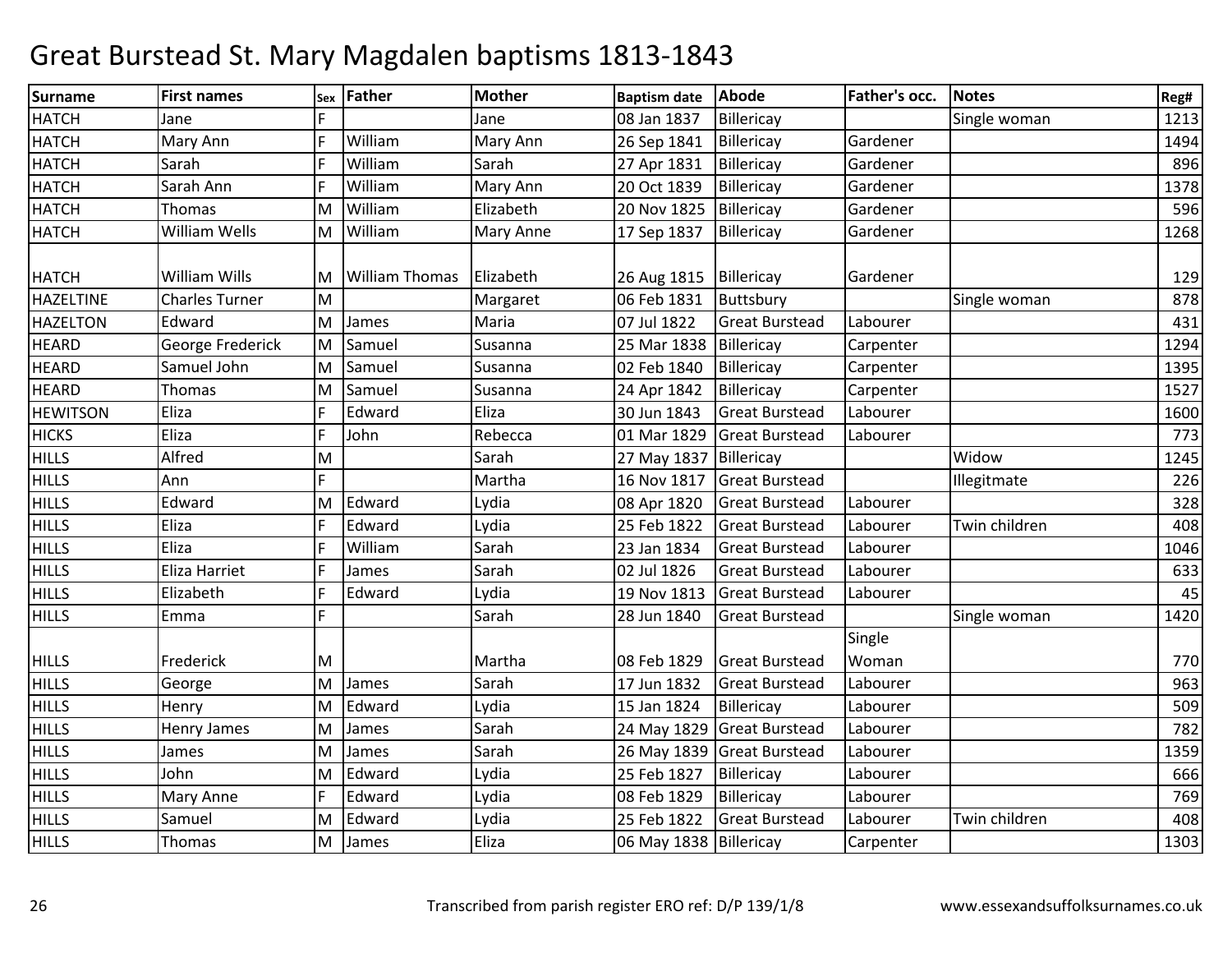| <b>Surname</b>     | <b>First names</b>   | Sex | <b>Father</b>          | <b>Mother</b> | <b>Baptism date</b>    | Abode                      | Father's occ.          | Notes        | Reg# |
|--------------------|----------------------|-----|------------------------|---------------|------------------------|----------------------------|------------------------|--------------|------|
| <b>HILLS</b>       | William              | M   | Edward                 | Lydia         | 24 Dec 1815            | <b>Great Burstead</b>      | Labourer               |              | 137  |
| <b>HILLS</b>       | William              | M   |                        | Elizabeth     | 29 May 1836 Billericay |                            |                        | Single woman | 1176 |
|                    |                      |     |                        |               |                        |                            | Journeyman             |              |      |
| <b>HITCHCOCK</b>   | Ellen                |     | Richard Jonathan Emily |               | 05 Apr 1838            | <b>Great Burstead</b>      | Carpenter              |              | 1298 |
|                    |                      |     |                        |               |                        |                            | Journeyman             |              |      |
| <b>HITCHCOCK</b>   | Emily                |     | Jonathan               | Emily         | 22 May 1836 Buttsbury  |                            | Carpenter              |              | 1175 |
|                    |                      |     |                        |               |                        |                            | Carpenters             |              |      |
| <b>HITCHCOCK</b>   | Harriet Ellen        |     | Jonathan               | Emily         | 09 Oct 1834            | Buttsbury                  | Apprentice             |              | 1082 |
| <b>HOLLIDAY</b>    | John                 | M   | James                  | Rebecca       | 21 Jul 1822            | <b>Great Burstead</b>      | Labourer               |              | 432  |
| <b>HOLLIDAY</b>    | William              | M   | James                  | Rebecca       | 10 Jun 1832            | <b>Great Burstead</b>      | Labourer               |              | 961  |
| <b>HOLLOWBREAD</b> | Hezekiah             | M   | Stephen                | Sarah         | 13 Dec 1818            | Laindon                    | Labourer               |              | 280  |
| <b>HOLLOWBREAD</b> | Sarah                |     | Andrew                 | Martha        | 29 Nov 1818            | <b>Great Burstead</b>      | Labourer               |              | 279  |
|                    |                      |     |                        |               |                        |                            | <b>Travelling Tin-</b> |              |      |
| <b>HONY</b>        | John                 |     | M John                 | Maria         |                        | 03 Mar 1841 Great Burstead | man                    |              | 1468 |
|                    |                      |     |                        |               |                        |                            | <b>Travelling Tin-</b> |              |      |
| <b>HONY</b>        | John Henry           |     | M John                 | Maria         | 23 Feb 1840            | <b>Great Burstead</b>      | man                    |              | 1396 |
|                    |                      |     |                        |               |                        |                            | <b>Travelling Tin-</b> |              |      |
| <b>HONY</b>        | William              |     | M John                 | Maria         | 04 Dec 1837            | <b>Harlow Essex</b>        | man                    |              | 1277 |
| <b>HORN</b>        | Ann                  |     | Michael                | Mary          | 11 Aug 1816            | Laindon                    | Labourer               |              | 174  |
| <b>HORNE</b>       | Amos                 | M   | John                   | Mary Anne     | 18 Mar 1827            | Laindon                    | Labourer               |              | 669  |
| <b>HORNSBY</b>     | James William        | M   | John                   | Rosetta       | 23 Oct 1842            | <b>Great Burstead</b>      | Labourer               |              | 1556 |
| <b>HORNSBY</b>     | John James           | M   | John                   | Rosetta       | 25 Oct 1840            | <b>Great Burstead</b>      | Labourer               |              | 1448 |
| <b>HORNSBY</b>     | Lucy                 |     | John                   | Sarah         | 23 Apr 1815            | <b>Great Burstead</b>      | Labourer               |              | 106  |
| <b>HOWE</b>        | George               | M   |                        | Mary          | 19 Feb 1838            | Billericay                 |                        | Single woman | 1288 |
| <b>HUGHES</b>      | Thomas               | M   | John                   | Mary          | 13 Apr 1813            | Billericay                 | Taylor                 |              | 21   |
| <b>HUMPHREYS</b>   | Albert               | M   | James                  | Elizabeth     | 01 Nov 1840            | Billericay                 | Painter                |              | 1449 |
| <b>HUMPHREYS</b>   | Charles              | M   | Edward                 | Anne          | 06 Jul 1839            | <b>Great Burstead</b>      | Labourer               |              | 1361 |
| <b>HUMPHREYS</b>   | Charles              | M   | James                  | Elizabeth     | 25 Aug 1822            | Billericay                 | Painter                |              | 441  |
|                    |                      |     |                        |               |                        |                            | Painter &              |              |      |
|                    |                      |     |                        |               |                        |                            | Licensed               |              |      |
| <b>HUMPHREYS</b>   | Emma                 |     | James                  | Elizabeth     |                        | 20 Mar 1836 Great Burstead | Victualler             |              | 1168 |
| <b>HUMPHREYS</b>   | George               | M   | James                  | Elizabeth     | 07 Sep 1834            | Billericay                 | Painter                |              | 1077 |
| <b>HUMPHREYS</b>   | <b>Henry William</b> |     | M James                | Elizabeth     | 08 Feb 1832            | Billericay                 | Painter                |              | 940  |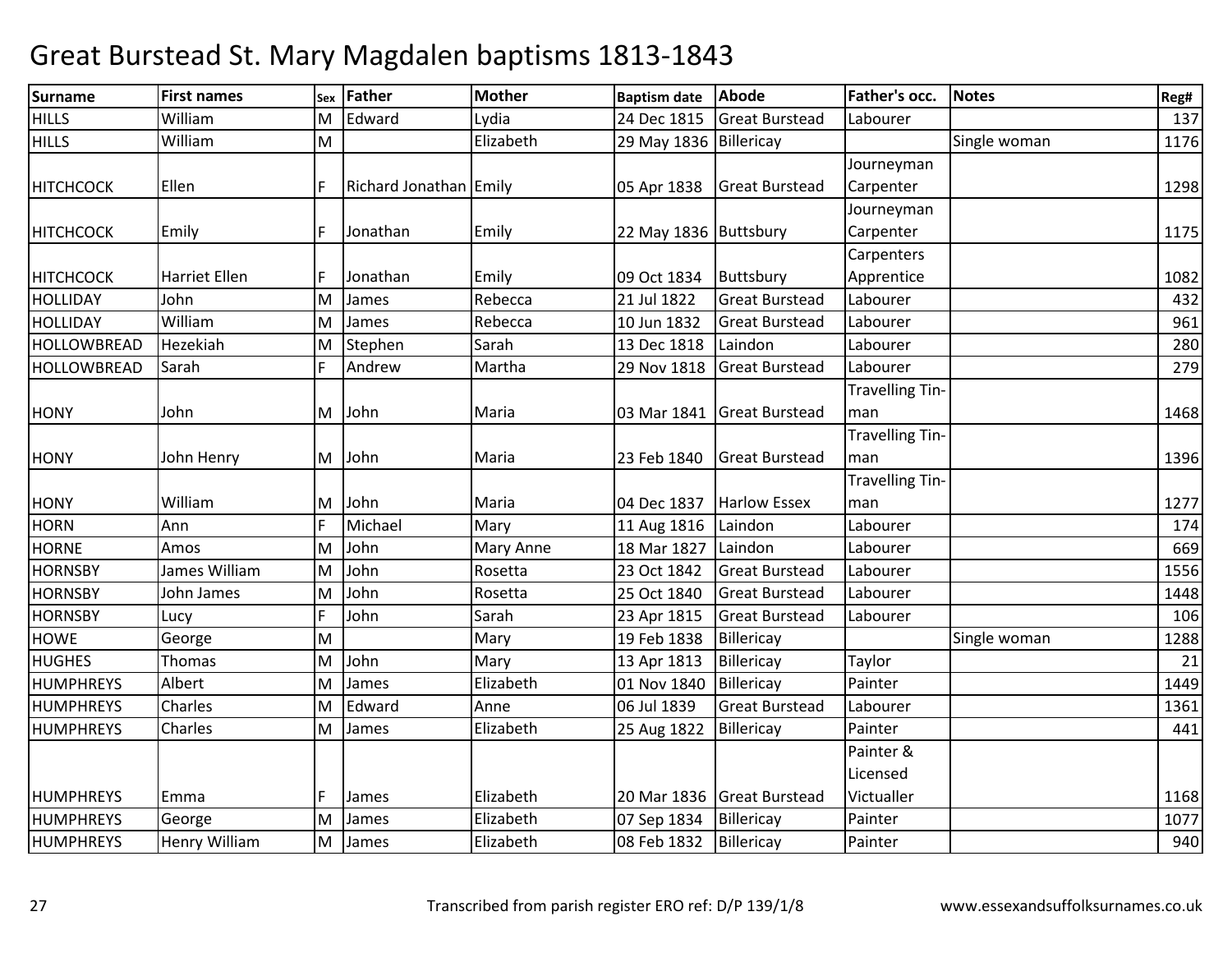| Surname          | <b>First names</b>    | Sex | <b>Father</b> | <b>Mother</b>  | <b>Baptism date</b>      | <b>Abode</b>               | Father's occ. | <b>Notes</b> | Reg# |
|------------------|-----------------------|-----|---------------|----------------|--------------------------|----------------------------|---------------|--------------|------|
| <b>HUMPHREYS</b> | James                 | M   | James         | Elizabeth      | 01 Apr 1824              | Billericay                 | Painter       |              | 517  |
| <b>HUMPHREYS</b> | Thomas                | M   | James         | Elizabeth      | 10 Jun 1838              | Billericay                 | Painter       |              | 1306 |
| <b>HUMPHREYS</b> | <b>William Henry</b>  | M   | James         | Elizabeth      | 06 Jun 1830              | Billericay                 | Painter       |              | 847  |
| <b>HUMPHRIES</b> | Mary Anne             |     | Edward        | Anne           | 28 Jun 1835              | <b>Great Burstead</b>      | Labourer      |              | 1130 |
| <b>HUNNUX</b>    | Hannah                | IF  | James         | Mary           | 12 Jun 1842              | <b>Great Burstead</b>      | Labourer      |              | 1539 |
| <b>HUNNUX</b>    | Sarah                 |     | James         | Mary           |                          | 12 May 1839 Great Burstead | Labourer      |              | 1355 |
| <b>HYMUS</b>     | George                | M   | John          | Amelia         | 02 Aug 1828              | <b>Great Burstead</b>      | Labourer      |              | 748  |
| <b>HYMUS</b>     | Sarah                 |     | John          | Amelia         | 06 Dec 1829              | <b>Great Burstead</b>      | Labourer      |              | 815  |
|                  |                       |     |               |                |                          |                            | Licensed      |              |      |
| <b>JARVIS</b>    | Eliza                 |     | William       | Susan          | 19 Feb 1841              | <b>Great Burstead</b>      | Victualler    |              | 1463 |
|                  |                       |     |               |                |                          |                            | Licensed      |              |      |
| <b>JARVIS</b>    | Sarah Lucinda         |     | William       | Susan          | 13 Oct 1839              | <b>Great Burstead</b>      | Victualler    |              | 1377 |
| <b>JAY</b>       | Ann                   | IF  | John          | Tamar          | 28 Oct 1838              | <b>Great Burstead</b>      | Labourer      |              | 1327 |
| <b>JEFFERIES</b> | Elizabeth Ellen       |     | James         | Elizabeth      | 26 Oct 1834              | <b>Great Burstead</b>      | Farmer        |              | 1087 |
| <b>JEFFERIES</b> | James Thomas          | ΙM  | James         | Elizabeth      | 03 Apr 1836              | <b>Great Burstead</b>      | Farmer        |              | 1170 |
| <b>JEFFERIES</b> | John                  | M   | Felix         | Rachel         | 18 Apr 1841              | <b>Great Burstead</b>      | Shoemaker     |              | 1476 |
| <b>JEFFERIES</b> | John                  | M   | James         | Elizabeth      | 30 Jan 1842              | <b>Great Burstead</b>      | Farmer        |              | 1509 |
| <b>JEFFORIES</b> | Elizabeth             |     | William       | Mary           | 19 Jun 1814              | <b>Great Burstead</b>      | Labourer      |              | 71   |
| <b>JENTRY</b>    | Samuel                | ΙM  | Abraham       | Sarah          | 27 Oct 1820              | Billericay                 | Labourer      |              | 357  |
| <b>JENTRY</b>    | Sarah Maria           |     | Abraham       | Sarah          | 20 Apr 1815              | Billericay                 | Labourer      |              | 105  |
| <b>JERVIS</b>    | Maria                 | IF  | William       | Catherine      | 14 May 1826 Buttsbury    |                            | Labourer      |              | 622  |
|                  |                       |     |               |                |                          |                            | Journeyman    |              |      |
| <b>JOICE</b>     | Alfred                | ΙM  | William       | Martha Hannah  | 12 Jun 1832              | <b>Great Burstead</b>      | Gardener      |              | 962  |
| <b>JOICE</b>     | Hannah Rachel         |     | Stephen       | Sarah          | 20 Nov 1831              | Billericay                 | Labourer      |              | 927  |
|                  |                       |     |               |                |                          |                            | Journeyman    |              |      |
| <b>JOICE</b>     | Mary Anne             |     | William       | Martha Hannah  |                          | 15 Nov 1835 Great Burstead | Gardener      |              | 1147 |
| <b>JONES</b>     | Joseph                | M   | John          | Elizabeth      | 15 Nov 1818              | <b>Great Burstead</b>      | Labourer      |              | 277  |
|                  |                       |     |               |                |                          |                            | Out-door      |              |      |
| <b>JONES</b>     | Susanna               |     | John          | Elizabeth      | 31 Jul 1836              | <b>Greenwich Kent</b>      | Pensioner     |              | 1195 |
| <b>JOSLIN</b>    | Anne Sarah            |     | Joseph        | Hannah         | 25 Jun 1837              | Billericay                 | Shoemaker     |              | 1253 |
| <b>JOSLIN</b>    | <b>Charlotte Mary</b> |     | Joseph        | Hannah         | 09 Feb 1834              | Billericay                 | Shoemaker     |              | 1053 |
| <b>JOSLIN</b>    | Emma                  | ΙF  | William       | Sarah          |                          | 24 May 1835 Great Burstead | Labourer      |              | 1127 |
| <b>JOSLIN</b>    | Joseph                | M   | Samuel        | Mary Alexander | 28 Aug 1831   Billericay |                            | Gardener      |              | 912  |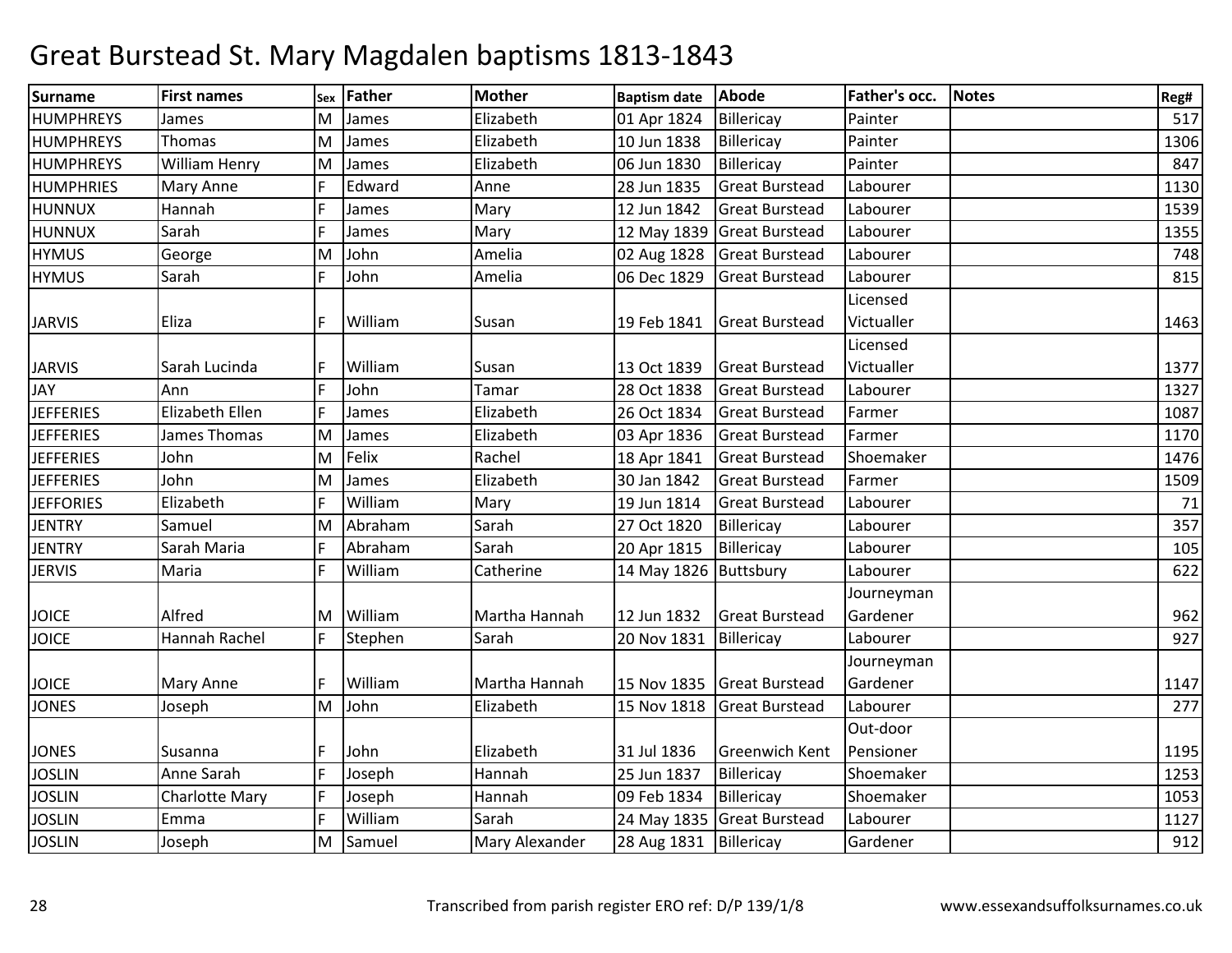| <b>Surname</b> | <b>First names</b>     |   | sex Father | <b>Mother</b> | <b>Baptism date</b> | <b>Abode</b>               | Father's occ.                  | <b>Notes</b> | Reg# |
|----------------|------------------------|---|------------|---------------|---------------------|----------------------------|--------------------------------|--------------|------|
| <b>JOSLIN</b>  | Mary Anne              |   | William    | Sarah         | 31 Jul 1842         | <b>Great Burstead</b>      | Labourer                       |              | 1548 |
| <b>JOSLIN</b>  | Sarah                  | F | William    | Sarah         | 24 May 1840         | <b>Great Burstead</b>      | Labourer                       |              | 1411 |
| <b>JOSLIN</b>  | William                | M | James      | Sarah         | 23 Sep 1841         | <b>Great Burstead</b>      | Farmer                         |              | 1492 |
| <b>JOSLIN</b>  | William                | M | William    | Sarah         | 07 Apr 1839         | <b>Great Burstead</b>      | Labourer                       |              | 1351 |
| <b>JOYCE</b>   | Edward                 |   | M Stephen  | Sarah         | 24 Aug 1828         | Billericay                 | Horse Keeper                   |              | 754  |
| <b>JOYCE</b>   | George                 | M |            | Alice         | 06 Apr 1814         | <b>Great Burstead</b>      | Single<br>Woman                | Illegitmate  | 57   |
| <b>JOYCE</b>   | Sarah                  | F | Stephen    | Sarah         | 19 Nov 1826         | Billericay                 | Horse Keeper                   |              | 653  |
| <b>KEMP</b>    | Abraham                | M |            | Ann           | 09 Nov 1842         | <b>Great Burstead</b>      |                                | Widow        | 1557 |
| <b>KEMP</b>    | Sarah Mahala           | F |            | Sarah         | 03 Dec 1820         | Billericay                 | Single<br>Woman                |              | 362  |
| <b>KENDALL</b> | Henry                  |   | M Enoch    | Hannah        | 25 Nov 1831         | <b>Great Burstead</b>      | Journeyman<br>Cabinet<br>Maker |              | 929  |
| <b>KEY</b>     | Eliza Anne             | F | Richard    | Hannah        |                     | 28 Aug 1842 Great Burstead | Journeyman<br>Wheelwright      |              | 1551 |
|                |                        |   |            |               |                     |                            | Licensed                       |              |      |
| <b>KING</b>    | <b>Walter Frederic</b> | M | John       | Rebecca       | 26 Feb 1841         | <b>Great Burstead</b>      | Victualler                     |              | 1465 |
| <b>KIRBY</b>   | Eliza                  | F | Thomas     | Anne          | 26 Mar 1825         | <b>Great Burstead</b>      | Labourer                       |              | 567  |
| <b>KIRBY</b>   | Elizabeth              | F | Samuel     | Anne          | 13 Feb 1831         | <b>Great Burstead</b>      | Labourer                       |              | 880  |
| <b>KIRBY</b>   | Henry                  | M | Thomas     | Ann           | 12 Dec 1821         | <b>Great Burstead</b>      | Labourer                       |              | 397  |
| <b>KIRBY</b>   | James                  | M | Samuel     | Anne          | 25 Jun 1837         | Billericay                 | Labourer                       |              | 1256 |
| <b>KIRBY</b>   | John                   | M |            | Rachael       | 16 Dec 1818         | <b>Great Burstead</b>      | Single<br>Woman                | Illegitmate  | 281  |
| <b>KIRBY</b>   | Joseph                 | M | Thomas     | Ann           | 06 May 1820         | <b>Great Burstead</b>      | Labourer                       |              | 335  |
| <b>KIRBY</b>   | Joseph                 | M | Thomas     | Anne          | 01 Nov 1828         | <b>Great Burstead</b>      | Labourer                       |              | 759  |
| <b>KIRBY</b>   | Lois                   | F | Thomas     | Anne          | 12 Sep 1830         | <b>Great Burstead</b>      | Labourer                       |              | 860  |
| <b>KIRBY</b>   | Louisa                 | F | Samuel     | Anne          | 19 Dec 1841         | <b>Great Burstead</b>      | Labourer                       |              | 1502 |
| <b>KIRBY</b>   | Lucy                   | F | Samuel     | Anne          | 16 Nov 1834         | <b>Great Burstead</b>      | Labourer                       |              | 1091 |
| <b>KIRBY</b>   | Martha                 | F | Thomas     | Anne          | 19 Feb 1837         | <b>Great Burstead</b>      | Labourer                       |              | 1220 |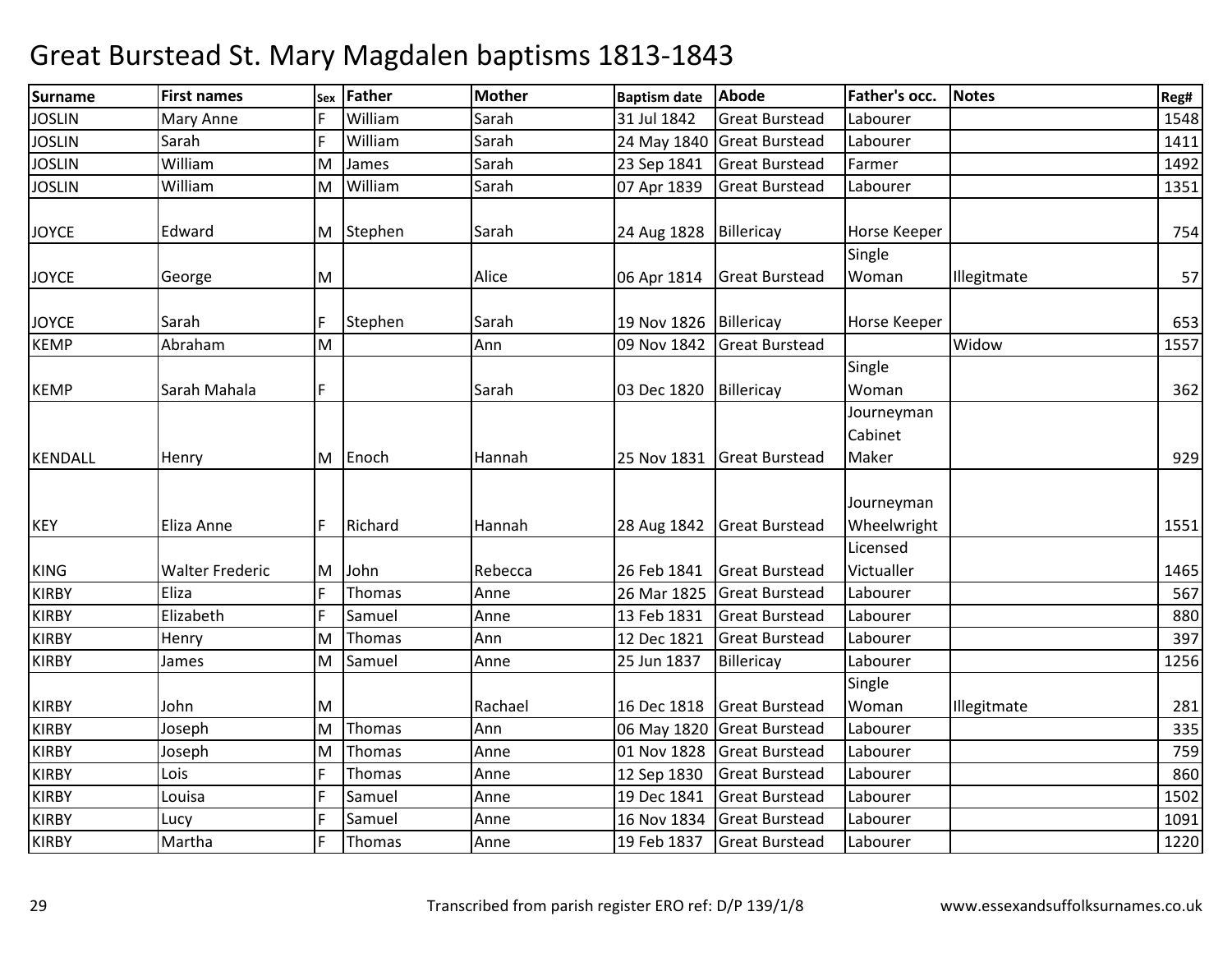| <b>Surname</b> | <b>First names</b>       | Sex | Father        | <b>Mother</b> | <b>Baptism date</b>    | <b>Abode</b>               | Father's occ. | <b>Notes</b>                 | Reg# |
|----------------|--------------------------|-----|---------------|---------------|------------------------|----------------------------|---------------|------------------------------|------|
| <b>KIRBY</b>   | Mary Anne                |     | Samuel        | Anne          | 07 Jul 1839            | <b>Great Burstead</b>      | Labourer      |                              | 1362 |
| <b>KIRBY</b>   | <b>Mary Anne</b>         | F   | Thomas        | Ann           | 14 Sep 1823            | <b>Great Burstead</b>      | Labourer      |                              | 498  |
| <b>KIRBY</b>   | Samuel                   | M   | Samuel        | Anne          | 02 Nov 1828            | <b>Great Burstead</b>      | Labourer      |                              | 760  |
| <b>KIRBY</b>   | Samuel                   | M   | Thomas        | Ann           | 06 May 1820            | <b>Great Burstead</b>      | Labourer      |                              | 334  |
| KIRBY          | Samuel                   | M   | Thomas        | Anne          | 27 Jan 1827            | <b>Great Burstead</b>      | Labourer      |                              | 663  |
| <b>KIRBY</b>   | Sarah                    | E   | Thomas        | Ann           | 06 Apr 1834            | <b>Great Burstead</b>      | Labourer      |                              | 1060 |
| <b>KIRBY</b>   | William                  | M   | Samuel        | Anne          | 04 Nov 1832            | <b>Great Burstead</b>      | Labourer      |                              | 982  |
|                |                          |     |               |               |                        |                            | Licensed      |                              |      |
| <b>KIRKBY</b>  | Mary Elizabeth           |     | Samuel Barker | Elizabeth     | 08 Dec 1839            | Billericay                 | Victualler    |                              | 1385 |
| <b>KNIGHT</b>  | James                    |     | M James       | Caroline      | 13 Aug 1815            | Billericay                 | Shoe-maker    |                              | 127  |
|                |                          |     |               |               |                        |                            | Police        |                              |      |
| <b>KNOCK</b>   | <b>Frances Anne Emiy</b> | F   | Francis       | Amelia Anne   | 23 May 1841 Billericay |                            | Constable     |                              | 1482 |
| LANGLEY        | Louisa Mary              |     | Edward        | Sarah         | 19 Dec 1813            | <b>Great Burstead</b>      | Collar maker  |                              | 48   |
| LAVER          | Alicia                   | F   | James         | Mary          | 06 Oct 1816            | <b>Great Burstead</b>      | Labourer      |                              | 181  |
| LAVER          | Benjamin                 | M   | Benjamin      | Hannah        | 26 Jun 1829            | <b>Great Burstead</b>      | Labourer      |                              | 788  |
| <b>LAVER</b>   | Benjamin                 |     | M Thomas      | Elizabeth     | 29 Feb 1816            | <b>Great Burstead</b>      | Labourer      |                              | 150  |
|                |                          |     |               |               |                        |                            |               | Father of this child died in |      |
| <b>LAVER</b>   | Caroline                 |     | William       | Elizabeth     | 07 Jul 1842            | Billericay                 | Labourer      | February last                | 1546 |
| LAVER          | Elizabeth                | F   | William       | Elizabeth     | 22 Jul 1838            | <b>Great Burstead</b>      | Labourer      |                              | 1318 |
| LAVER          | Emma                     | F   | Benjamin      | Hannah        | 10 Jun 1827            | <b>Great Burstead</b>      | Labourer      |                              | 683  |
| LAVER          | Ephraim                  | M   | Benjamin      | Hannah        | 09 Feb 1834            | <b>Great Burstead</b>      | Labourer      |                              | 1051 |
| <b>LAVER</b>   | George                   | M   | James         | Mary          | 09 Jul 1820            | <b>Great Burstead</b>      | Labourer      |                              | 342  |
| <b>LAVER</b>   | George                   | M   | Thomas        | Mary Marie    | 17 Oct 1819            | Billericay                 | Victualler    |                              | 310  |
| <b>LAVER</b>   | John                     | M   | James         | Mary          | 16 Dec 1832            | <b>Great Burstead</b>      | Labourer      |                              | 987  |
| LAVER          | John                     | M   | Thomas        | Elizabeth     | 09 Nov 1823            | <b>Great Burstead</b>      | Labourer      |                              | 505  |
| LAVER          | John                     | M   | William       | Elizabeth     | 17 May 1840            | Laindon                    | Labourer      |                              | 1409 |
| <b>LAVER</b>   | Joseph                   | M   | George        | Rebecca       | 17 Jul 1831            | <b>Great Burstead</b>      | Labourer      |                              | 906  |
| <b>LAVER</b>   | Joseph                   | M   | James         | Mary          | 23 May 1830            | <b>Great Burstead</b>      | Labourer      |                              | 843  |
| LAVER          | Louisa                   | F   | Thomas        | Mary Maria    | 10 Sep 1815            | Billericay                 | Carpenter     |                              | 131  |
| LAVER          | Maria                    | F   | Benjamin      | Hannah        | 28 Aug 1831            | <b>Great Burstead</b>      | Labourer      |                              | 916  |
| LAVER          | Maria                    | E   | George        | Rebecca       | 06 Dec 1829            | <b>Great Burstead</b>      | Labourer      |                              | 816  |
| LAVER          | Martha                   | F   | James         | Mary          |                        | 23 May 1824 Great Burstead | Labourer      |                              | 524  |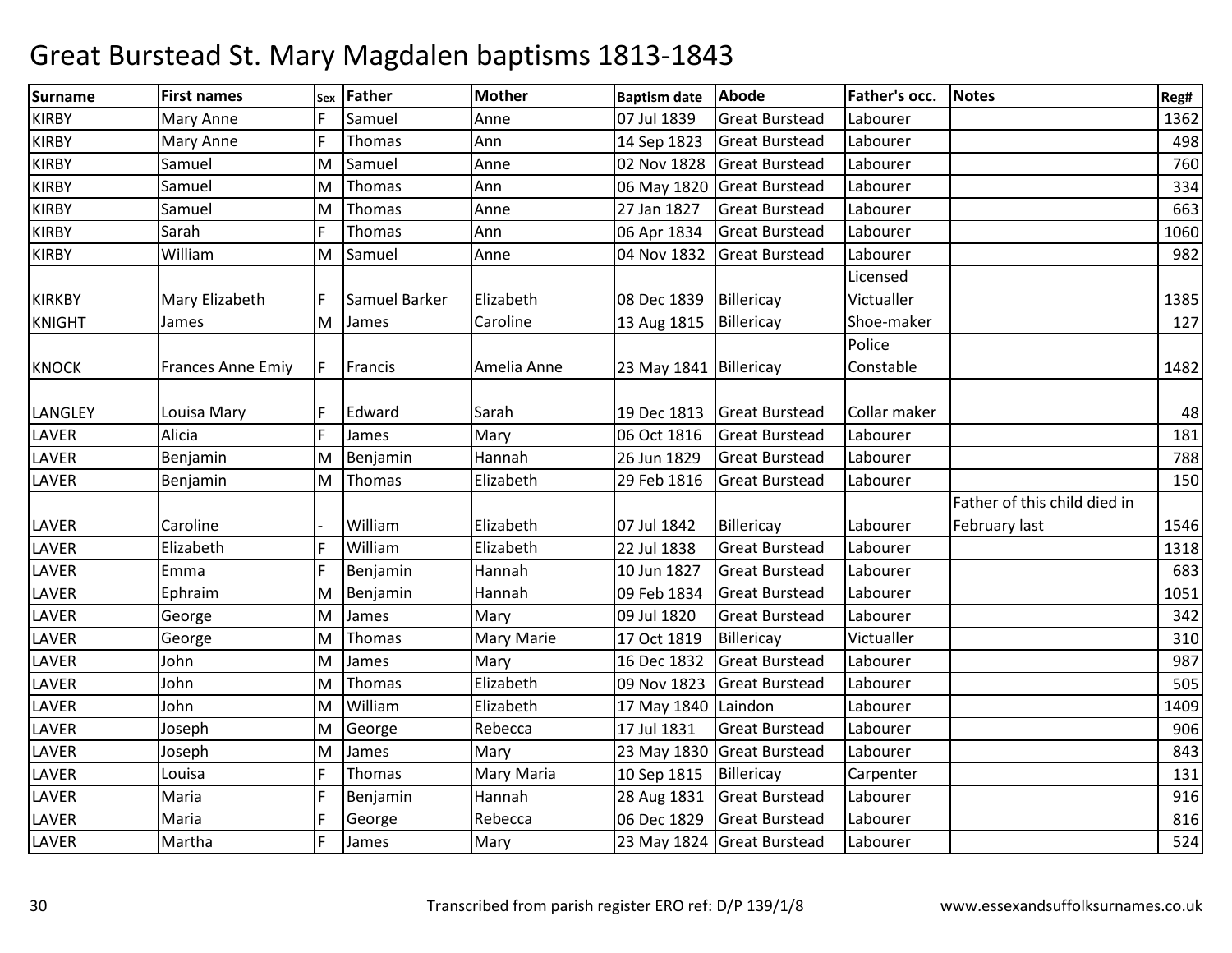| Surname           | <b>First names</b>    | Sex | <b>Father</b>         | <b>Mother</b>         | <b>Baptism date</b>    | Abode                      | Father's occ. | <b>Notes</b> | Reg# |
|-------------------|-----------------------|-----|-----------------------|-----------------------|------------------------|----------------------------|---------------|--------------|------|
| LAVER             | Martha                |     | Thomas                | Elizabeth             | 16 Feb 1819            | <b>Great Burstead</b>      | Labourer      |              | 287  |
| LAVER             | Mary                  | F   | James                 | Mary                  | 23 Jun 1822            | <b>Great Burstead</b>      | Labourer      |              | 426  |
| <b>LAVER</b>      | <b>Mary Anne</b>      |     | James                 | Charlotte             | 24 Apr 1826            | Billericay                 | Labourer      |              | 620  |
| <b>LAVER</b>      | Ruth                  |     | James                 | Mary                  | 18 Oct 1818            | <b>Great Burstead</b>      | Labourer      |              | 270  |
| LAVER             | Sarah                 | F   | Joseph                | Rachel                | 24 Apr 1818            | Billericay                 | Labourer      |              | 251  |
| LAVER             | Thomas                | M   | Joseph                | Rachael               | 26 Nov 1815            | Laindon                    | Labourer      |              | 135  |
| <b>LAVER</b>      | <b>Thomas</b>         | lм  | Thomas                | Eizabeth              | 12 Mar 1826            | <b>Great Burstead</b>      | Labourer      |              | 609  |
| <b>LAVER</b>      | Thomas                | M   | Thomas                | <b>Mary Marie</b>     | 10 Oct 1813            | Billericay                 | Carpenter     |              | 40   |
| LAVER             | William               | M   | James                 | Mary                  | 02 Jul 1826            | <b>Great Burstead</b>      | Labourer      |              | 634  |
| LAZELL            | Susan                 |     | John                  | Mary                  | 23 Nov 1821            | Ramsden Crays              | Labourer      |              | 393  |
|                   |                       |     |                       |                       |                        |                            | Gentleman's   |              |      |
| <b>LEWIN</b>      | Sarah Ann             |     | William               | Mary Ann              |                        | 22 Mar 1843 Great Burstead | Servant       |              | 1583 |
| LEWIS             | Robert William        | M   | <b>Robert William</b> | <b>Mary Catherine</b> | 02 Jan 1842            | Shenfield                  | Solicitor     |              | 1503 |
| <b>LIGHTON</b>    | Nathan                | M   | Edward                | Sarah                 | 28 Jun 1835            | <b>Great Burstead</b>      | Labourer      |              | 1129 |
| <b>LITTLEWOOD</b> | James                 | M   | James                 | Rebecca               | 07 Mar 1839            | Billericay                 | Labourer      |              | 1344 |
|                   |                       |     |                       |                       |                        |                            | Journeyman    |              |      |
| <b>LLOYD</b>      | <b>Charles Thomas</b> | M   | James                 | Hannah                | 05 Apr 1840            | Billericay                 | Sawyer        |              | 1399 |
| <b>LLOYD</b>      | <b>Edward James</b>   | M   | Richard               | Eliza                 | 18 Feb 1836            | <b>Great Burstead</b>      | Weaver        |              | 1162 |
| <b>LLOYD</b>      | Eleanor               | F   | James                 | Hannah                | 15 Jul 1826            | Billericay                 | Labourer      |              | 689  |
|                   |                       |     |                       |                       |                        |                            | Journeyman    |              |      |
| <b>LLOYD</b>      | Emma Rebecca          |     | James                 | Hannah                | 10 Jun 1838            | Mountnessing               | Sawyer        |              | 1307 |
| <b>LLOYD</b>      | Hannah Elizabeth      | F   | James                 | Hannah                | 16 May 1826 Billericay |                            | Sawyer        |              | 623  |
|                   |                       |     |                       |                       |                        |                            | Journeyman    |              |      |
| <b>LLOYD</b>      | <b>Henry Edward</b>   | M   | James                 | Hannah                |                        | 07 Aug 1836   Mountnessing | Sawyer        |              | 1200 |
|                   |                       |     |                       |                       |                        |                            | Journeyman    |              |      |
| <b>LLOYD</b>      | James George          | ΙM  | James                 | Hannah                | 19 Sep 1830            | Billericay                 | Sawyer        |              | 862  |
| <b>LLOYD</b>      | Lucy Frances          | F   | James                 | Hannah                | 16 Nov 1828            | Billericay                 | Labourer      |              | 761  |
| <b>LLOYD</b>      | Martha                | E   | William               | Ann                   | 11 Dec 1825            | Billericay                 | Sawyer        |              | 599  |
| <b>LLOYD</b>      | Richard               | M   | James                 | Martha                | 09 Oct 1814            | Billericay                 | Labourer      |              | 81   |
|                   |                       |     |                       |                       |                        |                            | Journeyman    |              |      |
| <b>LLOYD</b>      | Stephen William       | M   | James                 | Hannah                | 22 Apr 1832            | Mountnessing               | Sawyer        |              | 954  |
|                   |                       |     |                       |                       |                        |                            | Licensed      |              |      |
| <b>LOCKWOOD</b>   | Caroline              | F   | Bernard               | Ellen                 |                        | 07 Apr 1840 Great Burstead | Victualler    |              | 1401 |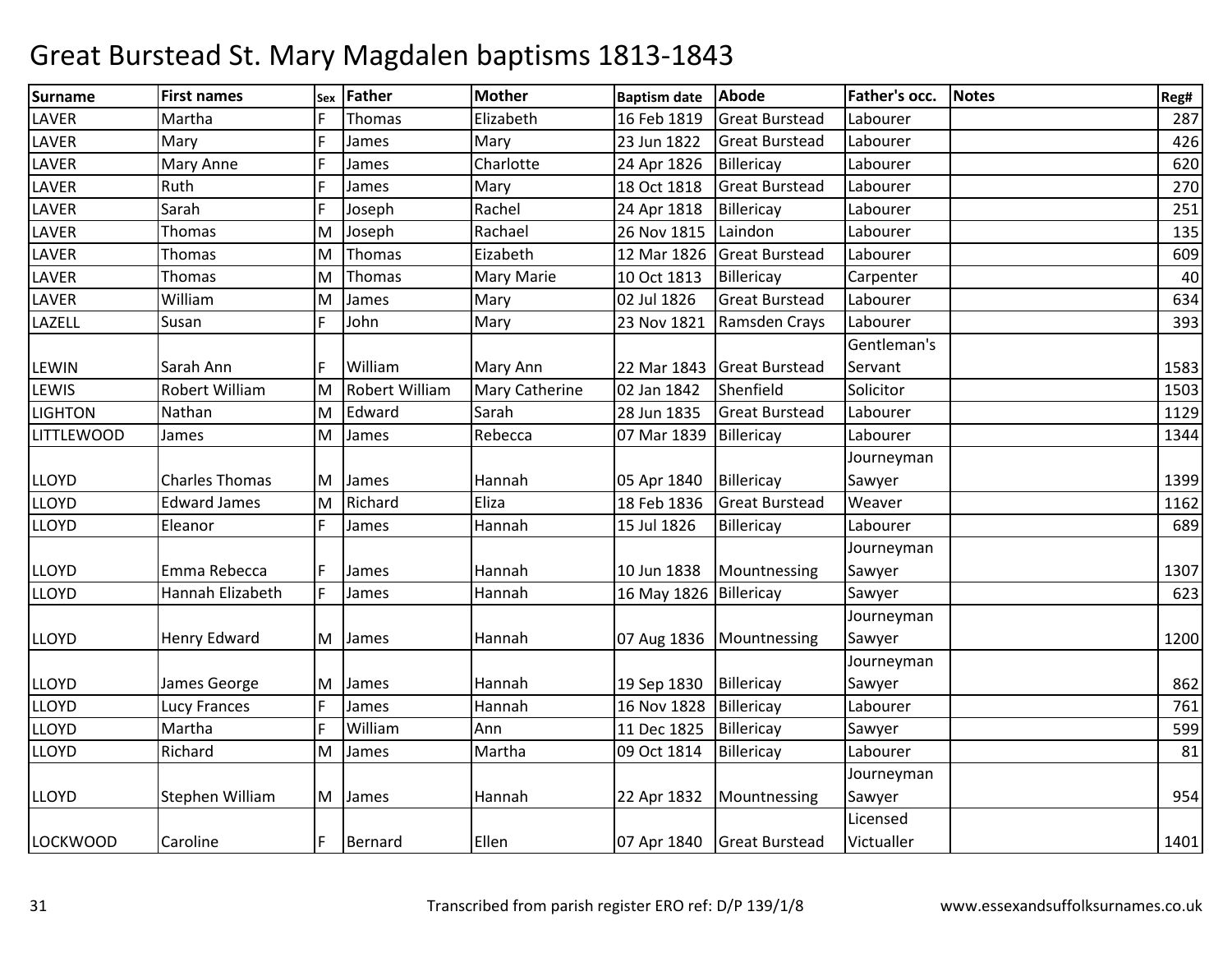| Surname     | <b>First names</b> | Sex | Father   | <b>Mother</b> | <b>Baptism date</b> | Abode                      | Father's occ.  | <b>Notes</b> | Reg#         |
|-------------|--------------------|-----|----------|---------------|---------------------|----------------------------|----------------|--------------|--------------|
| <b>LOTT</b> | George             | M   | James    | Mary          | 27 Oct 1822         | <b>Great Burstead</b>      | Labourer       |              | 447          |
| LOTT        | Henry              | M   | James    | Mary          | 05 Nov 1826         | <b>Great Burstead</b>      | Labourer       |              | 651          |
| LOTT        | William            | M   | James    | Mary          | 23 Jan 1825         | <b>Great Burstead</b>      | Labourer       |              | 556          |
| LOVE        | Ann                | F   | Charles  | Ann           | 21 Dec 1817         | <b>Great Burstead</b>      | Labourer       |              | 231          |
| LOVE        | Charles            | M   | Charles  | Eliza         | 25 Apr 1830         | <b>Great Burstead</b>      | Labourer       |              | 840          |
| LOVE        | Eliza              |     | James    | Charlotte     | 21 Nov 1829         | Billericay                 | Labourer       |              | 812          |
| LOVE        | Eliza              |     | James    | Charlotte     | 26 Jun 1837         | Billericay                 | Labourer       |              | 1257         |
| LOVE        | Eliza Ann          | F   | Charles  | Ann           | 03 Jan 1813         | <b>Great Burstead</b>      | Labourer       |              | $\mathbf{1}$ |
| LOVE        | Emma               | F   | Charles  | Eliza         | 22 Dec 1833         | <b>Great Burstead</b>      | Labourer       |              | 1042         |
| LOVE        | George             | M   | James    | Charlotte     | 14 Apr 1835         | Billericay                 | Labourer       |              | 1121         |
| LOVE        | Hannah             |     | Charles  | Ann           | 31 Dec 1815         | <b>Great Burstead</b>      | Labourer       |              | 140          |
| LOVE        | Jacob              | M   | James    | Sarah         | 28 Jan 1843         | Billericay                 | Labourer       |              | 1571         |
| LOVE        | James              | M   | James    | Charlotte     | 21 Jul 1824         | Billericay                 | Labourer       |              | 540          |
| LOVE        | John Thomas        | M   | Charles  | Sarah         | 15 Nov 1835         | <b>Great Burstead</b>      | Labourer       |              | 1148         |
| LOVE        | Joseph             | M   | James    | Charlotte     | 04 Dec 1831         | Billericay                 | Labourer       |              | 931          |
| LOVE        | Lucy               |     | James    | Charlotte     | 10 Dec 1833         | Billericay                 | Labourer       |              | 1037         |
| LOVE        | Sarah              | E   | Jacob    | Elizabeth     | 08 Mar 1823         | Billericay                 | Labourer       |              | 475          |
| LOVE        | Sarah Anne         |     | Charles  | Eliza         | 04 Dec 1831         | <b>Great Burstead</b>      | Labourer       |              | 932          |
| LOVE        | Susanna Jane       | F   | James    | Charlotte     | 21 Jul 1840         | Billericay                 | Labourer       |              | 1429         |
| LOVE        | William            | M   | Charles  | Sarah         | 02 Oct 1836         | <b>Great Burstead</b>      | Labourer       |              | 1204         |
| LOVE        | William            | M   | James    | Charlotte     | 23 Mar 1828         | Billericay                 | Labourer       |              | 730          |
| LOVE        | William            | M   | James    | Charlotte     | 28 Jun 1843         | Billericay                 | Labourer       |              | 1599         |
| LOW         | Ann                | F   | William  | Sarah         | 10 Nov 1813         | Billericay                 | Yeoman         |              | 44           |
| LOW         | Benjamin           | M   |          | Ann           | 12 Apr 1840         | <b>Great Burstead</b>      |                | Single woman | 1402         |
| LOW         | Caroline Maria     | F   | Joseph   | Phoebe        | 22 Feb 1836         | Billericay                 | Labourer       |              | 1163         |
| LOW         | Charlotte          | F   | Thomas   | Charlotte     | 05 Mar 1820         | <b>Great Burstead</b>      | Labourer       |              | 323          |
| LOW         | Eliza              | E   | Richard  | Elizabeth     | 05 Dec 1813         | <b>Great Burstead</b>      | Labourer       |              | 47           |
| LOW         | Ellen              | F   |          | Eliza         | 18 Jun 1843         | <b>Great Burstead</b>      |                | Single woman | 1597         |
| LOW         | George Samuel      |     | M George | Frances       | 02 Sep 1832         | Billericay                 | <b>Butcher</b> |              | 973          |
| LOW         | Horatio            | M   | Samuel   | Elizabeth     | 20 Feb 1817         | <b>Great Burstead</b>      | Yeoman         |              | 197          |
| LOW         | John               | M   | John     | Mary          |                     | 14 May 1815 Great Burstead | Labourer       |              | 112          |
| LOW         | Martha             | F   | Joseph   | Sarah         | 23 Feb 1835         | <b>Great Burstead</b>      | Labourer       |              | 1107         |
| LOW         | Mary Ann           | F   | Richard  | Elizabeth     | 26 Jul 1818         | <b>Great Burstead</b>      | Labourer       |              | 260          |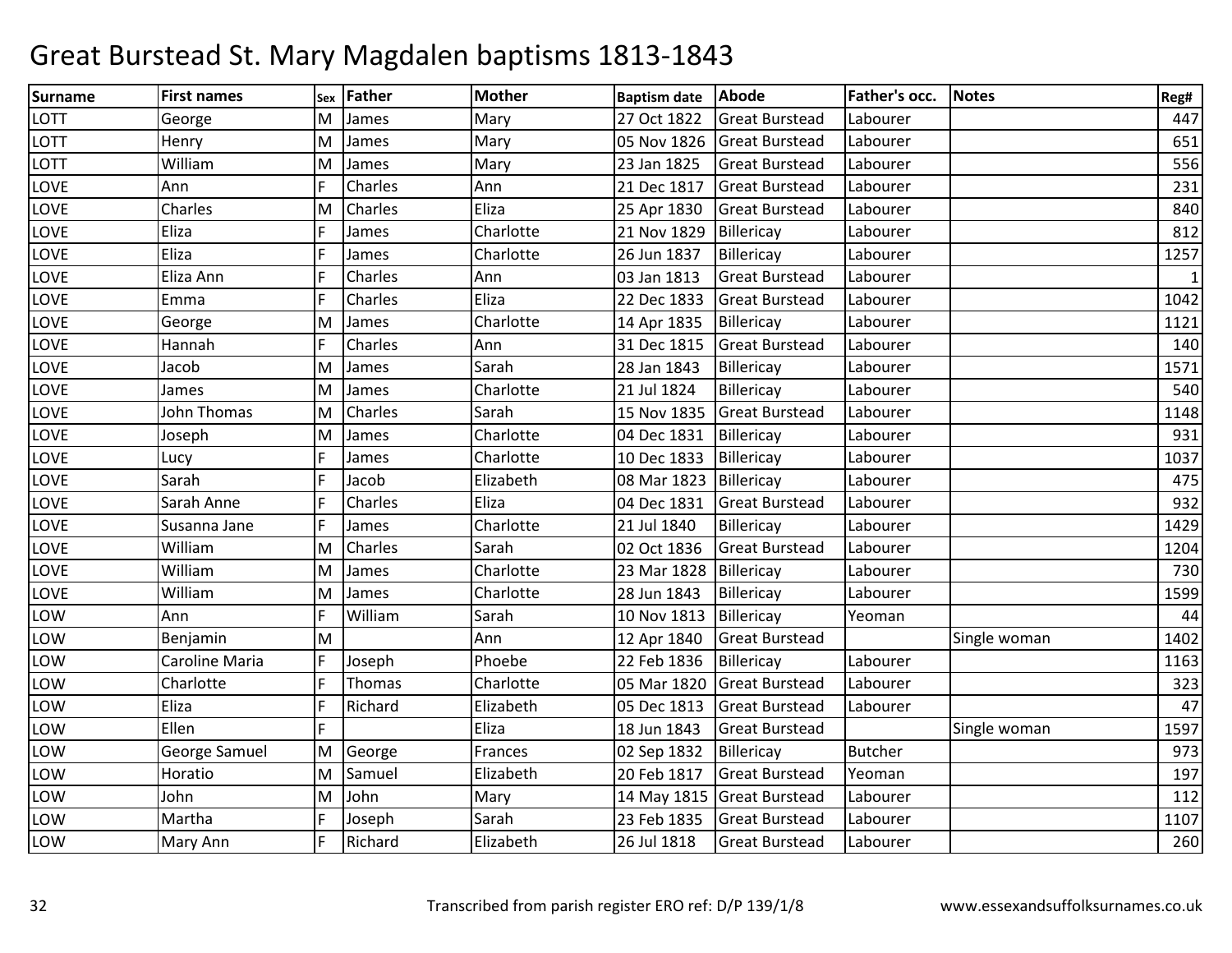| Surname        | <b>First names</b>       | Sex | Father    | <b>Mother</b> | <b>Baptism date</b>      | Abode                      | Father's occ.             | Notes | Reg# |
|----------------|--------------------------|-----|-----------|---------------|--------------------------|----------------------------|---------------------------|-------|------|
| LOW            | Rosetta                  |     | Joseph    | Phoebe        | 16 Sep 1838              | Buttsbury                  | Labourer                  |       | 1323 |
| LOW            | William                  | lM. | William   | Sarah         | 28 Mar 1816              | Billericay                 | Farmer                    |       | 155  |
| LOW            | William Algernon         | M   | Samuel    | Elizabeth     | 10 Nov 1814              | <b>Great Burstead</b>      | Yeoman                    |       | 85   |
| <b>LOWE</b>    | Eliza                    |     | William   | Sarah         | 15 Jun 1826              | <b>Great Burstead</b>      | Labourer                  |       | 629  |
| LOWE           | George                   | M   | Richard   | Elizabeth     | 30 Sep 1822              | <b>Great Burstead</b>      | Labourer                  |       | 442  |
| LOWE           | Louisa                   |     | Thomas    | Charlotte     | 24 Feb 1822              | <b>Great Burstead</b>      | Labourer                  |       | 407  |
| LOWE           | Maria                    |     | Thomas    | Charlotte     | 23 May 1824              | <b>Great Burstead</b>      | Labourer                  |       | 523  |
| LOWE           | Mary Anne                |     | William   | Sarah         | 17 Nov 1833              | Laindon                    | Labourer                  |       | 1034 |
| LOWE           | Phobe                    | E   | Richard   | Elizabeth     | 08 Apr 1816              | <b>Great Burstead</b>      | Labourer                  |       | 157  |
| LOWE           | William                  | M   | William   | Sarah         | 04 Nov 1827              | <b>Great Burstead</b>      | Labourer                  |       | 707  |
| LUNGLEY        | Ellen                    |     | Edward    | Hannah        | 16 Aug 1829              | <b>Great Burstead</b>      | Labourer                  |       | 799  |
| LUNGLEY        | Ellen                    | E   | James     | Sarah         | 22 Sep 1833              | <b>Great Burstead</b>      | Labourer                  |       | 1023 |
| <b>LUNGLEY</b> | Golden                   | M   | Edward    | Sarah         | 18 Jun 1815              | <b>Great Burstead</b>      | Collar maker              |       | 116  |
| <b>LUNGLEY</b> | Golden                   | M   | Golden    | Mary          | 27 Apr 1835              | Billericay                 | Journeyman<br>Silk Weaver |       | 1124 |
| <b>LUNGLEY</b> | James                    | M   | James     | Sarah         | 17 Jul 1831              | <b>Great Burstead</b>      | Labourer                  |       | 907  |
| <b>LUNGLEY</b> | Sarah                    | F   | Edward    | Sarah         |                          | 20 Aug 1818 Great Burstead | Collar maker              |       | 262  |
| <b>MANN</b>    | Adeliza                  |     | Charles   | Sophia        | 01 Jan 1832              | Billericay                 | Coach Maker               |       | 935  |
| <b>MANN</b>    | Charles                  | M   | Charles   | Sophia        | 18 Aug 1830              | Billericay                 | Coach Maker               |       | 856  |
| <b>MANN</b>    | <b>Charles Henry</b>     |     | M Charles | Sophia        | 15 Nov 1835   Billericay |                            | Coach Maker               |       | 1146 |
| <b>MANN</b>    | <b>Elizabeth Bridget</b> |     | Charles   | Sophia        | 04 Oct 1840              | Billericay                 | Coach Maker               |       | 1444 |
| <b>MANN</b>    | Frederick Benjamin       | м   | Jonathan  | Elizabeth     | 05 Mar 1816 Billericay   |                            | Carpenter                 |       | 151  |
| <b>MANN</b>    | George Sargeant          | M   | Edward    | Sarah         | 18 Jan 1835              | Billericay                 | Carpenter                 |       | 1102 |
| <b>MANN</b>    | Helen Louisa             |     | Charles   | Sophia        | 11 Mar 1838 Billericay   |                            | Coach Maker               |       | 1292 |
| <b>MANN</b>    | Henry                    | lм  | Jonathan  | Elizabeth     | 01 Aug 1813 Billericay   |                            | Carpenter                 |       | 35   |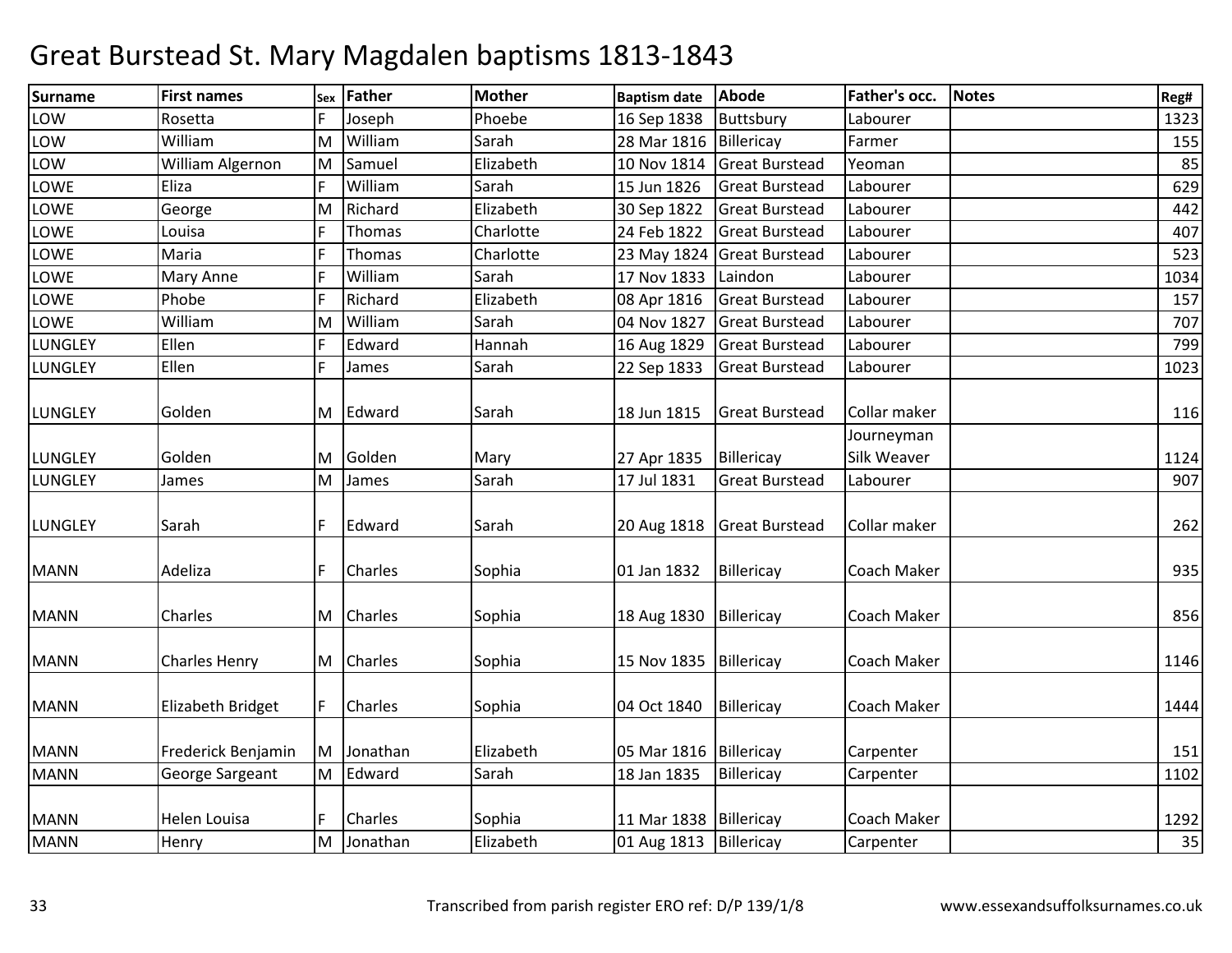| Reg#              |
|-------------------|
|                   |
| 1582              |
|                   |
| 1062              |
| 222               |
|                   |
| 322               |
| 658               |
| 557               |
|                   |
| 435               |
|                   |
| 192               |
| 1071              |
| 607               |
| 1122              |
| 1529              |
|                   |
| 1398              |
| 1210              |
| 978               |
|                   |
| 1296              |
| 1501              |
| 746               |
|                   |
| 1187              |
|                   |
| 772               |
| $\sqrt{4}$        |
|                   |
| 672               |
| $\overline{1190}$ |
|                   |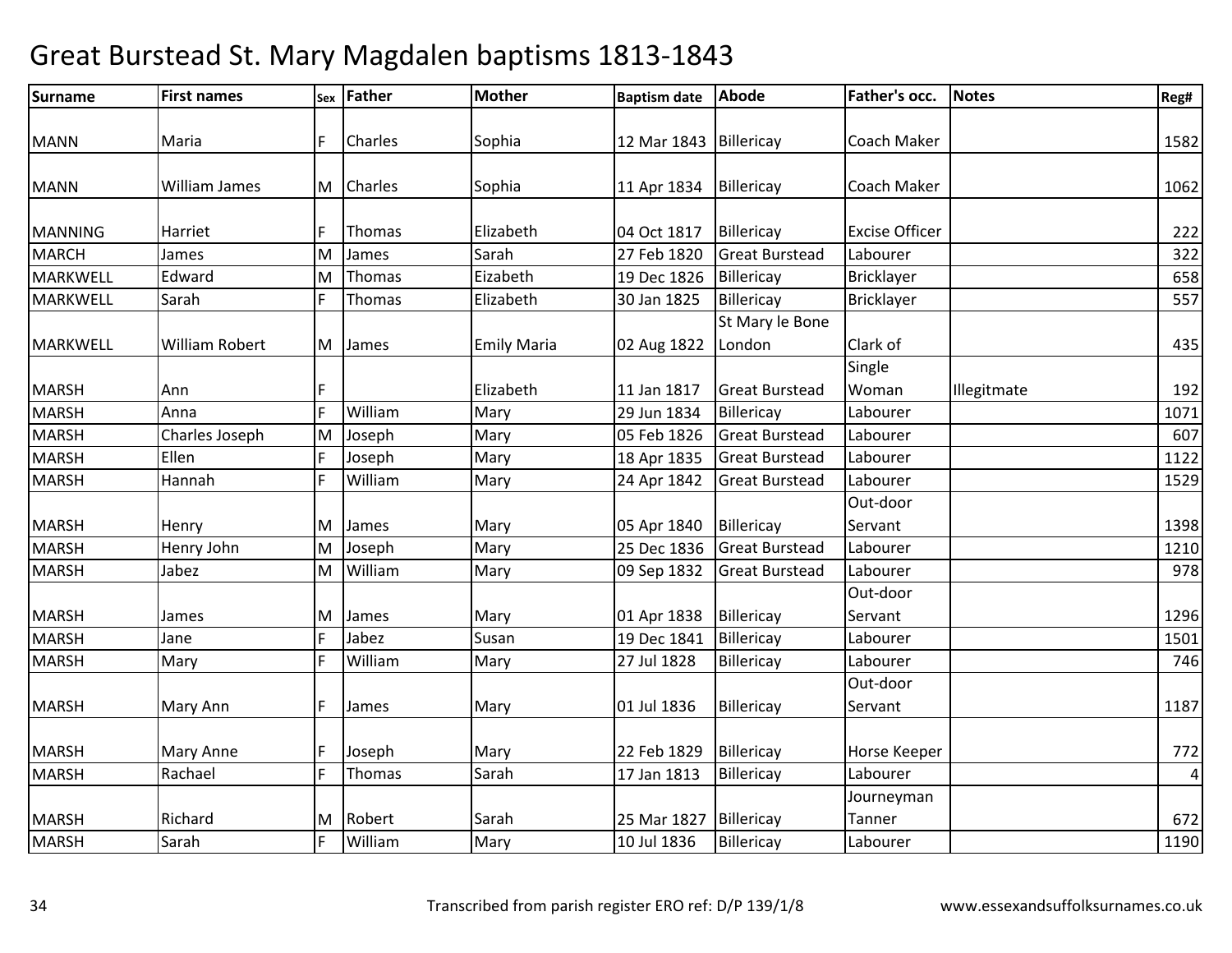| <b>Surname</b>  | <b>First names</b> | Sex | <b>Father</b> | <b>Mother</b> | <b>Baptism date</b>    | Abode                      | Father's occ.     | <b>Notes</b> | Reg# |
|-----------------|--------------------|-----|---------------|---------------|------------------------|----------------------------|-------------------|--------------|------|
| <b>MARSH</b>    | Sarah Anne         |     | Joseph        | Mary          | 25 Nov 1838            | <b>Great Burstead</b>      | Labourer          |              | 1333 |
| <b>MARSH</b>    | Walter             |     | M Joseph      | Mary          | 02 Aug 1840            | <b>Great Burstead</b>      | Labourer          |              | 1434 |
|                 |                    |     |               |               |                        |                            | Out-door          |              |      |
| <b>MARSH</b>    | William            | M   | James         | Mary          | 29 May 1842 Billericay |                            | Servant           |              | 1537 |
| <b>MARSH</b>    | William            | M   | Joseph        | Mary          | 30 Jan 1831            | Billericay                 | Labourer          |              | 876  |
| <b>MARSH</b>    | William            | M   | William       | Mary          | 20 Jun 1830            | <b>Billericay</b>          | Labourer          |              | 848  |
| MARSHALL        | Ann                |     | Thomas        | Ann           | 14 Jun 1815            | Billericay                 | Labourer          |              | 115  |
| <b>MARSHALL</b> | Arthur             | M   | John          | Sarah         | 03 Oct 1841            | Billericay                 | Postillion        |              | 1495 |
| <b>MARSHALL</b> | Caroline           |     | John          | Sarah         | 14 May 1821            | Billericay                 | Ostler            |              | 378  |
| <b>MARSHALL</b> | Elizabeth          |     | Thomas        | Ann           | 14 Apr 1822            | <b>Great Burstead</b>      | Labourer          |              | 417  |
| <b>MARSHALL</b> | <b>Frank James</b> | M   | John          | Sarah         | 04 Mar 1838            | Billericay                 | Postillion        |              | 1290 |
| MARSHALL        | George             | M   | John          | Sarah         | 20 Apr 1822            | Billericay                 | Ostler            |              | 418  |
| MARSHALL        | George             | M   | Joseph        | Sarah         | 03 Nov 1816            | <b>Great Burstead</b>      | Labourer          |              | 184  |
| <b>MARSHALL</b> | George             | M   | Thomas        | Anne          |                        | 12 May 1824 Great Burstead | Labourer          |              | 521  |
|                 |                    |     |               |               |                        |                            | Single            |              |      |
| MARSHALL        | George             | M   |               | Ann           | 24 Jan 1821            | Billericay                 | Woman             | Illegitmate  | 367  |
| <b>MARSHALL</b> | Hugh John          | M   | John          | Sarah         | 01 Nov 1833            | Billericay                 | Postillion        |              | 1031 |
| <b>MARSHALL</b> | James              | M   | John          | Sarah         | 03 Aug 1826            | Billericay                 | Ostler            |              | 639  |
| <b>MARSHALL</b> | John               | M   | Thomas        | Ann           | 26 Oct 1817            | Billericay                 | Labourer          |              | 225  |
| <b>MARSHALL</b> | Joseph             | M   | William       | Susannah      | 22 Jan 1815            | Billericay                 | Labourer          |              | 94   |
| <b>MARSHALL</b> | Mary               |     | Thomas        | Ann           | 27 Aug 1819            | <b>Great Burstead</b>      | Labourer          |              | 305  |
| <b>MARSHALL</b> | Ruth               |     | John          | Sarah         | 31 Jul 1818            | Billericay                 | Ostler            |              | 261  |
| MARSHALL        | Samuel             | ΙM  | Samuel        | Sarah         | 04 May 1813            | <b>Great Burstead</b>      | Labourer          |              | 24   |
| MARSHALL        | Sarah              |     | John          | Sarah         | 31 Mar 1816            | Billericay                 | Ostler            |              | 156  |
| <b>MARSHALL</b> | Sarah Anne         | F   |               | Anne          | 01 Jul 1832            | <b>Great Burstead</b>      |                   | Single woman | 964  |
| <b>MARSHALL</b> | <b>Thomas</b>      | M   | Thomas        | Anne          | 17 Dec 1826            | <b>Great Burstead</b>      | Labourer          |              | 657  |
| <b>MARSHALL</b> | Thomas             | M   | Thomas        | Elizabeth     | 17 Mar 1822            | <b>Great Burstead</b>      | Bricklayer        |              | 412  |
|                 |                    |     |               |               |                        | Bolton                     | <b>Travelling</b> |              |      |
| <b>MARTIN</b>   | Caroline           |     | Charles       | Esther        | 14 Oct 1822            | Lancashire                 | Pedlar            |              | 444  |
| <b>MARTIN</b>   | Emma               |     | John          | Esther        | 02 Jan 1835            | Billericay                 | Gardener          |              | 1096 |
| <b>MARTIN</b>   | George             | M   | William       | Anne          | 30 May 1824 Billericay |                            | Labourer          |              | 525  |
| <b>MARTIN</b>   | James              | M   | William       | Anne          | 14 Jan 1829            | Billericay                 | Labourer          |              | 766  |
| <b>MARTIN</b>   | James              | M   | William       | Anne          | 28 Feb 1830            | Billericay                 | Labourer          |              | 827  |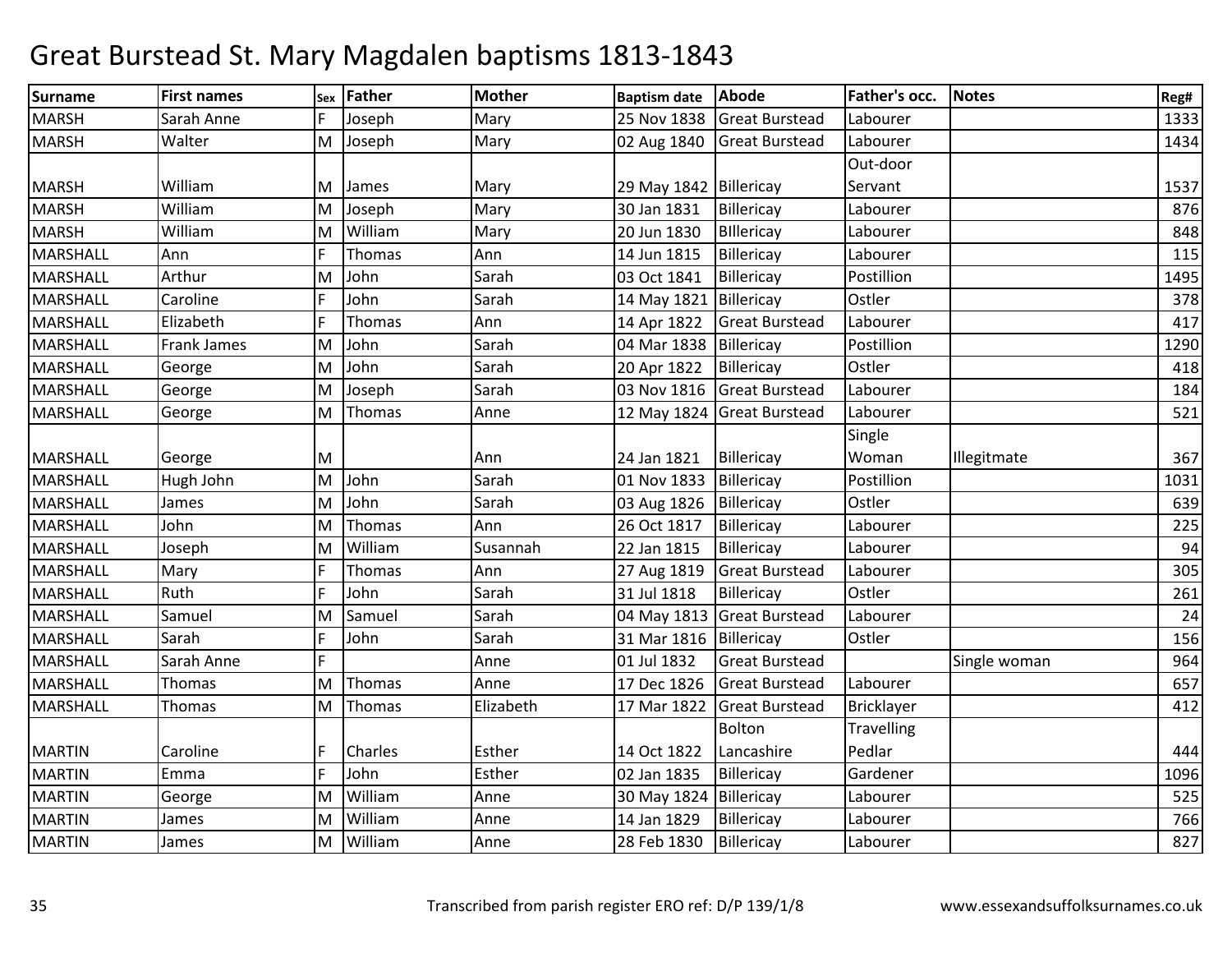| <b>First names</b>       |                         | <b>Father</b>  | <b>Mother</b>                               | <b>Baptism date</b> | Abode                                     | Father's occ.                                                                                                                                | <b>Notes</b>                     | Reg#        |
|--------------------------|-------------------------|----------------|---------------------------------------------|---------------------|-------------------------------------------|----------------------------------------------------------------------------------------------------------------------------------------------|----------------------------------|-------------|
| John                     | M                       |                | Anne                                        | 15 Mar 1834         | Billericay                                |                                                                                                                                              | Widow                            | 1112        |
| William                  | M                       | William        | Anne                                        | 23 Apr 1826         | Billericay                                | Labourer                                                                                                                                     |                                  | 616         |
| John                     | M                       |                | Ruth                                        | 27 Feb 1838         | Billericay                                |                                                                                                                                              | Single woman                     | 1289        |
| Jabash                   | M                       | Thomas William | Sarah                                       | 21 Mar 1813         |                                           | Wheelwright                                                                                                                                  |                                  | 14          |
| Mary Alicia              |                         | John Hollings  | Ellen                                       | 01 Dec 1827         | Billericay                                | Lieutenant in<br>Royal Navy                                                                                                                  |                                  | 716         |
| Alfred                   | M                       | William        | Elizabeth                                   | 12 Apr 1821         | <b>Great Burstead</b>                     | Lieutenant in<br>Royal Navy                                                                                                                  |                                  | 375         |
| <b>Charles Skipper</b>   |                         |                | Elizabeth                                   | 19 Aug 1823         |                                           | Lieutenant in<br>Royal Navy                                                                                                                  |                                  | 496         |
| <b>William Frederick</b> | M                       | William        | Elizabeth                                   | 26 Jul 1819         | Ramsden<br>Bellhouse                      | Lieutenant in<br>Royal Navy                                                                                                                  |                                  | 303         |
| Patrick                  | M                       | Edward         | Margaret                                    | 17 Mar 1816         |                                           | Soldier                                                                                                                                      |                                  | 152         |
| Martha                   |                         | William        | Mary Ann                                    | 04 Mar 1821         | <b>Great Burstead</b>                     | Farmer                                                                                                                                       |                                  | 370         |
| Mary Ann                 |                         | William        | Mary Ann                                    | 27 Jul 1819         | <b>Great Burstead</b>                     | Farmer                                                                                                                                       |                                  | 304         |
| Arthur William           | M                       | Thomas         | Mary                                        | 26 Oct 1841         | <b>Great Burstead</b>                     | Yeoman                                                                                                                                       |                                  | 1499        |
| Catherine Daldy          |                         | Thomas         | Mary                                        | 15 Jun 1840         | <b>Great Burstead</b>                     | Yeoman                                                                                                                                       |                                  | 1415        |
| Emma                     |                         | Thomas         | Mary                                        | 10 Mar 1843         | <b>Great Burstead</b>                     | Labourer                                                                                                                                     |                                  | 1580        |
| George                   | M                       | Thomas         | Mary                                        |                     |                                           | Farmer                                                                                                                                       |                                  | 1181        |
| Maria                    |                         | Thomas         | Mary                                        | 06 Oct 1838         | <b>Great Burstead</b>                     | Farmer                                                                                                                                       |                                  | 1325        |
| Mary                     |                         | Thomas         | Mary                                        | 23 May 1837         | <b>Great Burstead</b>                     | Farmer                                                                                                                                       |                                  | 1244        |
| Ann                      |                         | James          | Elizabeth                                   | 27 Dec 1815         | Billericay                                | Labourer                                                                                                                                     |                                  | 139         |
| Jasper                   | M                       | James          | Mary                                        | 14 Jul 1836         | <b>Great Burstead</b>                     | Labourer                                                                                                                                     | Parents belong to Downham        | 1192<br>373 |
|                          |                         |                |                                             |                     |                                           |                                                                                                                                              |                                  | 480         |
|                          |                         |                |                                             |                     |                                           |                                                                                                                                              |                                  | 701         |
| Harriett                 |                         | James          | Ann                                         | 14 Mar 1819         | <b>Great Burstead</b>                     | Labourer                                                                                                                                     |                                  | 294         |
|                          | Eliza<br>Emma<br>George | IF<br>ΙM       | Sex<br>M William<br>James<br>James<br>James | Ann<br>Ann<br>Anna  | 01 Apr 1821<br>13 Apr 1823<br>16 Sep 1827 | Billericay<br><b>Great Burstead</b><br>31 May 1836 Great Burstead<br><b>Great Burstead</b><br><b>Great Burstead</b><br><b>Great Burstead</b> | Labourer<br>Labourer<br>Labourer |             |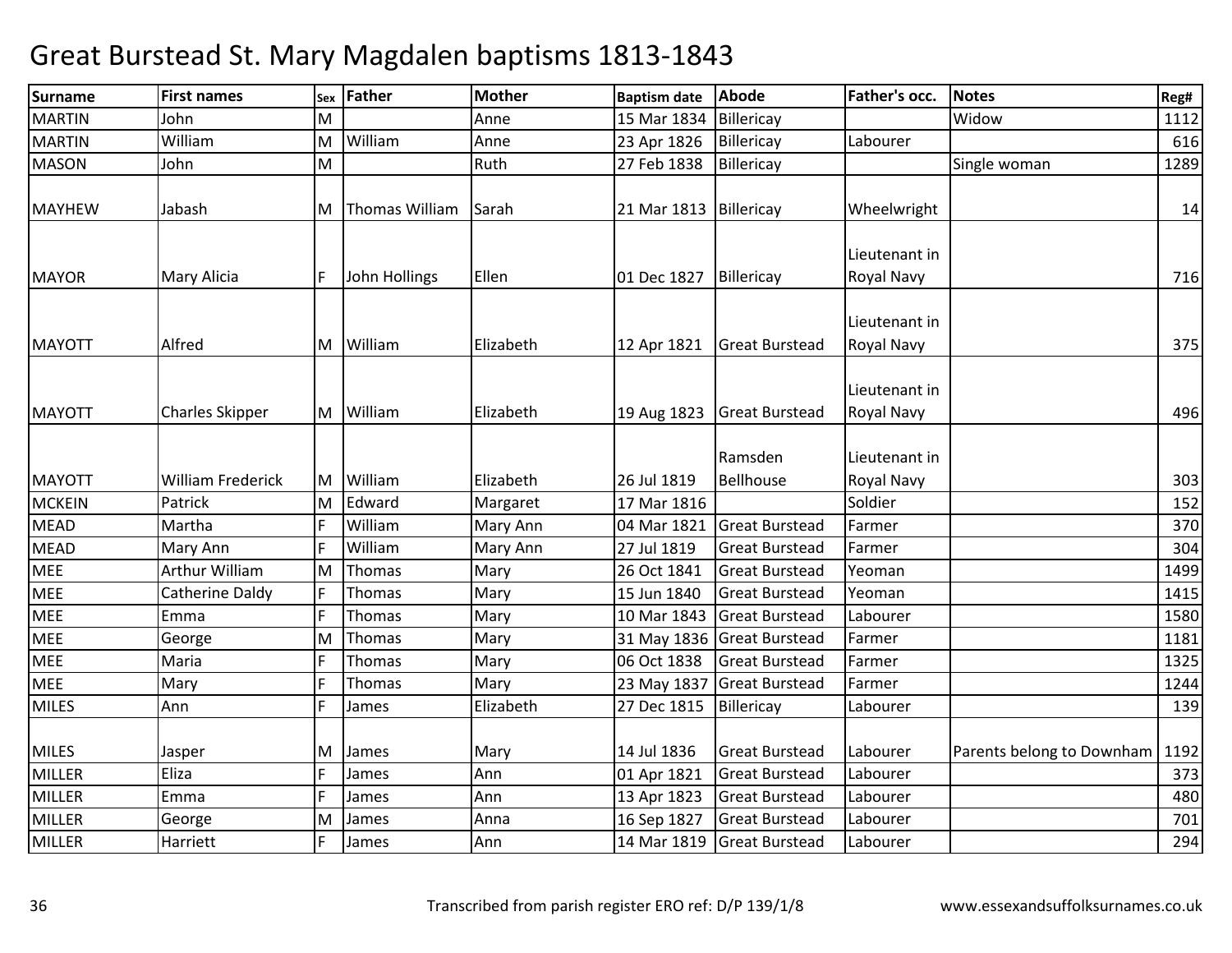| <b>Surname</b>    | <b>First names</b>    | Sex | <b>Father</b> | Mother           | <b>Baptism date</b> | Abode                 | Father's occ. | <b>Notes</b> | Reg#           |
|-------------------|-----------------------|-----|---------------|------------------|---------------------|-----------------------|---------------|--------------|----------------|
|                   |                       |     |               |                  |                     |                       |               |              |                |
| <b>MILLER</b>     | Henry                 | M   | Samuel        | Anne             | 05 Sep 1830         | Billericay            | Shop-keeper   |              | 859            |
| <b>MILLER</b>     | John                  | M   | Robert        | Hannah           | 03 Apr 1836         | Billericay            | Cooper        |              | 1169           |
|                   |                       |     |               |                  |                     |                       | Journeyman    |              |                |
| <b>MILLER</b>     | John                  | M   | Robert        | Hannah           | 22 Jul 1832         | Billericay            | Cooper        |              | 970            |
| <b>MILLER</b>     | John                  |     | M Samuel      | Anne             | 21 Apr 1833         | Billericay            | Shop-keeper   |              | 1002           |
|                   |                       |     |               |                  |                     |                       | Journeyman    |              |                |
| <b>MILLER</b>     | Mary                  |     | Robert        | Hannah           | 28 Jun 1829         | Billericay            | Cooper        |              | 789            |
| <b>MILLER</b>     | Rebecca               |     | Samuel        | Anne             |                     | Billericay            | Shop-keeper   |              |                |
|                   |                       |     |               |                  | 24 Aug 1828         |                       |               |              | 753            |
| <b>MILLER</b>     | Samuel                | M   | Samuel        | Anne             | 12 Nov 1834         | Billericay            | Shop-keeper   |              | 1088           |
| <b>MILLER</b>     | Sarah                 |     | James         | Anne             | 12 Dec 1830         | <b>Great Burstead</b> | Labourer      |              | 872            |
| <b>MILLER</b>     | Sarah                 |     | Robert        | Hannah           | 06 Apr 1834         | Billericay            | Cooper        |              | 1061           |
|                   |                       |     |               |                  |                     |                       |               |              |                |
| <b>MILLER</b>     | Susan                 |     | Samuel        | Anne             | 17 Sep 1826         | Billericay            | Shop-keeper   |              | 643            |
| <b>MILLER</b>     | William               | ΙM  | James         | Ann              | 20 Apr 1817         | <b>Great Burstead</b> | Labourer      |              | 201            |
| <b>MILLINGTON</b> | Charles               | M   | Robert        | Ann              | 17 Jan 1813         | <b>Great Burstead</b> | Sailor        |              | $\overline{3}$ |
| <b>MINGAY</b>     | Elizabeth             | F.  |               | Mary Ann         | 14 Sep 1840         | Billericay            |               | Single woman | 1445           |
| <b>MOORE</b>      | <b>Alfred Matthew</b> | M   | Alfred        | Caroline         | 28 Jul 1833         | Billericay            | Millwright    |              | 1016           |
| <b>MOORE</b>      | Ann                   |     | William       | Mary Anne        | 26 Nov 1842         | Billericay            | Shop-keeper   |              | 1559           |
| <b>MOORE</b>      | Eliza                 |     | William       | <b>Mary Anne</b> | 15 Jul 1832         | Billericay            | Shop-keeper   |              | 969            |
| <b>MOORE</b>      | Emma                  |     | William       | Mary Anne        | 27 Jan 1839         | Billericay            | Shop-keeper   |              | 1341           |
|                   |                       |     |               |                  |                     |                       |               |              |                |
| <b>MOORE</b>      | George                | M   | William       | <b>Mary Anne</b> | 27 Dec 1840         | Billericay            | Shop-keeper   |              | 1459           |
| <b>MOORE</b>      | James                 | M   | William       | <b>Mary Anne</b> | 24 Jul 1836         | Billericay            | Shop-keeper   |              | 1194           |
| <b>MOORE</b>      | John                  | M   | William       | <b>Mary Anne</b> | 14 Dec 1833         | Billericay            | Shop-keeper   |              | 1038           |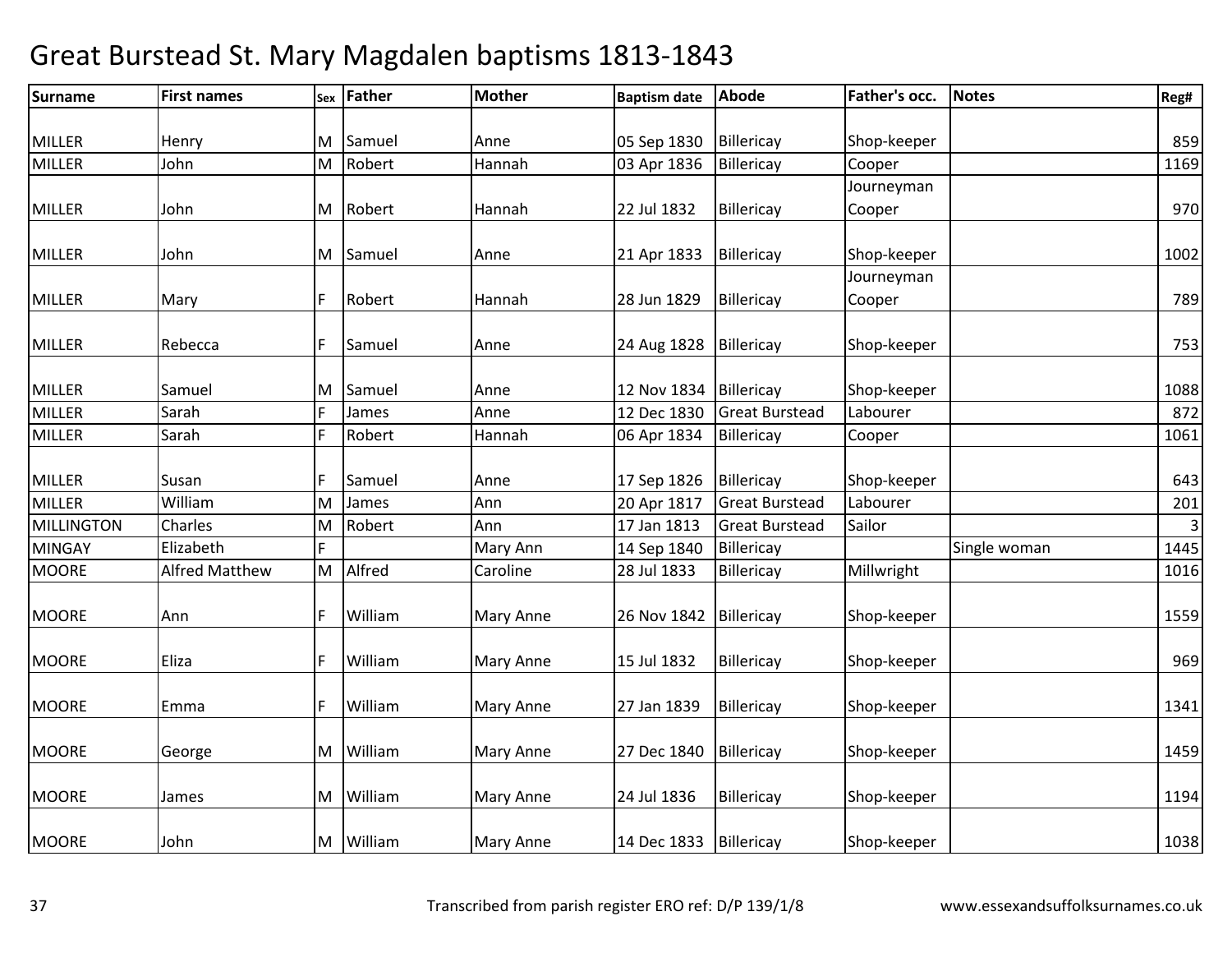| Surname         | <b>First names</b>    |   | sex Father     | <b>Mother</b> | <b>Baptism date</b>    | Abode                 | Father's occ.              | <b>Notes</b> | Reg# |
|-----------------|-----------------------|---|----------------|---------------|------------------------|-----------------------|----------------------------|--------------|------|
|                 |                       |   |                |               |                        |                       |                            |              |      |
| <b>MOORE</b>    | Maria                 |   | William        | Mary Anne     | 08 Feb 1835            | Billericay            | Shop-keeper                |              | 1106 |
| <b>MOORE</b>    | Mary Anne             | F | William        | Mary Anne     | 31 Dec 1829            | Billericay            | Inn-keeper                 |              | 820  |
| <b>MOORE</b>    | William               | M | William        | Mary Anne     | 27 Mar 1831            | Billericay            | Inn-keeper                 |              | 892  |
| MOUNTAIN        | Francis               | M | John Bishop    | Ann           | 21 Oct 1829            | Billericay            | Coachman                   |              | 806  |
| <b>NASH</b>     | James                 | M | John           | Elizabeth     | 26 Aug 1827            | Billericay            | Labourer                   |              | 695  |
| <b>NASH</b>     | James                 | M |                | Eliza         | 28 Mar 1839            | Billericay            |                            | Single woman | 1350 |
| <b>NASH</b>     | John                  | M | John           | Elizabeth     | 04 Oct 1823            | Billericay            | Labourer                   |              | 501  |
| <b>NASH</b>     | Mary Anne             | F | John           | Elizabeth     | 23 Jun 1822            | Buttsbury             | Labourer                   |              | 425  |
| <b>NASH</b>     | Sarah                 | F | John           | Elizabeth     | 20 Jun 1830            | Billericay            | Labourer                   |              | 849  |
| <b>NASH</b>     | Susan                 | F |                | Eliza         | 11 Feb 1841            | Billericay            |                            | Single woman | 1462 |
| <b>NASH</b>     | Thomas                | M | James          | Elizabeth     | 31 May 1842            | Billericay            | Labourer                   |              | 1542 |
| <b>NASH</b>     | William               | M | John           | Elizabeth     | 01 Jun 1834            | Billericay            | Labourer                   |              | 1069 |
| <b>NEALE</b>    | Eliza                 | F | William        | Mary          | 24 May 1826            | Ramsden Crays         | Labourer                   |              | 625  |
| <b>NEWCOMBE</b> | <b>Charles Walter</b> | M | <b>Charles</b> | Sarah         | 24 May 1840 Billericay |                       | Licensed<br>Dealer in Beer |              | 1410 |
| <b>NEWMAN</b>   | <b>Denzil Thomas</b>  | M | John           | Ellen         | 20 Sep 1815            | <b>Great Burstead</b> | <b>Clerk</b>               |              | 132  |
| <b>NEWMAN</b>   | Maria Campbell        | F | John           | Ellen         | 20 Jun 1813            | <b>Great Burstead</b> | <b>Clerk</b>               |              | 29   |
| <b>NICHOLAS</b> | Ellen Ann             | F | John           | Ann           | 05 Aug 1838            | <b>Great Burstead</b> | Labourer                   |              | 1321 |
| <b>NICHOLAS</b> | Hannah                | F | John           | Mary          | 24 Mar 1837            | <b>Great Burstead</b> | Labourer                   | Good Friday  | 1228 |
| <b>NICHOLAS</b> | James                 | M | John           | Mary          | 07 Feb 1834            | <b>Great Burstead</b> | Labourer                   |              | 1049 |
| <b>NICHOLAS</b> | John                  | M | John           | Ann           | 09 Jun 1837            | <b>Great Burstead</b> | Labourer                   |              | 1246 |
| <b>NICHOLAS</b> | John Joseph           | M | John           | Ann           | 15 Nov 1840            | <b>Great Burstead</b> | Labourer                   |              | 1452 |
| <b>NICHOLAS</b> | Phoebe                | F | John           | Mary          | 24 Mar 1837            | <b>Great Burstead</b> | Labourer                   | Good Friday  | 1229 |
| <b>NICHOLAS</b> | Rebekah               | F | John           | Mary          | 24 Mar 1837            | <b>Great Burstead</b> | Labourer                   | Good Friday  | 1231 |
| <b>NICHOLAS</b> | Samuel                | M | John           | Mary          | 24 Mar 1837            | <b>Great Burstead</b> | Labourer                   | Good Friday  | 1232 |
| <b>NICHOLAS</b> | William               | M | John           | Mary          | 24 Mar 1837            | <b>Great Burstead</b> | Labourer                   | Good Friday  | 1230 |
| <b>NICHOLLS</b> | George                | M | John           | Mary          | 20 Sep 1840            | <b>Great Burstead</b> | Labourer                   |              | 1441 |
| <b>NICHOLLS</b> | Mary Ann              | F | John           | Mary          | 17 Jul 1814            | <b>Great Burstead</b> | Labourer                   |              | 72   |
| <b>NICOLAS</b>  | Ann                   | F | John           | Mary          | 15 Apr 1838            | <b>Great Burstead</b> | Labourer                   |              | 1301 |
|                 |                       |   |                | Caroline      |                        |                       |                            |              |      |
| <b>NIE</b>      | Eliza Ann             | F |                | Mary Ann      | 15 Jun 1837            | Billericay            |                            | Single woman | 1249 |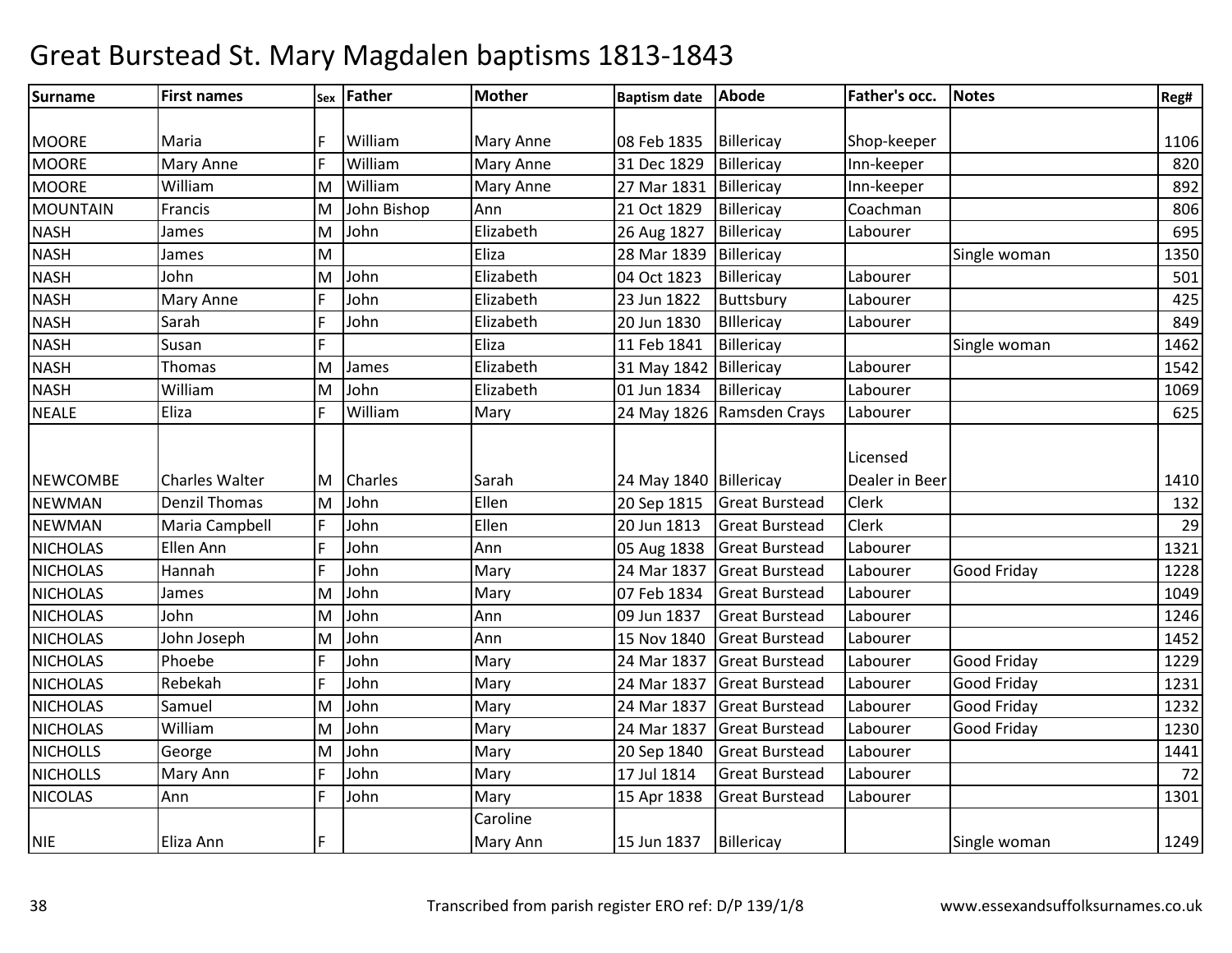| <b>Surname</b> | <b>First names</b>  |   | sex Father       | <b>Mother</b> | <b>Baptism date</b> | <b>Abode</b>          | Father's occ.         | <b>Notes</b>                                                                                                          | Reg# |
|----------------|---------------------|---|------------------|---------------|---------------------|-----------------------|-----------------------|-----------------------------------------------------------------------------------------------------------------------|------|
|                |                     |   |                  |               |                     |                       | Inspector of          |                                                                                                                       |      |
| <b>NIX</b>     | James Richard       |   | M James Clements | Mary Ann      | 13 Dec 1840         | Billericay            | Police                |                                                                                                                       | 1457 |
|                |                     |   |                  |               |                     |                       |                       |                                                                                                                       |      |
| <b>NIX</b>     | Mary Ann            | F | James Clements   | Mary Ann      | 21 Jan 1838         | Billericay            | <b>Butcher</b>        |                                                                                                                       | 1282 |
| <b>OLIFF</b>   | Emma                | F | Joseph           | Susannah      | 27 Mar 1842         | <b>Great Burstead</b> | Labourer              |                                                                                                                       | 1520 |
| <b>OLIFF</b>   | Samuel              | M | Joseph           | Susannah      | 15 Dec 1839         | BILlericay            | Labourer              |                                                                                                                       | 1387 |
| ORBELL         | Anne                | F | Charles          | Sarah         | 04 Sep 1836         | <b>Great Burstead</b> | Labourer              |                                                                                                                       | 1202 |
|                |                     |   |                  |               |                     |                       | Hackney               |                                                                                                                       |      |
| <b>ORCHARD</b> | Sarah Elizabeth     | F | Thomas           | Elizabeth     | 12 Dec 1826         | London                | Coachman              |                                                                                                                       | 656  |
|                |                     |   |                  |               |                     |                       |                       |                                                                                                                       |      |
| <b>ORFORD</b>  | Elizabeth           | F | Joseph           | Elizabeth     | 04 Oct 1817         | <b>Terling</b>        | <b>Excise Officer</b> |                                                                                                                       | 221  |
| <b>ORFORD</b>  | Joseph              | M | Joseph           | Elizabeth     | 10 Feb 1815         | Billericay            | Exciseman             |                                                                                                                       | 97   |
|                |                     |   |                  |               |                     |                       | Officer of            |                                                                                                                       |      |
| <b>ORFORD</b>  | Susannah            | F | Joseph           | Elizabeth     | 10 Jan 1816         | Billericay            | Excise                |                                                                                                                       | 143  |
| <b>OSBORN</b>  | Ann Keys            | F | Henry            | Susan         | 21 Nov 1830         | Billericay            | Corn Dealer           |                                                                                                                       | 869  |
| <b>OSBORN</b>  | Catherine           | E | Richard          | Fanny         | 25 Jun 1815         | Billericay            | Yeoman                |                                                                                                                       | 122  |
| <b>OSBORN</b>  | John                | M | Henry            | Susanna       | 08 Apr 1827         | Billericay            | Shoe-maker            |                                                                                                                       | 673  |
| <b>OSBORN</b>  | <b>Mary Harriet</b> | F | Henry            | Susan         | 09 Feb 1834         | Billericay            | Shoemaker             |                                                                                                                       | 1052 |
| <b>OSBORNE</b> | Stephen             | M | William          | Mary          | 06 Jun 1814         | Billericay            | Shoe-maker            |                                                                                                                       | 68   |
|                |                     |   |                  |               |                     |                       | Licensed              | Charles Outten the Father of<br>this child died between the<br>Birth and the Baptism and<br>was I believe interred at |      |
| <b>OUTTEN</b>  | Emma                | F | Charles          | Elizabeth     | 24 Jun 1838         | Billericay            | Victualler            | <b>Great Baddow</b>                                                                                                   | 1309 |
| <b>OVERALL</b> | John                | M | Peter            | Jane          | 28 Oct 1821         | Laindon               | Labourer              |                                                                                                                       | 390  |
| <b>OVERALL</b> | Peter               | M | Peter            | Jane          | 09 Jan 1831         | <b>Great Burstead</b> | Labourer              |                                                                                                                       | 874  |
| <b>OVERALL</b> | Sarah Susannah      | F | Peter            | Jane          | 07 Dec 1828         | <b>Great Burstead</b> | Labourer              |                                                                                                                       | 764  |
| <b>OVERALL</b> | Susanna             | F | Peter            | Jane          | 19 Feb 1837         | <b>Great Burstead</b> | Labourer              |                                                                                                                       | 1221 |
| <b>OVERELL</b> | Charles             | M | Peter            | Jane          | 28 Sep 1825         | <b>Great Burstead</b> | Carter                |                                                                                                                       | 593  |
| <b>OVERELL</b> | David               | M | Peter            | Jane          | 09 Jun 1839         | <b>Great Burstead</b> | Labourer              |                                                                                                                       | 1360 |
| <b>OVERELL</b> | George Peter        | M | Peter            | Jane          | 06 Jun 1824         | <b>Great Burstead</b> | Labourer              |                                                                                                                       | 528  |
| <b>OVERELL</b> | Jane                | F | Peter            | Jane          | 28 Dec 1834         | <b>Great Burstead</b> | Labourer              |                                                                                                                       | 1095 |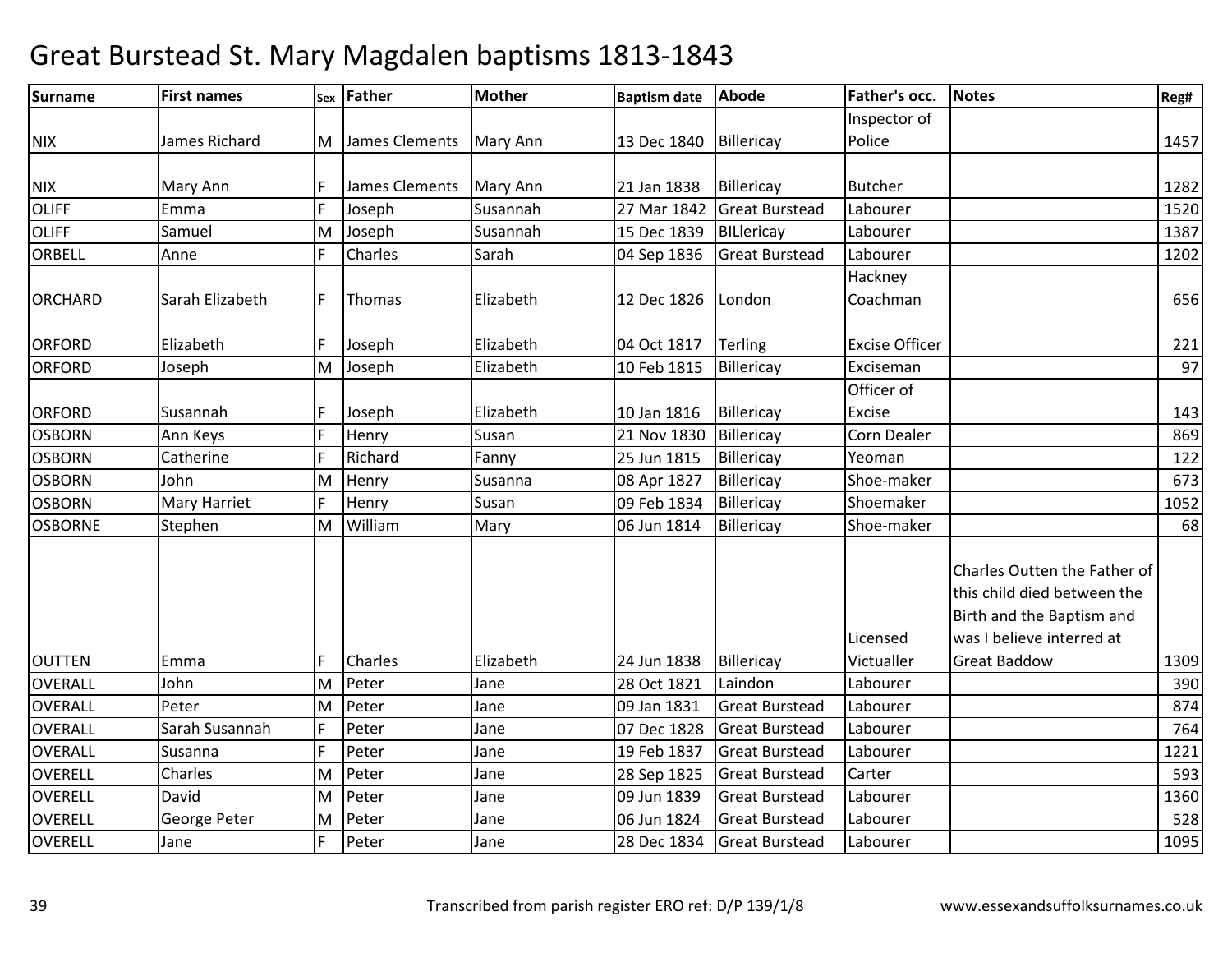| <b>Surname</b> | <b>First names</b>    | Sex | <b>Father</b> | <b>Mother</b>      | <b>Baptism date</b>      | <b>Abode</b>          | Father's occ. | <b>Notes</b> | Reg# |
|----------------|-----------------------|-----|---------------|--------------------|--------------------------|-----------------------|---------------|--------------|------|
| <b>OVERELL</b> | Mary Anne             |     | Peter         | Jane               | 05 Jun 1842              | <b>Great Burstead</b> | Labourer      |              | 1538 |
| <b>PAINTER</b> | Charles               | M   | Thomas        | Susannah           | 05 Mar 1843              | Billericay            | Carrier       |              | 1579 |
| <b>PAINTER</b> | Emma                  | F   | Thomas        | Susannah           | 14 Jul 1839              | Billericay            | Carrier       |              | 1363 |
| <b>PAINTER</b> | George                | lM. | Thomas        | Susannah           | 25 Jun 1837              | Billericay            | Carrier       |              | 1252 |
| <b>PAINTER</b> | <b>William Thomas</b> | M   | Thomas        | Susannah           | 07 Mar 1841              | Billericay            | Carrier       |              | 1469 |
| <b>PALINER</b> | Charles               | M   | John          | Ann                | 20 Jun 1819              | Billericay            | <b>Baker</b>  |              | 299  |
| <b>PALMER</b>  | Arthur                | M   | John          | Ann                | 05 Dec 1822              | Billericay            | <b>Baker</b>  |              | 455  |
| <b>PALMER</b>  | Caroline              | F   | John          | Ann                | 03 Jan 1814              | Billericay            | Labourer      |              | 50   |
| <b>PALMER</b>  | George                | M   | John          | Ann                | 14 Aug 1817              | Billericay            | <b>Baker</b>  |              | 215  |
|                |                       |     |               |                    |                          |                       | Licensed      |              |      |
| <b>PALMER</b>  | Mary Ann              |     | George        | Elizabeth          | 17 May 1840   Billericay |                       | Victualler    |              | 1408 |
|                |                       |     |               |                    |                          |                       | Licensed      |              |      |
| <b>PALMER</b>  | Sarah                 | IF  | George        | Elizabeth          | 16 May 1841 Billericay   |                       | Victualler    |              | 1478 |
| <b>PALMER</b>  | Sarah                 |     | John          | Ann                | 20 Mar 1816              | Billericay            | <b>Baker</b>  |              | 154  |
| <b>PAMPLIN</b> | William               | M   |               | Mary               | 12 Apr 1840              | Billericay            |               | Single woman | 1403 |
|                |                       |     |               |                    |                          |                       | Single        |              |      |
| <b>PAPRILL</b> | Thomas                | M   |               | Eliza              | 14 Mar 1825              | Billericay            | Woman         |              | 565  |
|                |                       |     |               |                    |                          |                       |               |              |      |
| <b>PARKER</b>  | Abraham               |     | M Abraham     | <b>Grace Bovey</b> | 19 Oct 1828              | Billericay            | Wheelwright   |              | 758  |
|                |                       |     |               |                    |                          |                       | Licensed      |              |      |
| <b>PARKER</b>  | Alfred                |     | M Abraham     | <b>Grace Bovey</b> | 13 May 1832 Billericay   |                       | Victualler    |              | 956  |
|                |                       |     |               |                    |                          |                       | Licensed      |              |      |
| <b>PARKER</b>  | <b>Elizabeth Anne</b> | F   | Abraham       | <b>Grace Bovey</b> | 18 Apr 1830              | Billericay            | Victualler    |              | 838  |
| <b>PARKER</b>  | Emma                  | F   | Abraham       | <b>Grace Bovey</b> | 24 Feb 1839              | Billericay            | Wheelwright   |              | 1342 |
|                |                       |     |               |                    |                          |                       |               |              |      |
| <b>PARKER</b>  | Harriet Amelia        |     | Abraham       | <b>Grace Bovey</b> | 23 Jul 1826              | Billericay            | Wheelwright   |              | 636  |
|                |                       |     |               |                    |                          |                       | Licensed      |              |      |
| <b>PARKER</b>  | Henry                 |     | M Abraham     | <b>Grace Bovey</b> | 10 May 1835   Billericay |                       | Victualler    |              | 1125 |
| <b>PARKER</b>  | Maria                 |     | M Abraham     | <b>Grace Bovey</b> | 30 May 1841 Billericay   |                       | Wheelwright   |              | 1483 |
|                |                       |     |               |                    |                          |                       | Licensed      |              |      |
| <b>PARKER</b>  | Robert                |     | M Abraham     | <b>Grace Bovey</b> | 25 Jan 1834              | Billericay            | Victualler    |              | 1047 |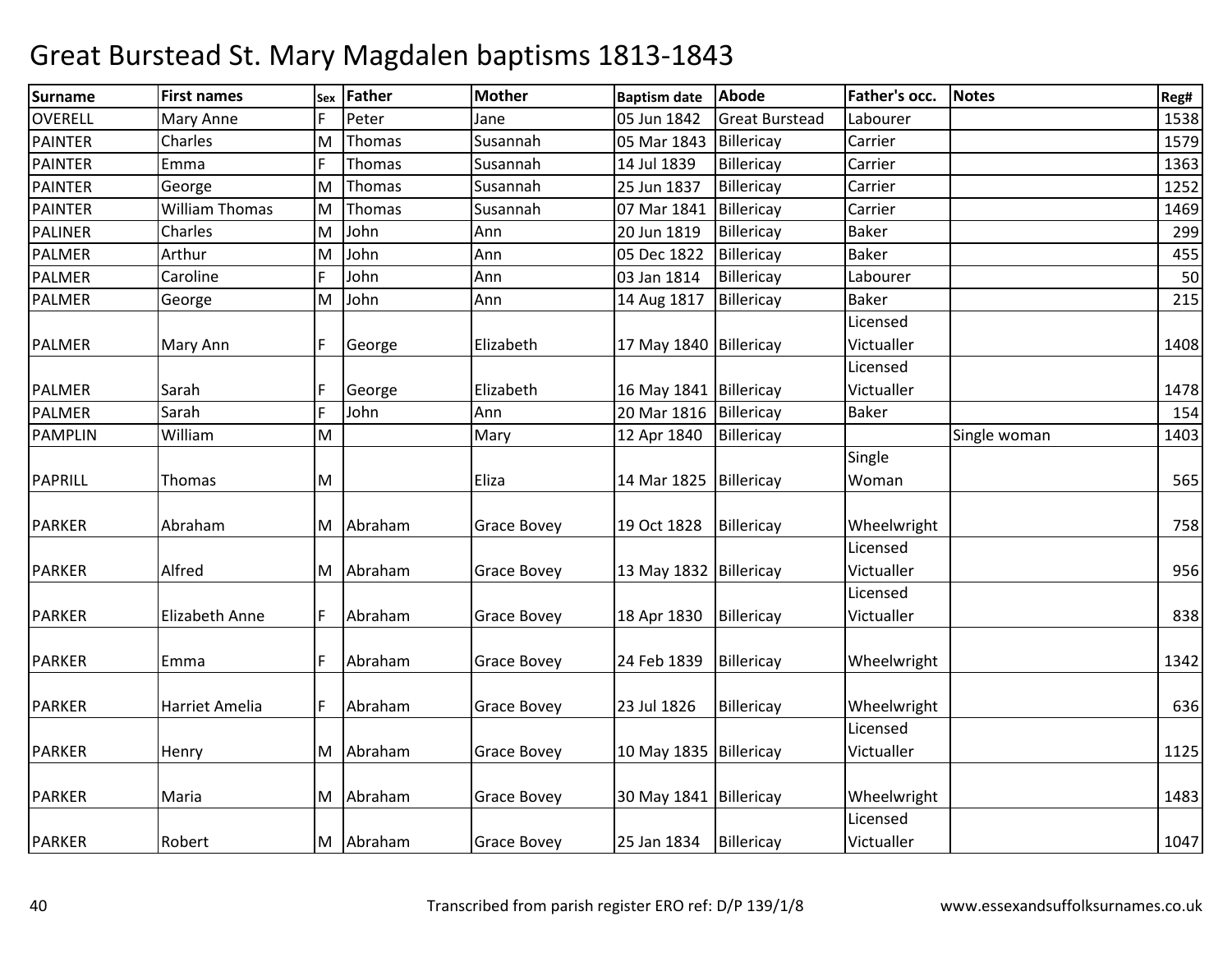| <b>Surname</b>                   | <b>First names</b>    | Sex            | Father                                         | <b>Mother</b>      | <b>Baptism date</b>        | Abode                    | Father's occ.           | <b>Notes</b> | Reg#      |
|----------------------------------|-----------------------|----------------|------------------------------------------------|--------------------|----------------------------|--------------------------|-------------------------|--------------|-----------|
| <b>PARKER</b>                    | Sarah                 | F              | Abraham                                        | <b>Grace Bovey</b> | 09 Sep 1827                | Billericay               | Wheelwright             |              | 698       |
| <b>PARKER</b>                    | William               |                | M Abraham                                      | <b>Grace Bovey</b> | 09 Apr 1837                | Billericay               | Wheelwright             |              | 1235      |
| <b>PATEMAN</b>                   | Charles               | M              | John                                           | Charlotte          | 27 Jun 1819                | <b>Great Burstead</b>    | Wheelwright             |              | 301       |
| <b>PATEMAN</b>                   | <b>Elizabeth Anne</b> |                | James                                          | Sarah              | 22 Nov 1840                | <b>Great Burstead</b>    | Labourer                |              | 1453      |
| PATEMAN                          | Ellen                 |                | James                                          | Sarah              | 29 Dec 1839                | <b>Great Burstead</b>    | Labourer                |              | 1391      |
| PATEMAN                          | George                | M              | James                                          | Sarah              | 22 May 1842                | <b>Great Burstead</b>    | Labourer                |              | 1535      |
| PATEMAN                          | George                |                | M John                                         | Elizabeth Hannah   | 26 Jun 1836                | <b>Great Burstead</b>    | Journeyman<br>Carpenter |              | 1186      |
| <b>PATEMAN</b>                   | Henrietta             |                | John                                           | Elizabeth Hannah   | 20 Jul 1834                | <b>Great Burstead</b>    | Carpenter               |              | 1073      |
| <b>PATEMAN</b>                   | James                 | M              | James                                          | Sarah              | 15 May 1836                | <b>Great Burstead</b>    | Labourer                |              | 1174      |
| PATEMAN                          | James                 | M <sub>1</sub> | John                                           | Charlotte          | 07 Apr 1814                | <b>Great Burstead</b>    | Labourer                |              | 58        |
| <b>PATEMAN</b>                   | Lavina                |                | John                                           | Elizabeth          | 11 Oct 1840                | Buttsbury                | Journeyman<br>Carpenter |              | 1446      |
| <b>PATEMAN</b>                   | William               | M              | John                                           | Charlotte          | 20 Jul 1817                | <b>Great Burstead</b>    | Wheelwright             |              | 211       |
| PATERMAN                         | Sarah Elizabeth       | F              | James                                          | Sarah              | 24 Dec 1837                | <b>Great Burstead</b>    | Labourer                |              | 1278      |
| PEACHEY                          | Anne                  |                | <b>Hudson Bullock</b><br><b>Belcher</b>        | Rebecca            | 25 May 1830 Billericay     |                          | Labourer                |              | 844       |
| PEACHEY                          | Emma                  | IF             | <b>Hudson Bullock</b><br><b>Belcher</b>        | Rebecca            | 19 Mar 1837                | <b>Great Burstead</b>    | Labourer                |              | 1227      |
| <b>PEACHEY</b>                   | Harriet               |                | <b>Hudson Bullock</b><br>Belcher               | Rebecca            | 09 Apr 1843                | Billericay               | Labourer                |              | 1586      |
| <b>PEACHEY</b><br><b>PEACHEY</b> | John<br>Uriah         |                | <b>Hudson Bullock</b><br>M Belcher<br>M Hutson | Rebecca<br>Ann     | 24 Mar 1833<br>29 Aug 1813 | Billericay<br>Billericay | Labourer<br>Labourer    |              | 998<br>38 |
|                                  |                       |                |                                                |                    |                            |                          |                         |              |           |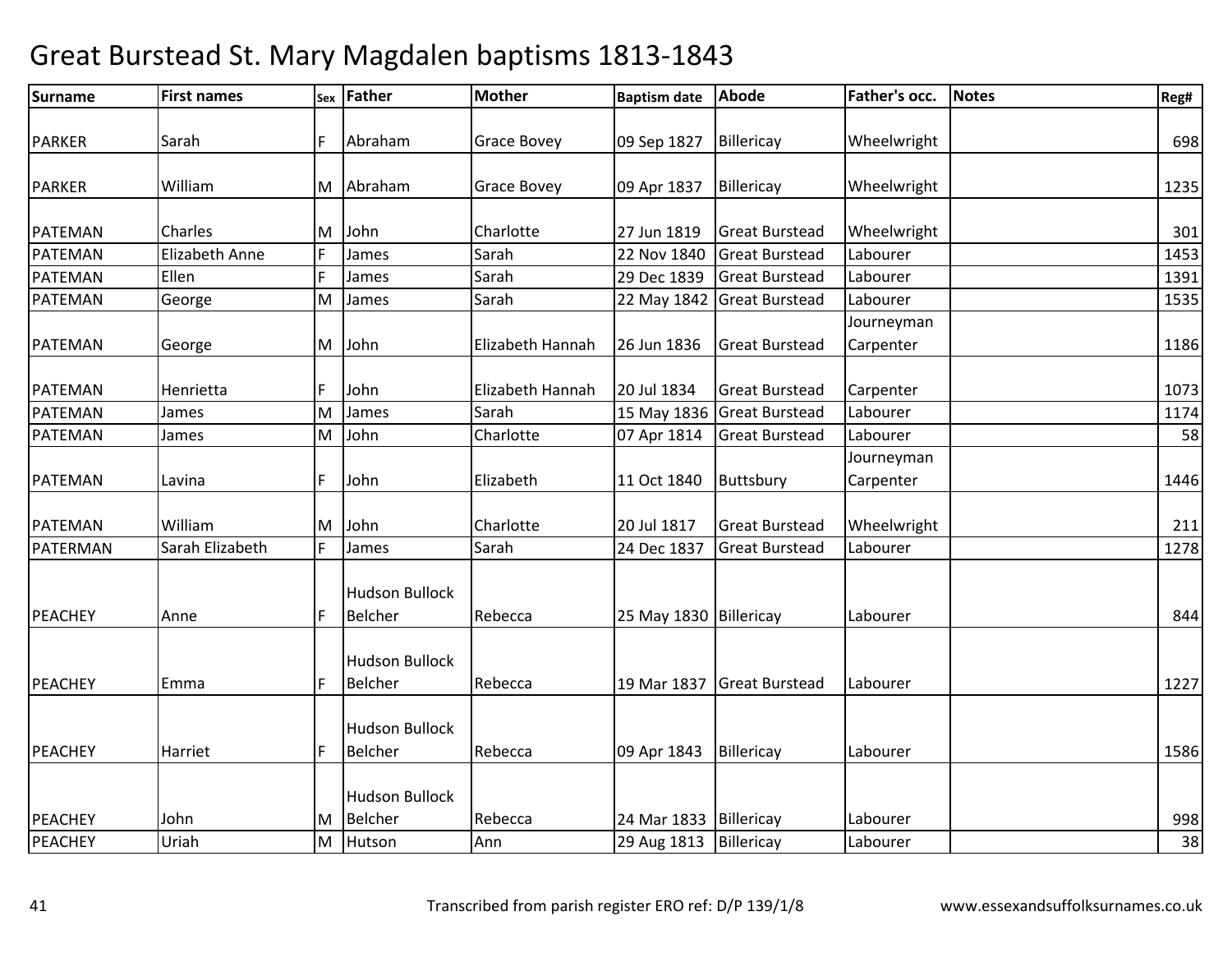| <b>Surname</b>  | <b>First names</b> | Sex | <b>Father</b>         | Mother           | <b>Baptism date</b>      | <b>Abode</b>          | <b>Father's occ.</b> | <b>Notes</b> | Reg# |
|-----------------|--------------------|-----|-----------------------|------------------|--------------------------|-----------------------|----------------------|--------------|------|
|                 |                    |     |                       |                  |                          |                       |                      |              |      |
|                 |                    |     | <b>Hudson Bullock</b> |                  |                          |                       |                      |              |      |
| PEACHEY         | William            | M   | <b>Belcher</b>        | Rebecca          | 21 Dec 1834              | Billericay            | Labourer             |              | 1094 |
|                 |                    |     |                       |                  |                          |                       | Single               |              |      |
| <b>PEACHEY</b>  | William            | M   |                       | Mary             | 04 Aug 1822              | Billericay            | Woman                |              | 438  |
| PEALL           | George John        | M   | George                | Sarah            | 09 Oct 1839              | Billericay            | Grocer               |              | 1375 |
|                 |                    |     |                       |                  |                          |                       | Dealer &             |              |      |
| <b>PEASE</b>    | Aaron              |     | M Easey               | Mary Ann         | 18 Oct 1835              | Billericay            | Chapman              |              | 1142 |
|                 |                    |     |                       |                  |                          |                       | Dealer &             |              |      |
| <b>PEASE</b>    | Elizabeth          |     | Easey                 | <b>Mary Anne</b> | 01 Apr 1838              | Billericay            | Chapman              |              | 1295 |
| PEASE           | James              | M   | Thomas                | Mary Ann         | 23 Sep 1834              | Billericay            | Carter               |              | 1079 |
|                 |                    |     |                       |                  |                          |                       | Dealer &             |              |      |
| <b>PEASE</b>    | Joseph             | M   | Easey                 | Mary Ann         | 05 Mar 1843   Billericay |                       | Chapman              |              | 1578 |
|                 |                    |     |                       |                  |                          |                       | Dealer &             |              |      |
| PEASE           | Sarah Ann          |     | Easey                 | Mary Ann         | 15 Nov 1840              | Billericay            | Chapman              |              | 1451 |
| PENFOLD         | Henrietta Jemima   |     | James Vowler          | Louisa Anna      | 22 Apr 1840              | Billericay            | Solicitor            |              | 1406 |
| <b>PENFOLD</b>  | John George        | M   | James Vowler          | Louisa Anna      | 13 Feb 1838              | Billericay            | Solicitor            |              | 1286 |
| <b>PERRY</b>    | Eliza              | IF  | Thomas                | Hannah           | 03 Nov 1839              | <b>Great Burstead</b> | Labourer             |              | 1379 |
| <b>PERRY</b>    | Hannah             |     | Thomas                | Hannah           | 28 Sep 1830              | Billericay            | <b>Brickmaker</b>    |              | 864  |
|                 |                    |     |                       |                  |                          |                       | <b>Bricklayers</b>   |              |      |
| PERRY           | Martha             |     | Thomas                | Hannah           | 04 Nov 1832              | Billericay            | Labourer             |              | 983  |
| <b>PERRY</b>    | Sarah              |     | Thomas                | Hannah           | 22 Mar 1835              | Billericay            | Labourer             |              | 1113 |
| <b>PERRY</b>    | Thomas             | M   | Thomas                | Hannah           | 11 Jun 1837              | <b>Great Burstead</b> | Labourer             |              | 1248 |
|                 |                    |     |                       |                  |                          |                       | Journeyman           |              |      |
| <b>PHILLIPS</b> | Eliza              |     | John                  | Maria            | 30 Jan 1831              | Billericay            | Silk Weaver          |              | 877  |
|                 |                    |     |                       |                  |                          |                       | Journeyman           |              |      |
| <b>PHILLIPS</b> | John               | M   | John                  | Maria            | 01 Dec 1828              | Billericay            | Silk Weaver          |              | 763  |
|                 |                    |     |                       |                  |                          |                       | Journeyman           |              |      |
| <b>PHILLIPS</b> | William            | M   | John                  | Maria            | 17 Feb 1833              | Billericay            | Silk Weaver          |              | 991  |
| PHILPOT         | Samuel             | M   | John                  | Ruth             | 14 Oct 1821              | <b>Great Burstead</b> | Labourer             |              | 387  |
| <b>PICKETT</b>  | Anne               |     | James                 | Eliza            | 18 Oct 1829              | <b>Great Burstead</b> | Labourer             |              | 805  |
| <b>PICKETT</b>  | Eliza              |     | James                 | Eliza            | 03 Jun 1827              | <b>Great Burstead</b> | Labourer             |              | 682  |
| <b>PICKETT</b>  | Ellen              |     | James                 | Eliza            | 07 Feb 1836              | <b>Great Burstead</b> | Labourer             |              | 1158 |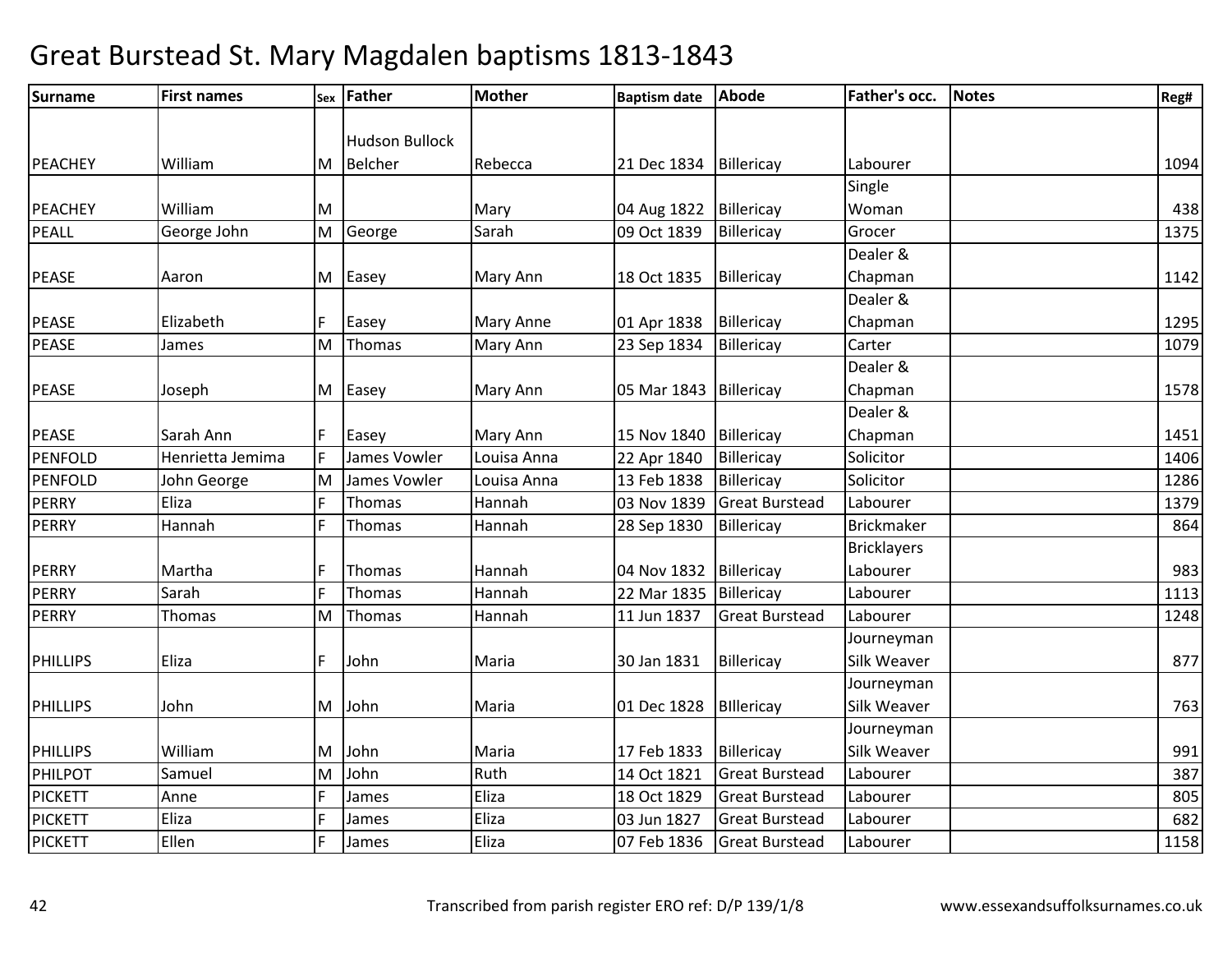| Surname        | <b>First names</b> | Sex | <b>Father</b> | <b>Mother</b> | <b>Baptism date</b>      | Abode                 | Father's occ.     | <b>Notes</b>     | Reg# |
|----------------|--------------------|-----|---------------|---------------|--------------------------|-----------------------|-------------------|------------------|------|
| <b>PICKETT</b> | Hannah             |     | James         | Eliza         | 07 Apr 1833              | <b>Great Burstead</b> | Labourer          |                  | 1000 |
| <b>PICKETT</b> | John               | lM. | James         | Eliza         | 10 Apr 1825              | <b>Great Burstead</b> | Labourer          |                  | 570  |
| <b>PICKETT</b> | John               | M   | James         |               | 10 Aug 1817              | <b>Great Burstead</b> | Labourer          | No mother listed | 214  |
| <b>PICKETT</b> | Joseph             | M   | James         | Elizabeth     | 08 Jul 1821              | <b>Great Burstead</b> | Labourer          |                  | 381  |
| <b>PICKETT</b> | Louisa             |     | James         | Eliza         | 23 Apr 1843              | <b>Great Burstead</b> | Labourer          |                  | 1588 |
| <b>PICKETT</b> | Mary Ann           |     | James         | Elizabeth     | 28 Nov 1819              | <b>Great Burstead</b> | Labourer          |                  | 314  |
| <b>PICKETT</b> | Simeon             | M   | James         | Eliza         | 30 Dec 1825              | <b>Great Burstead</b> | Labourer          |                  | 600  |
|                |                    |     |               |               |                          |                       | Single            |                  |      |
| <b>PIFSEY</b>  | James              | M   |               | Mary          | 06 Jan 1816              | <b>Great Burstead</b> | Woman             | ILLEGITMATE      | 141  |
| <b>PIGGOTT</b> | Sarah              | F   | James         | Elizabeth     | 12 Oct 1823              | <b>Great Burstead</b> | Labourer          |                  | 502  |
| <b>PINNER</b>  | Eliza              |     | William       | Elizabeth     | 29 Jun 1824              | <b>Great Burstead</b> | Labourer          |                  | 536  |
| <b>PLATT</b>   | Emma               | F   |               | Mary          | 17 Jul 1836              | <b>Great Burstead</b> |                   | Single woman     | 1193 |
| <b>PLATT</b>   | James              | M   | Richard       | Theodosia     | 11 Sep 1814              | <b>Great Burstead</b> | Labourer          |                  | 77   |
| <b>PLATT</b>   | Maria              |     | Richard       | Theodosia     | 01 Nov 1818              | Billericay            | Labourer          |                  | 275  |
| <b>PLATT</b>   | Richard            | M   |               | Maria         | 05 Jan 1840              | Billericay            |                   | Single woman     | 1392 |
| <b>PLATT</b>   | Robert             | M   |               | Susan         | 17 Apr 1836              | Billericay            |                   | Single woman     | 1171 |
| <b>PLATT</b>   | Sarah Maria        |     |               | Maria         | 21 Aug 1842              | Billericay            |                   | Single woman     | 1550 |
| <b>PLATT</b>   | Susan              |     | Richard       | Theodosia     | 06 Oct 1816              | Billericay            | Labourer          |                  | 182  |
| PLAYLE         | Susannah           | I۵  | John          | Susan         | 09 Mar 1834              | <b>Great Burstead</b> | Labourer          |                  | 1056 |
| PLAYLE         | William            | M   | John          | Susan         | 08 Jun 1832              | <b>Great Burstead</b> | Labourer          |                  | 960  |
| <b>POLLEY</b>  | Charles            | M   | John          | Mary          | 20 Dec 1829              | Buttsbury             | Labourer          |                  | 817  |
| <b>POLLEY</b>  | Charlotte          |     | John          | Mary          | 04 Sep 1836              | Buttsbury             | Labourer          |                  | 1203 |
| <b>POLLEY</b>  | James              | M   | John          | Mary          | 01 Jun 1834              | Buttsbury             | Labourer          |                  | 1068 |
| <b>POLLEY</b>  | Samuel Isaac       | M   | John          | Mary          | 29 Jan 1832              | Buttsbury             | Labourer          |                  | 939  |
| <b>PORTER</b>  | Henry              | M   | George        | Julia         | 14 Jul 1816              | Billericay            | Clerk             |                  | 172  |
|                |                    |     |               |               |                          |                       | <b>Travelling</b> |                  |      |
| <b>PREECE</b>  | John               | M   | William       | Amelia        | 09 Mar 1835              | <b>Great Burstead</b> | Bea?              | Check            | 1111 |
| <b>PRICE</b>   | Eliza              |     | Charles       | Jane          | 19 Oct 1834              | <b>Great Burstead</b> | Labourer          |                  | 1086 |
|                |                    |     |               |               |                          |                       | Journeyman        |                  |      |
| <b>PRICE</b>   | <b>Mary Anne</b>   |     | William       | Mary Anne     | 15 Aug 1841              | Billericay            | Carpenter         |                  | 1487 |
| PRICE          | Susan              |     | George        | Mary          | 22 Nov 1829              | Great Burstead        | Labourer          |                  | 813  |
| <b>PUNT</b>    | Anne               | F   | William       | Sarah         | 30 Sep 1825              | Billericay            | Servant           |                  | 594  |
| <b>PUNT</b>    | Robert             | M   | William       | Sarah         | 06 May 1827   Billericay |                       | Groom             |                  | 676  |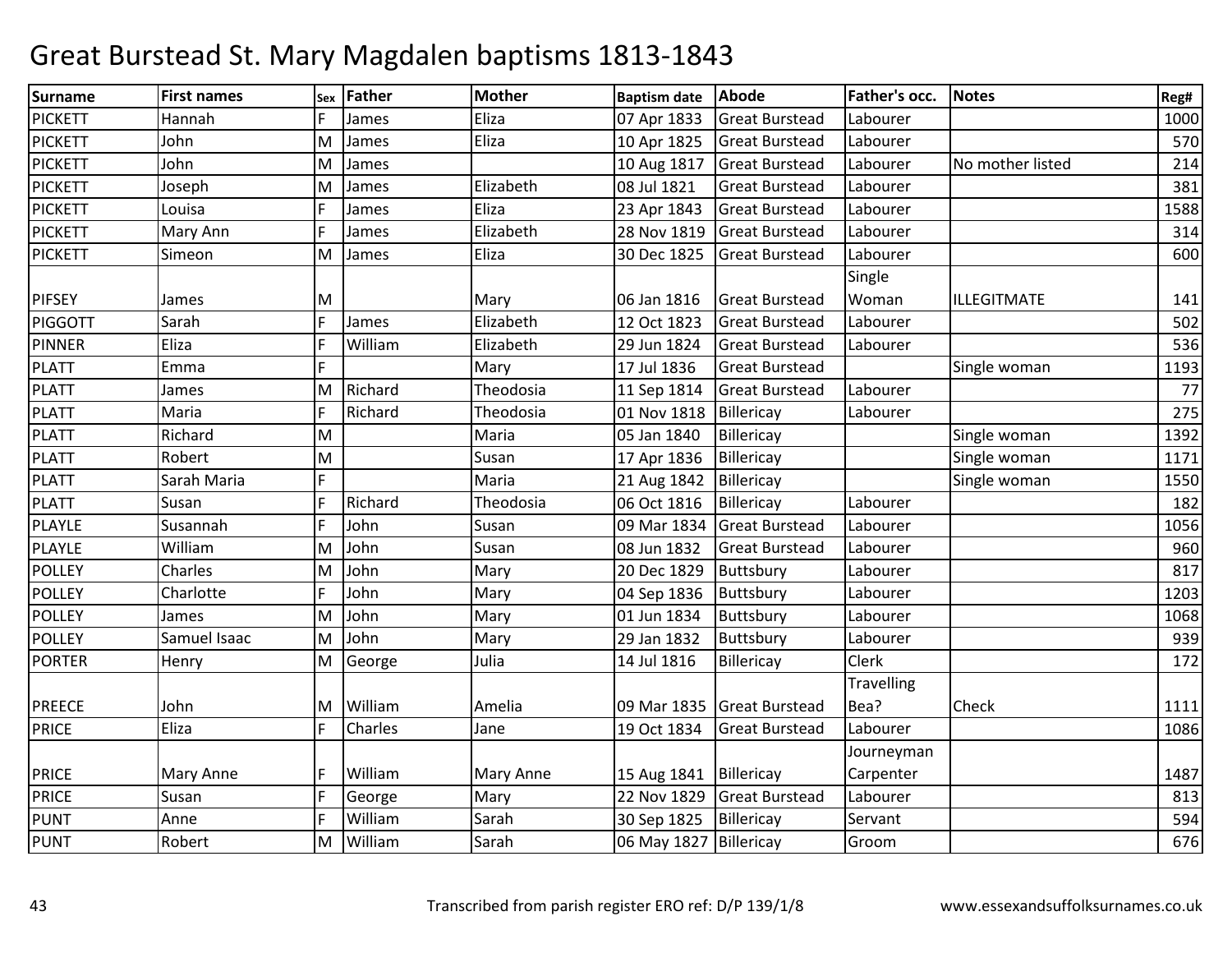| <b>Surname</b>  | <b>First names</b> |   | sex Father | <b>Mother</b> | <b>Baptism date</b>      | <b>Abode</b>          | Father's occ.        | <b>Notes</b> | Reg# |
|-----------------|--------------------|---|------------|---------------|--------------------------|-----------------------|----------------------|--------------|------|
|                 |                    |   |            |               |                          |                       | Single               |              |      |
| <b>PUNT</b>     | Susan              | F |            | Susan         | 19 Nov 1824              | <b>Great Burstead</b> | Woman                |              | 551  |
| <b>PUNT</b>     | William            | M | William    | Sarah         | 14 Feb 1830              | Billericay            | Groom                |              | 824  |
| <b>PURKIES</b>  | Charles            | M | John       | Mary Anne     | 08 Mar 1840              | Billericay            | Labourer             |              | 1397 |
| <b>PYRKE</b>    | Cicely             | F | Henry      | Emma          | 11 Jul 1841              | Billericay            | Shop-keeper          |              | 1484 |
| <b>PYRKE</b>    | Emma               | F | Henry      | Emma          | 17 Mar 1839              | Billericay            | Shop-keeper          |              | 1346 |
| <b>PYRKE</b>    | Henry              |   | M Henry    | Emma          | 16 Oct 1842              | Billericay            | Shop-keeper          |              | 1554 |
| <b>QUILTER</b>  | Louisa Mildred     | F | Thomas     | Elizabeth     | 29 Mar 1832 Knights      | Tolleshunt            | Yeoman               |              | 948  |
| <b>RADLEY</b>   | Jonathan           | M | James      | Susan         | 12 Mar 1839   Billericay |                       | Jobbing<br>Carpenter |              | 1345 |
| <b>RAMSEY</b>   | Caroline           | F | Samuel     | Sarah         | 15 Sep 1833              | <b>Great Burstead</b> | Labourer             |              | 1021 |
| <b>RAMSEY</b>   | David              | M | Samuel     | Sarah         | 13 Nov 1836              | <b>Great Burstead</b> | Labourer             |              | 1207 |
| RAMSEY          | Elizabeth          | F | Samuel     | Sarah         | 13 Mar 1831              | <b>Great Burstead</b> | Labourer             |              | 888  |
| <b>RAMSEY</b>   | George             | M | Samuel     | Sarah         | 20 May 1832              | <b>Great Burstead</b> | Labourer             |              | 958  |
| <b>RAMSEY</b>   | Isaiah             | M | Samuel     | Sarah         | 22 Jul 1838              | <b>Great Burstead</b> | Labourer             |              | 1315 |
| <b>RAMSEY</b>   | John               | M | Samuel     | Sarah         | 29 Jan 1835              | <b>Great Burstead</b> | Labourer             |              | 1104 |
| <b>RAMSEY</b>   | Joseph             | M | Samuel     | Sarah         | 30 Jan 1825              | <b>Great Burstead</b> | Labourer             |              | 558  |
| <b>RAMSEY</b>   | Lazarus            | M | Samuel     | Sarah         | 01 Dec 1839              | <b>Great Burstead</b> | Labourer             |              | 1383 |
| <b>RAMSEY</b>   | Mary Anne          | F | Samuel     | Sarah         | 18 Apr 1841              | <b>Great Burstead</b> | Labourer             |              | 1475 |
| <b>RAMSEY</b>   | Samuel             | M | Samuel     | Sarah         | 08 Mar 1829              | <b>Great Burstead</b> | Labourer             |              | 775  |
| RAMSEY          | Samuel William     | M | Samuel     | Sarah         | 04 Dec 1842              | <b>Great Burstead</b> | Labourer             |              | 1561 |
| RAMSEY          | Sarah              | F | Jonathan   | Sarah         | 27 Feb 1828              | <b>Great Burstead</b> | Labourer             |              | 724  |
| <b>RAMSEY</b>   | Sarah Anne         | F | Samuel     | Sarah         | 23 Mar 1826              | <b>Great Burstead</b> | Labourer             |              | 618  |
| <b>RAMSEY</b>   | William            | M | Jonathan   | Sarah         | 13 Aug 1837              | Laindon               | Labourer             |              | 1264 |
| <b>RATCLIFF</b> | Henry              | M | Henry      | Mary          | 14 Jun 1835              | Billericay            | Shop-keeper          |              | 1128 |
| <b>RAYMOND</b>  | Eliza              | F | Thomas     | Mary Anne     | 21 Feb 1841              | Billericay            | Cooper               |              | 1464 |
| <b>RAYMOND</b>  | James              | M | Thomas     | Mary Anne     | 23 Oct 1842              | Billericay            | Cooper               |              | 1555 |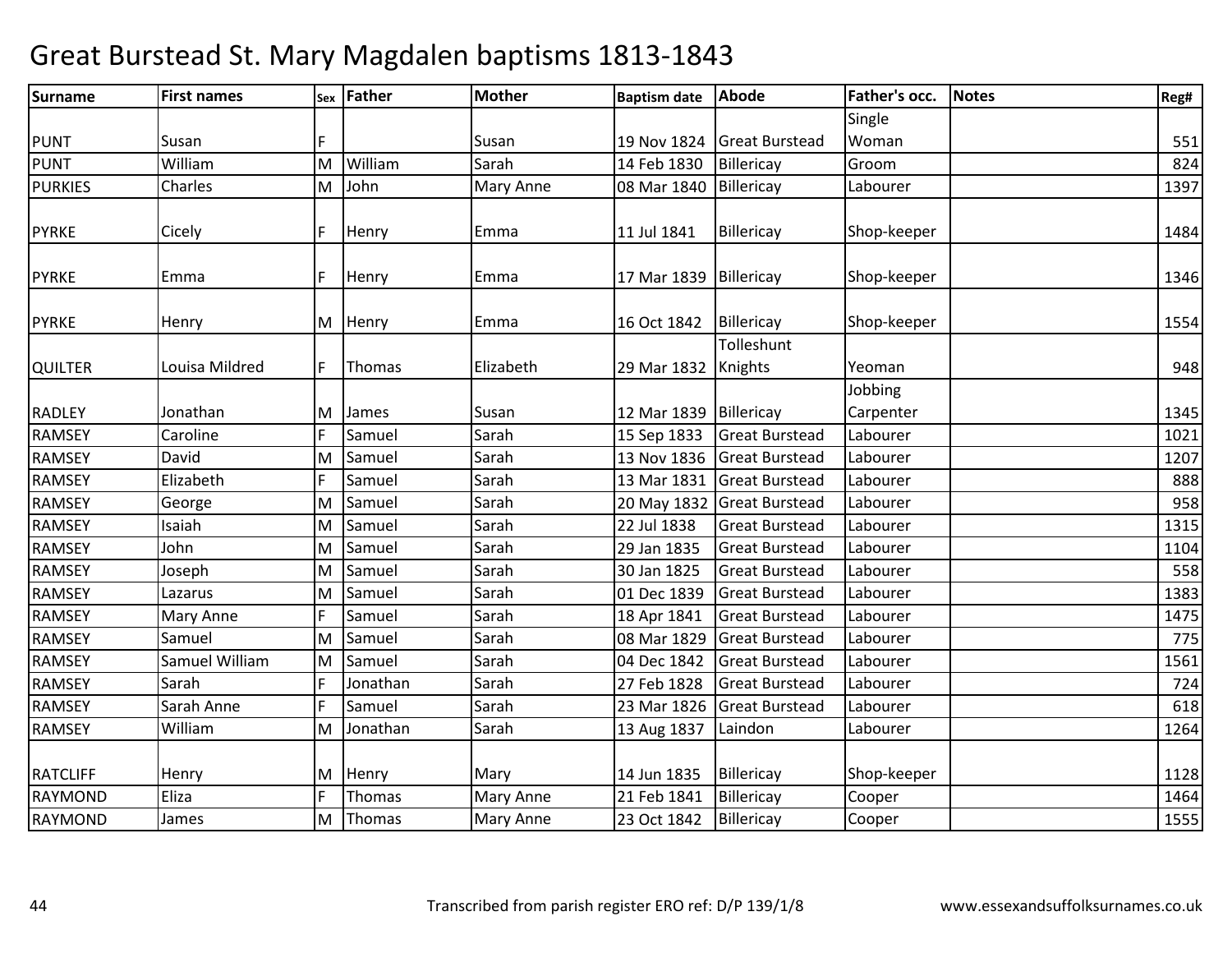| <b>Surname</b> | <b>First names</b>    | Sex | <b>Father</b> | <b>Mother</b> | <b>Baptism date</b>      | Abode                 | Father's occ. | <b>Notes</b> | Reg# |
|----------------|-----------------------|-----|---------------|---------------|--------------------------|-----------------------|---------------|--------------|------|
|                |                       |     |               |               |                          |                       | Journeyman    |              |      |
| <b>RAYNER</b>  | Alice                 |     | John          | Hannah        | 12 Feb 1843              | <b>Great Burstead</b> | Shoemaker     |              | 1575 |
| <b>RAYNER</b>  | William               | M   | James         | Elizabeth     | 20 Jan 1822              | <b>Great Burstead</b> | Publican      |              | 404  |
| <b>READ</b>    | Alfred                | M   |               | Elizabeth     | 07 Dec 1834              | <b>Great Burstead</b> |               | Widow        | 1093 |
| <b>READ</b>    | Edward                | M   | William       | Elizabeth     | 29 Aug 1830              | Billericay            | <b>Tailor</b> |              | 858  |
|                |                       |     |               |               |                          |                       | Journeyman    |              |      |
| <b>READ</b>    | George                | M   | William       | Elizabeth     | 30 May 1829 Billericay   |                       | Shoemaker     |              | 784  |
| <b>READ</b>    | Henry                 | M   | Henry         | Amelia        | 28 Nov 1830              | <b>Great Burstead</b> | Shoemaker     |              | 870  |
| <b>READ</b>    | Sarah                 | IF  | Henry         | Amelia        | 01 Nov 1835              | <b>Great Burstead</b> | Shoemaker     |              | 1145 |
| <b>READ</b>    | Sophia                | IF  | Henry         | Amelia        | 25 Aug 1833              | <b>Great Burstead</b> | Shoemaker     |              | 1020 |
| <b>READ</b>    | William               | M   | Henry         | Amelia        | 25 Dec 1827              | <b>Great Burstead</b> | Shoe-maker    |              | 718  |
| <b>READ</b>    | William Henry         | ΙM  | William       | Elizabeth     | 27 Jan 1833              | Billericay            | Tailor        |              | 989  |
| <b>REEVE</b>   | Anne Eliza            | IF  | William       | Sophia        | 04 Jun 1843              | <b>Great Burstead</b> | Labourer      |              | 1595 |
| <b>REEVE</b>   | Charles               | M   | John          | Hannah        | 02 Mar 1828              | Laindon               | Carpenter     |              | 726  |
| <b>REEVE</b>   | Charlotte             |     | John          | Sarah         | 08 Sep 1834              | <b>Great Burstead</b> | Shoemaker     |              | 1078 |
|                |                       |     |               |               |                          |                       |               |              |      |
|                |                       |     |               |               |                          |                       | The Father    |              |      |
|                |                       |     |               |               |                          |                       | was a         |              |      |
|                |                       |     |               |               |                          |                       | Vitualler but |              |      |
| <b>REEVE</b>   | Elizabeth             |     | William       | Rebecca       | 15 Sep 1826              | Ramsden Crays         | is now dead   |              | 642  |
| <b>REEVE</b>   | Emma                  |     | William       | Sophia        | 23 Jan 1842              | <b>Great Burstead</b> | Labourer      |              | 1507 |
|                |                       |     |               |               |                          |                       | Journeyman    |              |      |
| <b>REEVE</b>   | Harriet               |     | John          | Hannah        | 28 Feb 1830              | Laindon               | Carpenter     |              | 828  |
|                |                       |     |               |               |                          |                       | Journeyman    |              |      |
| <b>REEVE</b>   | Henry                 | M   | John          | Hannah        | 02 Aug 1840              | Laindon               | Carpenter     |              | 1433 |
|                |                       |     |               |               |                          |                       | Journeyman    |              |      |
| REEVE          | James                 | M   | John          | Hannah        | 10 Mar 1833              | Laindon               | Carpenter     |              | 994  |
| <b>REEVE</b>   | John                  | M   | John          | Sarah         | 01 Jul 1832              | <b>Great Burstead</b> | Shoemaker     |              | 965  |
|                |                       |     |               |               |                          |                       | Journeyman    |              |      |
| <b>REEVE</b>   | Joseph                |     | M John        | Hannah        | 06 Sep 1835              | Laindon               | Carpenter     |              | 1138 |
|                |                       |     |               |               |                          |                       | Single        |              |      |
| <b>REEVE</b>   | Mary Anne Stratford F |     |               | Mary          | 02 Jun 1824   Billericay |                       | Woman         |              | 527  |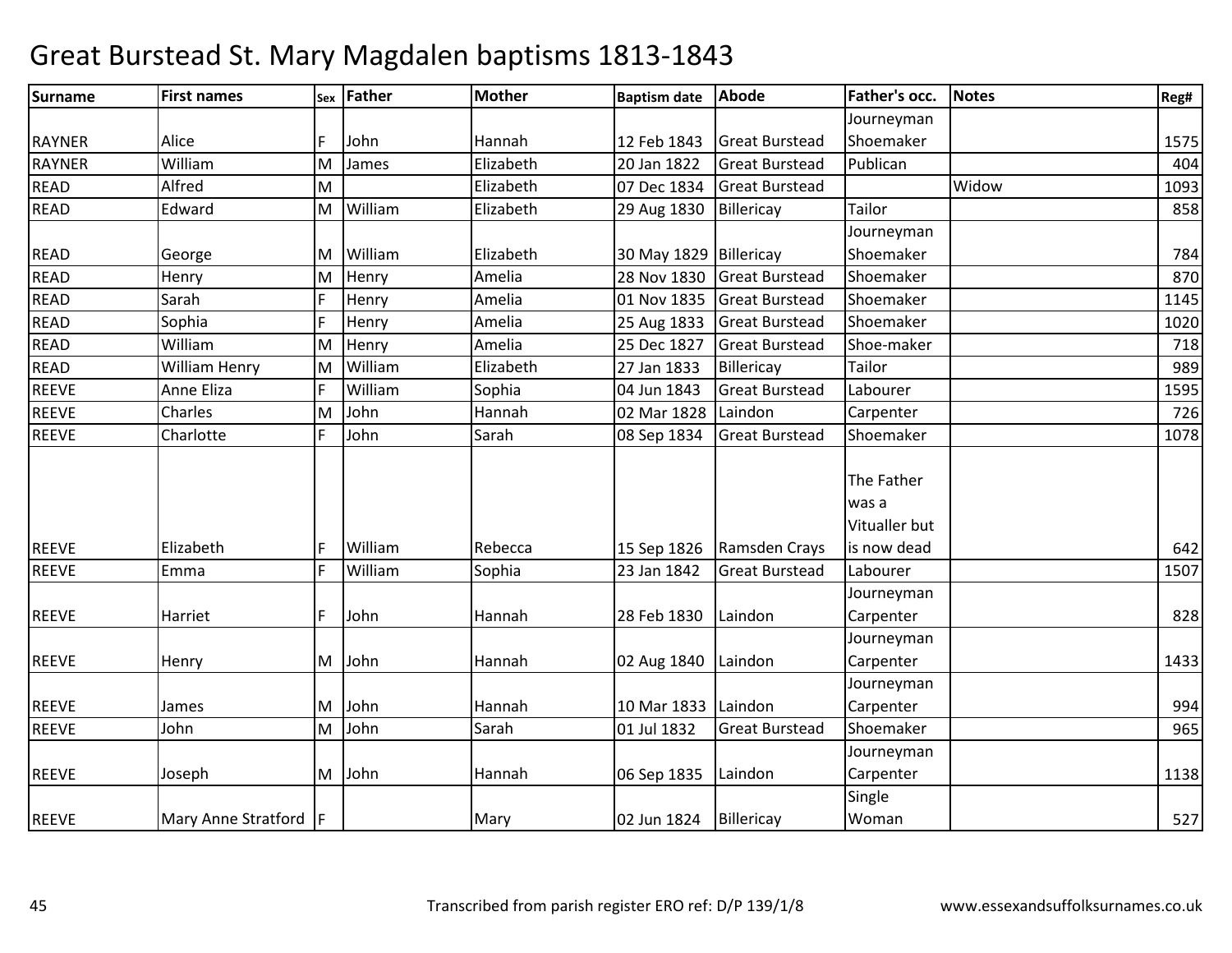| <b>Surname</b>    | <b>First names</b> | Sex | Father                           | <b>Mother</b> | <b>Baptism date</b>    | Abode                 | Father's occ.        | <b>Notes</b>             | Reg#        |
|-------------------|--------------------|-----|----------------------------------|---------------|------------------------|-----------------------|----------------------|--------------------------|-------------|
|                   |                    |     |                                  |               |                        |                       | Journeyman           |                          |             |
| <b>REEVE</b>      | Robert             | M   | John                             | Hannah        | 04 Mar 1838 Laindon    |                       | Carpenter            |                          | 1291        |
| <b>REEVE</b>      | Robert             | M   |                                  | Ann           | 15 Jul 1834            | <b>Great Burstead</b> |                      | Single woman             | 1072        |
| <b>REEVE</b>      | Sarah              | F.  | Joseph                           | Mary          | 01 Jul 1823            | Billericay            | Labourer             |                          | 490         |
|                   |                    |     |                                  |               |                        |                       | Single               |                          |             |
| <b>REEVES</b>     | Sarah Ann          |     |                                  | Ann           | 20 Apr 1822            | <b>Great Burstead</b> | Woman                |                          | 419         |
| <b>REYNOLDS</b>   | Catherine Sarah    | F   | George                           | Anne          | 22 Apr 1823            | London                | Shoe-maker           |                          | 484         |
| <b>REYNOLDS</b>   | Thomas             |     | M James                          | Hannah        | 24 Jun 1813            | Billericay            | Shop-keeper          |                          | 31          |
|                   |                    |     |                                  |               |                        |                       |                      | huband said to be beyond |             |
|                   |                    |     |                                  |               |                        |                       |                      | the seas and the child   |             |
| <b>REYNOLDSON</b> | George             | ΙM  |                                  | Mary Maria    | 08 May 1821 Billericay |                       |                      | illegitmate              | 377         |
| <b>RICHARDSON</b> | Charles            | M   | Daniel                           | Rose          | 07 Oct 1831            | Billericay            | <b>Butcher</b>       |                          | 918         |
| <b>RICHARDSON</b> | Henry John         | M   | James                            | Sarah         | 05 Nov 1827            | Billericay            | <b>Butcher</b>       |                          | 714         |
| <b>RICHARDSON</b> | John Thomas        | M   | Daniel                           | Rose          | 09 Oct 1837            | Billericay            | <b>Butcher</b>       |                          | 1273        |
| <b>RICHARDSON</b> | Rose Edwards       |     | Daniel                           | Rose          | 07 Oct 1835            | Billericay            | <b>Butcher</b>       |                          | 1141        |
| <b>RICHARDSON</b> | Sarah Hannah       |     | James                            | Sarah         | 05 Nov 1827            | Billericay            | <b>Butcher</b>       |                          | 713         |
| <b>RICHARDSON</b> | William Edward     | M   | Daniel                           | Rose          | 27 Jul 1829            | Billericay            | <b>Butcher</b>       |                          | 794         |
| <b>RICHMAN</b>    | Rachel             |     | Philip                           | Susan         | 13 Jan 1833            | <b>Great Burstead</b> | Labourer             |                          | 988         |
| <b>RICHMAN</b>    | Rebecca            | F   | Philip                           | Susan         | 04 Oct 1829            | <b>Great Burstead</b> | Labourer             |                          | 803         |
| <b>RIVERS</b>     | George William     | M   | Daniel Samuel                    | Charlotte     | 26 Feb 1837            | <b>Great Burstead</b> | Labourer             |                          | 1226        |
| <b>RIVERS</b>     | John Daniel        | lм  | <b>Daniel Samuel</b>             | Charlotte     | 26 Feb 1837            | <b>Great Burstead</b> | Farmer               |                          | 1225        |
|                   |                    |     |                                  |               |                        |                       | Journeyman           |                          |             |
| <b>ROBERTS</b>    | Benjamin           |     | M Benjamin                       | Jane          | 28 Jul 1833            | Billericay            | Tanner               |                          | 1018        |
|                   |                    |     |                                  |               |                        |                       | Journeyman           |                          |             |
| <b>ROBERTS</b>    | Jane               | F   | Benjamin                         | Sarah         | 22 Mar 1835            | Billericay            | Tanner               |                          | 1114        |
|                   | John William       |     |                                  |               |                        |                       |                      |                          |             |
| <b>ROBERTS</b>    |                    |     | M   Benjamin Charles   Elizabeth |               | 11 Jan 1818            | Billericay            | Tanner               |                          | 232         |
|                   |                    |     |                                  |               |                        |                       | Journeyman           |                          |             |
| <b>ROBERTS</b>    | Martha             |     | Benjamin Charles Elizabeth       |               | 27 Oct 1822            | Billericay            | Tanner               |                          | 448         |
| <b>ROBERTS</b>    | <b>Ruth Anne</b>   |     | Benjamin                         |               | 08 Jan 1837            | <b>Billericay</b>     | Journeyman<br>Tanner |                          |             |
| <b>ROBINSON</b>   | Eliza              |     | Samuel                           | Jane<br>Sarah | 19 Sep 1830            | <b>Great Burstead</b> | Farmer               |                          | 1215<br>861 |
|                   |                    |     |                                  |               |                        |                       |                      |                          |             |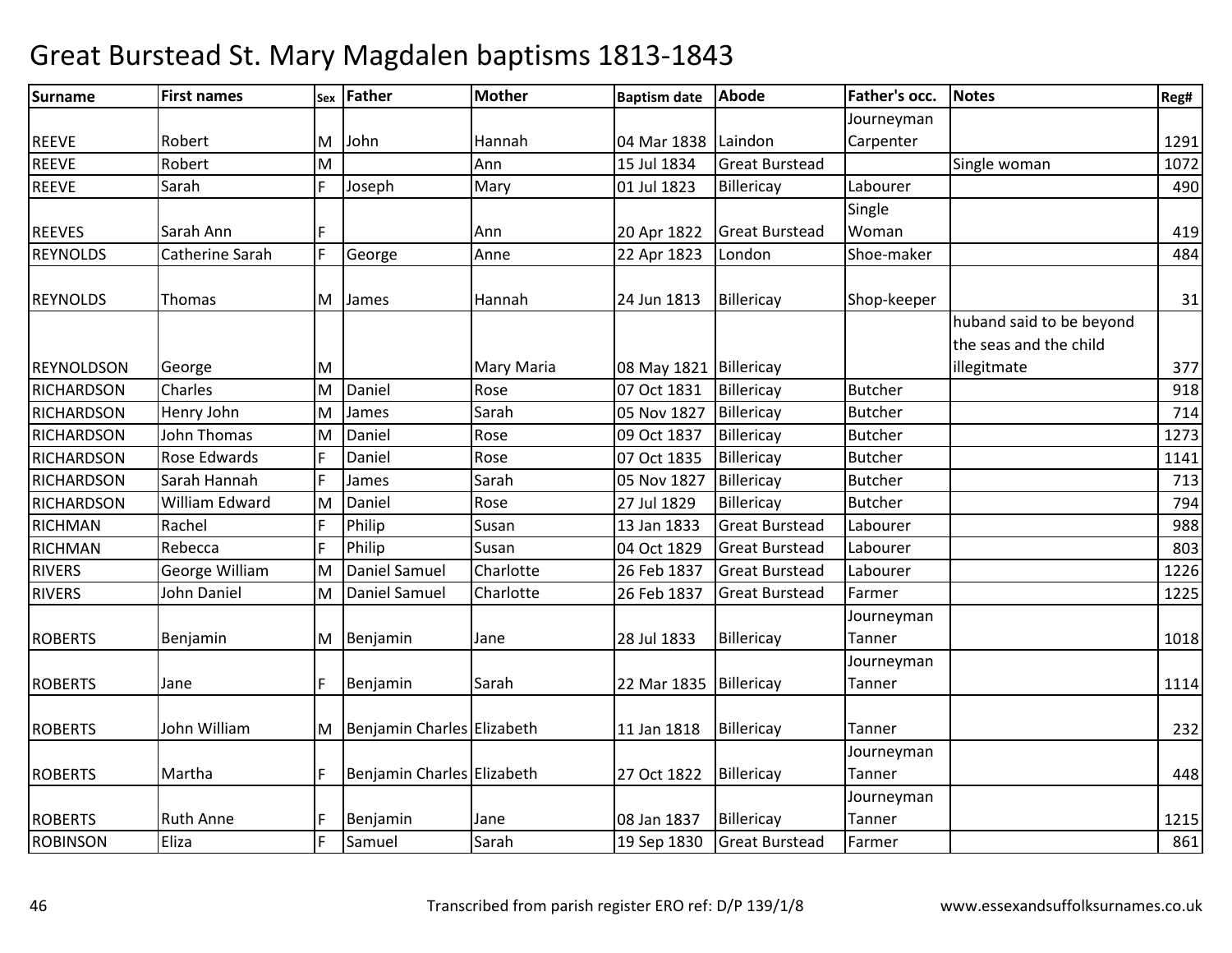| Surname           | <b>First names</b> | Sex | Father   | <b>Mother</b>  | <b>Baptism date</b>      | <b>Abode</b>               | Father's occ.  | <b>Notes</b> | Reg# |
|-------------------|--------------------|-----|----------|----------------|--------------------------|----------------------------|----------------|--------------|------|
| <b>ROBINSON</b>   | Ellen              |     | Samuel   | Sarah          | 19 Apr 1836              | <b>Great Burstead</b>      | Farmer         |              | 1172 |
| <b>ROBINSON</b>   | Emma               | F   | Samuel   | Sarah          |                          | 26 May 1828 Great Burstead | Farmer         |              | 739  |
| <b>ROBINSON</b>   | John Tillotson     | M   | John     | Sarah Lamprell |                          | 14 May 1828 Great Burstead | Gentleman      |              | 737  |
| <b>ROBINSON</b>   | Martha             | F   | Samuel   | Sarah          | 19 Jul 1840              | <b>Great Burstead</b>      | Carter         |              | 1427 |
| <b>ROBINSON</b>   | Mary               | F   | Samuel   | Sarah          | 02 Dec 1832              | <b>Great Burstead</b>      | Farmer         |              | 985  |
| <b>ROBINSON</b>   | Sarah Jane         | F   | John     | Sarah Lampsell | 14 Oct 1831              | <b>Great Burstead</b>      | Gentleman      |              | 922  |
|                   |                    |     |          |                |                          |                            | Journeyman     |              |      |
| <b>ROOS</b>       | George             |     | M Robert | Charlotte      | 03 Aug 1822   Billericay |                            | <b>Butcher</b> |              | 436  |
|                   |                    |     |          |                |                          |                            | Journeyman     |              |      |
| <b>ROOS</b>       | Hephzibah          | F   | Robert   | Charlotte      | 11 Nov 1827              | Billericay                 | <b>Butcher</b> |              | 715  |
|                   |                    |     |          |                |                          |                            | Journeyman     |              |      |
| <b>ROOS</b>       | Keziah             | F   | Robert   | Charlotte      | 15 Nov 1823              | Billericay                 | <b>Butcher</b> |              | 506  |
|                   |                    |     |          |                |                          |                            | Journeyman     |              |      |
| <b>ROOS</b>       | Robert             |     | M Robert | Charlotte      | 01 Jan 1826              | Billericay                 | <b>Butcher</b> |              | 601  |
|                   |                    |     |          |                |                          |                            | Journeyman     |              |      |
| <b>ROOS</b>       | Rutland            |     | M Robert | Charlotte      | 19 Feb 1837              | Billericay                 | <b>Butcher</b> |              | 1219 |
|                   |                    |     |          |                |                          |                            | Journeyman     |              |      |
| <b>ROOS</b>       | Thomas William     |     | M Robert | Charlotte      | 16 Jun 1833              | <b>BILlericay</b>          | <b>Butcher</b> |              | 1008 |
|                   |                    |     |          |                |                          |                            | Journeyman     |              |      |
| <b>ROOS</b>       | William            |     | M Robert | Charlotte      | 11 Mar 1831              | Billericay                 | <b>Butcher</b> |              | 886  |
| <b>RUFFELL</b>    | Eliza              | F   | William  | Sarah          | 18 Aug 1839              | Billericay                 | Carpenter      |              | 1367 |
| <b>RUFFELL</b>    | Mary Ann           | F   | William  | Sarah          | 06 Aug 1837              | Billericay                 | Carpenter      |              | 1263 |
|                   |                    |     |          |                |                          |                            | Journeyman     |              |      |
| <b>RUFFELL</b>    | Sarah              | F   | William  | Sarah          | 27 Mar 1831 Billericay   |                            | Carpenter      |              | 890  |
| <b>RUSH</b>       | Emma Maria         | F   |          | Maria          | 11 Apr 1842              | Billericay                 |                | Single woman | 1526 |
| <b>RUSH</b>       | Susan              | E   | John     | Susan          | 03 Apr 1825              | <b>Great Burstead</b>      | Labourer       |              | 569  |
| <b>RUSH</b>       | Susan              | F   | John     | Susan          | 07 May 1826              | <b>Great Burstead</b>      | Labourer       |              | 621  |
| <b>RUSHBROOK</b>  | William            | M   | William  | Mary Ann       | 13 Sep 1840              | Billericay                 | Farrier        |              | 1439 |
| <b>RUSHBROOKE</b> | Elijah             | M   | William  | Mary Anne      | 11 Feb 1838              | Billericay                 | Farrier        |              | 1285 |
| <b>RUSHBROOKE</b> | Emmanual           | M   | William  | Mary Anne      | 26 Jun 1836              | Billericay                 | Farrier        |              | 1185 |
| <b>RUSHBROOKE</b> | George             | M   | William  | Mary Anne      | 06 Mar 1831              | Billericay                 | Farrier        |              | 885  |
| <b>RUSHBROOKE</b> | John               | M   | William  | Mary Anne      | 04 Sep 1832              | Billericay                 | Farrier        |              | 975  |
| RUSHBROOKE        | Maria              | F   | William  | Mary Anne      | 22 May 1842 Billericay   |                            | Farrier        |              | 1536 |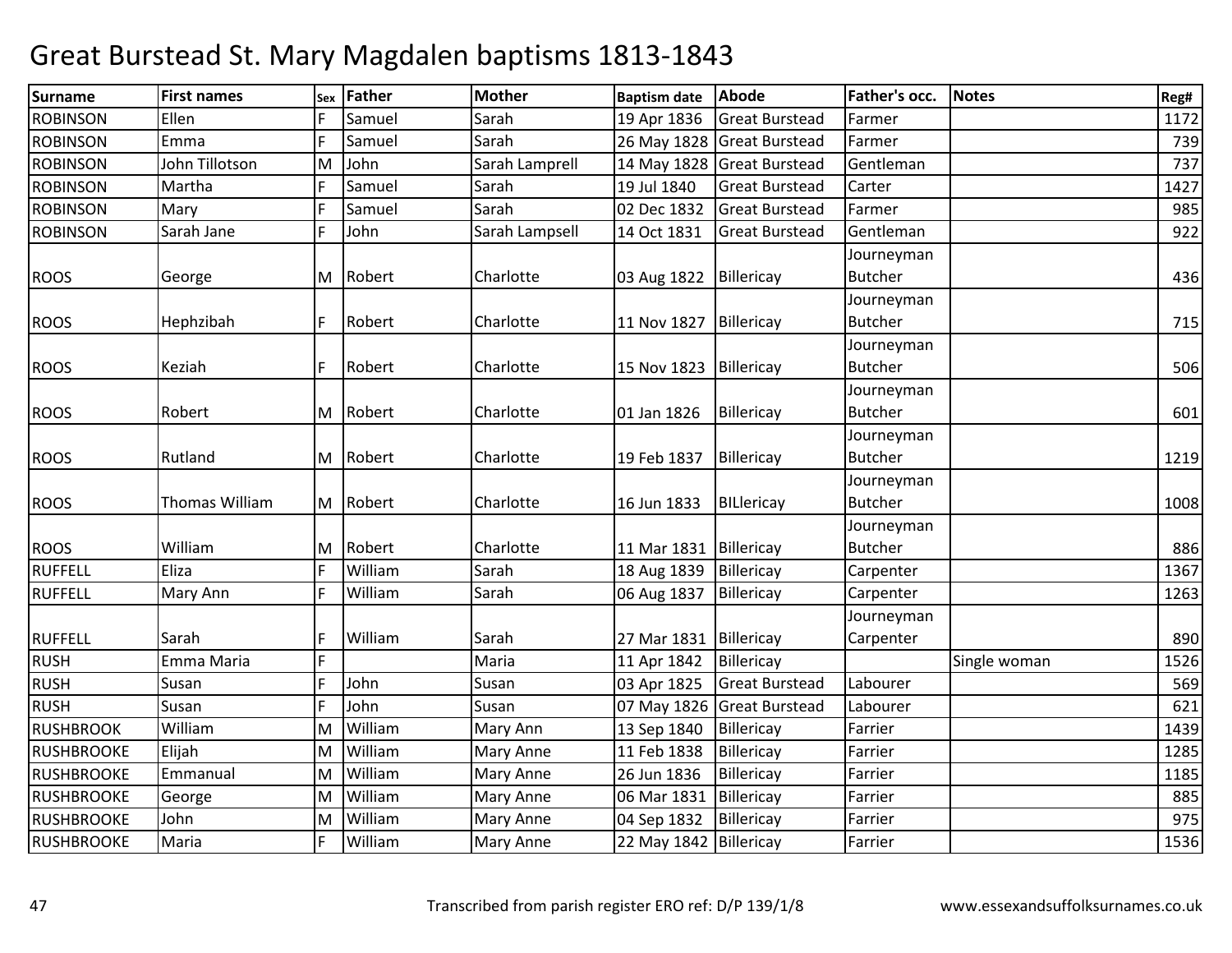| <b>Surname</b>    | <b>First names</b>   |   | sex Father           | <b>Mother</b>                     | <b>Baptism date</b>    | <b>Abode</b>          | Father's occ.       | <b>Notes</b>         | Reg# |
|-------------------|----------------------|---|----------------------|-----------------------------------|------------------------|-----------------------|---------------------|----------------------|------|
| <b>RUSHBROOKE</b> | <b>Mary Anne</b>     |   | William              | Mary Anne                         | 04 Jun 1834            | Billericay            | Farrier             |                      | 1070 |
| <b>RUSHBROOKE</b> | Mary Anne            | F | William              | Mary Anne                         | 24 Nov 1829            | Billericay            | Farrier             |                      | 814  |
| RUSHBROOKE        | <b>Robert Parker</b> | M | William              | Mary Anne                         | 21 Apr 1818            | Billericay            | Farrier             |                      | 733  |
| <b>RUSHBROOKE</b> | William Parker       | M | William              | Mary Anne                         | 09 Aug 1825            | Billericay            | Farrier             |                      | 582  |
| <b>RUST</b>       | Samuel               | M | Thomas               | Mary                              | 08 Apr 1832            | <b>Great Burstead</b> | Labourer            |                      | 952  |
| <b>SACH</b>       | Charles Edward       | M | George               | Anne                              | 08 Apr 1832            | Billericay            | Office Clerk        |                      | 949  |
| <b>SACH</b>       | Charles William      | M | George               | Elizabeth                         | 14 Aug 1825            | Billericay            | <b>Corn Dealer</b>  |                      | 583  |
| <b>SACH</b>       | Elizabeth            | F | George               | Elizabeth                         | 01 Jun 1830            | Billericay            | <b>Office Clerk</b> |                      | 845  |
| <b>SACH</b>       | George               | M | George               | Elizabeth                         | 21 Oct 1827            | Billericay            | <b>Office Clerk</b> |                      | 706  |
| <b>SACH</b>       | John Henry           | M | George               | Anne                              | 08 Oct 1833            | Billericay            | <b>Office Clerk</b> |                      | 1027 |
| <b>SACH</b>       | Mary Anne            |   | George               | Anne                              | 10 Aug 1837            | Billericay            | <b>Office Clerk</b> |                      | 1266 |
| <b>SACKETT</b>    | Henrietta            | F | William              | Maria                             | 20 Apr 1825            | <b>Great Burstead</b> | Farmer              |                      | 572  |
| <b>SACKETT</b>    | Walter               | M | William              | Maria                             | 24 Apr 1826            | <b>Great Burstead</b> | Farmer              |                      | 619  |
| <b>SACKETT</b>    | William Henry        | M | William              | Maria                             | 12 Dec 1822            | <b>Great Burstead</b> | Farmer              |                      | 456  |
| <b>SAGGERS</b>    | Sophia               | F | John                 | Abigail                           | 28 Jun 1840            | Billericay            | Carpenter           |                      | 1419 |
| SAINT             | Elizabeth            | F | Joseph               | Sarah                             | 24 Jun 1827            | Billericay            | Silk Weaver         |                      | 685  |
| SANDFORD          | Eliza                | F | James                | Sarah                             | 25 Feb 1816            | Buttsbury             | Labourer            |                      | 149  |
| <b>SAVEALL</b>    | Charles              | M | <b>Charles</b>       | Elizabeth                         | 20 Jan 1822            | Billericay            |                     | Occupation not shown | 403  |
|                   |                      |   |                      |                                   |                        |                       |                     |                      |      |
| SAVEALL           | James                |   | M Charles            | Elizabeth                         | 02 Apr 1826            | Billericay            | Horse Keeper        |                      | 613  |
|                   |                      |   |                      |                                   |                        |                       |                     |                      |      |
| <b>SAVEALL</b>    | James                | M | <b>Charles</b>       | Elizabeth                         | 06 Mar 1825            | Brentwood             | Horse Keeper        |                      | 564  |
|                   |                      |   |                      |                                   |                        |                       |                     |                      |      |
| <b>SAVEALL</b>    | Sarah                | F | <b>Charles</b>       | Elizabeth                         | 27 Jan 1834            | Billericay            | Horse Keeper        |                      | 1048 |
| SAVEALL           | Sarah                | E | William              | Elizabeth                         | 31 May 1818            | <b>Great Burstead</b> | Labourer            |                      | 256  |
| <b>SAVEALL</b>    | Thomas               | M | Thomas               | Mary Ann                          | 24 Jan 1819            | <b>Great Burstead</b> | Labourer            |                      | 285  |
|                   |                      |   |                      |                                   |                        |                       | Journeyman          |                      |      |
| <b>SAYERS</b>     | John                 | M | John                 | Mary Ann                          | 03 Jul 1840            | Billericay            | Carpenter           |                      | 1424 |
| <b>SAYTCH</b>     | <b>Betsey</b>        | F | Edward               | Mary                              | 17 Apr 1834            | <b>Brixton Surrey</b> | Servant             |                      | 1063 |
| <b>SAYTCH</b>     | Edward               |   | M Edward             | Mary                              | 11 Mar 1827            | Southend              | Ostler              | Hard to read         | 668  |
|                   |                      |   |                      |                                   |                        |                       |                     |                      |      |
| <b>SCHNEIDER</b>  | Henrietta Christiana |   | <b>Robert Wilmot</b> | Charlotte Elizabeth   20 Mar 1839 |                        | <b>Great Burstead</b> | Esquire             |                      | 1347 |
| SCOTT             | Charlotte            | F | William              | Elizabeth                         | 31 Mar 1813 Billericay |                       | Shoe-maker          |                      | 18   |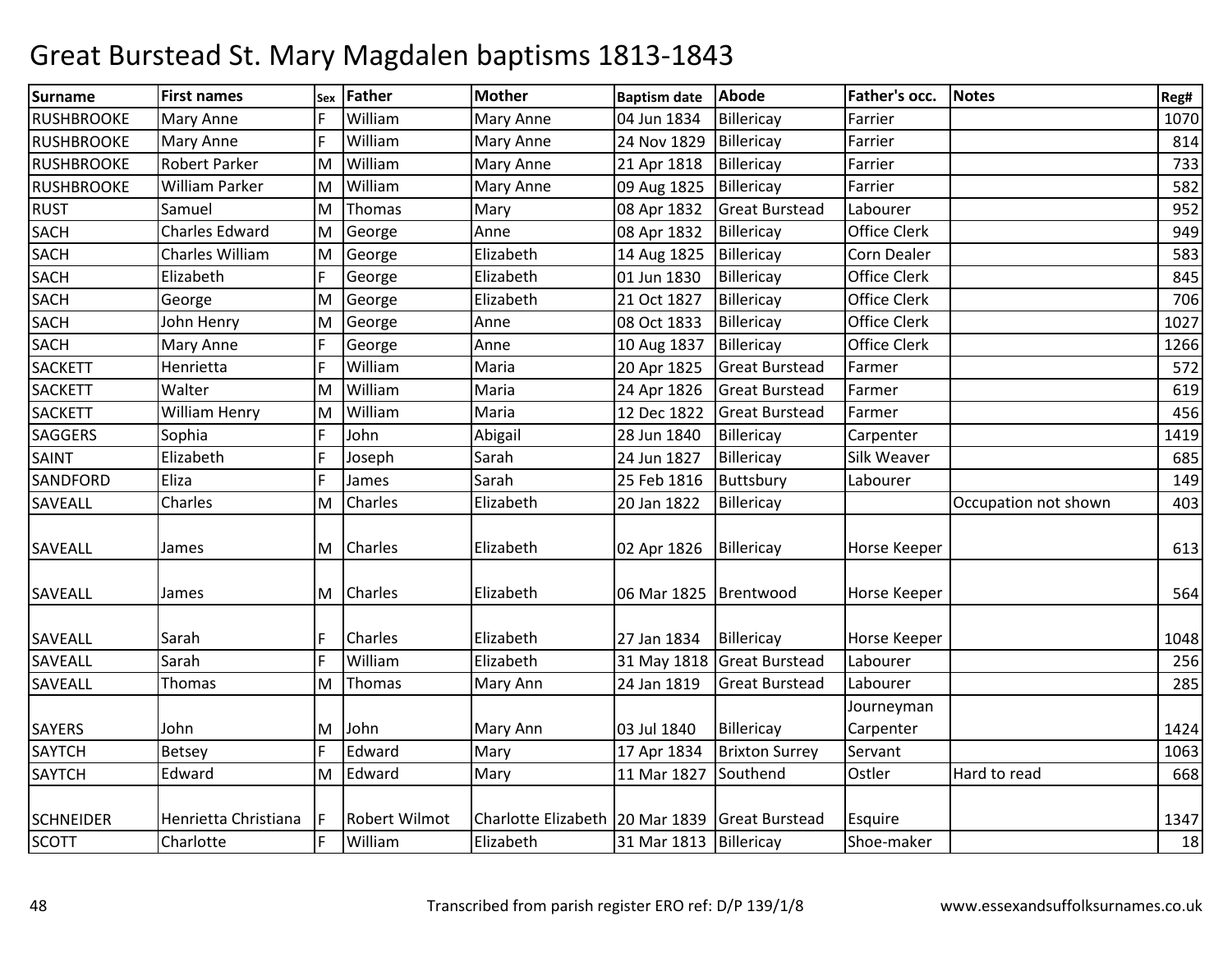| <b>Surname</b>  | <b>First names</b>     | Sex | Father        | <b>Mother</b> | <b>Baptism date</b>      | Abode                      | Father's occ.      | <b>Notes</b> | Reg# |
|-----------------|------------------------|-----|---------------|---------------|--------------------------|----------------------------|--------------------|--------------|------|
| <b>SCOTT</b>    | Iohn                   | M   | William       | Elizabeth     | 18 Jun 1815              | Billericay                 | Shoe-maker         |              | 118  |
| <b>SCOTT</b>    | Sarah                  | F   | William       | Elizabeth     | 04 Oct 1817              | Billericay                 | Shoe-maker         |              | 223  |
| <b>SCOTT</b>    | William                | M   | George        | Phoebe        | 24 Oct 1841              | Billericay                 | Hairdresser        |              | 1498 |
| <b>SEAGERS</b>  | Alfred                 | M   | George        | Anne          | 12 Jun 1836              | <b>Great Burstead</b>      | Labourer           |              | 1184 |
| <b>SEAGERS</b>  | Maria                  | F   | George        | Ann           | 17 Jul 1831              | Billericay                 | Labourer           |              | 905  |
| <b>SEAGERS</b>  | Sophia Anna            | F   |               | Sophia        | 05 Apr 1840              | <b>Great Burstead</b>      |                    | Single woman | 1400 |
| <b>SEGARS</b>   | Emma                   | F   | George        | Anne          | 15 Sep 1829              | <b>Great Burstead</b>      | Labourer           |              | 801  |
| <b>SEWELL</b>   | Jeremiah               | M   | David         | Susan         | 08 Oct 1826              | <b>Great Burstead</b>      | Labourer           |              | 647  |
| <b>SHAW</b>     | Frances Elizabeth      | F   | George        | Louisa Broff  | 18 Oct 1831              | Billericay                 | Solicitor          |              | 923  |
| SHAW            | George                 | M   | George        | Lavina Broff  | 30 Jul 1824              | Billericay                 | Solicitor          |              | 541  |
| SHAW            | Henry                  | M   | George        | Lavina Broff  | 07 Jan 1826              | Billericay                 | Solicitor          |              | 602  |
| SHAW            | James                  | M   | George        | Louisa Broff  | 07 Mar 1833              | Billericay                 | Solicitor          |              | 996  |
| SHAW            | Lavina Emma            | F   | George        | Lavina Broff  | 09 Mar 1828              | Billericay                 | Solicitor          |              | 729  |
| <b>SHAW</b>     | William                | M   | George        | Louisa Broff  | 25 Dec 1829              | Billericay                 | Solicitor          |              | 818  |
| <b>SHELLEY</b>  | Arthur Lott            | M   | Samuel        | Louisa        | 29 Jan 1843              | Billericay                 | Postillion         |              | 1569 |
| <b>SHEPHERD</b> | Mary Ann               | F   | William       | Susannah      | 06 Jan 1822              | <b>Great Burstead</b>      | Labourer           |              | 401  |
| <b>SHEPHERD</b> | Sarah                  | F   | William       | Hannah        | 30 Jun 1813              | <b>Great Burstead</b>      | Labourer           |              | 32   |
| <b>SHEPPARD</b> | Mary Ann               | E   | William       | Mary Ann      | 10 Aug 1823              | <b>Great Burstead</b>      | <b>Coal Carter</b> |              | 495  |
| <b>SHIPP</b>    | John                   | M   | Timothy       | Martha        | 08 Feb 1836              | Billericay                 | Farrier            |              | 1160 |
| <b>SHIPP</b>    | John                   | M   | Timothy       | Martha        | 09 Nov 1833              | Billericay                 | Farrier            |              | 1032 |
| <b>SHIPP</b>    | Martha Elizabeth       | lF  | Timothy       | Martha        | 04 Sep 1825              | Billericay                 | Farrier            |              | 588  |
| <b>SHIPP</b>    | Martha Elizabeth       | F   | Timothy       | Martha        | 09 Nov 1829              | Billericay                 | Farrier            |              | 811  |
| <b>SHIPP</b>    | Timothy                | M   | Timothy       | Martha        | 13 Aug 1827              | Billericay                 | Farrier            |              | 693  |
|                 | <b>Timothy Clement</b> |     |               |               |                          |                            |                    |              |      |
| <b>SHIPP</b>    | Wightman               |     | M Timothy     | Martha        | 01 Dec 1831              | Billericay                 | Farrier            |              | 930  |
| <b>SIGGERS</b>  | <b>Mary Ann</b>        | F   | John          | Rebekah       | 28 Oct 1820              | Billericay                 | Labourer           |              | 358  |
|                 |                        |     |               |               |                          |                            |                    |              |      |
| <b>SKINGLEY</b> | Jonathan               | M   | John          | Elizabeth     | 15 Dec 1816   Billericay |                            | Horse Keeper       |              | 188  |
| <b>SLEE</b>     | William                | M   | William       | Ann           | 01 Feb 1818              | <b>Great Burstead</b>      | Gardener           |              | 238  |
|                 |                        |     |               |               |                          |                            | Officer of         |              |      |
| <b>SMITH</b>    | Ann                    | F   | <b>Dudley</b> | Ann           | 19 Mar 1820              | Billericay                 | Excise             |              | 325  |
| <b>SMITH</b>    | Charles                | M   | Richard       | Ann           | 20 Jul 1817              | Billericay                 | Fellmonger         |              | 210  |
| <b>SMITH</b>    | Charles                |     | M Samuel      | Susannah      |                          | 08 May 1825 Great Burstead | Carter             |              | 575  |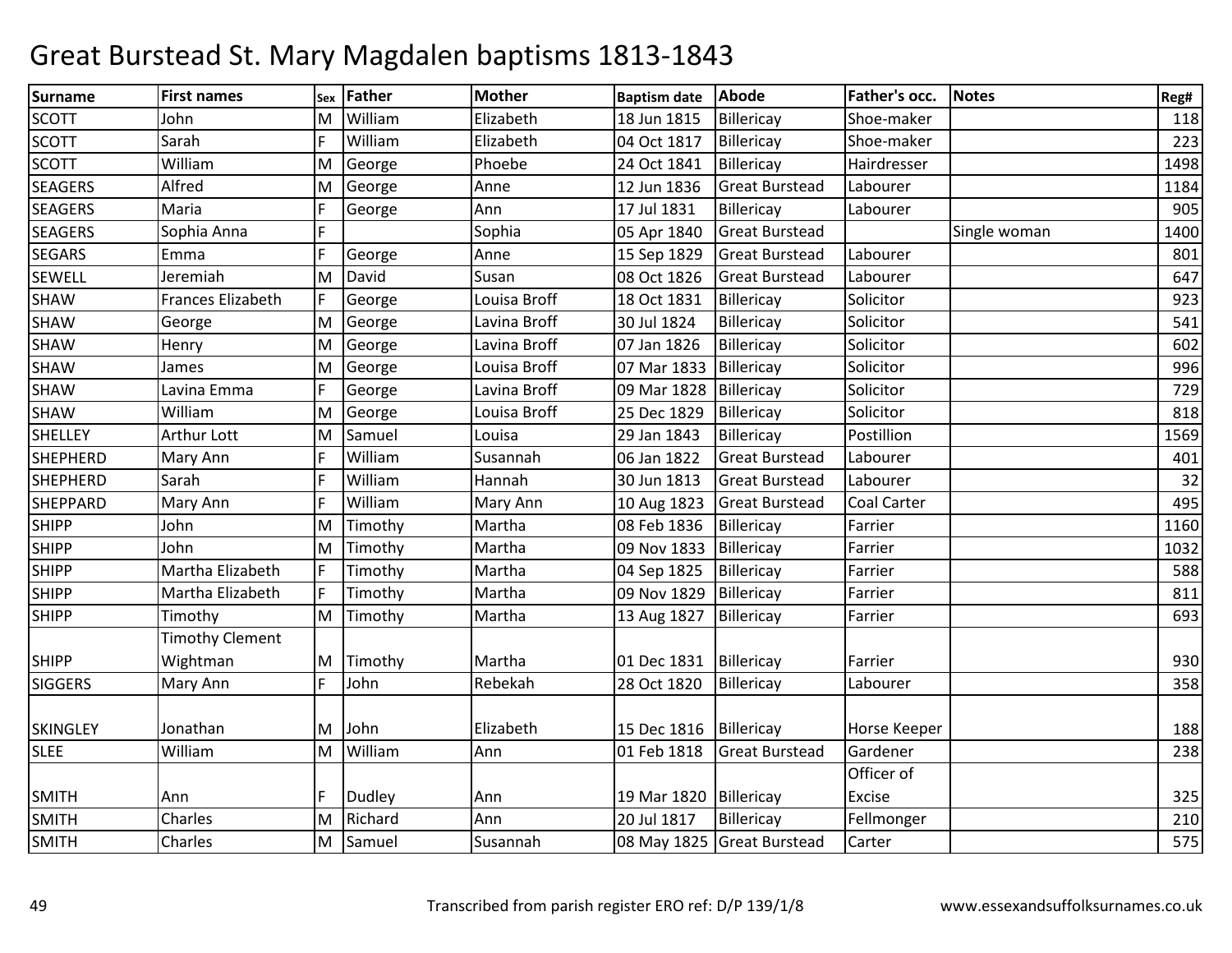| Surname      | <b>First names</b>    | Sex | Father               | <b>Mother</b> | <b>Baptism date</b> | Abode                 | Father's occ.         | <b>Notes</b> | Reg# |
|--------------|-----------------------|-----|----------------------|---------------|---------------------|-----------------------|-----------------------|--------------|------|
| <b>SMITH</b> | Charles               | M   | William              | Ann           | 27 Jul 1828         | <b>Great Burstead</b> | Labourer              |              | 745  |
| <b>SMITH</b> | Eliza                 | F   | James                | Hannah        | 16 Nov 1818         | <b>Great Burstead</b> | Labourer              |              | 278  |
| <b>SMITH</b> | Elizabeth             | F   | John                 | Frances       | 23 Mar 1817         | <b>Great Burstead</b> | Labourer              |              | 200  |
| <b>SMITH</b> | Emma                  | F   | Dudley               | Ann           | 11 Sep 1820         | Billericay            | <b>Excise Officer</b> |              | 350  |
| <b>SMITH</b> | <b>Francis Nelson</b> | M   | <b>William Henry</b> | Mary          | 26 Nov 1828         | Billericay            | Taylor                |              | 762  |
| <b>SMITH</b> | Frederick             | M   | Richard              | Ann           | 30 Jul 1820         | Billericay            | Fellmonger            |              | 346  |
| <b>SMITH</b> | George                | M   | John                 | Frances       | 21 Feb 1819         | <b>Great Burstead</b> | Labourer              |              | 288  |
| <b>SMITH</b> | George                | M   | Robert               | Mary Ann      | 17 Aug 1828         | Mountnessing          | Jobber                |              | 751  |
| <b>SMITH</b> | George                | M   | Samuel               | Susan         | 01 Jun 1828         | <b>Great Burstead</b> | Labourer              |              | 742  |
| <b>SMITH</b> | George                | M   | William              | Anne          | 21 Aug 1836         | <b>Great Burstead</b> | Labourer              |              | 1201 |
|              |                       |     |                      |               |                     |                       | Journeyman            |              |      |
| <b>SMITH</b> | Henry                 |     | M Robert             | Mary Anne     | 17 Apr 1843         | Billericay            | <b>Butcher</b>        |              | 1587 |
| <b>SMITH</b> | Henry Hill Lovell     | M   |                      | Phobe         | 02 Sep 1832         | Billericay            |                       | Single woman | 974  |
| <b>SMITH</b> | Jane                  | F   | William              | Elizabeth     | 14 Mar 1819         | <b>Great Burstead</b> | Labourer              |              | 293  |
| SMITH        | John                  | M   | George               | Mary Ann      | 01 Jul 1821         | Billericay            | Yeoman                |              | 380  |
| <b>SMITH</b> | John                  | M   | James                | Hannah        | 25 Mar 1822         | <b>Great Burstead</b> | Labourer              |              | 415  |
| <b>SMITH</b> | John                  | M   | John                 | Frances       | 14 Jan 1816         | <b>Great Burstead</b> | Labourer              |              | 145  |
|              |                       |     |                      |               |                     |                       | Journeyman            |              |      |
| <b>SMITH</b> | John                  | M   | Robert               | Mary Anne     | 31 Dec 1841         | Billericay            | <b>Butcher</b>        |              | 1505 |
| <b>SMITH</b> | John                  | M   | Samuel               | Susanna       | 02 Feb 1823         | <b>Great Burstead</b> | Labourer              |              | 466  |
| <b>SMITH</b> | John Henry            | M   | <b>William Henry</b> | Mary          | 03 Feb 1824         | Billericay            | Taylor                |              | 510  |
| <b>SMITH</b> | John Thomas           | M   | John Thomas          | Charlotte     | 15 Jun 1817         | <b>Great Burstead</b> | Labourer              |              | 205  |
| <b>SMITH</b> | Josephine Anne        | F   | Richard              | Ann           | 23 Feb 1823         | Billericay            | Fellmonger            |              | 471  |
| <b>SMITH</b> | Julia                 | F   | James                | Sarah         | 06 Jan 1839         | Billericay            | Glover                |              | 1337 |
| <b>SMITH</b> | Martha                | F   | <b>John Thomas</b>   | Charlotte     | 21 Jan 1821         | <b>Great Burstead</b> | Labourer              |              | 365  |
| <b>SMITH</b> | Martha                | F   | Samuel               | Susan         | 09 Oct 1831         | <b>Great Burstead</b> | Labourer              |              | 920  |
| <b>SMITH</b> | Martha                | F   | Thomas               | Charlotte     | 28 Apr 1815         | <b>Great Burstead</b> | Wheelwright           |              | 107  |
| <b>SMITH</b> | Mary Ann              | F   | John                 | Frances       | 02 Feb 1823         | Buttsbury             | Labourer              |              | 465  |
|              |                       |     |                      |               |                     | <b>St Andrews</b>     |                       |              |      |
| <b>SMITH</b> | Mary Ann Savill       |     | Alexander            | Mary          | 12 Feb 1832         | Holborn               | Painter               |              | 941  |
| <b>SMITH</b> | <b>Mary Anne</b>      | F   | John                 | Elizabeth     | 05 Apr 1830         | Laindon               | Labourer              |              | 835  |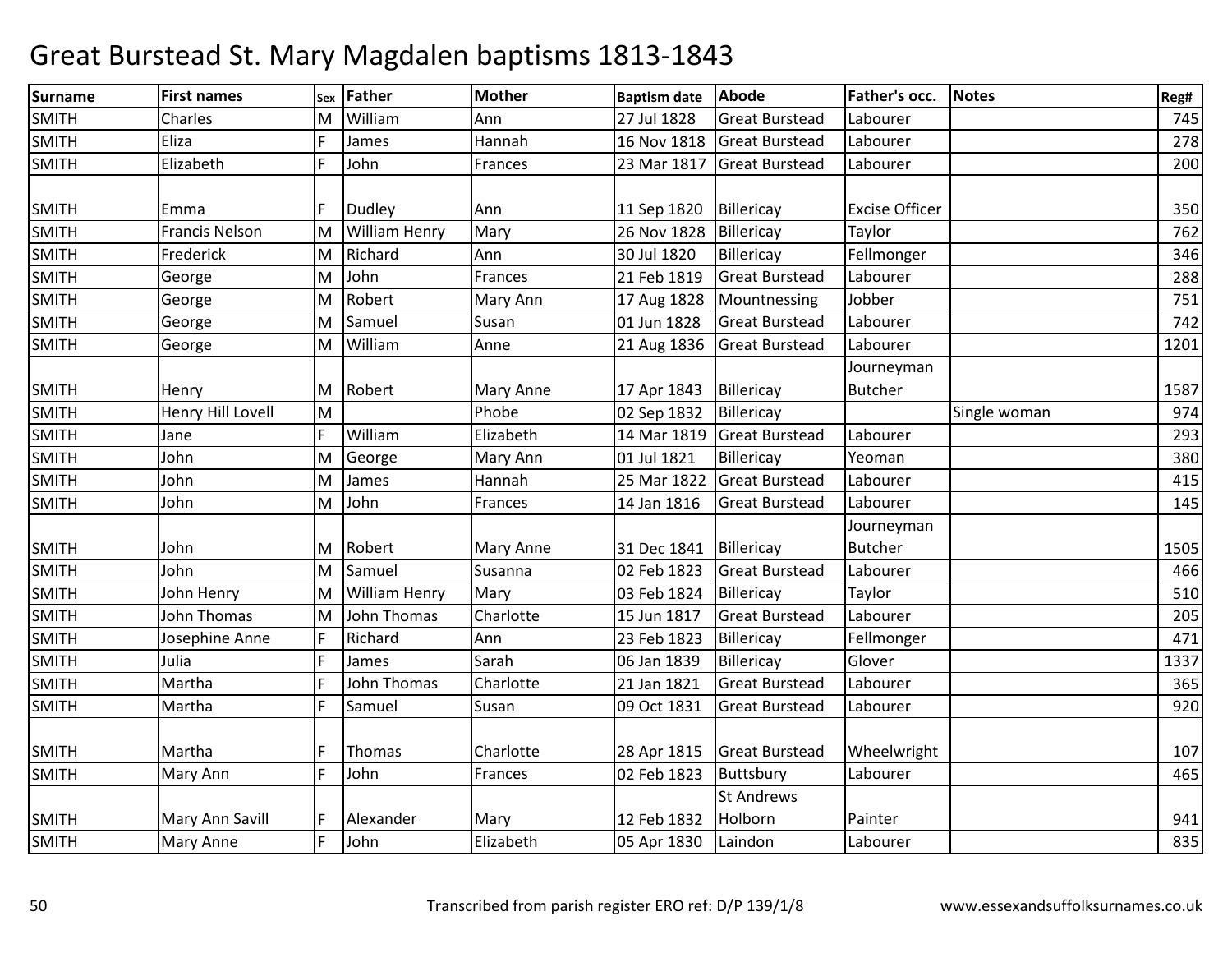| Surname        | <b>First names</b>    |     | sex Father           | <b>Mother</b>    | <b>Baptism date</b>    | Abode                      | Father's occ.  | <b>Notes</b> | Reg# |
|----------------|-----------------------|-----|----------------------|------------------|------------------------|----------------------------|----------------|--------------|------|
| <b>SMITH</b>   | Mary Anne             |     | William              | Anne             | 27 Oct 1833            | <b>Great Burstead</b>      | Labourer       |              | 1029 |
| <b>SMITH</b>   | Mary Jane             | F   | William              | Mary             | 06 Aug 1826            | Billericay                 | Tailor         |              | 641  |
| <b>SMITH</b>   | Matilda               | E   |                      | Eleanor          | 12 Sep 1831            | Laindon                    |                | Single woman | 917  |
| <b>SMITH</b>   | Mille                 | F   | William              | Elizabeth        |                        | 19 May 1816 Great Burstead | Labourer       |              | 162  |
| <b>SMITH</b>   | Milly                 | F   | William              | Anne             | 25 Nov 1838            | <b>Great Burstead</b>      | Labourer       |              | 1331 |
| <b>SMITH</b>   | Rachael               | F   | William              | Elizabeth        | 08 Aug 1813            | Billericay                 | Labourer       |              | 36   |
| <b>SMITH</b>   | Rachel                | l F | William              | Anne             | 27 Feb 1831            | <b>Great Burstead</b>      | Labourer       |              | 882  |
| <b>SMITH</b>   | Richard               | M   | Richard              | Anne             | 25 Jul 1830            | Billericay                 | Fellmonger     |              | 850  |
| <b>SMITH</b>   | Rose Jane             | F   | Richard              | Anne             | 27 Mar 1826            | Billericay                 | Higler         |              | 610  |
| <b>SMITH</b>   | Samuel                | M   | Samuel               | Susannah         | 21 Jan 1821            | <b>Great Burstead</b>      | Labourer       |              | 366  |
| <b>SMITH</b>   | Sarah                 | F   | Samuel               | Susan            | 09 Feb 1834            | <b>Great Burstead</b>      | Labourer       |              | 1050 |
| <b>SMITH</b>   | Sarah                 | F   | Stephen              | Mary             | 09 Jul 1815            | Billericay                 | Labourer       |              | 124  |
| <b>SMITH</b>   | Sarah                 | E   | Thomas               | Charlotte        | 14 Feb 1813            | Billericay                 | Millwright     |              | 10   |
|                |                       |     |                      |                  |                        |                            | Journeyman     |              |      |
| <b>SMITH</b>   | Sarah Elizabeth       |     | Robert               | Mary Anne        | 03 Sep 1837            | Billericay                 | <b>Butcher</b> |              | 1267 |
| <b>SMITH</b>   | William               | M   | <b>Dudley</b>        | Ann              | 09 Jan 1822            | Billericay                 | Exciseman      |              | 402  |
| <b>SMITH</b>   | William               | M   | John                 | Mary             | 05 Apr 1818            | <b>Great Burstead</b>      | Labourer       |              | 248  |
|                |                       |     |                      |                  |                        |                            | Journeyman     |              |      |
| <b>SMITH</b>   | William               | IM. | John Thomas          | Charlotte        | 23 Dec 1822            | Billericay                 | Carpenter      |              | 461  |
| <b>SMITH</b>   | William               | M   | William              | Anne             | 30 Jul 1826            | <b>Great Burstead</b>      | Labourer       |              | 637  |
|                | <b>William George</b> |     |                      |                  |                        |                            |                |              |      |
| <b>SMITH</b>   | Francis               | IM. | <b>William Henry</b> | Mary             | 08 Sep 1821            | <b>Great Burstead</b>      | Labourer       |              | 384  |
| <b>SNELL</b>   | Lucy Ann              | F   | Thomas               | Lucy             | 07 Oct 1818            | <b>Great Burstead</b>      | Labourer       |              | 267  |
| SNELLING       | Lucy Ann              | F   | Thomas               | Lucy             | 12 Mar 1820            | Laindon                    | Labourer       |              | 324  |
| SORRELL        | James                 | M   | Charles              | Caroline         | 13 Feb 1831            | <b>Great Burstead</b>      | Labourer       |              | 879  |
| SORRELL        | John                  | M   | William              | Sarah            | 18 Jun 1815            | Laindon                    | Labourer       |              | 117  |
|                |                       |     |                      |                  |                        |                            |                |              |      |
| SPEARMAN       | Sarah Elizabeth       |     | William Golden       | Sarah            | 18 Oct 1818            | Fobbing                    | Labourer       |              | 269  |
| <b>SPELLER</b> | Ann                   | F   | John                 | Elizabeth        | 20 Apr 1817            | Buttsbury                  | Labourer       |              | 202  |
| <b>SPELLER</b> | Caroline              | E   | John                 | Hannah           | 04 Nov 1827            | Billericay                 | Labourer       |              | 710  |
|                |                       |     |                      |                  |                        |                            | Farming        |              |      |
| <b>SPELLER</b> | Charles               | M   | John                 | Anne             | 06 Feb 1842            | <b>Great Burstead</b>      | Servant        |              | 1512 |
| SPELLER        | Charles               | M   | Thomas               | <b>Mary Anne</b> | 29 Aug 1824 Billericay |                            | Labourer       |              | 544  |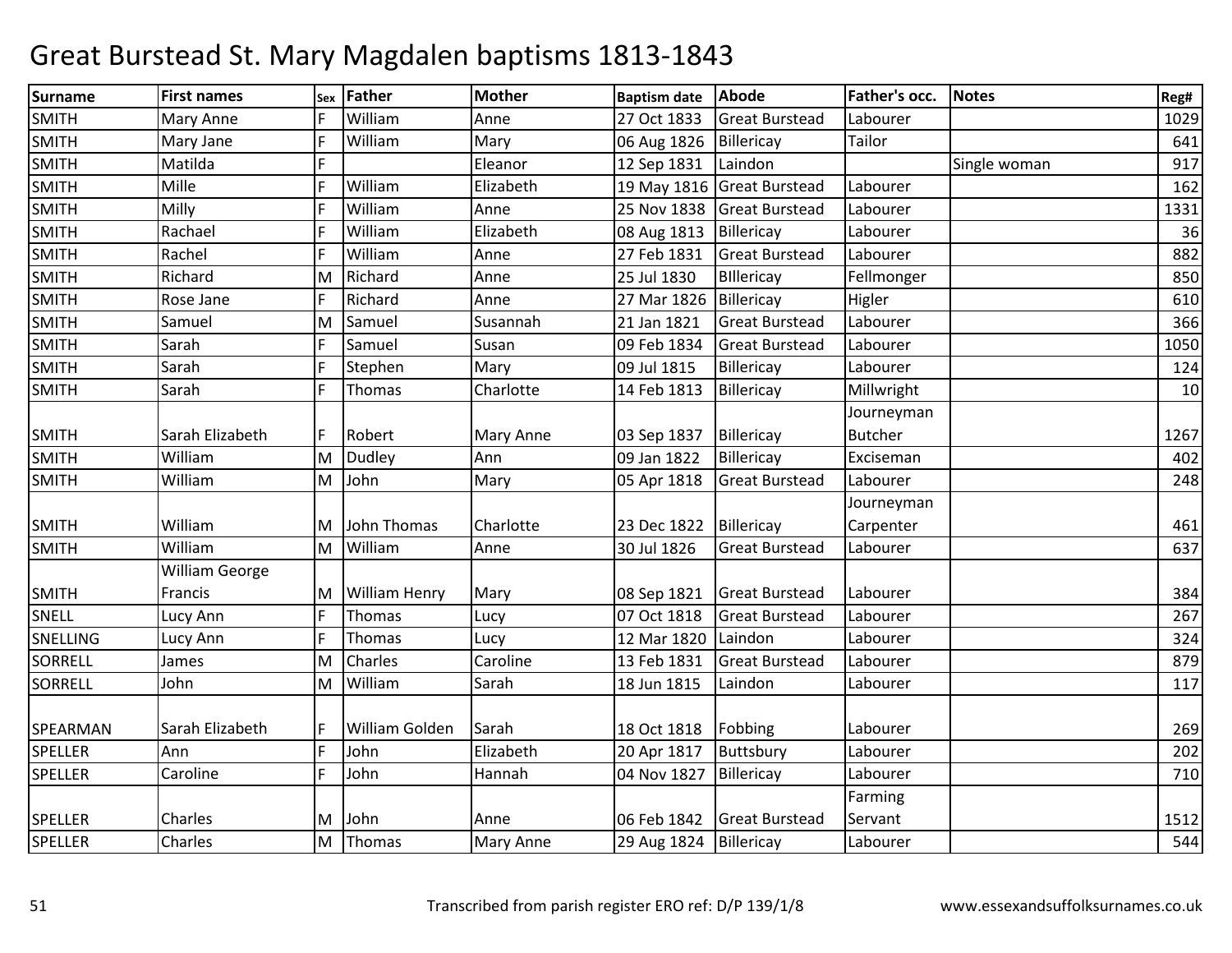| Surname        | <b>First names</b>     |   | Sex   Father | <b>Mother</b> | <b>Baptism date</b> | <b>Abode</b>               | Father's occ. | <b>Notes</b> | Reg#             |
|----------------|------------------------|---|--------------|---------------|---------------------|----------------------------|---------------|--------------|------------------|
| <b>SPELLER</b> | Charlotte              |   | John         | Elizabeth     | 10 Apr 1814         | Buttsbury                  | Labourer      |              | 59               |
|                |                        |   |              |               |                     |                            | Farming       |              |                  |
| <b>SPELLER</b> | <b>Charlotte Maria</b> |   | John         | Anne          |                     | 14 May 1843 Great Burstead | Servant       |              | 1591             |
| <b>SPELLER</b> | Christopher            | M | George       | Susan         | 15 Apr 1838         | Billericay                 | Hay-binder    |              | 1299             |
| <b>SPELLER</b> | Eliza                  | F | Henry        | Susan         | 17 Jun 1838         | Billericay                 | Thatcher      |              | 1308             |
| <b>SPELLER</b> | Ellen                  | F | George       | Susan         | 29 Sep 1839         | Billericay                 | Hay-binder    |              | 1373             |
| <b>SPELLER</b> | Emily                  | F | George       | Susan         | 24 Oct 1841         | Billericay                 | Labourer      |              | 1516             |
| <b>SPELLER</b> | Emma                   | F | William      | Elizabeth     | 11 Dec 1836         | Billericay                 | Hay-binder    |              | 1208             |
| <b>SPELLER</b> | Fanny                  | F | William      | Elizabeth     | 19 Feb 1842         | Billericay                 | Labourer      |              | 1517             |
| <b>SPELLER</b> | Frederic               | M | William      | Elizabeth     | 01 Sep 1839         | Billericay                 | Hay-binder    |              | 1369             |
| <b>SPELLER</b> | Frederick              | M | John         | Hannah        | 04 Nov 1827         | Billericay                 | Labourer      |              | 711              |
| <b>SPELLER</b> | George                 | M | John         | Anne          | 18 Mar 1838         | <b>Great Burstead</b>      | Labourer      |              | 1293             |
| <b>SPELLER</b> | George                 | M | William      | Elizabeth     | 09 Sep 1832         | Billericay                 | Hay-binder    |              | 977              |
| <b>SPELLER</b> | Henry                  | M | Henry        | Anne          | 14 Jul 1836         | Billericay                 | Thatcher      |              | 1191             |
| <b>SPELLER</b> | Henry                  | M | John         | Anne          | 30 Oct 1836         | <b>Great Burstead</b>      | Labourer      |              | 1206             |
| <b>SPELLER</b> | Henry                  | M | William      | Elizabeth     | 30 Nov 1834         | Billericay                 | Hay-binder    |              | 1092             |
| <b>SPELLER</b> | John                   | M | Henry        | Anne          | 07 Feb 1842         | Billericay                 | Labourer      |              | 1513             |
| <b>SPELLER</b> | John                   | M | John         | Anne          | 22 Dec 1833         | <b>Great Burstead</b>      | Labourer      |              | 1041             |
| <b>SPELLER</b> | Phobe                  | F | John         | Hannah        | 28 Mar 1826         | Billericay                 | Thatcher      |              | 611              |
| <b>SPELLER</b> | Samuel                 | M | John         | Anne          | 28 Jun 1840         | <b>Great Burstead</b>      | Labourer      |              | 1421             |
| <b>SPELLER</b> | Samuel                 | M | John         | Elizabeth     | 25 Jun 1820         | Buttsbury                  | Labourer      |              | 340              |
| <b>SPELLER</b> | William                | M | John         | Anne          | 07 Feb 1836         | Billericay                 | Labourer      |              | 1157             |
| <b>SPELLER</b> | William                | M | William      | Elizabeth     | 25 Apr 1830         | Billericay                 | Hay-binder    |              | 841              |
| <b>SPINKS</b>  | John Edwards           | M | Samuel       | Mary          | 27 May 1833         | Billericay                 | Gentleman     |              | 1004             |
| <b>SPONG</b>   | James                  | M | Daniel       | Ann           | 04 Feb 1813         | Billericay                 | Gentleman     |              | $\boldsymbol{6}$ |
| <b>SPOONER</b> | <b>Thomas</b>          | M | William      | Elizabeth     | 11 Jun 1837         | <b>Great Burstead</b>      | Labourer      |              | 1247             |
| <b>STAINES</b> | Benjamin               | M | David        | Elizabeth     | 15 Jan 1832         | <b>Great Burstead</b>      | Labourer      |              | 936              |
| <b>STAINES</b> | David                  | M | David        | Elizabeth     | 08 Nov 1829         | <b>Great Burstead</b>      | Labourer      |              | 810              |
| <b>STAINES</b> | George Greyland        | M | David        | Elizabeth     | 25 Jun 1837         | <b>Great Burstead</b>      | Labourer      |              | 1254             |
| <b>STAINES</b> | James                  | M | David        | Elizabeth     | 18 Oct 1835         | <b>Great Burstead</b>      | Labourer      |              | 1143             |
| <b>STAINES</b> | John                   | M | David        | Elizabeth     | 16 May 1841         | Great Burstead             | Labourer      |              | 1479             |
| <b>STAINES</b> | Mary Ann               | F | David        | Elizabeth     | 12 Mar 1843         | <b>Great Burstead</b>      | Labourer      |              | 1581             |
| <b>STAINES</b> | Samuel                 | M | David        | Elizabeth     | 21 Apr 1840         | <b>Great Burstead</b>      | Labourer      |              | 1405             |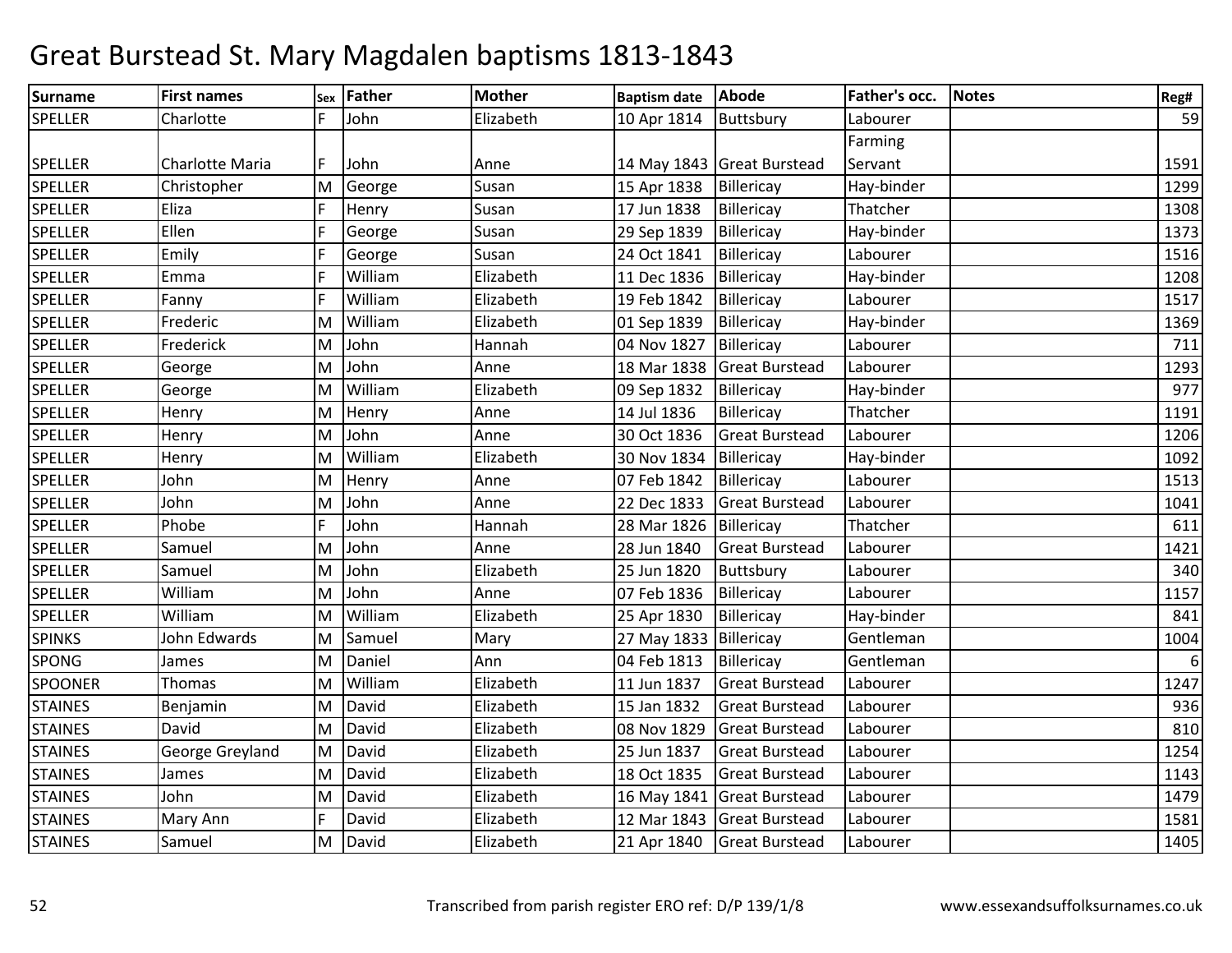| Surname         | <b>First names</b>     | Sex | <b>Father</b> | <b>Mother</b>    | <b>Baptism date</b>    | Abode                      | Father's occ.            | <b>Notes</b> | Reg# |
|-----------------|------------------------|-----|---------------|------------------|------------------------|----------------------------|--------------------------|--------------|------|
| <b>STAMMERS</b> | Charles                | M   | John          | Elizabeth        | 20 Sep 1840            | <b>Great Burstead</b>      | Labourer                 |              | 1442 |
| <b>STAMMERS</b> | Eliza                  | E   | Daniel        | Maria            | 05 Jan 1817            | Billericay                 | <b>Butcher</b>           |              | 190  |
| <b>STAMMERS</b> | John                   | M   |               | Susanna          | 28 Apr 1842            | <b>Great Burstead</b>      |                          | Single woman | 1530 |
| <b>STAMMERS</b> | <b>Thomas</b>          | M   | Thomas        | Sarah            | 28 Sep 1817            | <b>Great Burstead</b>      | Labourer                 |              | 220  |
| <b>STANLEY</b>  | Agatha                 | E   | Henry         | Susannah         | 17 Aug 1817            | Billericay                 | Solicitor                |              | 216  |
| <b>STANLEY</b>  | Charlotte              |     | Henry         | Susannah         | 07 Jan 1816            | <b>Great Burstead</b>      | Solicitor                |              | 142  |
| <b>STANLEY</b>  | <b>Edward Aynscomb</b> | IM. | Edward        | Fanny            | 09 Dec 1832            | Billericay                 | Shop-keeper              |              | 986  |
| <b>STANLEY</b>  | <b>Gardiner Oliver</b> | M   | Henry         | Susannah         | 15 May 1814 Billericay |                            | Solicitor                |              | 65   |
| <b>STANLEY</b>  | Louisa                 | F   | Edward        | Fanny            | 25 May 1834 Billericay |                            | Shop-keeper              |              | 1067 |
| <b>STANLEY</b>  | William                | M   | Edward        | Fanny            | 05 Jun 1836            | Billericay                 | Shop-keeper              |              | 1182 |
| <b>STEEL</b>    | Emma                   | F   | Isaac         | Sarah            |                        | 22 May 1814 Great Burstead | Publican                 |              | 66   |
|                 |                        |     |               |                  |                        |                            | Portuguese<br>Mariner    |              |      |
| <b>STEEREY</b>  | Mary                   |     | Samuel        | Mary             | 18 Mar 1831            | Sheerness                  | Deceased                 |              | 889  |
| <b>STEVENS</b>  | Charlotte              |     | William       | Sarah            | 21 Oct 1838            | <b>Great Burstead</b>      | Labourer                 |              | 1326 |
| <b>STEVENS</b>  | Eliza                  | ١F  | William       | Sarah            | 24 Apr 1842            | <b>Great Burstead</b>      | Labourer                 |              | 1528 |
| <b>STEVENS</b>  | William                | M   | William       | Sarah            | 21 Jun 1840            | <b>Great Burstead</b>      | Labourer                 |              | 1417 |
| <b>STEWARD</b>  | Emma                   | E   | George        | <b>Mary Anne</b> | 17 Nov 1833            | <b>Great Burstead</b>      | Labourer                 |              | 1033 |
| <b>STEWARD</b>  | Harriet                |     | George        | Mary Ann         | 25 Jun 1837            | Billericay                 | Journeyman<br>Blacksmith |              | 1250 |
| <b>STEWARD</b>  | Rachel Anne            | ١F  | George        | <b>Mary Anne</b> | 11 Jan 1835            | Billericay                 | Labourer                 |              | 1101 |
| <b>STILES</b>   | William                | M   | William       | Matilda          | 12 Feb 1843            | <b>Great Burstead</b>      | Labourer                 |              | 1574 |
| <b>STOCK</b>    | Elizabeth Jane         |     | John          | Elizabeth        | 25 Jan 1835            | Billericay                 | Jobber                   |              | 1103 |
| <b>STOCK</b>    | Ellen                  | F   | John          | Elizabeth        | 31 May 1840            | Billericay                 | Salesman                 |              | 1412 |
| <b>STOCK</b>    | Emma Sophia            |     | John          | Elizabeth        | 13 Mar 1836            | Billericay                 | Jobber                   |              | 1165 |
| <b>STOCK</b>    | Louisa Lydia           |     | John          | Elizabeth        | 23 Jan 1842            | Billericay                 | Salesman                 |              | 1508 |
| <b>STOCK</b>    | Maria                  | E   | John          | Elizabeth        | 14 Jun 1843            | Billericay                 | Salesman                 |              | 1596 |
| <b>STOCK</b>    | Mary Anne              | E   | John          | Elizabeth        | 11 Nov 1838            | Billericay                 | Salesman                 |              | 1330 |
| <b>STOCK</b>    | William                | M   | John          | Elizabeth        | 29 Apr 1837            | Billericay                 | Jobber                   |              | 1238 |
| <b>STOKES</b>   | Charlotte              |     | William       | Anne             | 14 Oct 1827            | <b>Great Burstead</b>      | Labourer                 |              | 704  |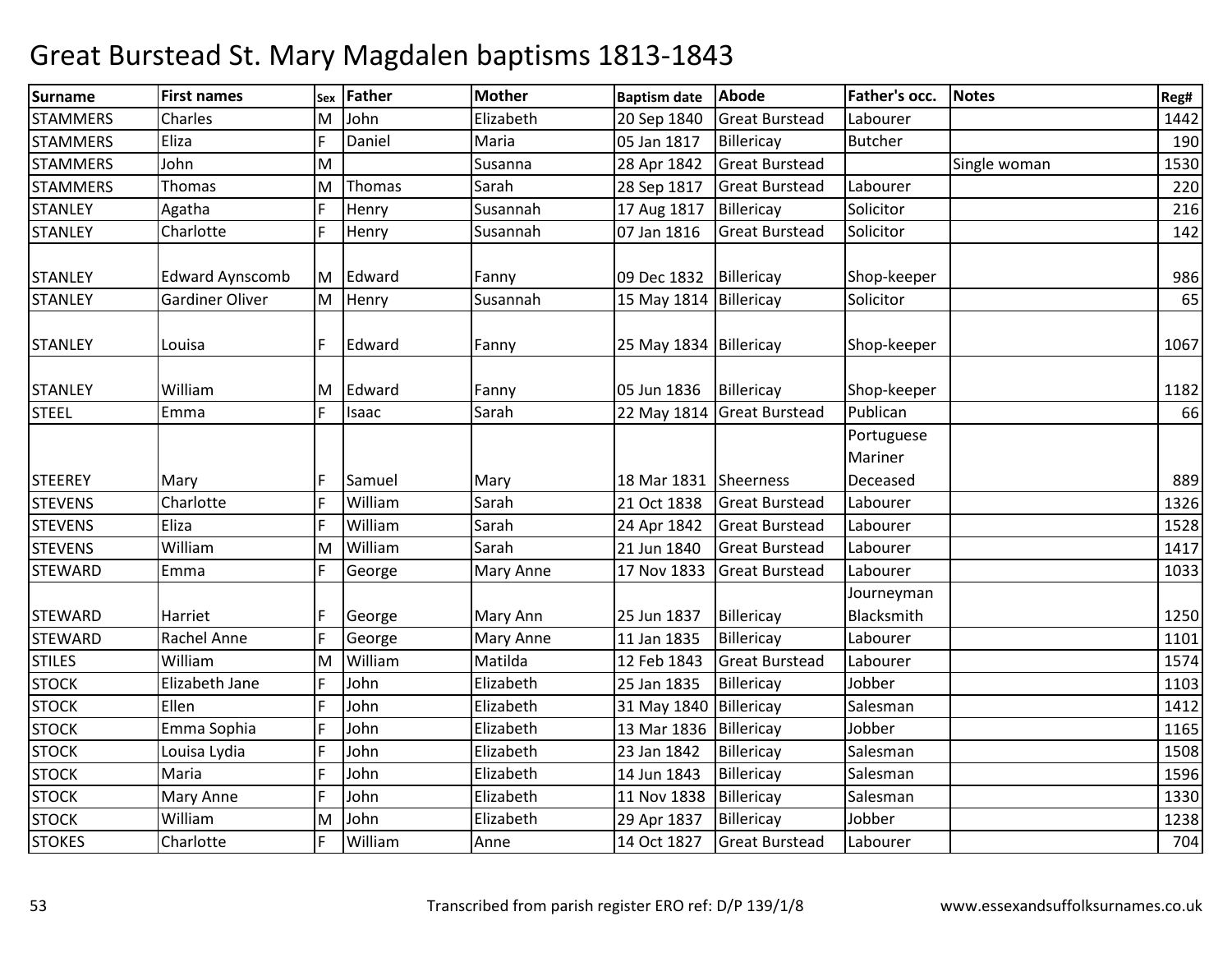| Surname          | <b>First names</b>     | Sex | <b>Father</b>         | <b>Mother</b> | <b>Baptism date</b>      | Abode                      | Father's occ.   | <b>Notes</b> | Reg# |
|------------------|------------------------|-----|-----------------------|---------------|--------------------------|----------------------------|-----------------|--------------|------|
| <b>STOKES</b>    | lames                  | M   | William               | Ann           | 23 Jul 1820              | <b>Great Burstead</b>      | Labourer        |              | 345  |
| <b>STOKES</b>    | Joanna                 | E   | William               | Ann           | 24 Jul 1814              | <b>Great Burstead</b>      | Labourer        |              | 73   |
| <b>STOKES</b>    | Mary Ann               |     | William               | Ann           | 23 Feb 1817              | <b>Great Burstead</b>      | Labourer        |              | 198  |
| <b>STOKES</b>    | Stephen                | M   | William               | Anne          | 18 May 1823              | <b>Great Burstead</b>      | Labourer        |              | 487  |
| <b>STOKES</b>    | William                | M   | William               | Ann           | 01 Nov 1818              | <b>Great Burstead</b>      | Labourer        |              | 274  |
|                  |                        |     |                       |               |                          |                            | Brewer's        |              |      |
| <b>STOPHER</b>   | Harry Thomas           | M   | James                 | Ann           | 15 May 1842   Billericay |                            | Accountant      |              | 1533 |
|                  |                        |     |                       |               |                          |                            | <b>Brewer's</b> |              |      |
| <b>STOPHER</b>   | <b>Richard William</b> | M   | James                 | Ann           | 15 May 1842 Billericay   |                            | Accountant      |              | 1532 |
| <b>STOWERS</b>   | John Charles           | M   | John                  | Amelia        | 05 Jan 1834              | Billericay                 | Groom           |              | 1045 |
|                  |                        |     |                       |               |                          |                            |                 |              |      |
| <b>STRATFORD</b> | Caroline               |     | <b>William George</b> | Anne          |                          | 13 May 1838 Great Burstead | Labourer        |              | 1304 |
| <b>STRATFORD</b> | Charlotte              | l F | George                | Mary          | 20 Aug 1837              | <b>Great Burstead</b>      | Labourer        |              | 1265 |
| <b>STRATFORD</b> | Elizabeth Anne         | F   | George                | Mary          | 27 Sep 1829              | Billericay                 | Labourer        |              | 802  |
| <b>STRATFORD</b> | Emma                   | F   | George                | Mary          | 24 May 1831              | <b>Great Burstead</b>      | Labourer        |              | 902  |
| <b>STRATFORD</b> | Emma                   | E   | William               | Anne          | 04 Dec 1831              | Billericay                 | Labourer        |              | 933  |
| <b>STRATFORD</b> | George                 | M   | George                | Mary          | 01 Apr 1833              | <b>Great Burstead</b>      | Labourer        |              | 999  |
| <b>STRATFORD</b> | George Henry           | M   | George                | Mary          | 22 Mar 1835              | <b>Great Burstead</b>      | Labourer        |              | 1115 |
| <b>STRATFORD</b> | Henry                  | M   | William               | Anne          | 29 May 1836 Billericay   |                            | Labourer        |              | 1178 |
| <b>STRATFORD</b> | Sarah Anne             | E   | George                | Mary          | 30 Dec 1827              | Billericay                 | Labourer        |              | 719  |
| <b>STRATFORD</b> | William                | M   | William               | Anne          | 07 Nov 1829              | <b>Great Burstead</b>      | Labourer        |              | 809  |
|                  |                        |     |                       |               |                          |                            |                 |              |      |
| <b>STRATFORD</b> | William                | ΙM  | <b>William George</b> | Anne          | 06 Apr 1834              | Billericay                 | Labourer        |              | 1059 |
| <b>STRUTT</b>    | Francis                | M   | <b>Francis Raker</b>  | Eliza         | 18 May 1828 Billericay   |                            | Farrier         |              | 738  |
| <b>STUBBS</b>    | Eliza                  | F   | Charles               | Mary          | 05 Sep 1813              | Billericay                 | Labourer        |              | 39   |
| <b>STUBBS</b>    | Sarah                  | E   | Joseph                | Elizabeth     | 15 Mar 1818              | <b>Great Burstead</b>      | Labourer        |              | 243  |
| <b>SUCH</b>      | Elijah                 | M   | John                  | Esther        | 31 Mar 1823              | Crays                      | Tailor          |              | 479  |
| <b>SUTTON</b>    | Caroline Lucy          |     | Samuel                | Lucy          | 01 Dec 1842              | Billericay                 | Chemist         |              | 1560 |
| SWAN             | George                 | M   | James                 | Lucy          | 05 Dec 1822              | <b>Great Burstead</b>      | Labourer        |              | 454  |
| <b>SWAN</b>      | John                   | M   | James                 | Lucy          | 05 Dec 1822              | <b>Great Burstead</b>      | Labourer        |              | 453  |
|                  |                        |     |                       |               |                          |                            | Out-door        |              |      |
| <b>TARRANT</b>   | Charlotte              |     | Thomas                | Mary          | 26 Apr 1829              | <b>Great Burstead</b>      | Servant         |              | 778  |
| <b>TARRANT</b>   | <b>Collins</b>         | lм  | Thomas                | Mary          |                          | 23 May 1819 Great Burstead | Labourer        |              | 296  |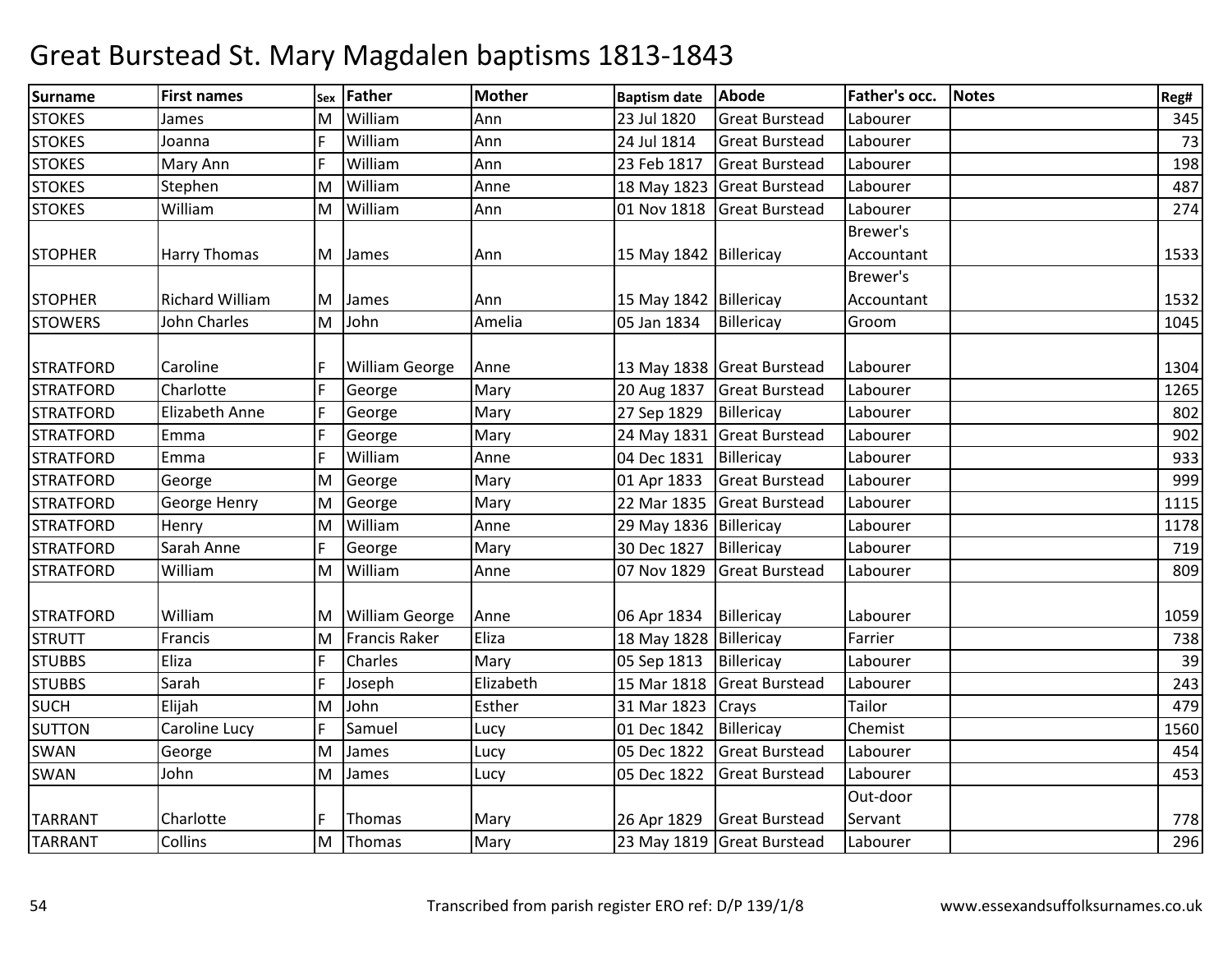| Surname         | <b>First names</b>        |   | sex Father | <b>Mother</b> | <b>Baptism date</b>    | <b>Abode</b>               | Father's occ.  | <b>Notes</b>              | Reg# |
|-----------------|---------------------------|---|------------|---------------|------------------------|----------------------------|----------------|---------------------------|------|
| <b>TARRANT</b>  | Mary                      |   | Thomas     | Mary          | 02 Aug 1814            | <b>Great Burstead</b>      | Labourer       |                           | 75   |
| <b>TAYLOR</b>   | <b>Charles Harrington</b> | M | James      | Sarah         | 15 May 1825            | Billericay                 | <b>Butcher</b> |                           | 576  |
| <b>TAYLOR</b>   | Eliza Ann                 |   | James      | Sarah         | 19 Aug 1821            | <b>Great Burstead</b>      | Labourer       |                           | 383  |
| <b>TAYLOR</b>   | Gertrude                  | F | Robert     | Harriet       | 21 Feb 1818            | Billericay                 | Gentleman      |                           | 242  |
|                 |                           |   |            |               |                        |                            | Journeyman     |                           |      |
| <b>TERRY</b>    | Henry                     | M | Thommas    | Martha        | 01 Sep 1841            | Billericay                 | <b>Baker</b>   |                           | 1488 |
|                 |                           |   |            |               |                        |                            | Journeyman     |                           |      |
| <b>TERRY</b>    | <b>Thomas</b>             | M | Thomas     | Martha        | 20 Nov 1842            | Billericay                 | <b>Baker</b>   |                           | 1558 |
|                 |                           |   |            |               |                        |                            | Clerk in       |                           |      |
| <b>THOMAS</b>   | <b>Edward Reid</b>        |   | M John     | Eleanor       | 31 Aug 1825            | <b>Great Burstead</b>      | <b>Orders</b>  |                           | 587  |
|                 |                           |   |            |               |                        |                            | Clerk in       |                           |      |
| <b>THOMAS</b>   | <b>Eleanor Jane</b>       | F | John       | Eleanor       | 15 Jul 1823            | <b>Great Burstead</b>      | Orders         |                           | 493  |
|                 |                           |   |            |               |                        |                            |                |                           |      |
|                 | <b>Emily Maxwell</b>      |   |            |               |                        |                            | Clerk in       | Emily died 25th September |      |
| <b>THOMAS</b>   | <b>Stewart</b>            | F | John       | Eleanor       | 18 Jul 1839            | <b>Great Burstead</b>      | Orders         | being 4 months old        | 1364 |
|                 |                           |   |            |               |                        |                            | Clerk in       |                           |      |
| <b>THOMAS</b>   | Frances Eiizabeth         | F | John       | Eleanor       |                        | 29 May 1829 Great Burstead | Orders         |                           | 783  |
|                 |                           |   |            |               |                        |                            | Clerk in       |                           |      |
| <b>THOMAS</b>   | <b>Herbert Preston</b>    | M | John       | Eleanor       | 31 Jul 1841            | <b>Great Burstead</b>      | Orders         |                           | 1485 |
| <b>THOMPSON</b> | Eliza                     | F | Anthony    | Sarah         | 15 Jan 1815            | Billericay                 | Stay Maker     |                           | 92   |
|                 |                           |   |            |               |                        |                            | Cabinet        |                           |      |
| <b>THOMPSON</b> | Elizabeth                 | F | William    | Hannah        | 08 Nov 1818            | Billericay                 | Maker          |                           | 276  |
|                 |                           |   |            |               |                        |                            | Journeyman     |                           |      |
|                 |                           |   |            |               |                        |                            | Cabinet        |                           |      |
| <b>THOMPSON</b> | George                    |   | M William  | Hannah        | 07 Jun 1824            | Billericay                 | Maker          |                           | 529  |
|                 |                           |   |            |               |                        |                            | Journeyman     |                           |      |
|                 |                           |   |            |               |                        |                            | Cabinet        |                           |      |
| <b>THOMPSON</b> | <b>Henry Bartillo</b>     | M | William    | Hannah        | 29 Jul 1832            | Billericay                 | Maker          |                           | 971  |
| <b>THOMPSON</b> | Sarah Elizabeth           | F | John       | Sarah         | 07 Sep 1817            | <b>Great Burstead</b>      | Labourer       |                           | 218  |
|                 |                           |   |            |               |                        |                            | National       |                           |      |
|                 |                           |   |            |               |                        |                            | School         |                           |      |
| <b>THORN</b>    | Harriet                   | F | Thomas     | Harriet       | 24 Nov 1839 Billericay |                            | Master         |                           | 1381 |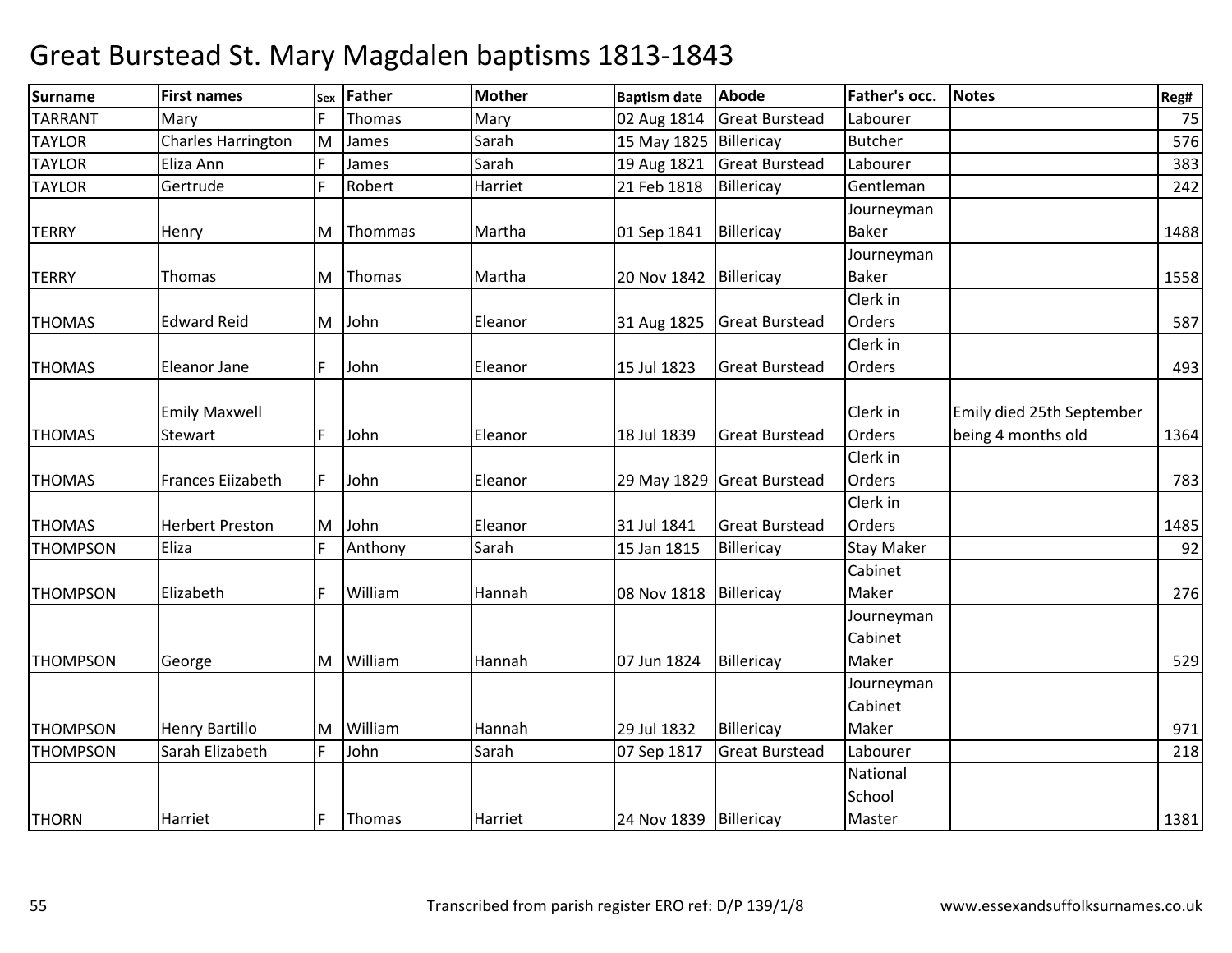| <b>Surname</b>   | <b>First names</b> | Sex | <b>Father</b> | <b>Mother</b>  | <b>Baptism date</b> | <b>Abode</b>          | Father's occ.           | <b>Notes</b>     | Reg# |
|------------------|--------------------|-----|---------------|----------------|---------------------|-----------------------|-------------------------|------------------|------|
| <b>TUNBRIDGE</b> | George Frederick   | M   | John          | Maria          | 08 Jul 1829         | Billericay            | Shop-keeper             |                  | 792  |
|                  |                    |     |               |                |                     |                       |                         |                  |      |
| <b>TUNBRIDGE</b> | Henry              | M   | John          | Maria          | 24 Dec 1826         | Billericay            | Shop-keeper             |                  | 659  |
| <b>TUNBRIDGE</b> | James              | M   | John          | Maria          | 04 Nov 1819         | Billericay            | Shop-keeper             |                  | 312  |
| <b>TUNBRIDGE</b> | Sarah              |     | John          | Maria          | 22 Mar 1821         | Billericay            | Shop-keeper             |                  | 372  |
| <b>TUNBRIDGE</b> | Thomas             | M   | Thomas        | Maria          | 22 Feb 1815         | Billericay            | Coachman                |                  | 99   |
| <b>TUNBRIDGE</b> | Thomas             | M   | Thomas        | Maria          | 29 Apr 1815         | Billericay            | Coachman                | Registered twice | 104  |
| <b>TUNBRIDGE</b> | William            | M   | John          | Maria          | 26 Sep 1824         | Billericay            | Shop-keeper             |                  | 548  |
| <b>TUNSTAL</b>   | Georgina Mary Ann  |     | Charles       | Mary Ann       | 20 Jul 1819         | Billericay            | Carpenter               |                  | 302  |
| <b>TUNSTALL</b>  | George             | M   |               | Mary           | 16 Sep 1823         | Billericay            | Single<br>Woman         |                  | 499  |
| <b>TUNSTALL</b>  | George William     |     | M Richard     | Hannah Susanna | 20 Dec 1840         | Billericay            | Journeyman<br>Carpenter |                  | 1458 |
| <b>TUNSTALL</b>  | Henry              | ΙM  | Richard       | Eliza          | 20 Apr 1834         | Billericay            | Journeyman<br>Carpenter |                  | 1064 |
| <b>TUNSTALL</b>  | Horaitia Mary      |     | Charles       | Mary Ann       | 08 Jun 1817         | Billericay            | Carpenter               |                  | 206  |
| <b>TUNSTALL</b>  | Joseph John        | M   | Charles       | Mary Ann       | 17 Dec 1823         | Billericay            | Carpenter               |                  | 508  |
| <b>TURNER</b>    | Eliza              |     | David         | Hannah         | 01 Dec 1839         | <b>Great Burstead</b> | Labourer                |                  | 1384 |
| <b>TURNER</b>    | George William     | M   | David         | Hannah         | 25 Jun 1837         | <b>Great Burstead</b> | Labourer                |                  | 1251 |
| <b>TURNER</b>    | John Selwood       | M   | William       | Mary           | 05 Mar 1819         | Billericay            | Coachman                |                  | 291  |
| <b>TURNER</b>    | Mary Anne          |     | David         | Mary Anne      | 06 Sep 1835         | <b>Great Burstead</b> | Labourer                |                  | 1137 |
| <b>TURP</b>      | Thomas             | ΙM  | Thomas        | Mary           | 21 Aug 1814         | <b>Great Burstead</b> | Labourer                |                  | 76   |
| <b>TURRELL</b>   | George Robert      | M   | Jonathan      | Maria          | 04 Jun 1830         | Billericay            | Painter                 |                  | 846  |
| <b>TYLER</b>     | Anne Elizabeth     | F   | William       | Sarah          | 26 Jul 1835         | Buttsbury             | Labourer                |                  | 1133 |
| <b>TYLER</b>     | Charles            | M   | Philip        | Mary Elizabeth | 05 Mar 1823         | Billericay            | <b>Baker</b>            |                  | 474  |
| <b>TYLER</b>     | Charlotte          | M   | Philip        | Mary Elizabeth | 23 Jun 1826         | Billericay            | <b>Baker</b>            |                  | 630  |
| <b>TYLER</b>     | Edmund             | M   | Philip        | Elizabeth      | 26 Mar 1839         | Billericay            | <b>Baker</b>            |                  | 1349 |
| <b>TYLER</b>     | Elizabeth          | IF  | Philip        | Mary Elizabeth | 25 Dec 1821         | Billericay            | <b>Baker</b>            |                  | 400  |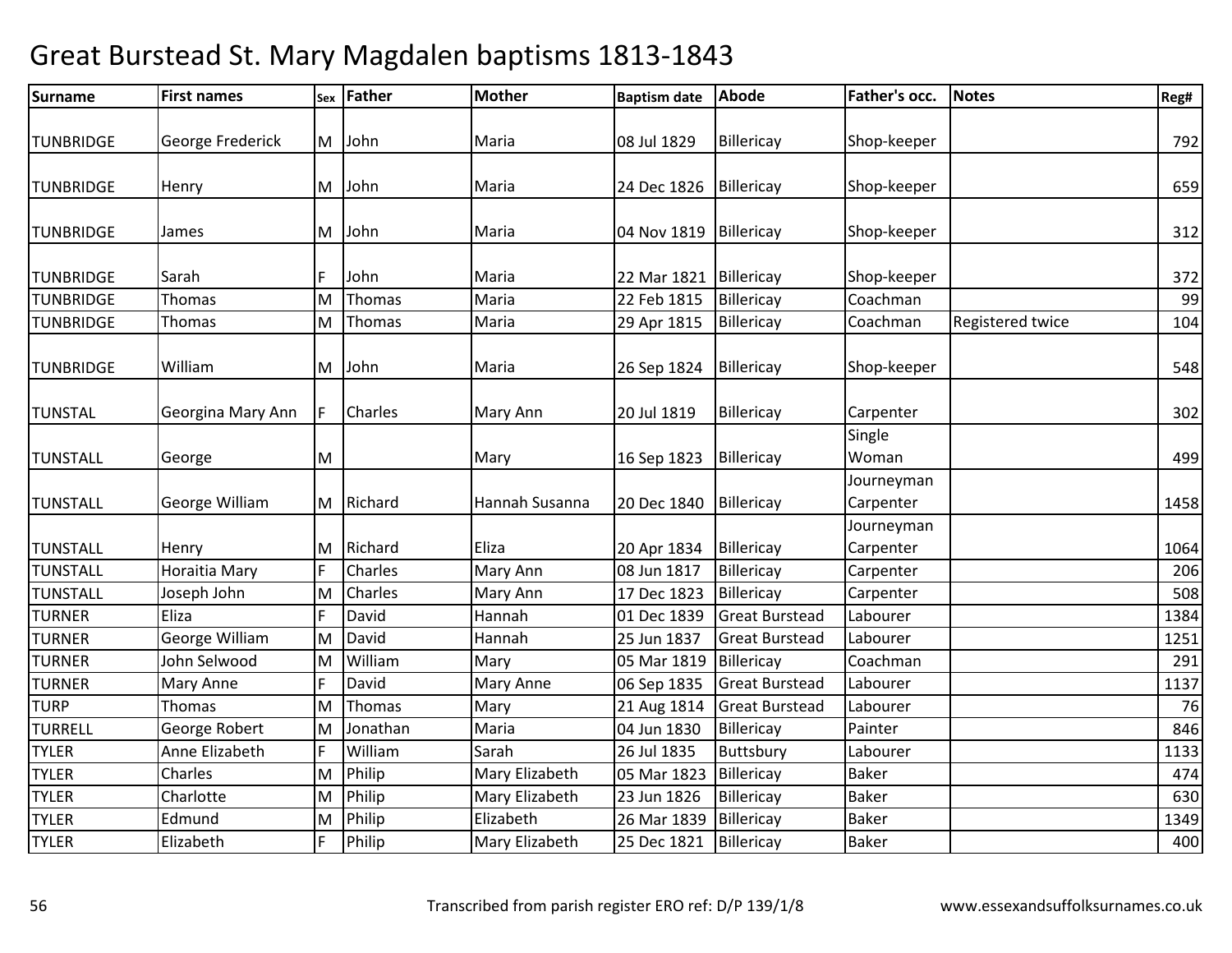| <b>Surname</b> | <b>First names</b>  | Sex | <b>Father</b> | <b>Mother</b>  | <b>Baptism date</b> | Abode                 | <b>Father's occ.</b> | <b>Notes</b>                        | Reg# |
|----------------|---------------------|-----|---------------|----------------|---------------------|-----------------------|----------------------|-------------------------------------|------|
| <b>TYLER</b>   | George              | M   | John          | Mary           | 30 Apr 1820         | <b>Great Burstead</b> | Labourer             |                                     | 332  |
| <b>TYLER</b>   | George              | M   | Philip        | Mary Elizabeth | 01 Aug 1830         | Billericay            | <b>Baker</b>         |                                     | 852  |
| <b>TYLER</b>   | Jane                | F   | John          | Mary           | 02 Jul 1815         | <b>Great Burstead</b> | Labourer             |                                     | 120  |
| <b>TYLER</b>   | John                | M   |               | Sarah          | 22 Mar 1835         | <b>Great Burstead</b> |                      | Single woman                        | 1116 |
| <b>TYLER</b>   | Margaret            | I۵  | William       | Sarah          | 12 Jan 1840         | Buttsbury             | Labourer             |                                     | 1393 |
| <b>TYLER</b>   | Maria               | E   | Philip        | Mary Elizabeth | 17 Apr 1825         | Billericay            | <b>Baker</b>         |                                     | 571  |
| <b>TYLER</b>   | <b>Philip Henry</b> | M   | Philip        | Mary Elizabeth | 30 Dec 1827         | Billericay            | <b>Baker</b>         |                                     | 720  |
| <b>TYLER</b>   | Rose Ann            |     | Philip        | Mary Elizabeth | 08 Oct 1820         | Billericay            | <b>Baker</b>         |                                     | 356  |
| <b>TYLER</b>   | Sarah               | E   | William       | Sarah          | 02 Jan 1842         | Buttsbury             | Labourer             |                                     | 1504 |
| <b>TYLER</b>   | William             | M   | William       | Sarah          | 08 Jan 1837         | Buttsbury             | Labourer             |                                     | 1216 |
| <b>UPSON</b>   | Arthur              | M   | George        | Frances        | 24 Jan 1826         | Billericay            | Collar maker         |                                     | 605  |
| <b>UPSON</b>   | George              | M   | George        | Frances        | 10 Nov 1814         | Billericay            | Saddler              |                                     | 86   |
| <b>UPSON</b>   | Henry               | M   | George        | Frances        | 06 Nov 1822         | Billericay            | Collar maker         |                                     | 450  |
| <b>UPSON</b>   | James               | M   | George        | Frances        | 28 Nov 1820         | Billericay            | Collar maker         |                                     | 361  |
| <b>UPSON</b>   | John Francis        | M   | George        | Frances        | 09 Apr 1813         | Billericay            | Sadler               |                                     | 20   |
| <b>UPSON</b>   | Thomas              | M   | George        | Frances        | 21 Jan 1817         | Billericay            | Saddler              |                                     | 193  |
| <b>UPSON</b>   | William             | M   | George        | Frances        | 29 Sep 1818         | <b>Great Burstead</b> | Collar maker         |                                     | 264  |
| <b>WAITE</b>   | Emma                | E   | John          | Elizabeth      | 04 Mar 1823         | Billericay            | Shoe-maker           |                                     | 473  |
| <b>WALDEN</b>  | Harriett            | F   | John          | Sarah          | 29 Jun 1820         | <b>Great Burstead</b> | Labourer             |                                     | 341  |
| <b>WALDEN</b>  | John                | M   |               | Jemima         | 12 Nov 1820         | Billericay            | Single<br>Woman      |                                     | 360  |
| <b>WALDEN</b>  | Joseph              | M   | John          | Sarah          | 12 Sep 1841         | <b>Great Burstead</b> | Labourer             | Adult Baptism being 24<br>years old | 1489 |
| <b>WALDEN</b>  | Sarah               | ١F  | John          | Sarah          | 22 Apr 1832         | <b>Great Burstead</b> | Labourer             |                                     | 953  |
| <b>WALDON</b>  | Frederick           | M   | John          | Sarah          | 11 Sep 1825         | <b>Great Burstead</b> | Labourer             |                                     | 590  |
| <b>WALDON</b>  | Hezekiah            | ΙM  | John          | Sarah          | 05 Oct 1828         | <b>Great Burstead</b> | Labourer             |                                     | 756  |
| <b>WALDON</b>  | Israel              | M   | John          | Sarah          | 25 Oct 1822         | <b>Great Burstead</b> | Labourer             |                                     | 446  |
| <b>WALKER</b>  | Charlotte           |     | James         | Charlotte      | 08 Apr 1832         | Billericay            | Tailor               |                                     | 950  |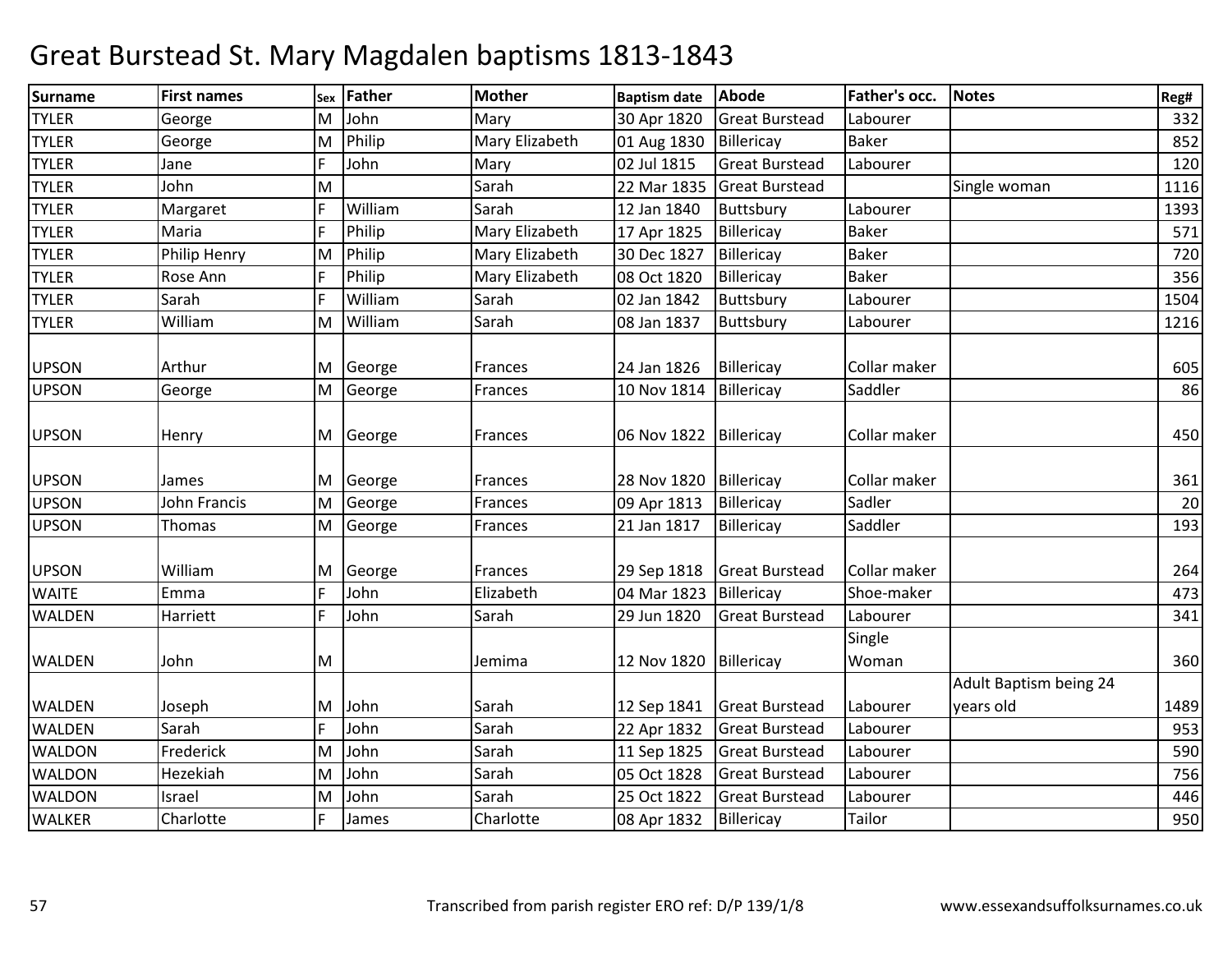| <b>Surname</b>   | <b>First names</b>  | Sex | <b>Father</b> | Mother           | <b>Baptism date</b>      | <b>Abode</b>               | Father's occ. | <b>Notes</b> | Reg# |
|------------------|---------------------|-----|---------------|------------------|--------------------------|----------------------------|---------------|--------------|------|
|                  |                     |     |               |                  |                          |                            |               |              |      |
| <b>WALKER</b>    | Isabella Mary       |     | William       | Ann              | 20 Mar 1818   Billericay |                            | Shop-keeper   |              | 245  |
| <b>WALKER</b>    | James Alfred        | M   | James         | Charlotte        | 28 Aug 1830              | Billericay                 | Tailor        |              | 857  |
| <b>WALLIS</b>    | Arthur              | M   | John          | Susanna          | 08 Jun 1840              | Billericay                 | Gentleman     |              | 1414 |
| <b>WALLIS</b>    | Frederic            | M   | John          | Susannah         | 16 Jun 1842              | Billericay                 | Gentleman     |              | 1543 |
| <b>WALPOLE</b>   | <b>Frances Mary</b> |     | Joseph        | Jemima           | 12 Sep 1819              | Billericay                 | <b>Brewer</b> |              | 306  |
|                  |                     |     |               |                  |                          |                            | Journeyman    |              |      |
| <b>WALPOLE</b>   | Hannah              |     | Joseph        | Jemima           | 31 Mar 1826              | Billericay                 | <b>Brewer</b> |              | 614  |
|                  |                     |     |               |                  |                          |                            | Journeyman    |              |      |
| <b>WALPOLE</b>   | Joseph              | M   | Joseph        | Jemima           | 12 Feb 1828              | Billericay                 | <b>Brewer</b> |              | 722  |
| <b>WALPOLE</b>   | Sarah               |     | Joseph        | Jemima           | 30 Jun 1815              | Billericay                 | <b>Brewer</b> |              | 123  |
| <b>WALPOOLE</b>  | John                | M   | Joseph        | Jemima           | 02 Jan 1821              | Billericay                 | Servant       |              | 363  |
|                  |                     |     |               |                  |                          |                            |               |              |      |
| <b>WARNER</b>    | Elizabeth           |     | Thomas        | <b>Mary Anne</b> | 29 Jan 1826              | <b>Great Burstead</b>      | Wheelwright   |              | 606  |
|                  |                     |     |               |                  |                          |                            | Licensed      |              |      |
| <b>WARNER</b>    | George              | M   | Thomas        | <b>Mary Anne</b> |                          | 29 May 1836 Great Burstead | Victualler    |              | 1179 |
|                  |                     |     |               |                  |                          |                            |               |              |      |
|                  |                     |     |               |                  |                          |                            | Jobbing       |              |      |
| <b>WARNER</b>    | John                |     | M Thomas      | <b>Mary Anne</b> |                          | 06 May 1832 Great Burstead | Wheelwright   |              | 955  |
|                  |                     |     |               |                  |                          |                            |               |              |      |
| <b>WARNER</b>    | Mary Ann Bertha     |     | Thomas        | Mary Ann         | 12 Sep 1824              | <b>Great Burstead</b>      | Wheelwright   |              | 547  |
|                  |                     |     |               |                  |                          |                            |               |              |      |
| <b>WARNER</b>    | Philadelphia        |     | Thoms         | Mary Ann         |                          | 09 Mar 1828 Great Burstead | Wheelwright   |              | 728  |
| <b>WARNER</b>    | Thomas              | M   | Thomas        | <b>Mary Anne</b> | 18 May 1834              | <b>Great Burstead</b>      | Labourer      |              | 1066 |
|                  |                     |     |               |                  |                          |                            | Licensed      |              |      |
| <b>WARNER</b>    | William             | M   | Thomas        | <b>Mary Anne</b> | 01 Apr 1838              | <b>Great Burstead</b>      | Victualler    |              | 1297 |
|                  |                     |     |               |                  |                          |                            |               |              |      |
|                  |                     |     |               |                  |                          |                            | Jobbing       |              |      |
| <b>WARNER</b>    | William             | M   | Thomas        | <b>Mary Anne</b> | 28 Mar 1830              | <b>Great Burstead</b>      | Wheelwright   |              | 833  |
| <b>WARPOOL</b>   | Thomas              | M   | Joseph        | Jemima           | 04 Apr 1813              | Billericay                 | Labourer      |              | 19   |
|                  |                     |     |               |                  |                          |                            | Journeyman    |              |      |
| <b>WARREN</b>    | Sarah Anne          |     | Robert        | Judith           | 05 Feb 1843              | Billericay                 | Carpenter     |              | 1572 |
| <b>WARWICKER</b> | Caroline Whipps     | F   | David         | Maria            | 05 May 1822 Billericay   |                            | Shoe-maker    |              | 420  |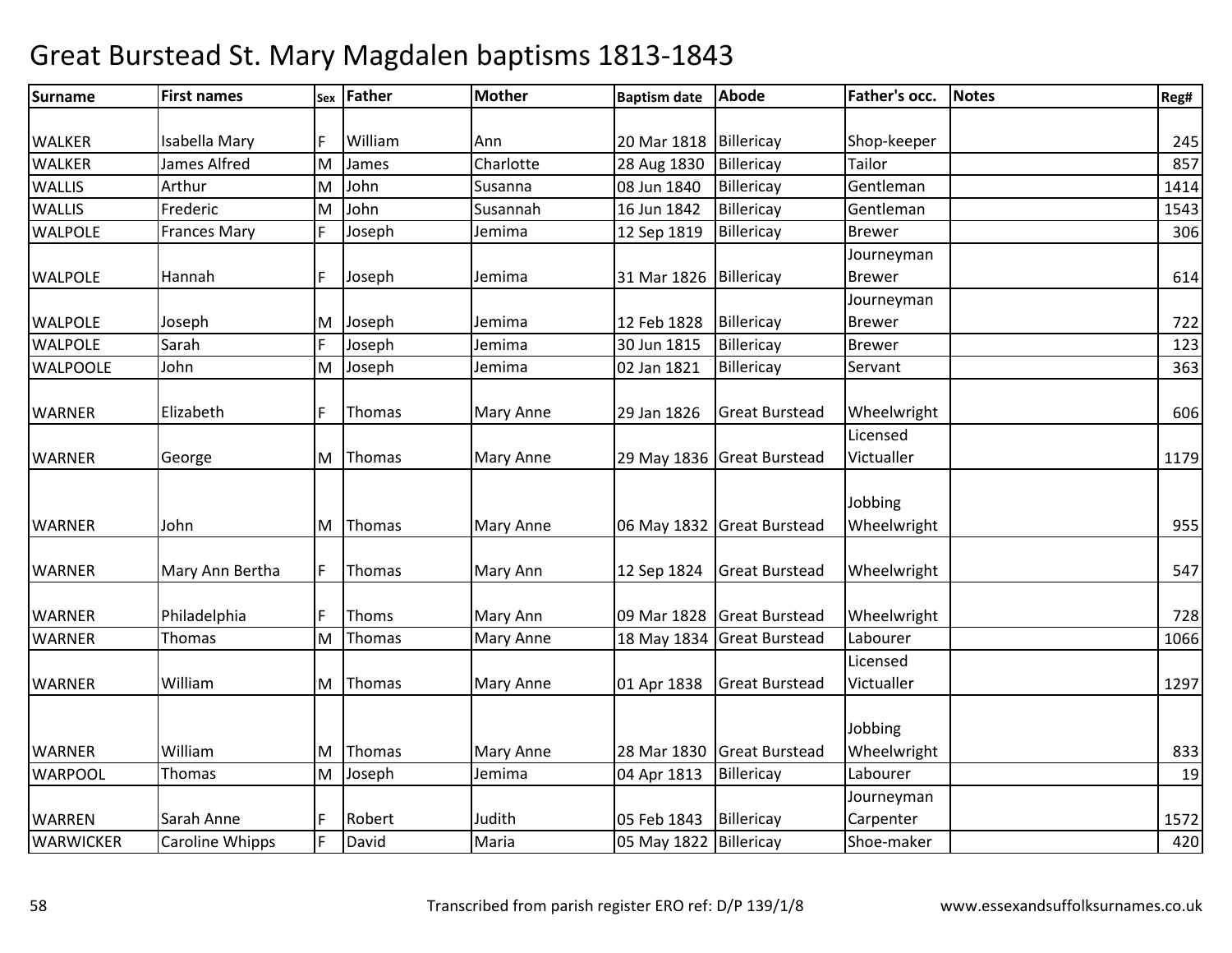| Surname          | <b>First names</b>    | Sex | <b>Father</b> | <b>Mother</b> | <b>Baptism date</b> | Abode                        | Father's occ.  | <b>Notes</b> | Reg# |
|------------------|-----------------------|-----|---------------|---------------|---------------------|------------------------------|----------------|--------------|------|
| <b>WARWICKER</b> | David Whipps          | M   | David         | Maria         | 07 Jan 1820         | Billericay                   | Shoe-maker     |              | 317  |
| <b>WARWICKER</b> | James                 | M   | David         | Maria         | 26 Oct 1824         | Billericay                   | Shoemaker      |              | 549  |
| <b>WARWICKER</b> | Maria                 | F   | David         | Maria         | 07 Jun 1814         | Billericay                   | Shoe-maker     |              | 69   |
| <b>WARWICKER</b> | Sarah                 | E   | David         | Maria         | 19 Jan 1817         | Billericay                   | Cordwainer     |              | 235  |
| <b>WARWICKER</b> | Sarah Whipps          | F   | David         | Maria         | 16 Jul 1816         | Billericay                   | Shoe-maker     |              | 173  |
| <b>WATTS</b>     | John                  | M   | John          | Sarah         | 16 Apr 1813         | Billericay                   | Publican       |              | 22   |
| <b>WAYLETT</b>   | Elias                 | M   | Joseph        | Anne          | 11 Aug 1829         | <b>Great Burstead</b>        | Labourer       |              | 798  |
| <b>WAYLETT</b>   | Elijah                | M   | Joseph        | Anne          | 11 Aug 1829         | <b>Great Burstead</b>        | Labourer       |              | 797  |
| <b>WAYLETT</b>   | Elizabeth             |     | William       | Mary          | 13 Jul 1817         | <b>Great Burstead</b>        | Labourer       |              | 209  |
| <b>WAYLETT</b>   | Hannah                | F   | William       | Mary          | 10 Dec 1815         | <b>Great Burstead</b>        | Labourer       |              | 136  |
| <b>WAYLETT</b>   | Martha                |     | William       | Mary          | 13 Jul 1817         | <b>Great Burstead</b>        | Labourer       |              | 208  |
| <b>WAYLETT</b>   | Rebekah               | F   | William       | Mary          |                     | 08 May 1814 Great Burstead   | Labourer       |              | 63   |
| <b>WEALD</b>     | Esther                | IF  | James         | Ann           | 08 Jun 1813         | <b>Great Burstead</b>        | Labourer       |              | 27   |
| <b>WEALD</b>     | John                  | M   | James         | Ann           | 10 Apr 1816         | <b>Great Burstead</b>        | Labourer       |              | 158  |
| <b>WEBB</b>      | Elizabeth             |     | James         | Anne          | 02 Apr 1837         | <b>Great Burstead</b>        | Labourer       |              | 1234 |
| <b>WEBB</b>      | Lucy                  |     | James         | Anne          | 02 Apr 1837         | <b>Great Burstead</b>        | Labourer       |              | 1233 |
| <b>WEBB</b>      | William               | M   | John          | Sarah         |                     | 25 Nov 1821 Late of Rayleigh | Deceased       |              | 394  |
| <b>WELHAM</b>    | Eliza Sarah           | F   | Robert        | Eliza         | 19 Jun 1823         | Billericay                   | Yeoman         |              | 489  |
| <b>WHALE</b>     | <b>Alfred James</b>   | M   | William       | Maria         | 01 Jun 1833         | Billericay                   | Inn-keeper     |              | 1006 |
| <b>WHALE</b>     | Emma                  | F   | William       | Maria         | 03 Jul 1835         | Billericay                   | Inn-keeper     |              | 1131 |
| <b>WHALE</b>     | Fanny                 | F   | William       | Maria         | 13 Oct 1831         | Billericay                   | Inn-keeper     |              | 921  |
| <b>WHALE</b>     | Jane Elizabeth        |     | William       | Maria         | 11 Jul 1838         | Billericay                   | Inn-keeper     |              | 1313 |
| <b>WHALE</b>     | Thomas Martin         | M   | William       | Maria         | 03 Jul 1840         | Billericay                   | Inn-keeper     |              | 1423 |
| <b>WHEELER</b>   | Martha                |     | William       | Sarah         | 02 Jun 1827         | Billericay                   | Silk Weaver    |              | 681  |
| <b>WHIPPS</b>    | Charles Johnson       | M   | George        | Elizabeth     | 28 Jun 1838         | Billericay                   | <b>Butcher</b> |              | 1310 |
| <b>WHIPPS</b>    | Christopher Johnson   | ΙM  | George        | Elizabeth     | 05 Jan 1830         | Billericay                   | <b>Butcher</b> |              | 821  |
| <b>WHIPPS</b>    | <b>Edward Johnson</b> | M   | George        | Elizabeth     | 28 Feb 1832         | Billericay                   | <b>Butcher</b> |              | 943  |
| <b>WHIPPS</b>    | Elizabeth Johnson     | F   | George        | Elizabeth     | 23 Apr 1825         | Billericay                   | <b>Butcher</b> |              | 573  |
| <b>WHIPPS</b>    | Emma Johnson          | F   | George        | Elizabeth     | 08 Dec 1833         | Billericay                   | <b>Butcher</b> |              | 1036 |
| <b>WHIPPS</b>    | George Johnson        | M   | George        | Elizabeth     | 03 Aug 1826         | Billericay                   | <b>Butcher</b> |              | 640  |
| <b>WHIPPS</b>    | Henry Johnson         | M   | George        | Elizabeth     | 08 Apr 1828         | Billericay                   | <b>Butcher</b> |              | 731  |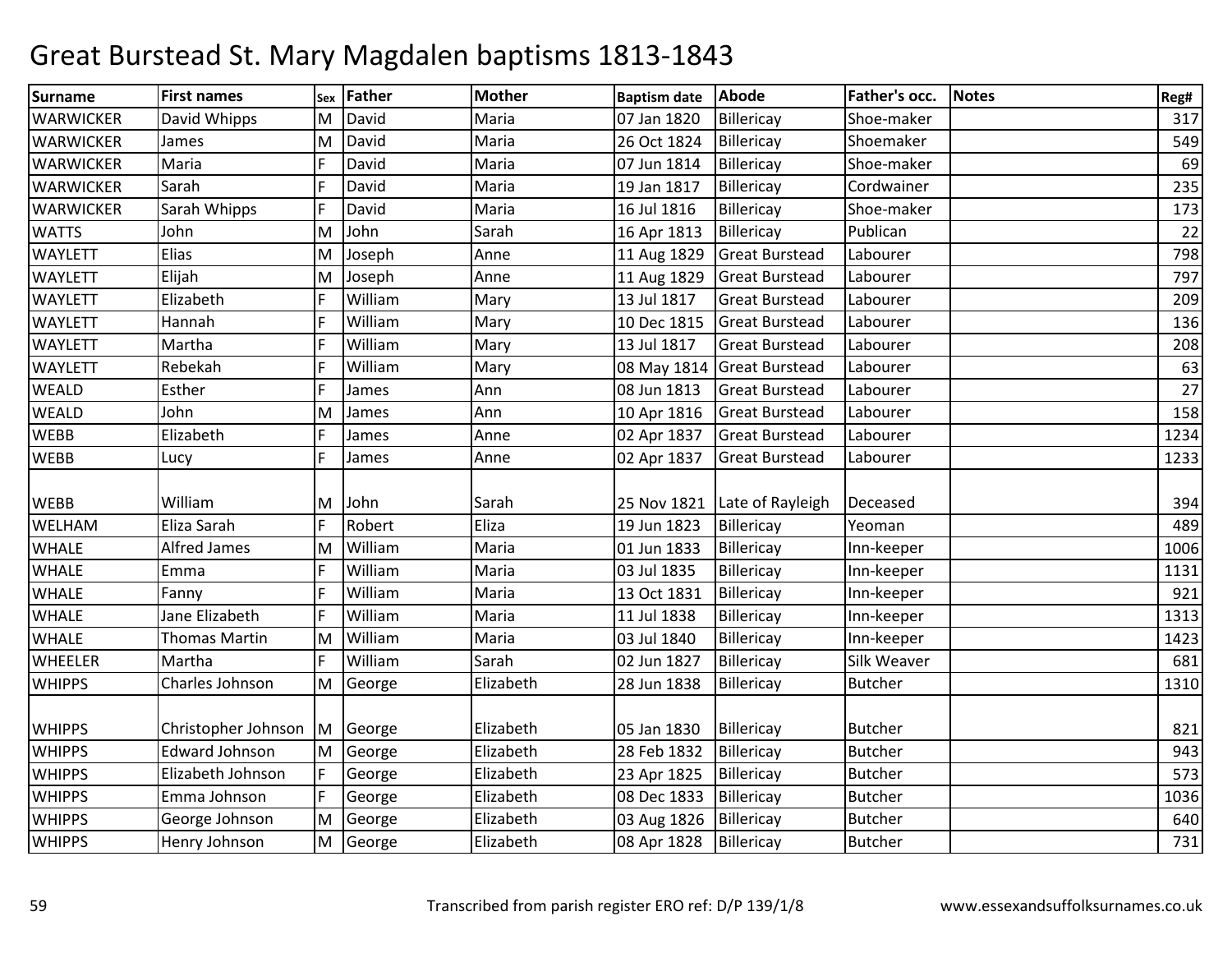| Surname           | <b>First names</b>  |   | sex Father | <b>Mother</b> | <b>Baptism date</b>    | <b>Abode</b>          | Father's occ.  | <b>Notes</b> | Reg# |
|-------------------|---------------------|---|------------|---------------|------------------------|-----------------------|----------------|--------------|------|
| <b>WHIPPS</b>     | James Johnson       | M | George     | Elizabeth     | 26 Mar 1841            | Billericay            | <b>Butcher</b> |              | 1473 |
| <b>WHIPPS</b>     | William Johnson     | M | George     | Elizabeth     | 29 May 1836 Billericay |                       | <b>Butcher</b> |              | 1177 |
| <b>WHISTLER</b>   | Charles             | M | William    | Sarah         | 17 May 1829            | Billericay            | Shoe-maker     |              | 780  |
| <b>WHISTLER</b>   | Henry               | M | William    | Sarah         | 07 Jun 1818            | Billericay            | Shoe-maker     |              | 257  |
| <b>WHISTLER</b>   | James               | M | Wiliam     | Sarah         | 07 Sep 1834            | Billericay            | Shoemaker      |              | 1076 |
| <b>WHISTLER</b>   | John                | M | William    | Sarah         | 30 Jul 1826            | Billericay            | Shoe-maker     |              | 638  |
| <b>WHISTLER</b>   | Samuel              | M | William    | Sarah         | 20 Oct 1821            | <b>Great Burstead</b> | Shoe-maker     |              | 388  |
| <b>WHISTLER</b>   | Sarah               | F | William    | Sarah         | 07 Mar 1824            | Billericay            | Shoe-maker     |              | 514  |
| <b>WHISTLER</b>   | Susannah            | F | William    | Sarah         | 13 Aug 1820            | Billericay            | Cordwainer     |              | 348  |
| <b>WHISTLER</b>   | Susannah            | F | William    | Sarah         | 15 Jan 1832            | Billericay            | Shoemaker      |              | 937  |
| <b>WHISTLER</b>   | William             | M | William    | Sarah         | 19 May 1816 Billericay |                       | Shoe-maker     |              | 163  |
| <b>WHITE</b>      | Ann                 | F | John       | Elizabeth     | 19 Mar 1820            | <b>Great Burstead</b> | Labourer       |              | 326  |
| <b>WHITE</b>      | Charles             | M | John       | Elizabeth     | 02 Sep 1827            | <b>Great Burstead</b> | Labourer       |              | 703  |
| <b>WHITE</b>      | Joseph              | M |            | Mary          | 31 Mar 1814            | Billericay            | Pauper         | Illegitmate  | 55   |
| <b>WHITE</b>      | Mary Ann            | F | John       | Elizabeth     | 05 Feb 1815            | <b>Great Burstead</b> | Labourer       |              | 95   |
| <b>WHITE</b>      | Robert              | M | John       | Elizabeth     | 28 Jul 1822            | <b>Great Burstead</b> | Labourer       |              | 434  |
| <b>WHITE</b>      | Sarah               |   | John       | Elizabeth     | 29 Dec 1816            | <b>Great Burstead</b> | Labourer       |              | 189  |
| <b>WHITE</b>      | Susan               | F | John       | Elizabeth     | 19 Mar 1825            | <b>Great Burstead</b> | Labourer       |              | 566  |
|                   |                     |   |            |               |                        |                       |                |              |      |
| <b>WHITEBREAD</b> | <b>Major Thomas</b> |   | M Thomas   | Eleanor       | 13 May 1822 Billericay |                       | Wheelwright    |              | 422  |
| <b>WHITEBREAD</b> | Sarah               |   | Thomas     | Eleanor       | 11 Jul 1824            | <b>Great Burstead</b> | Wheelwright    |              | 537  |
| <b>WHYBRO</b>     | Edward              | M | Edward     | Anne          | 01 Jun 1828            | <b>Great Burstead</b> | Labourer       |              | 741  |
| <b>WHYBRO</b>     | <b>Eleanor Mary</b> | F | Henry      | Sarah         | 29 Jul 1838            | <b>Great Burstead</b> | Labourer       |              | 1320 |
| <b>WHYBRO</b>     | Elizabeth Lucy      | F | Henry      | Sarah         | 05 Jun 1836            | <b>Great Burstead</b> | Labourer       |              | 1183 |
| <b>WHYBRO</b>     | Henry William       | M | Henry      | Sarah         | 28 Feb 1841            | <b>Great Burstead</b> | Labourer       |              | 1466 |
| <b>WHYBRO</b>     | James               | M | Edward     | Anne          | 19 Dec 1824            | <b>Great Burstead</b> | Labourer       |              | 553  |
| <b>WHYBRO</b>     | John                | M | Edward     | Anne          | 06 Jan 1830            | <b>Great Burstead</b> | Labourer       |              | 822  |
| <b>WHYBRO</b>     | Keziah Jane         | E | Henry      | Sarah         | 30 Apr 1843            | <b>Great Burstead</b> | Labourer       |              | 1589 |
| <b>WHYBRO</b>     | Martha              | F | Henry      | Sarah         | 30 Jun 1833            | <b>Great Burstead</b> | Labourer       |              | 1013 |
| <b>WHYBRO</b>     | <b>Mary Anne</b>    | F | Edward     | Ann           | 18 Apr 1823            | <b>Great Burstead</b> | Labourer       |              | 481  |
| <b>WHYBRO</b>     | Sarah Anne          | F | Henry      | Sarah         | 30 Oct 1831            | <b>Great Burstead</b> | Labourer       |              | 925  |
| <b>WHYBRO</b>     | William             | M | Edward     | Anne          | 17 Sep 1826            | <b>Great Burstead</b> | Labourer       |              | 644  |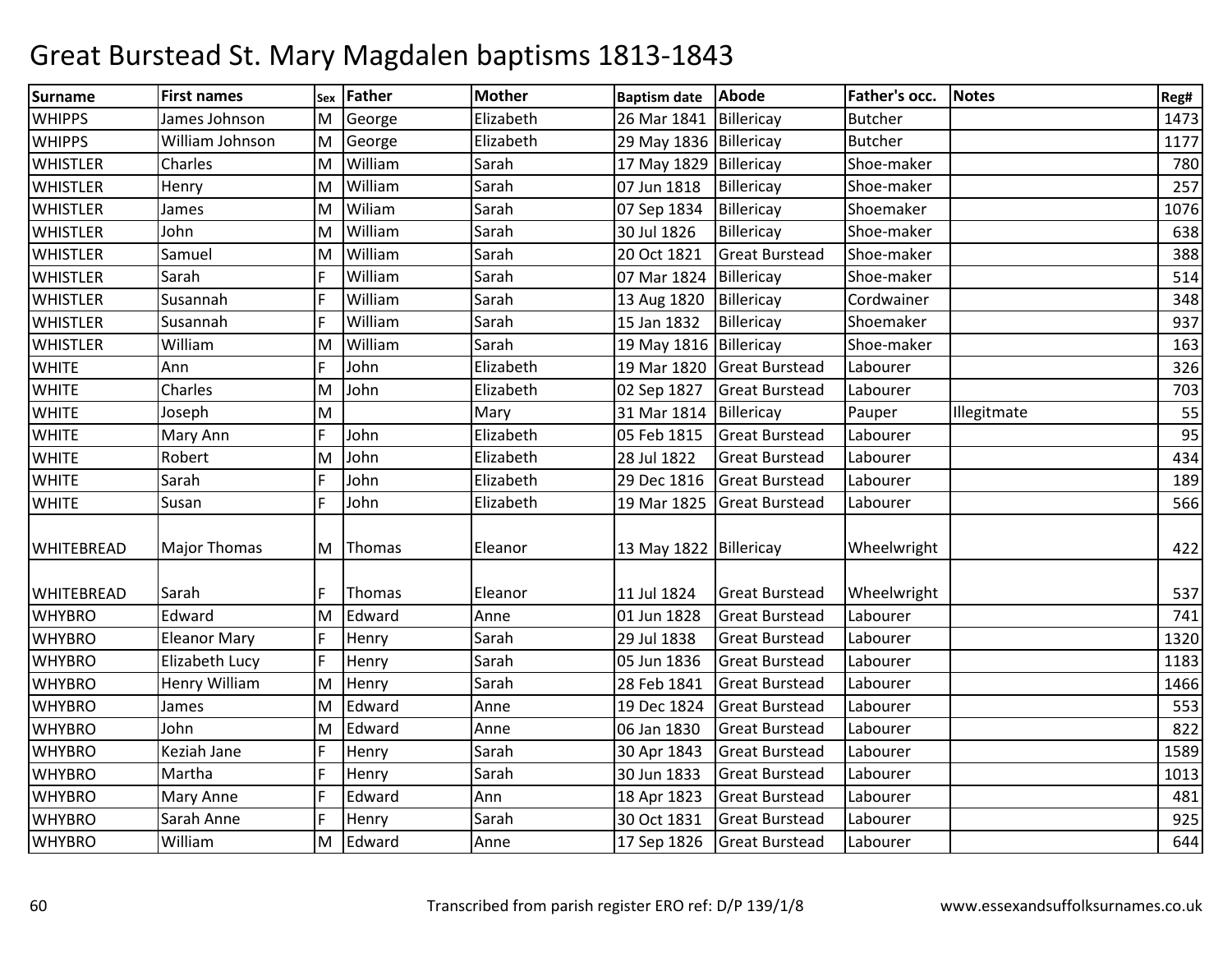| Surname          | <b>First names</b>  | Sex | <b>Father</b> | <b>Mother</b> | <b>Baptism date</b> | Abode                 | Father's occ.                             | <b>Notes</b> | Reg# |
|------------------|---------------------|-----|---------------|---------------|---------------------|-----------------------|-------------------------------------------|--------------|------|
| <b>WIGGINS</b>   | <b>Thomas</b>       | M   |               | Sarah         | 29 May 1828         | <b>Great Burstead</b> | Widow                                     |              | 740  |
| <b>WILKES</b>    | George              | M   | James         | Hannah        | 04 Jul 1813         | <b>Great Burstead</b> | Labourer                                  |              | 33   |
| <b>WILLIAMS</b>  | Frances             | F   | James         | Lydia Anne    | 02 Jul 1826         | Billericay            | Shop-keeper                               |              | 632  |
| <b>WILLIAMS</b>  | John                | M   | James         | Lydia Anne    | 07 Sep 1827         | Billericay            | Shop-keeper                               |              | 697  |
| <b>WILSON</b>    | Martha Mayhew       |     | Robert        | Martha        | 17 Mar 1815         | <b>Great Burstead</b> | Shop-keeper                               |              | 101  |
| <b>WILSON</b>    | <b>Mary Boswick</b> |     | Robert        | Martha        | 10 Oct 1822         | <b>Great Burstead</b> | Shop-keeper                               |              | 443  |
| <b>WINGFIELD</b> | Catherine           | F   | Richard       | Catherine     | 07 Nov 1820         | Billericay            | Carpenter                                 |              | 359  |
| <b>WINGFIELD</b> | John                | lм  | Richard       | Catherine     | 17 Aug 1830         | Billericay            | Carpenter                                 |              | 855  |
| <b>WINGFIELD</b> | John                | M   | Richard       | Catherine     | 29 Mar 1825         | Billericay            | Carpenter                                 |              | 568  |
| <b>WINGFIELD</b> | Richard             | M   | Richard       | Catherine     | 24 Sep 1823         | Billericay            | Carpenter                                 |              | 500  |
| <b>WINGFIELD</b> | Susanna             | E   | Richard       | Catherine     | 18 Sep 1827         | Billericay            | Carpenter                                 |              | 702  |
| <b>WINNEY</b>    | Jonathan            | M   | Jonathan      | Elizabeth     | 04 May 1828         | <b>Great Burstead</b> | Labourer                                  |              | 735  |
| <b>WINTER</b>    | Edward              | M   | George        | Sarah         | 28 Mar 1813         | Billericay            | Shoe-maker                                |              | 17   |
|                  |                     |     |               |               |                     |                       | Late a Pay<br>Sargeant in<br>the 5th Regt |              |      |
| <b>WISEMAN</b>   | Susan               |     | Clift         | Mary Anne     | 13 Jun 1829         | Chatham               | of Foot                                   |              | 786  |
| <b>WOOD</b>      | Mary Ann            | l F | James         | Mary          | 05 Feb 1815         | Billericay            | Labourer                                  |              | 96   |
| <b>WOOD</b>      | Sarah               | E   | John          | Sarah         | 04 Aug 1822         | Billericay            | Labourer                                  |              | 439  |
| <b>WOOD</b>      | Susan               |     | Thomas        | Susan         | 20 Feb 1822         | Billericay            | <b>Brush Maker</b>                        |              | 406  |
| <b>WRIGHT</b>    | Ann                 | E   | William       | Frances       | 22 Oct 1823         | <b>Great Burstead</b> | Labourer                                  |              | 504  |
| <b>WRIGHT</b>    | Anne                | E   | James         | Anne          | 08 Aug 1828         | <b>Great Burstead</b> | Labourer                                  |              | 750  |
| <b>WRIGHT</b>    | Charles             | M   | Thomas        | Elizabeth     | 27 Oct 1833         | Billericay            | Labourer                                  |              | 1030 |
| <b>WRIGHT</b>    | David               | M   | Samuel        | Sarah         | 24 Mar 1833         | <b>Great Burstead</b> | Labourer                                  |              | 997  |
| <b>WRIGHT</b>    | <b>Edward Jay</b>   | M   |               | Phoebe        | 08 May 1836         | <b>Great Burstead</b> |                                           | Single woman | 1173 |
| <b>WRIGHT</b>    | Eleanor             | E   | John          | Elizabeth     | 24 May 1829         | Billericay            | <b>Baker</b>                              |              | 781  |
| <b>WRIGHT</b>    | Eliza               |     | William       | Frances       | 01 Aug 1830         | Bermondsey<br>Surrey  | Tanner                                    |              | 853  |
| <b>WRIGHT</b>    | Elizabeth           | F   | John          | Elizabeth     | 04 Oct 1818         | <b>Great Burstead</b> | Vintner                                   |              | 266  |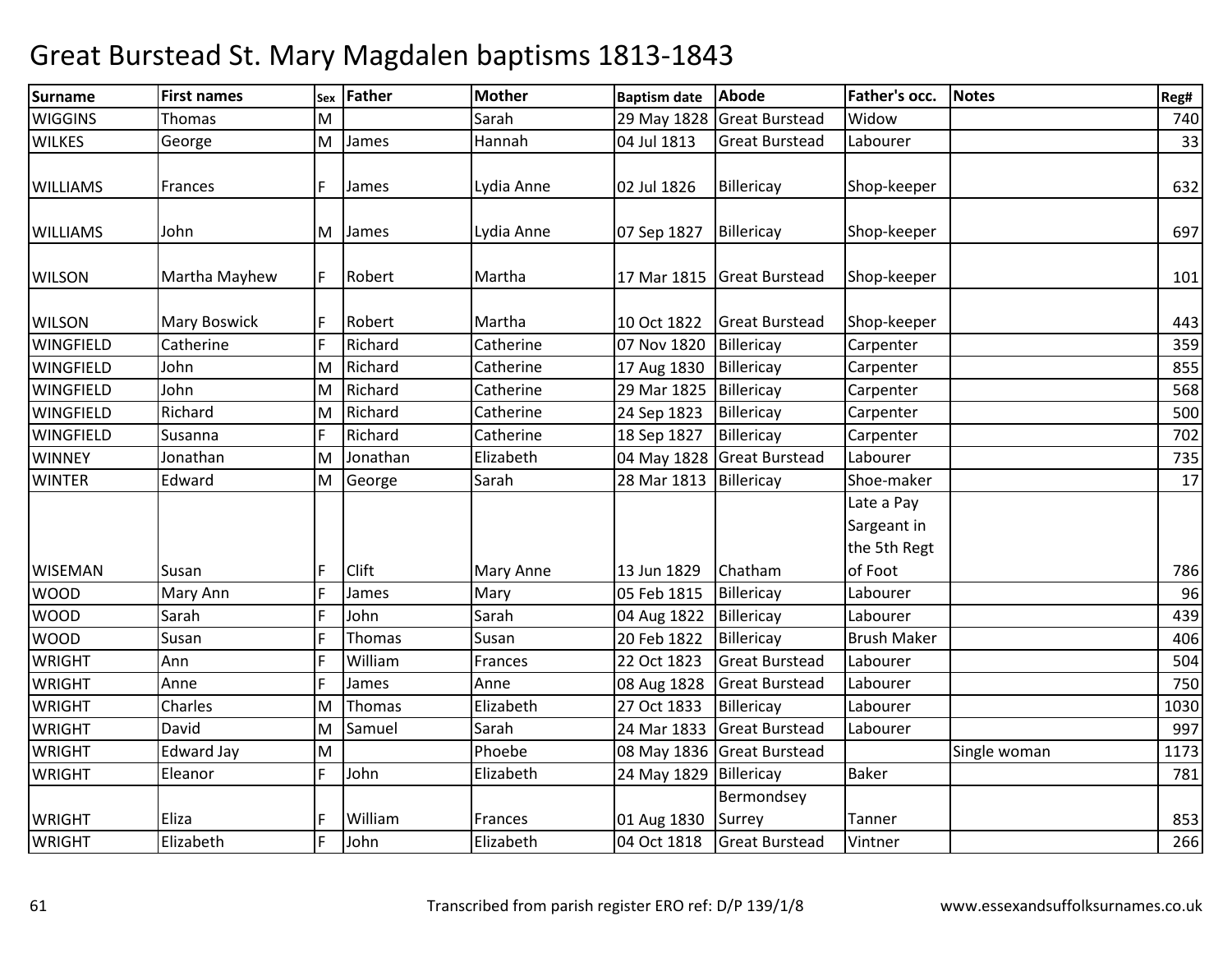| <b>Surname</b> | <b>First names</b>   |    | sex Father | <b>Mother</b> | <b>Baptism date</b> | <b>Abode</b>          | Father's occ. | <b>Notes</b> | Reg#           |
|----------------|----------------------|----|------------|---------------|---------------------|-----------------------|---------------|--------------|----------------|
|                |                      |    |            |               |                     |                       | Licensed      |              |                |
| <b>WRIGHT</b>  | Emma                 |    | John       | Elizabeth     | 16 Nov 1834         | <b>Great Burstead</b> | Victualler    |              | 1089           |
| <b>WRIGHT</b>  | George               | M  | John       | Elizabeth     | 07 Jan 1817         | <b>Great Burstead</b> | Publican      |              | 191            |
| <b>WRIGHT</b>  | George               | M  | John       | Elizabeth     | 07 Mar 1827         | Billericay            | <b>Baker</b>  |              | 667            |
| <b>WRIGHT</b>  | George Stephen       | M  | Thomas     | Elizabeth     | 14 Mar 1824         | Buttsbury             | Labourer      |              | 516            |
|                | George William       |    |            |               |                     |                       |               |              |                |
| <b>WRIGHT</b>  | Abbott               | M  | Thommas    | Elizabeth     | 19 Nov 1826         | <b>Great Burstead</b> | Labourer      |              | 654            |
| <b>WRIGHT</b>  | Henry                | M  | Thomas     | Elizabeth     | 03 Oct 1841         | Billericay            | Labourer      |              | 1497           |
| <b>WRIGHT</b>  | James Thomas         | M  | James      | Anne          | 25 Jun 1826         | Billericay            | Labourer      |              | 631            |
| <b>WRIGHT</b>  | Joseph               | M  | Thomas     | Hannah        | 14 Feb 1813         | <b>Great Burstead</b> | Labourer      |              | $\overline{7}$ |
| <b>WRIGHT</b>  | Joseph Cooper        | M  | Thomas     | Hannah        | 18 Nov 1814         | <b>Great Burstead</b> | Labourer      |              | 87             |
|                |                      |    |            |               |                     |                       | Licensed      |              |                |
| <b>WRIGHT</b>  | Louisa               |    | John       | Elizabeth     | 01 Jul 1827         | <b>Great Burstead</b> | Victualler    |              | 687            |
| <b>WRIGHT</b>  | Lucy Ann             | F  | Samuel     | Sarah         | 03 Nov 1839         | <b>Great Burstead</b> | Labourer      |              | 1380           |
|                |                      |    |            |               |                     |                       | Licensed      |              |                |
| <b>WRIGHT</b>  | Martha               |    | John       | Elizabeth     | 03 Feb 1824         | <b>Great Burstead</b> | Victualler    |              | 511            |
| <b>WRIGHT</b>  | Mary Ann             |    | John       | Elizabeth     | 19 Mar 1822         | <b>Great Burstead</b> | Publican      |              | 413            |
| <b>WRIGHT</b>  | Rosanna              | ١F | Thomas     | Elizabeth     | 03 Jul 1836         | Billericay            | Labourer      |              | 1188           |
| <b>WRIGHT</b>  | <b>Samuel Thomas</b> | M  | Samuel     | Sarah         | 05 Jul 1831         | <b>Great Burstead</b> | Labourer      |              | 904            |
| <b>WRIGHT</b>  | Sarah                | F  | John       | Elizabeth     | 22 May 1820         | <b>Great Burstead</b> | Publican      |              | 337            |
| <b>WRIGHT</b>  | Sarah Elizabeth      |    | Samuel     | Sarah         | 27 Jul 1834         | <b>Great Burstead</b> | Labourer      |              | 1074           |
| <b>WRIGHT</b>  | Stephen              | M  | Thomas     | Elizabeth     | 27 Jul 1828         | Billericay            | Labourer      |              | 747            |
|                |                      |    |            |               |                     |                       | Licensed      |              |                |
| <b>WRIGHT</b>  | Thomas               | M  | John       | Elizabeth     | 25 Apr 1830         | <b>Great Burstead</b> | Victualler    |              | 839            |
| <b>WRIGHT</b>  | Thomas               | M  | Thomas     | Elizabeth     | 28 Oct 1838         | Billericay            | Labourer      |              | 1329           |
| <b>WRIGHT</b>  | <b>Thomas Henry</b>  | M  | Thomas     | Elizabeth     | 07 Aug 1831         | Billericay            | Labourer      |              | 911            |
|                |                      |    |            |               |                     | Bermondsey            |               |              |                |
| <b>WRIGHT</b>  | <b>Thomas Henry</b>  | M  | William    | Frances       | 21 Oct 1827         | Surrey                | Tanner        |              | 705            |
| <b>WRIGHT</b>  | William              | M  | James      | Catherine     | 03 Apr 1814         | Billericay            | Shoe-maker    |              | 56             |
|                |                      |    |            |               |                     |                       | Licensed      |              |                |
| <b>WRIGHT</b>  | William              | M  | John       | Elizabeth     | 25 Aug 1825         | <b>Great Burstead</b> | Victualler    |              | 584            |
| <b>WRIGHT</b>  | William              | lм | William    | Frances       | 16 Jul 1821         | <b>Great Burstead</b> | Labourer      |              | 382            |